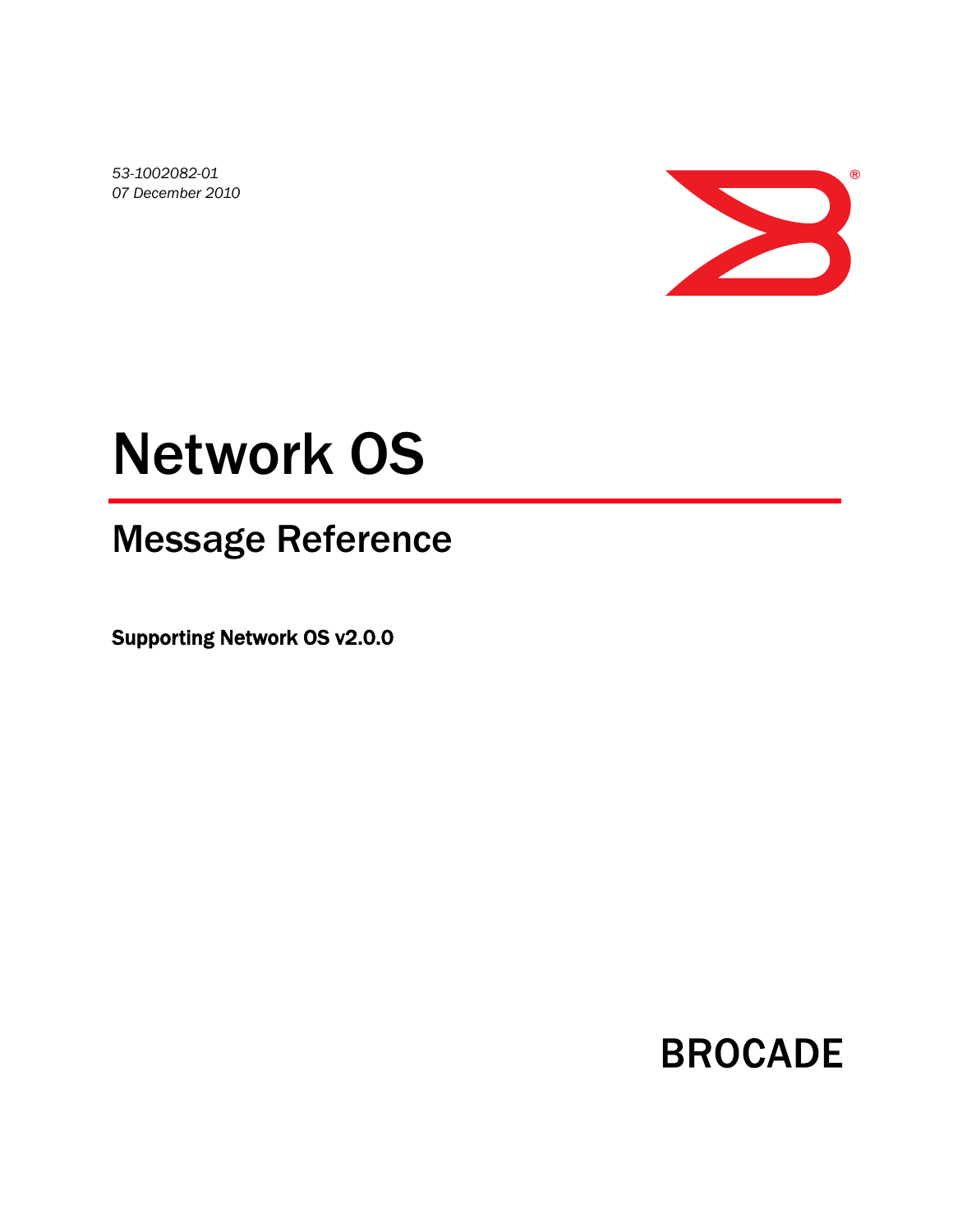Copyright © 2010 Brocade Communications Systems, Inc. All Rights Reserved.

Brocade, the B-wing symbol, BigIron, DCFM, DCX, Fabric OS, FastIron, IronView, NetIron, SAN Health, ServerIron, TurboIron, and Wingspan are registered trademarks, and Brocade Assurance, Brocade NET Health, Brocade One, Extraordinary Networks, MyBrocade, and VCS are trademarks of Brocade Communications Systems, Inc., in the United States and/or in other countries. Other brands, products, or service names mentioned are or may be trademarks or service marks of their respective owners.

Notice: This document is for informational purposes only and does not set forth any warranty, expressed or implied, concerning any equipment, equipment feature, or service offered or to be offered by Brocade. Brocade reserves the right to make changes to this document at any time, without notice, and assumes no responsibility for its use. This informational document describes features that may not be currently available. Contact a Brocade sales office for information on feature and product availability. Export of technical data contained in this document may require an export license from the United States government.

The authors and Brocade Communications Systems, Inc. shall have no liability or responsibility to any person or entity with respect to any loss, cost, liability, or damages arising from the information contained in this book or the computer programs that accompany it.

The product described by this document may contain "open source" software covered by the GNU General Public License or other open source license agreements. To find out which open source software is included in Brocade products, view the licensing terms applicable to the open source software, and obtain a copy of the programming source code, please visit *http://www.brocade.com/support/oscd*.

#### Brocade Communications Systems, Incorporated

Corporate and Latin American Headquarters Brocade Communications Systems, Inc. 130 Holger Way San Jose, CA 95134 Tel: 1-408-333-8000 Fax: 1-408-333-8101 E-mail: info@brocade.com

European Headquarters Brocade Communications Switzerland Sàrl Centre Swissair Tour B - 4ème étage 29, Route de l'Aéroport Case Postale 105 CH-1215 Genève 15 **Switzerland** Tel: +41 22 799 5640 Fax: +41 22 799 5641 E-mail: emea-info@brocade.com

Asia-Pacific Headquarters Brocade Communications Systems China HK, Ltd. No. 1 Guanghua Road Chao Yang District Units 2718 and 2818 Beijing 100020, China Tel: +8610 6588 8888 Fax: +8610 6588 9999 E-mail: china-info@brocade.com

Asia-Pacific Headquarters Brocade Communications Systems Co., Ltd. (Shenzhen WFOE) Citic Plaza No. 233 Tian He Road North Unit 1308 – 13th Floor Guangzhou, China Tel: +8620 3891 2000 Fax: +8620 3891 2111 E-mail: china-info@brocade.com

#### Document History

| <b>Title</b>                 | <b>Publication</b><br>number | <b>Summary of changes</b> | <b>Date</b>   |
|------------------------------|------------------------------|---------------------------|---------------|
| Network OS Message Reference | 53-1002082-01                | New document              | December 2010 |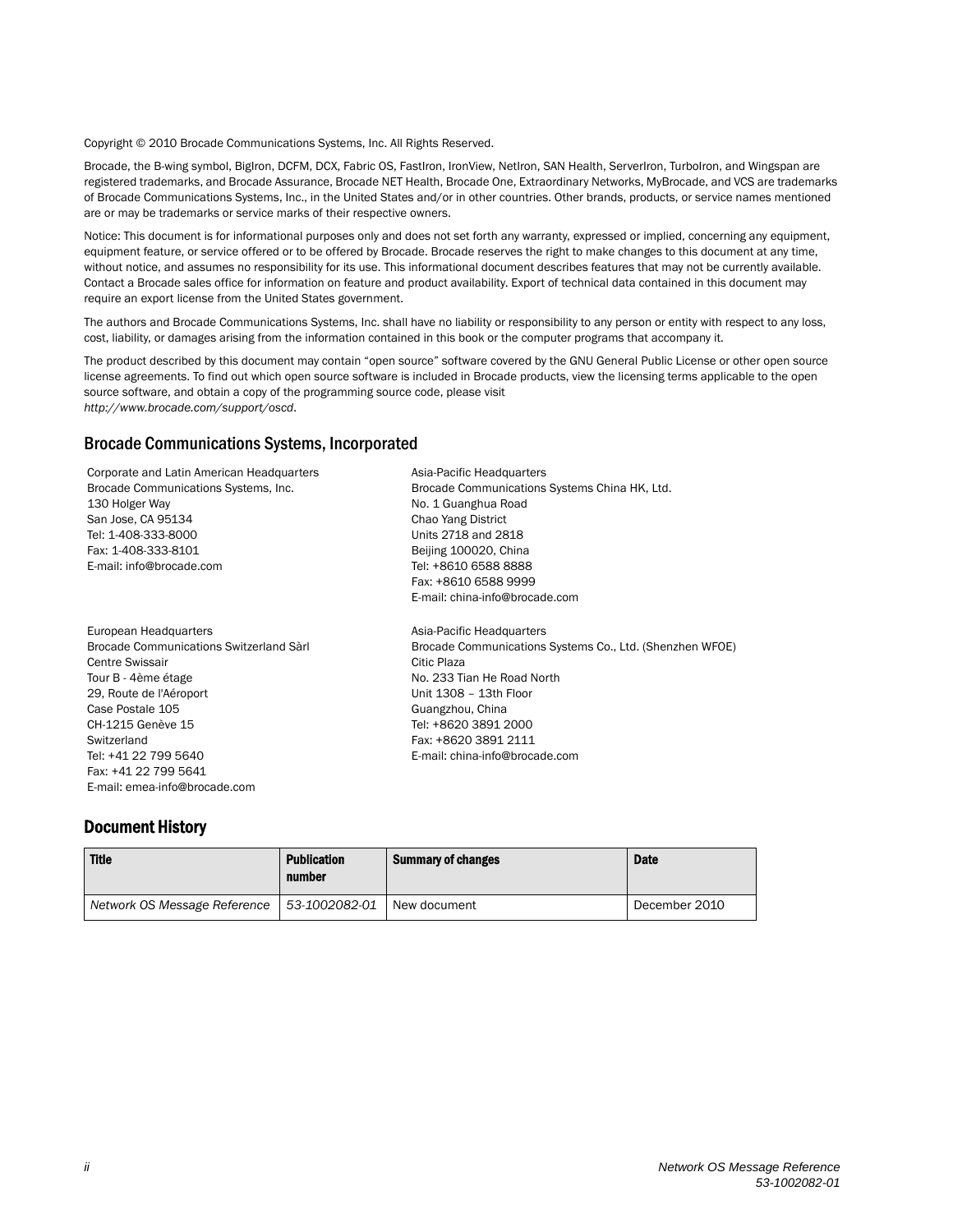# **Contents**

#### [About This Document](#page-8-0)

| <b>Chapter 1</b> | <b>Introduction To System Messages</b>          |
|------------------|-------------------------------------------------|
|                  |                                                 |
|                  |                                                 |
|                  |                                                 |
|                  |                                                 |
|                  |                                                 |
|                  |                                                 |
|                  |                                                 |
|                  |                                                 |
|                  |                                                 |
|                  |                                                 |
|                  | Viewing System Messages One Message at a Time 5 |
|                  |                                                 |
|                  |                                                 |
|                  |                                                 |
|                  |                                                 |
|                  |                                                 |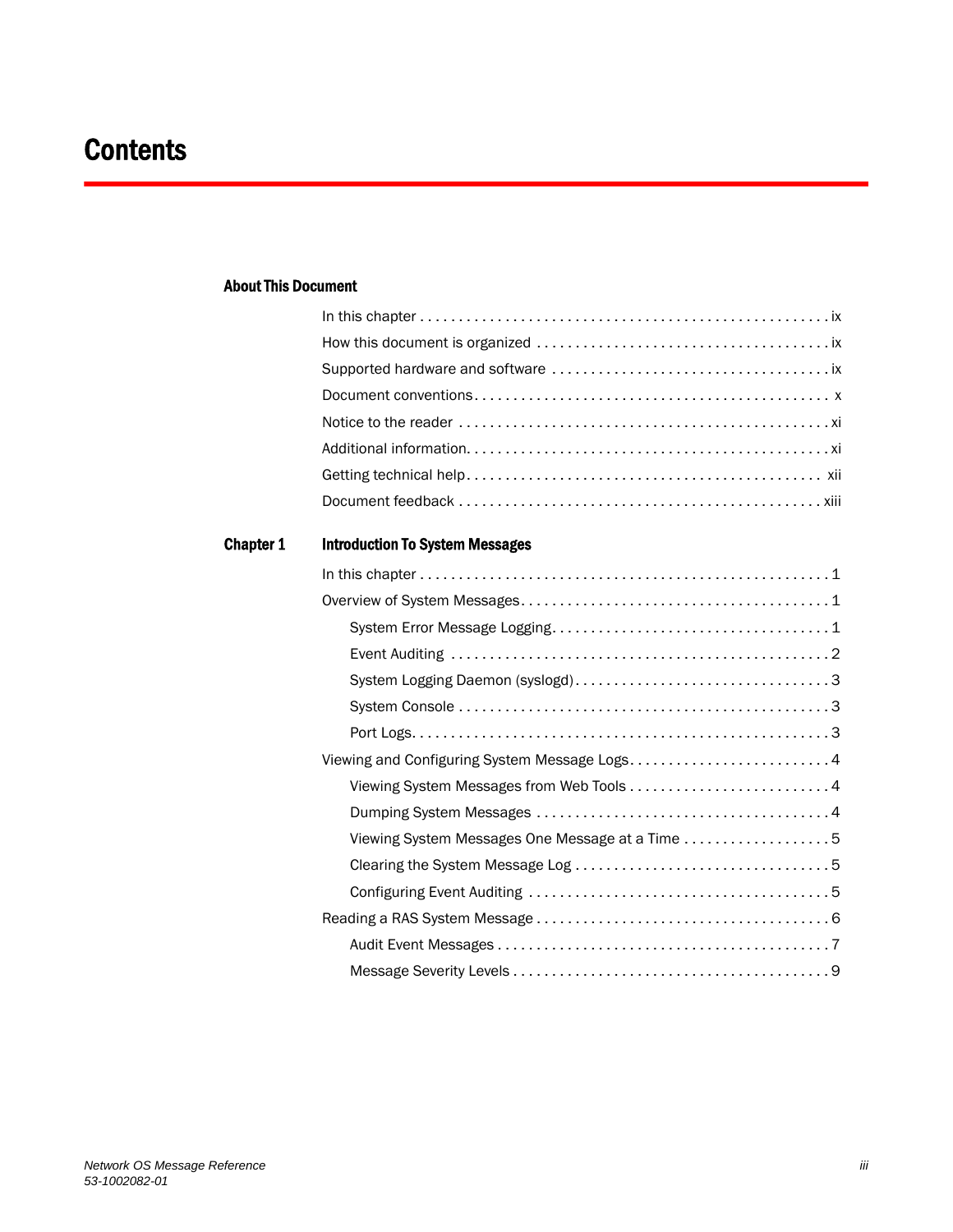#### **Section I RASLog Messages**

| <b>Chapter 2</b> | <b>CEE CONFIG System Messages</b> |
|------------------|-----------------------------------|
|                  |                                   |
|                  |                                   |
| <b>Chapter 3</b> | <b>EANV System Messages</b>       |
|                  |                                   |
|                  |                                   |
|                  |                                   |
|                  |                                   |
|                  |                                   |
|                  |                                   |
| <b>Chapter 4</b> | <b>EM System Messages</b>         |
|                  |                                   |
| <b>Chapter 5</b> | <b>FABR System Messages</b>       |
|                  |                                   |
|                  |                                   |
| <b>Chapter 6</b> | <b>FVCS System Messages</b>       |
|                  |                                   |
|                  |                                   |
|                  | $FVCS-1004$                       |
|                  |                                   |
|                  |                                   |
|                  |                                   |
|                  |                                   |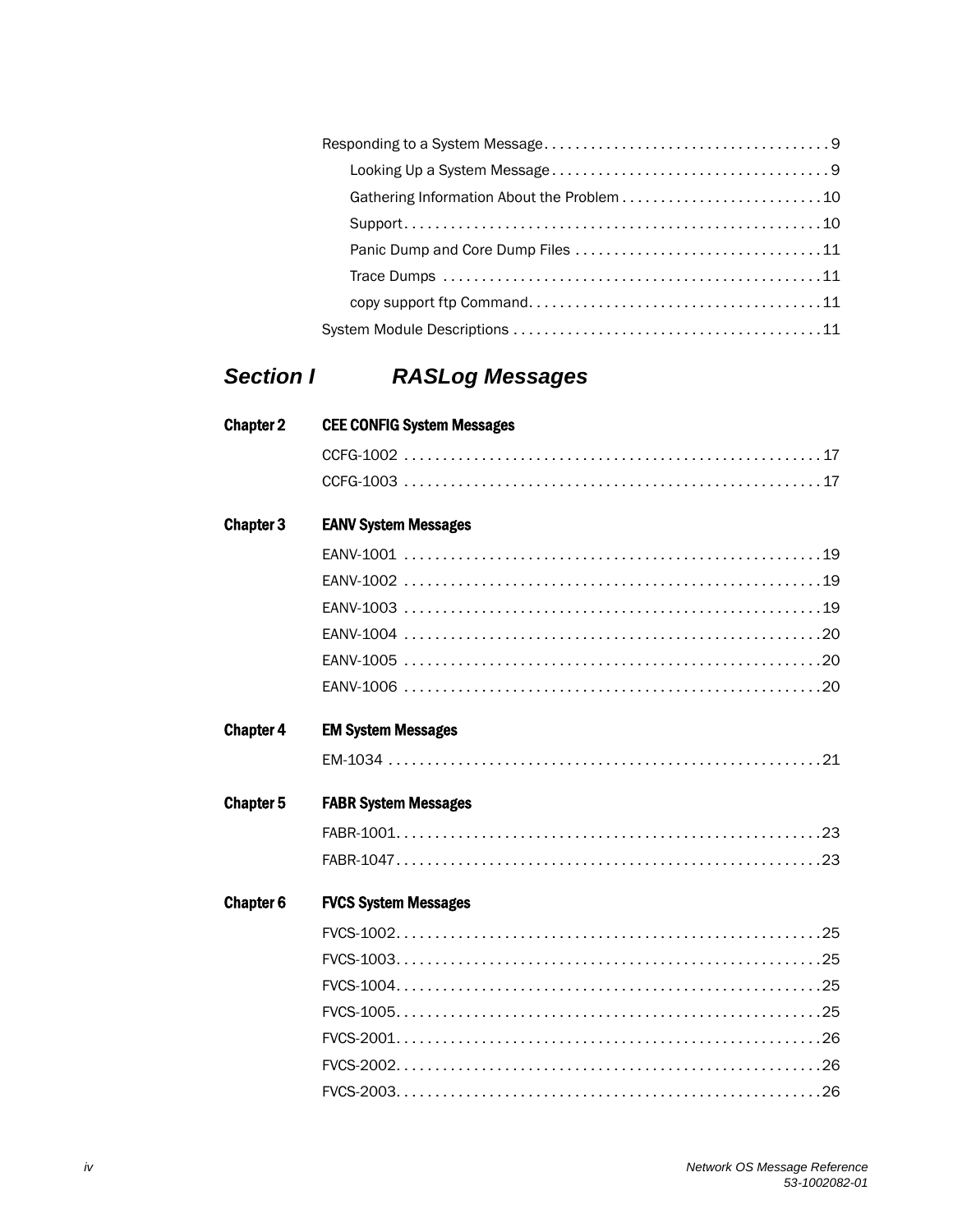| <b>Chapter 7</b>  | <b>FCOE System Messages</b> |
|-------------------|-----------------------------|
|                   |                             |
|                   |                             |
| <b>Chapter 8</b>  | <b>HAM System Messages</b>  |
|                   |                             |
| <b>Chapter 9</b>  | <b>HIL System Messages</b>  |
|                   |                             |
|                   |                             |
|                   |                             |
| <b>Chapter 10</b> | <b>HSL System Messages</b>  |
|                   |                             |
|                   |                             |
|                   |                             |
|                   |                             |
| <b>Chapter 11</b> | <b>IPAD System Messages</b> |
|                   |                             |
|                   |                             |
| <b>Chapter 12</b> | <b>LACP System Messages</b> |
|                   |                             |
|                   |                             |
| <b>Chapter 13</b> | <b>LOG System Messages</b>  |
|                   |                             |
|                   |                             |
| <b>Chapter 14</b> | <b>MFIC System Messages</b> |
|                   |                             |
|                   |                             |
| <b>Chapter 15</b> | <b>MSTP System Messages</b> |
|                   |                             |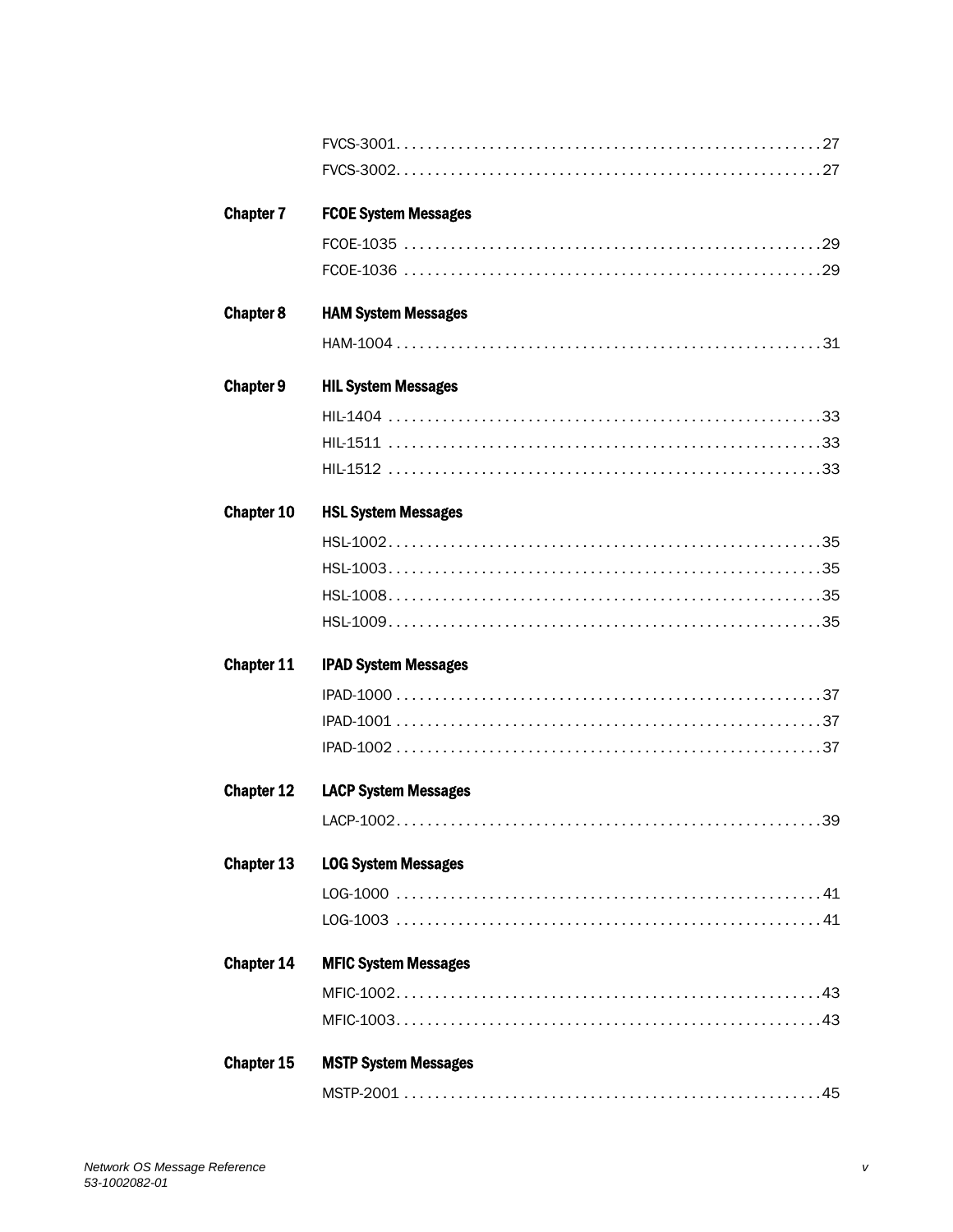|--|

| <b>Chapter 16</b> | <b>NSM System Messages</b>  |
|-------------------|-----------------------------|
|                   | $NSM-1001$                  |
|                   |                             |
|                   | $NSM-1003$                  |
|                   |                             |
|                   |                             |
|                   |                             |
|                   |                             |
|                   |                             |
|                   |                             |
|                   |                             |
|                   |                             |
|                   |                             |
|                   |                             |
|                   | $NSM-1026$                  |
|                   |                             |
|                   |                             |
|                   |                             |
|                   |                             |
|                   |                             |
|                   |                             |
|                   |                             |
|                   |                             |
|                   |                             |
|                   | $NSM-2006$                  |
|                   |                             |
|                   | $NSM-2008$                  |
|                   | $NSM-2009$                  |
|                   |                             |
|                   |                             |
| <b>Chapter 17</b> | <b>ONM System Messages</b>  |
|                   |                             |
| <b>Chapter 18</b> | <b>PORT System Messages</b> |
|                   |                             |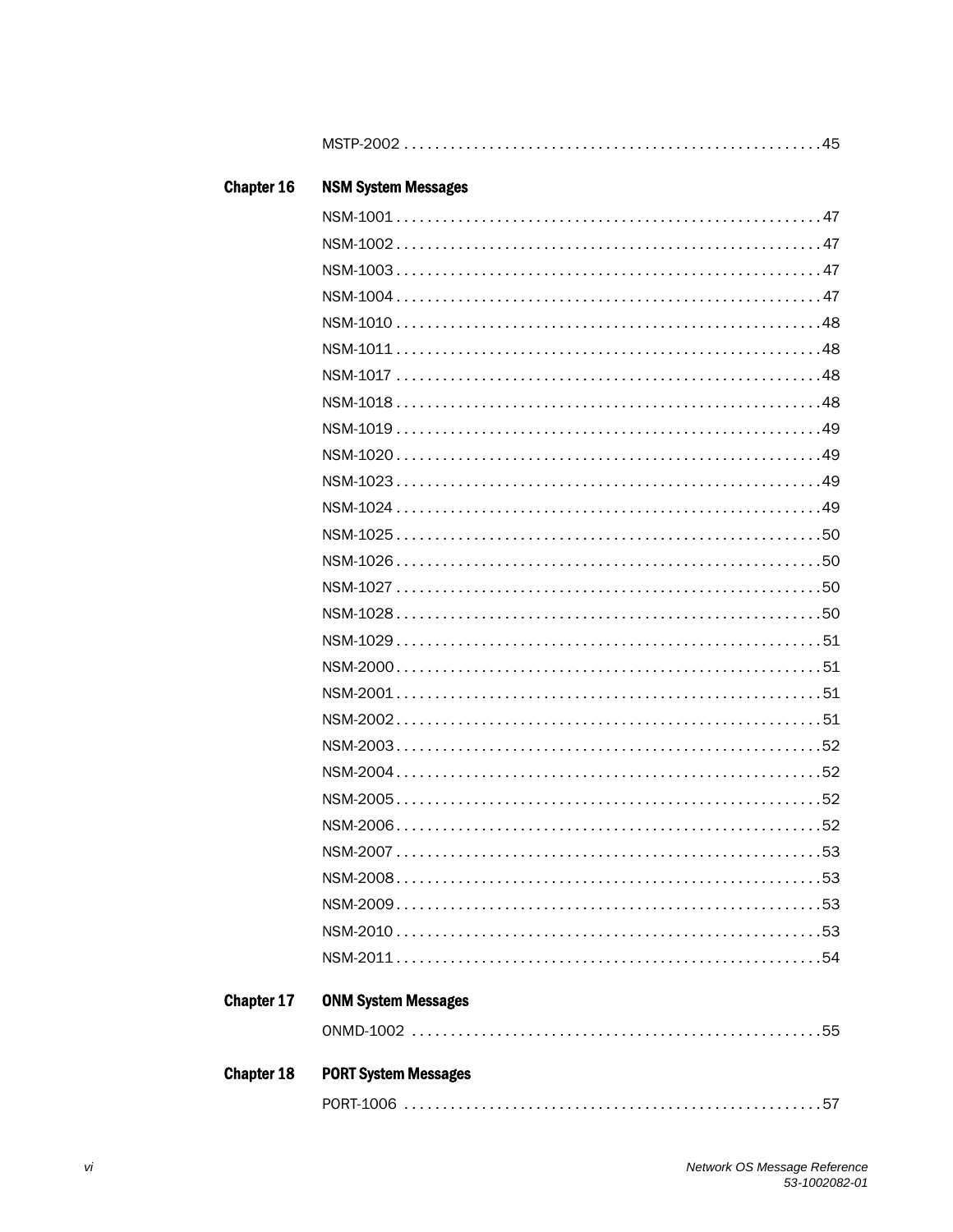| <b>Chapter 19</b> | <b>RAS System Messages</b>   |
|-------------------|------------------------------|
|                   |                              |
| <b>Chapter 20</b> | <b>RTWR System Messages</b>  |
|                   |                              |
| <b>Chapter 21</b> | <b>SEC System Messages</b>   |
|                   |                              |
|                   |                              |
|                   |                              |
| <b>Chapter 22</b> | <b>SFLOW System Messages</b> |
|                   |                              |
| <b>Chapter 23</b> | <b>SNMP System Messages</b>  |
|                   |                              |
|                   |                              |
| <b>Chapter 24</b> | <b>SSM System Messages</b>   |
|                   |                              |
|                   |                              |
|                   |                              |
|                   |                              |
|                   |                              |
|                   |                              |
|                   | $SSMD-1312$                  |
|                   |                              |
|                   |                              |
|                   |                              |
| <b>Chapter 25</b> | <b>SULB System Messages</b>  |
|                   |                              |
|                   |                              |
|                   |                              |
|                   |                              |
|                   |                              |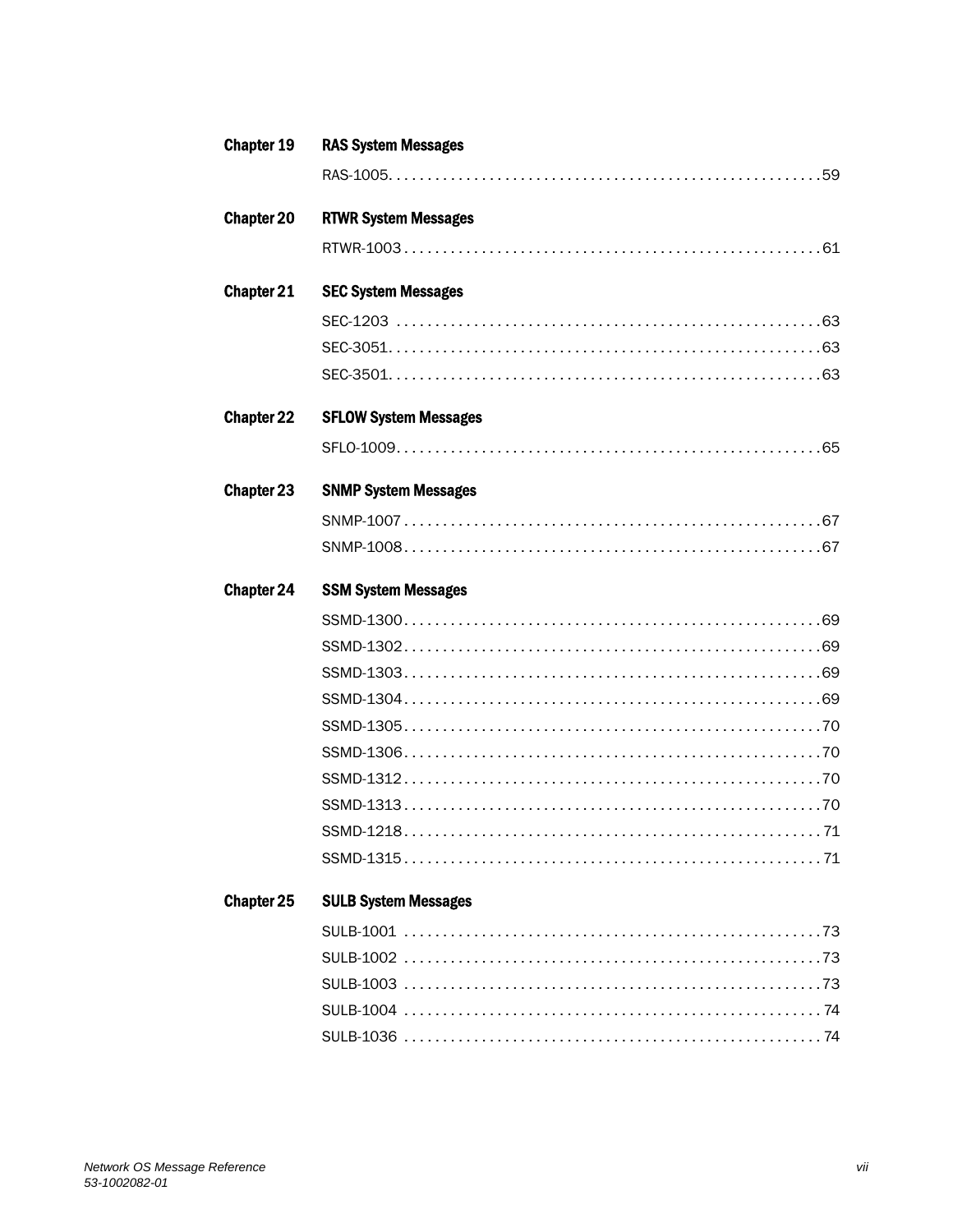| <b>Chapter 26</b> | <b>TRCE System Messages</b>             |
|-------------------|-----------------------------------------|
|                   |                                         |
|                   |                                         |
| <b>Chapter 27</b> | <b>TOAM System Messages</b>             |
|                   |                                         |
|                   |                                         |
|                   |                                         |
|                   |                                         |
| <b>Chapter 28</b> | <b>ZONE System Messages</b>             |
|                   |                                         |
|                   |                                         |
| <b>Section II</b> | <b>Audit Log Messages</b>               |
| <b>Chapter 29</b> | <b>AUDIT CEE CONFIG System Messages</b> |
|                   |                                         |
|                   |                                         |
| <b>Chapter 30</b> | <b>AUDIT IPAD System Messages</b>       |
|                   |                                         |
| <b>Chapter 31</b> | <b>AUDIT SEC System Messages</b>        |
|                   |                                         |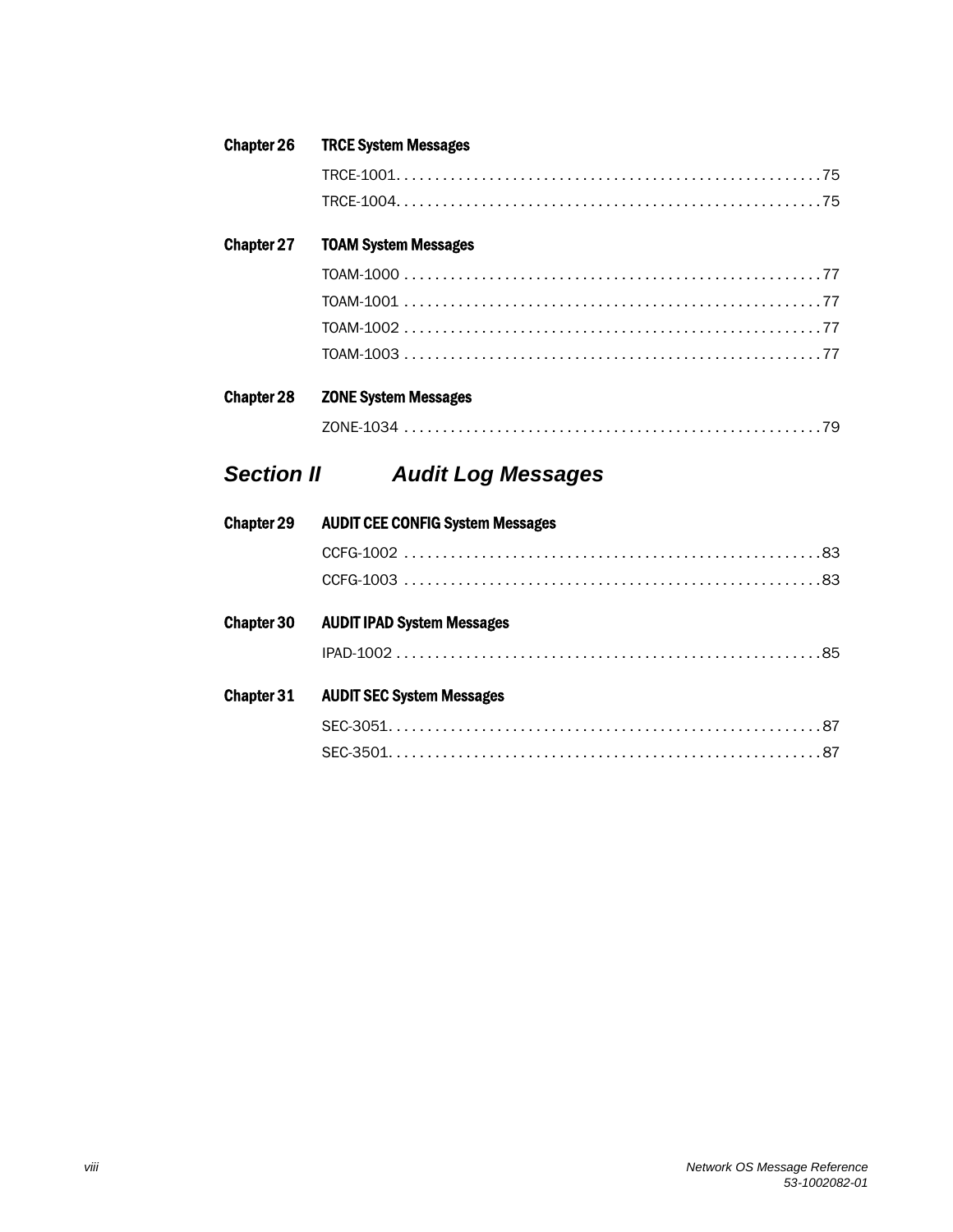# <span id="page-8-1"></span><span id="page-8-0"></span>In this chapter

# <span id="page-8-2"></span>How this document is organized

This document is organized to help you find the information that you want as quickly and easily as possible.

The document contains the following components:

- [Chapter 1, "Introduction To System Messages"](#page-14-4) provides basic information on system messages.
- Chapters 2 through 31 provides message syntax, probable cause, recommended action, and severity for each of the system messages.

# <span id="page-8-3"></span>Supported hardware and software

In those instances in which procedures or parts of procedures documented here apply to some switches but not to others, this guide identifies exactly which switches are supported and which are not.

Although many different software and hardware configurations are tested and supported by Brocade Communications Systems, Inc. for 5.3.0, documenting all possible configurations and scenarios is beyond the scope of this document.

The following hardware platforms are supported by this release of Network OS:

- Brocade VDX 6720-24
- Brocade VDX 6720-60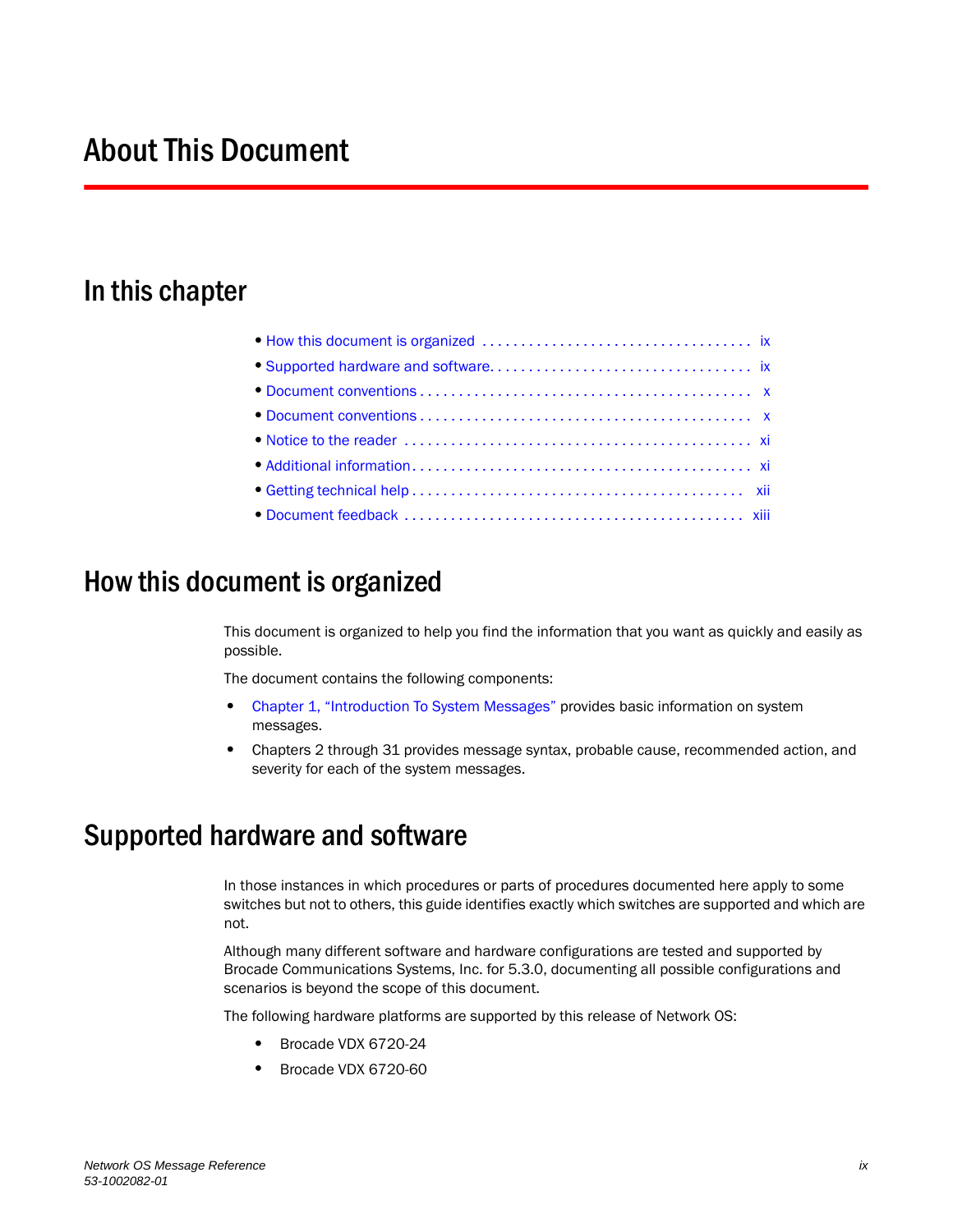## <span id="page-9-0"></span>Document conventions

This section describes text formatting conventions and important notice formats used in this document.

### Text formatting

The narrative-text formatting conventions that are used are as follows:

| <b>bold</b> text   | Identifies command names<br>Identifies the names of user-manipulated GUI elements<br>Identifies keywords and operands<br>Identifies text to enter at the GUI or CLI |
|--------------------|---------------------------------------------------------------------------------------------------------------------------------------------------------------------|
| <i>italic</i> text | Provides emphasis<br>Identifies variables<br>Identifies paths and Internet addresses<br>Identifies document titles                                                  |
| code text          | Identifies CLI output<br>Identifies command syntax examples                                                                                                         |

For readability, command names in the narrative portions of this guide are presented in mixed lettercase: for example, switchShow. In actual examples, command lettercase is often all lowercase. Otherwise, this manual specifically notes those cases in which a command is case sensitive.

### Command syntax conventions

Command syntax in this manual follows these conventions:

| command          | Commands are printed in bold.                                                                                                |
|------------------|------------------------------------------------------------------------------------------------------------------------------|
| --option, option | Command options are printed in bold.                                                                                         |
| -argument, arg   | Arguments.                                                                                                                   |
| []               | Optional element.                                                                                                            |
| variable         | Variables are printed in italics. In the help pages, values are <i>underlined</i> or<br>enclosed in angled brackets $\leq$ . |
|                  | Repeat the previous element, for example "member[; member]"                                                                  |
| value            | Fixed values following arguments are printed in plain font. For example,<br>--show WWN                                       |
|                  | Boolean. Elements are exclusive. Example: -- show - mode egress   ingress                                                    |
|                  |                                                                                                                              |

### Notes, cautions, and warnings

The following notices and statements are used in this manual. They are listed below in order of increasing severity of potential hazards.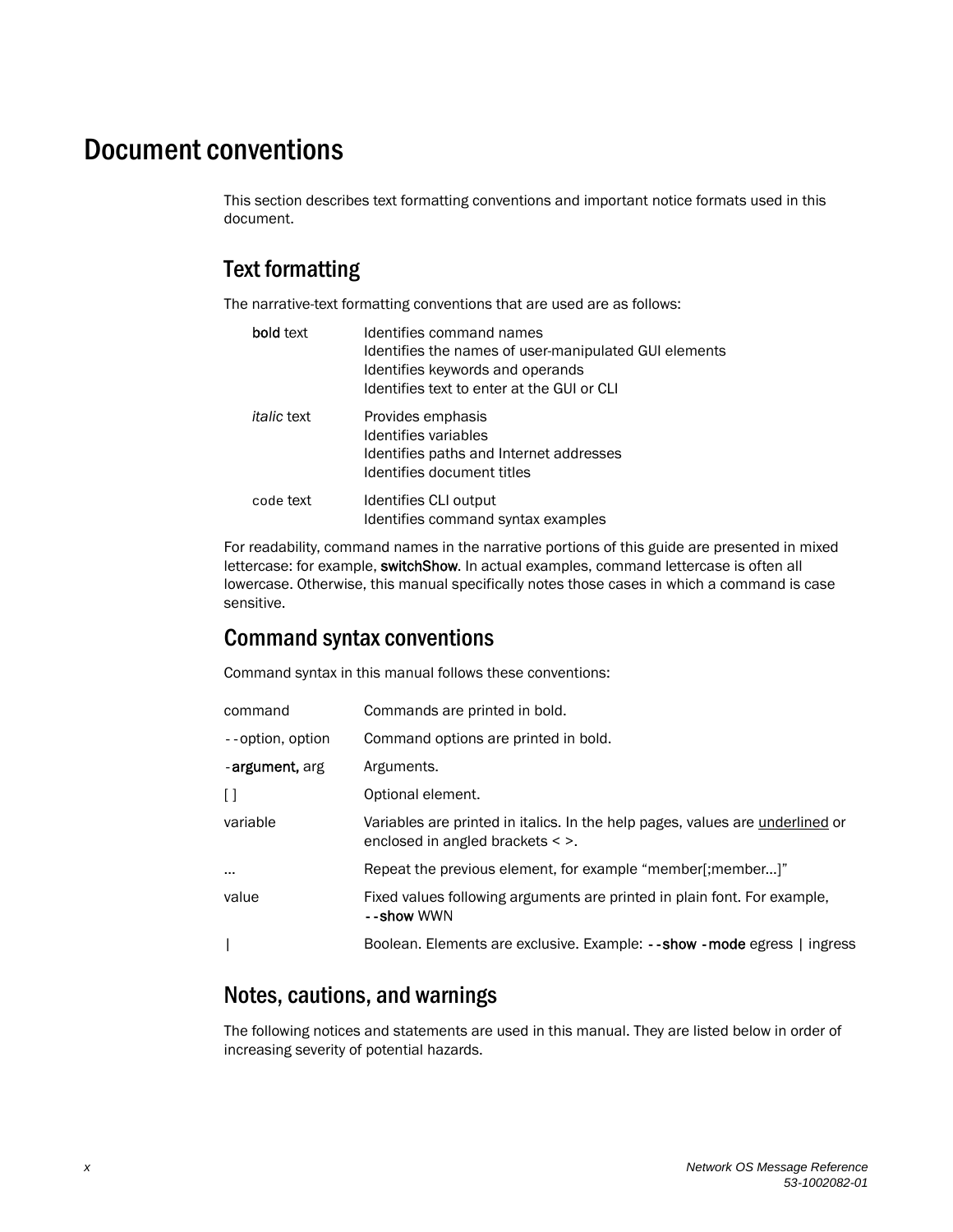#### **NOTE**

A note provides a tip, guidance, or advice, emphasizes important information, or provides a reference to related information.

#### **ATTENTION**

An Attention statement indicates potential damage to hardware or data.



#### **CAUTION**

A Caution statement alerts you to situations that can be potentially hazardous to you or cause damage to hardware, firmware, software, or data.



#### DANGER

*A Danger statement indicates conditions or situations that can be potentially lethal or extremely hazardous to you. Safety labels are also attached directly to products to warn of these conditions or situations.*

#### Key terms

For definitions specific to Brocade and Fibre Channel, see the *Brocade Glossary*.

For definitions of SAN-specific terms, visit the Storage Networking Industry Association online dictionary at*:* 

<http://www.snia.org/education/dictionary>

### <span id="page-10-0"></span>Notice to the reader

This document may contain references to the trademarks of the following corporations. These trademarks are the properties of their respective companies and corporations.

These references are made for informational purposes only.

| Corporation           | <b>Referenced Trademarks and Products</b>               |
|-----------------------|---------------------------------------------------------|
| Microsoft Corporation | Windows, Windows NT, Internet Explorer                  |
| Red Hat. Inc.         | Red Hat, Red Hat Network, Maximum RPM, Linux Undercover |

# <span id="page-10-1"></span>Additional information

This section lists additional Brocade and industry-specific documentation that you might find helpful.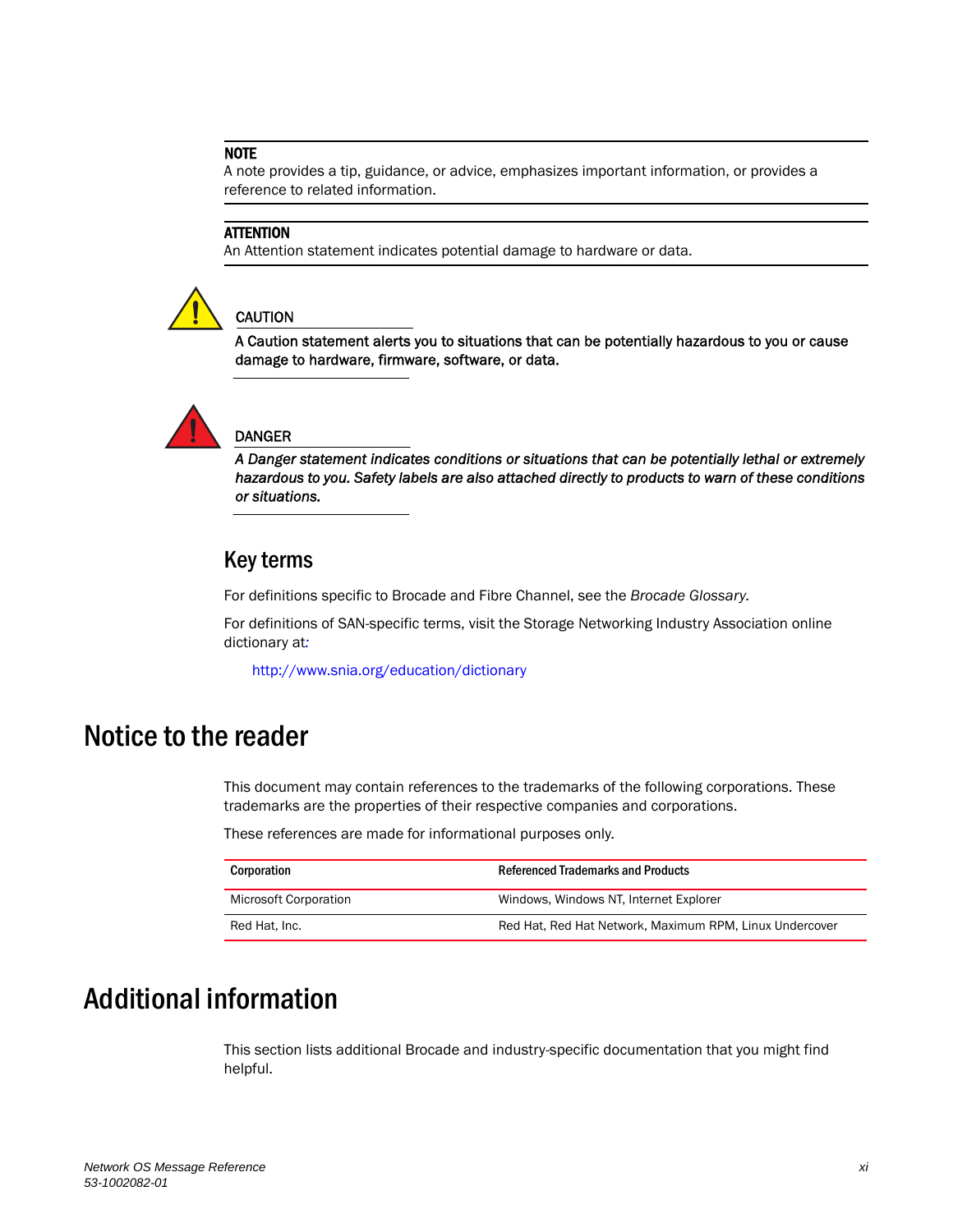#### Brocade resources

To get up-to-the-minute information, go to [http://my.brocade.com](
http://my.brocade.com) and register at no cost for a user ID and password.

White papers, online demonstrations, and data sheets are available through the Brocade website at:

*<http://www.brocade.com/products-solutions/products/index.page>*

For additional Brocade documentation, visit the Brocade website:

*<http://www.brocade.com>*

Release notes are available on the MyBrocade website and are also bundled with the Network OS firmware.

#### Other industry resources

For additional resource information, visit the Technical Committee T11 website. This website provides interface standards for high-performance and mass storage applications for Fibre Channel, storage management, and other applications:

*<http://www.t11.org>*

For information about the Fibre Channel industry, visit the Fibre Channel Industry Association website:

*<http://www.fibrechannel.org>*

# <span id="page-11-0"></span>Getting technical help

Contact your switch support supplier for hardware, firmware, and software support, including product repairs and part ordering. To expedite your call, have the following information available:

- 1. General Information
	- Switch model
	- Switch operating system version
	- Software name and software version, if applicable
	- Error numbers and messages received
	- copy support ftp command output
	- Detailed description of the problem, including the switch or network behavior immediately following the problem, and specific questions
	- Description of any troubleshooting steps already performed and the results
	- Serial console and Telnet session logs
	- syslog message logs
- 2. Switch Serial Number

The switch serial number and corresponding bar code are provided on the serial number label, as illustrated below.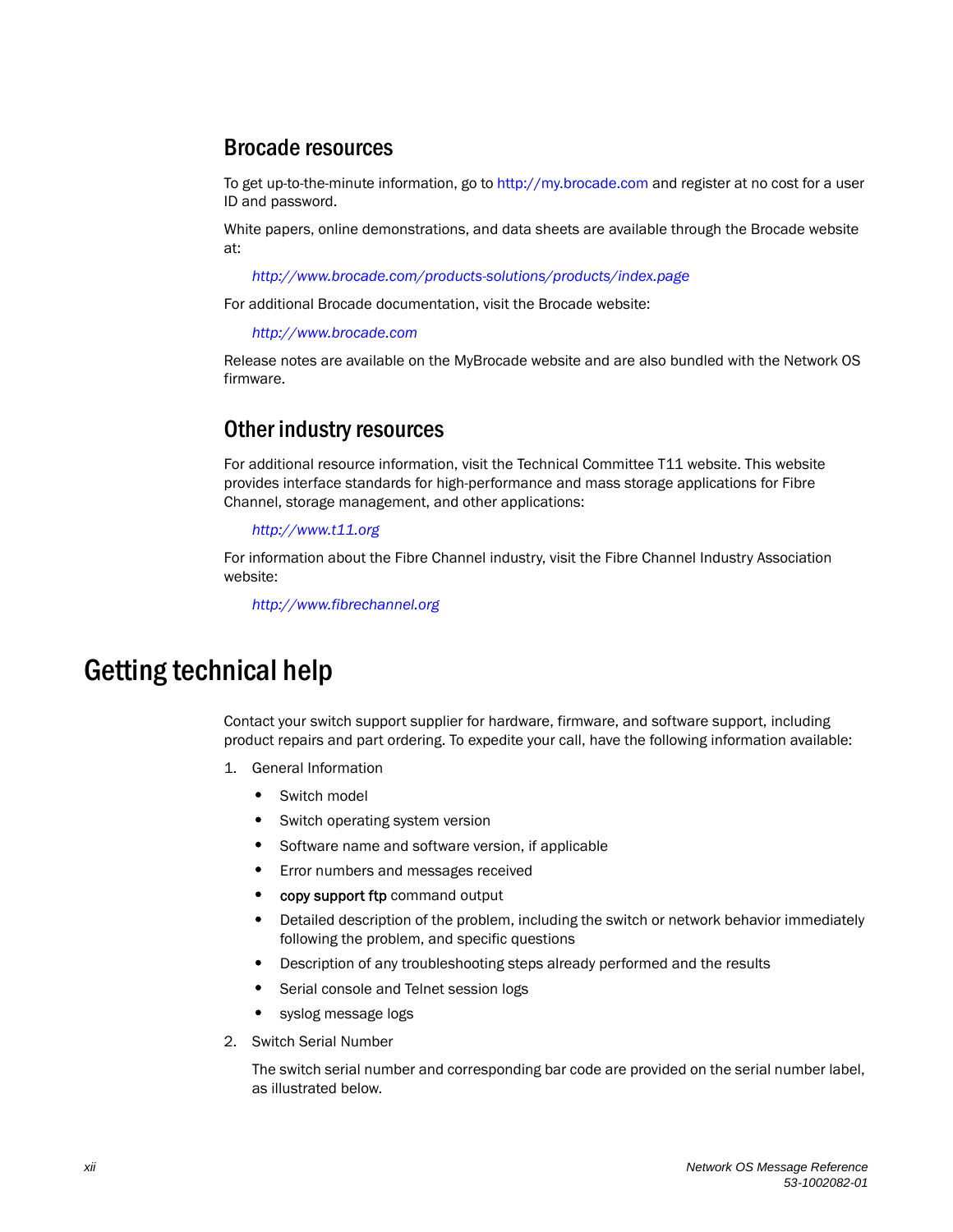

The serial number label is located as follows:

- Brocade 300, 4100, 4900, 5100, 5300, 7500, 7800, 8000, and Brocade Encryption Switch—On the switch ID pull-out tab located inside the chassis on the port side on the left
- Brocade 5000—On the switch ID pull-out tab located on the bottom of the port side of the switch
- Brocade 7600—On the bottom of the chassis
- Brocade 48000—Inside the chassis next to the power supply bays
- Brocade DCX—On the bottom right on the port side of the chassis
- Brocade DCX-4S—On the bottom right on the port side of the chassis, directly above the cable management comb.
- World Wide Name (WWN)
- Use the **show license id** command to display the WWN of the chassis.
- If you cannot use the **show license id** command because the switch is inoperable, you can get the WWN from the same place as the serial number, except for the Brocade DCX. For the Brocade DCX, access the numbers on the WWN cards by removing the Brocade logo plate at the top of the nonport side of the chassis.

## <span id="page-12-0"></span>Document feedback

Quality is our first concern at Brocade and we have made every effort to ensure the accuracy and completeness of this document. However, if you find an error or an omission, or you think that a topic needs further development, we want to hear from you. Forward your feedback to:

documentation@brocade.com

Provide the title and version number of the document and as much detail as possible about your comment, including the topic heading and page number and your suggestions for improvement.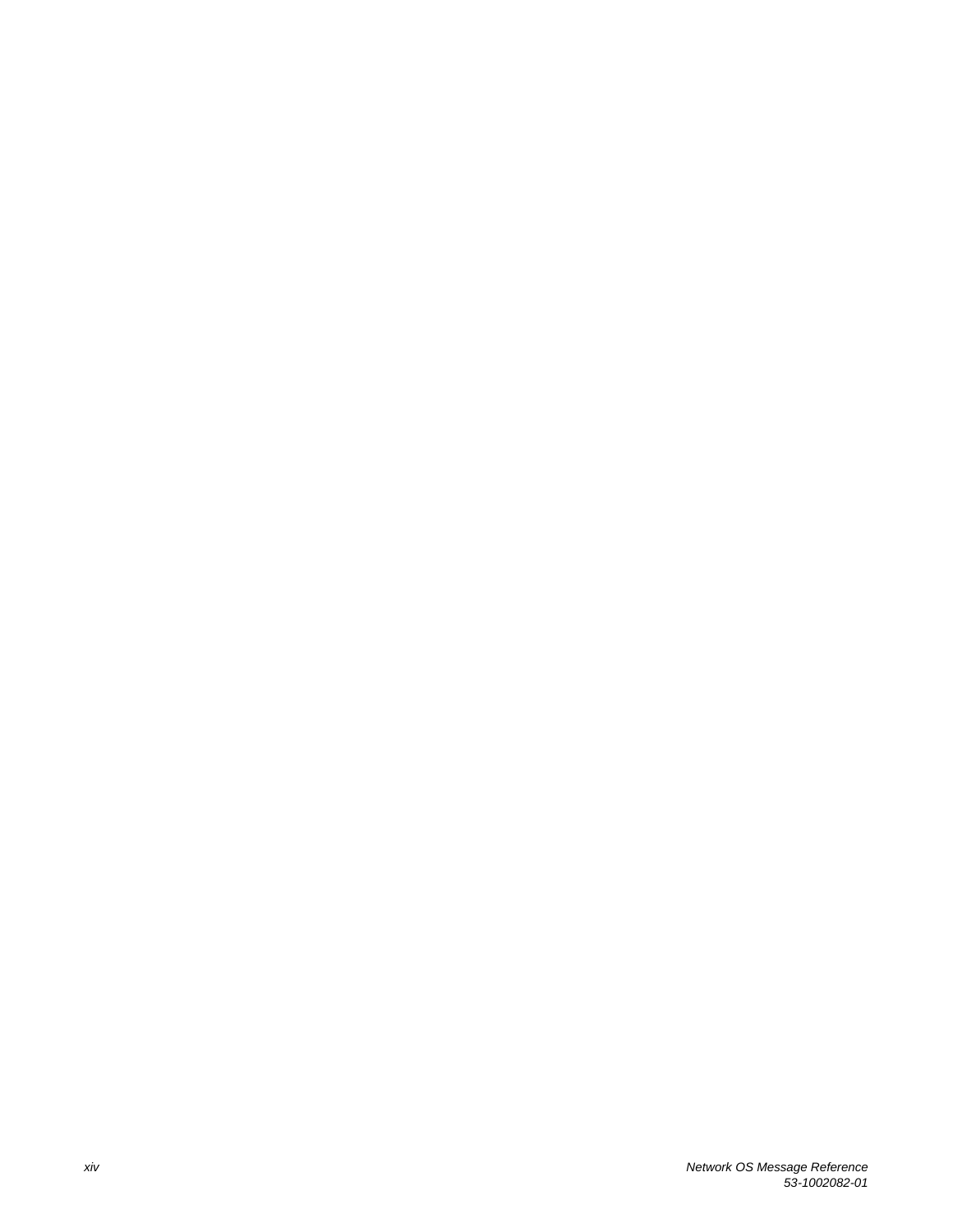# <span id="page-14-4"></span><span id="page-14-1"></span><span id="page-14-0"></span>In this chapter

| . Viewing and Configuring System Message Logs 4 |  |
|-------------------------------------------------|--|
|                                                 |  |
|                                                 |  |
|                                                 |  |

# <span id="page-14-2"></span>Overview of System Messages

This guide supports Brocade Network OS v2.0.0 and documents system messages that can help you diagnose and fix problems with a switch or network. The messages are organized first by event type, reliability, availability, and serviceability log (RASLog) or AUDIT, and then alphabetically by module name. A *module* is a subsystem in the Network OS. Each module generates a set of numbered messages. For each message, this guide provides message text, probable cause, recommended action, and severity level. There may be more than one cause and more than one recommended action for any given message. This guide discusses the most probable cause and typical action recommended.

This chapter provides an introduction to system messages. The Network OS maintains an internal system message log of all messages. All messages are tagged by type as either RASLog system error messages, Audit messages, or both. RASLog error messages are primarily designed to indicate and log abnormal, error-related events, whereas Audit messages record events such as login failures, zone, or configuration changes. Network OS supports a different methodology for storing and accessing each type of message.

### <span id="page-14-3"></span>System Error Message Logging

The RASLog service generates and stores messages related to abnormal or erroneous system behavior. It includes the following features:

- All RASLog error messages are saved to nonvolatile storage by default.
- The system error message log can save a maximum of 1024 messages in random access memory (RAM).
- The system message log is implemented as a circular buffer. When more than maximum entries are added to the log file, old entries are overwritten by new entries.
- Messages are numbered sequentially from 1 to 2,147,483,647 (0x7ffffff). The sequence number will continue to increase beyond the storage limit of 1024 messages. The sequence number can be reset to 1 using the errClear command. The sequence number is persistent across power cycles and switch reboots.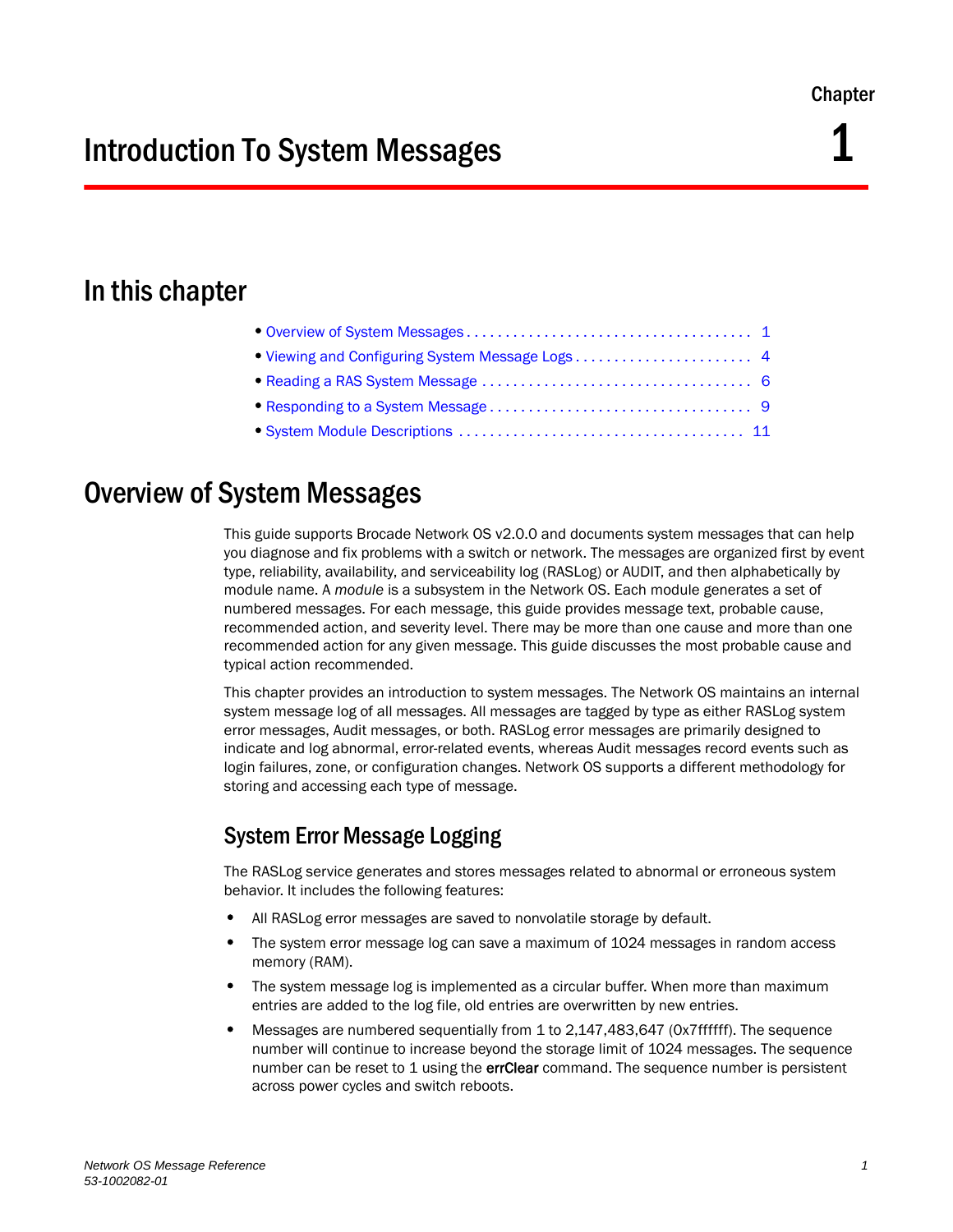- By default, the show logging raslog command display all of the system error messages.
- Trace dump, first-time failure detection capture (FFDC), and core dump files can be uploaded to the FTP server using the copy support ftp command.
- It is recommended to configure the **syslogd** facility as a management tool for error logs. This is particularly important for dual-domain switches because the syslogd facility saves messages from two logical switches as a single file and in sequential order. See ["System Logging Daemon](#page-16-0)  [\(syslogd\)" on page 3](#page-16-0) for more information.

### <span id="page-15-0"></span>Event Auditing

Event auditing is designed to support post-event audits and problem determination based on high-frequency events of certain types such as security violations, zoning configuration changes, firmware downloads, and certain types of network events. In Network OS v2.0.0 and later, messages flagged as AUDIT are no longer saved in the switch's error logs. Instead, the switch can be configured to stream Audit messages to the switch console and to forward the messages to specified syslog servers. There is no limit to the number of audit events.

For any given event, AUDIT messages capture the following information:

- User Name The name of the user who triggered the action.
- User Role The access level of the user, such as, root or admin.
- Event Name The name of the event that occurred.
- Status The status of the event that occurred: success or failure.
- Event Info Information about the event.

The five event classes described in the following table can be audited.

| <b>Operand</b> | <b>Event Class</b> | <b>Description</b>                                                                                                                                                                                                                                               |
|----------------|--------------------|------------------------------------------------------------------------------------------------------------------------------------------------------------------------------------------------------------------------------------------------------------------|
|                | Zone               | You can audit zone event configuration changes, but not the actual<br>values that were changed. For example, you may receive a message<br>that states "Zone configuration has changed," but the message<br>does not display the actual values that were changed. |
|                | Security           | You can audit any user-initiated security event for all management<br>interfaces. For events that have an impact on the entire network, an<br>audit is only generated for the switch from which the event was<br>initiated.                                      |
| З              | Configuration      | You can audit configuration downloads of existing SNMP<br>configuration parameters. Configuration uploads are not audited.                                                                                                                                       |
|                | Firmware           | You can audit configuration downloads of existing SNMP<br>configuration parameters. Configuration uploads are not audited.                                                                                                                                       |
| 5              | <b>Network</b>     | You can audit Administration Domain related changes.                                                                                                                                                                                                             |

Network OS v2.0.0 generates component-specific Audit messages see ["Audit Log Messages".](#page-94-1)

Event auditing is a configurable feature, set to off by default. You must enable event auditing by configuring the syslog daemon to send the events to a configured remote host using the syslogipAdd command. You can set up filters to screen out particular classes of events using the auditCfg command (the classes include zone, security, configuration, firmware, and network). The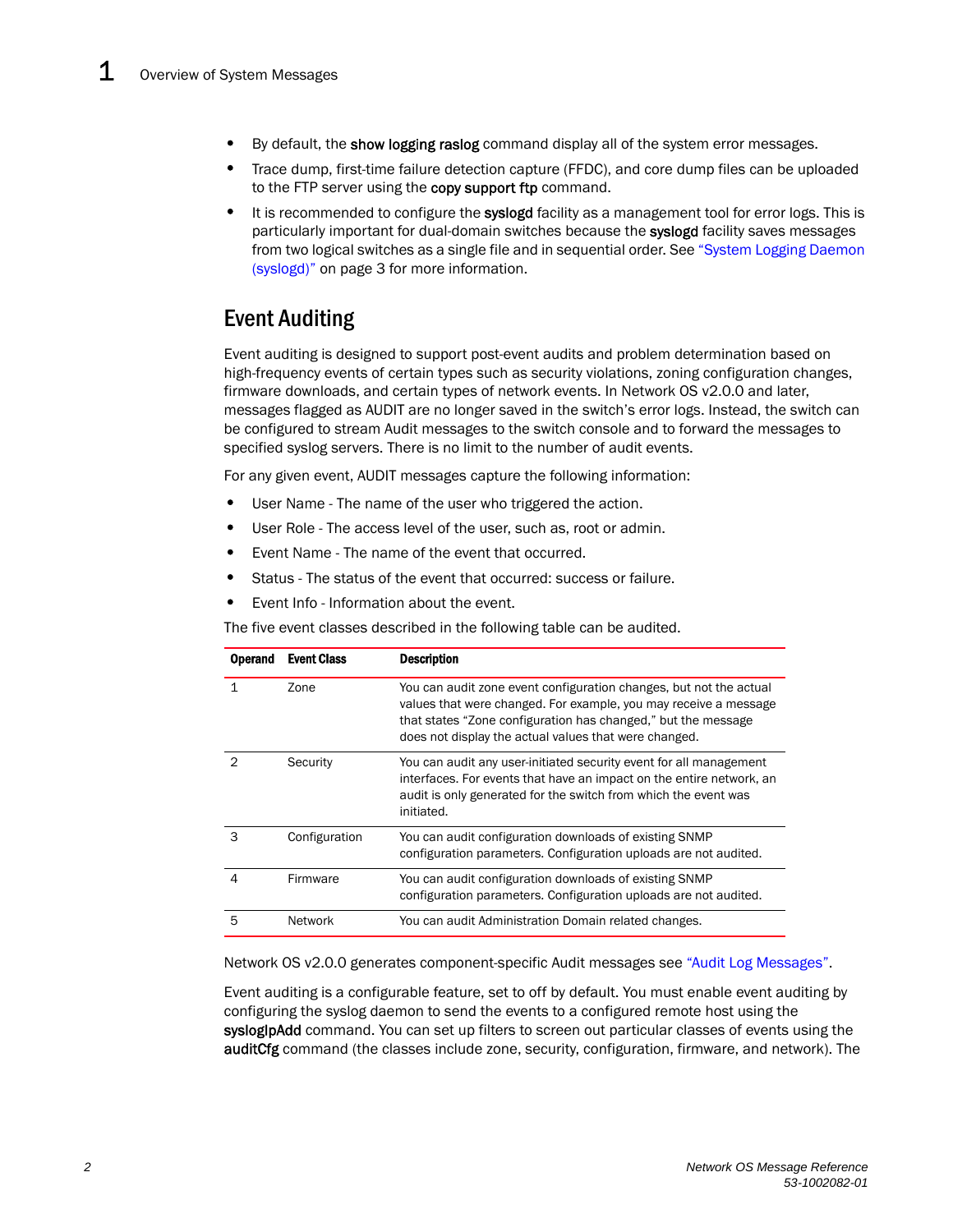defined set of Audit messages are sent to the configured remote host in the Audit message format, so that they are easily distinguishable from other syslog events that might occur in the network. For details on how to configure event auditing, see ["Viewing and Configuring System Message Logs" on](#page-17-0)  [page 4](#page-17-0).

### <span id="page-16-0"></span>System Logging Daemon (syslogd)

The system logging daemon (syslogd) is a process on UNIX, Linux, and some Windows systems that reads and logs messages as specified by the system administrator.

Network OS can be configured to use a UNIX-style syslogd process to forward system events and error messages to log files on a remote host system. The host system can be running UNIX, Linux, or any other operating system that supports the standard **syslogd** functionality. Configuring for syslogd involves configuring the host, enabling syslogd on the Brocade model, and, optionally, setting the facility level.

For the *Brocade DCX, 24000 and 48000*, each CP has a unique error log, depending on which CP was active when that message was reported. To fully understand message logging on the *Brocade 24000 and 48000* you should enable the system logging daemon, because the logs on the host computer are maintained in a single merged file for both CPs and are in sequential order. Otherwise, you must examine the error logs in both CPs, particularly for events such as firmwareDownload or haFailover, for which the active CP changes.

For the *Brocade DCX, 24000 and 48000*, any security violations that occur through Telnet, HTTP, or serial connections are not propagated between CPs. Security violations on the active CP are not propagated to the standby CP counters in the event of a failover, nor do security violations on the standby CP get propagated to the active CP counters.

For information on configuring syslogd functionality, refer to the *Fabric OS Administrator's Guide*.

### <span id="page-16-1"></span>System Console

The system console displays messages only through the serial port. If you log in to a switch through the Ethernet port or modem port, you will not receive system console messages.

The system console displays system messages, Audit messages (if enabled) and panic dump messages. These messages are mirrored to the system console; they are always saved in one of the system logs.

You can filter messages that appear on the system console by severity using the errFilterSet command. All messages are still sent to the system message log and syslog (if enabled).

### <span id="page-16-2"></span>Port Logs

The Network OS maintains an internal log of all port activity. Each switch or logical switch maintains a log file for each port. Port logs are circular buffers that can save up to 8000 entries per logical switch. When the log is full, the newest log entries overwrite the oldest log entries. Port logs capture switch-to-device, device-to-switch, switch-to-switch, some device A-to-device B, and control information. Port logs are not persistent and are lost over power cycles and reboots.

Run the **portLogShow** command to display the port logs for a particular port.

Run the **portLogEventShow** command to display the specific events reported for each port.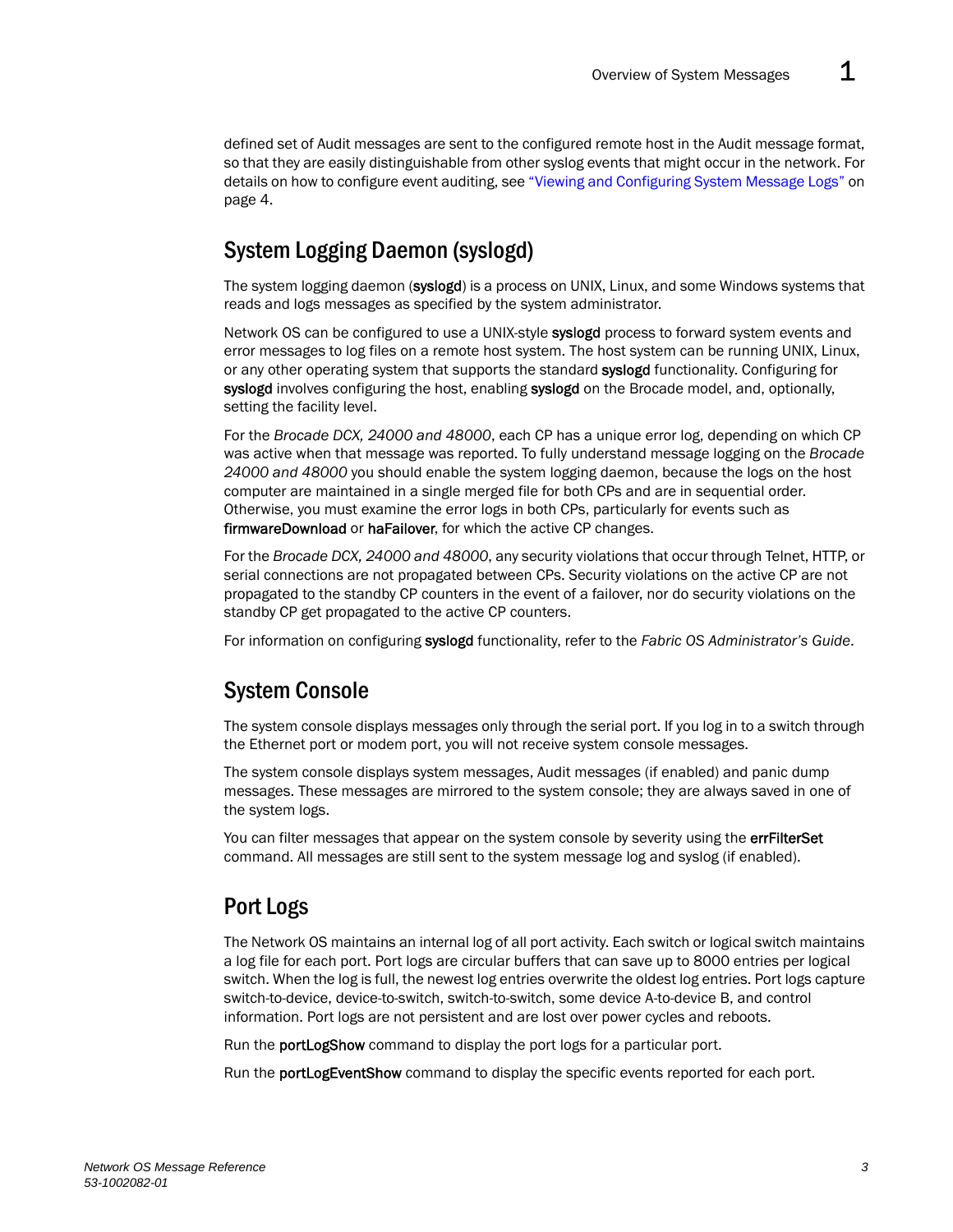Refer to the *Fabric OS Administrator's Guide* for information on interpreting results of the portLogDump command.

Port log functionality is completely separate from the system message log. Port logs are typically used to troubleshoot device connections.

### <span id="page-17-0"></span>Viewing and Configuring System Message Logs

This section provides information on viewing and configuring system message logs, including.

- Viewing System Messages from Web Tools
- Dumping System Messages
- Viewing System Messages One Message at a Time
- Clearing the System Message Log
- Configuring Event Auditing

The procedures are valid for the Brocade VDX 6720-24 and 6720-60.

For detailed information on required access levels and commands, refer to the *Fabric OS Command Reference*.

#### <span id="page-17-1"></span>Viewing System Messages from Web Tools

To view the system message log for a switch from Web Tools:

- 1. Launch Web Tools.
- 2. Select the desired switch from the Fabric Tree. The Switch View displays.
- 3. Click the **Switch Events** button. A Switch Events Report displays.
- 4. View the switch events and messages.

In dual-domain switches, an Event button exists for each logical switch. Only messages relating to that switch (and chassis) will be displayed.

#### <span id="page-17-2"></span>Dumping System Messages

To display the system message log, with no page breaks:

- 1. Log in to the switch as admin.
- 2. Enter the **show logging raslog** command at the command line:

```
switch:admin> show logging raslog
Version: 5.0.1
2004/07/28-17:04:59, [FSSM-1002], 1,, INFO, switch, HA State is in sync
2004/07/28-17:04:59, [FSSM-1003], 2,, WARNING, switch, HA State out of sync
2004/07/28-17:04:51, [EM-1055], 3,, WARNING, switch, Media 27: Port media 
incompatible. Reason: Configured port speed.
```
2004/07/28-17:04:54, [FABR-1001], 4,, WARNING, switch, port 4, ELP rejected by the other switch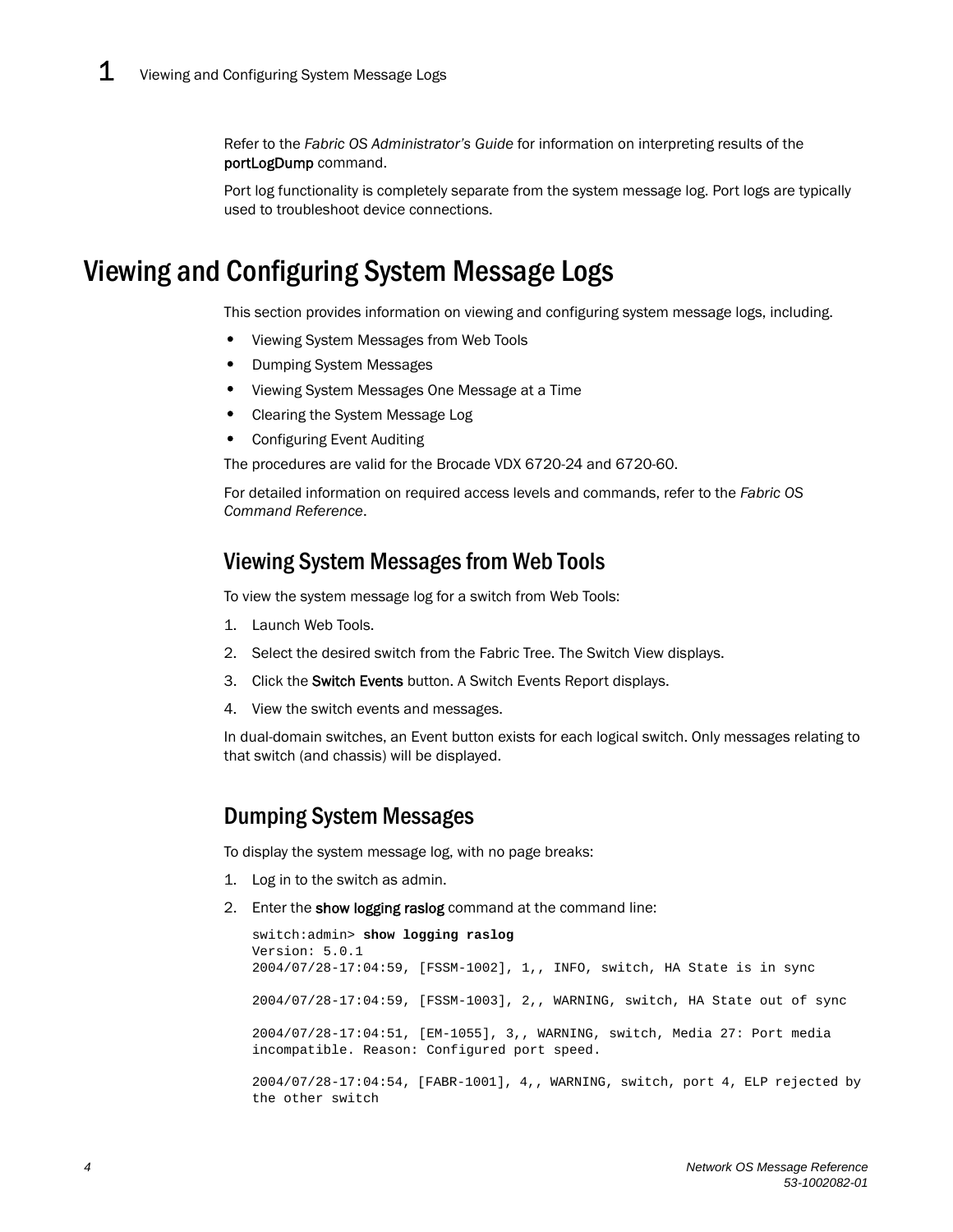```
2004/07/28-17:05:06, [FW-1050], 5,, WARNING, switch, Sfp Supply Voltage 0, is 
below low boundary(High=3600, Low=3150). Current value is 0 mV.
```
switch:admin>

#### <span id="page-18-0"></span>Viewing System Messages One Message at a Time

To display the system message log one message at a time:

- 1. Log in to the switch as admin.
- 2. At the command line, enter the show logging raslog command:

```
switch:admin> show logging raslog
Version: 5.0.1
2004/07/28-17:04:59, [FSSM-1002], 1,, INFO, switch, HA State is in sync
Type <CR> to continue, Q<CR> to stop:
2004/07/28-17:04:59, [FSSM-1003], 2,, WARNING, switch, HA State out of sync
Type <CR> to continue, Q<CR> to stop:
2004/07/28-17:04:51, [EM-1055], 3,, WARNING, switch, Media 27: Port media 
incompatible
e. Reason: Configured port speed.
```

```
Type <CR> to continue, Q<CR> to stop:
```
#### <span id="page-18-1"></span>Clearing the System Message Log

To clear the system message log for a particular switch instance:

- 1. Log in to the switch as admin.
- 2. Use the **errClear** command to clear all messages from memory.

#### NOTE

For products that have a single processor, all error log messages are cleared. For products that have multiple processors, this command only clears the error logs of the processor it is executed from.

#### <span id="page-18-2"></span>Configuring Event Auditing

To configure event auditing:

1. Configure the event classes you wish to audit:

```
switch:admin> auditcfg --class 1,2,3,4,5
Audit filter is configured.
```
2. Verify the configuration:

```
switch:admin> auditcfg --show
Audit filter is enabled.
1-ZONE
2-SECURITY
```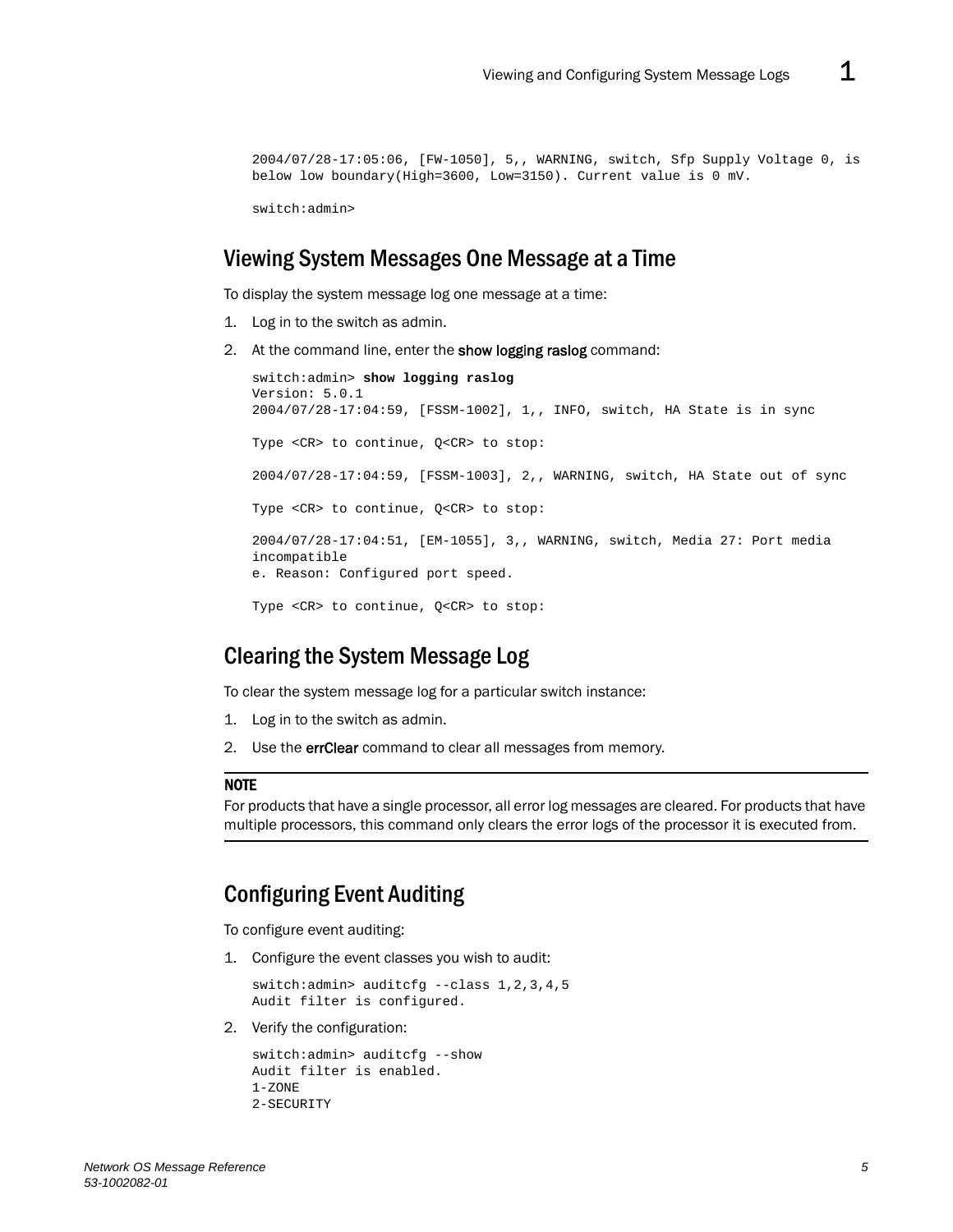```
3-CONFIGURATION
4-FIRMWARE
5-FABRIC
```
3. Enable the audit feature:

```
switch:admin> auditcfg --enable
Audit filter is enabled.
```
- 4. Configure up to six syslog servers to receive the audit events that will be generated through syslog (procedure will vary depending on server type).
- 5. Configure syslog on the switch to point to the configured servers' IP addresses.

switch:admin> syslogdipadd 10.128.128.160

6. Verify the switch's syslog configuration:

|          | switch:admin> syslogdipshow |
|----------|-----------------------------|
| syslog.1 | 192.168.163.234             |
| syslog.2 | 10.128.128.160              |

## <span id="page-19-0"></span>Reading a RAS System Message

This section provides information about reading system messages.

The following example shows the format of the RAS system error message:

<timestamp>, [<Event ID>], <Sequence Number>, <Flags>,<Severity>,<Switch name>, <Event-specific information>

The following example shows a sample message from the error log:

2009/02/10-14:18:04, [SS-1000], 88, SLOT 6 | FFDC | CHASSIS, INFO, ESNSVT\_DCX, copy support ftp has uploaded support information to the host with IP address 168.159.16.128

2009/02/10-14:13:34, [SS-1001], 87, SLOT 6/1 | FFDC | CHASSIS, WARNING, ESNSVT\_DCX, copy support ftp's upload operation to host IP address aborted

2009/02/10-15:44:51, [SEC-1203], 89, SLOT 6 | FFDC | FID 128, INFO, ESNSVT\_DCX, Login information: Login successful via TELNET/SSH/RSH. IP Addr:168.159.16.128

The fields in the error message are described in [Table 1.](#page-19-1):

<span id="page-19-1"></span>

| Table 1 | System Message Field Description |  |  |
|---------|----------------------------------|--|--|
|         |                                  |  |  |

| <b>Example</b>      | Variable Name                           | <b>Description</b>                                                                                                                                                                                                                                                      |
|---------------------|-----------------------------------------|-------------------------------------------------------------------------------------------------------------------------------------------------------------------------------------------------------------------------------------------------------------------------|
| 2004/07/22-10:12:33 | Date and Time<br>Stamp                  | The system time (UTC) when the message was generated on the<br>switch. The RASLog subsystem supports an internationalized<br>timestamp format base on the "LOCAL" setting.                                                                                              |
| [EM-1031]           | Message Module<br>and Message<br>Number | The message module and number. These values uniquely identify<br>each message in the Network OS and reference the cause and<br>actions recommended in this manual. Note that not all message<br>numbers are used; there can be gaps in the numeric message<br>sequence. |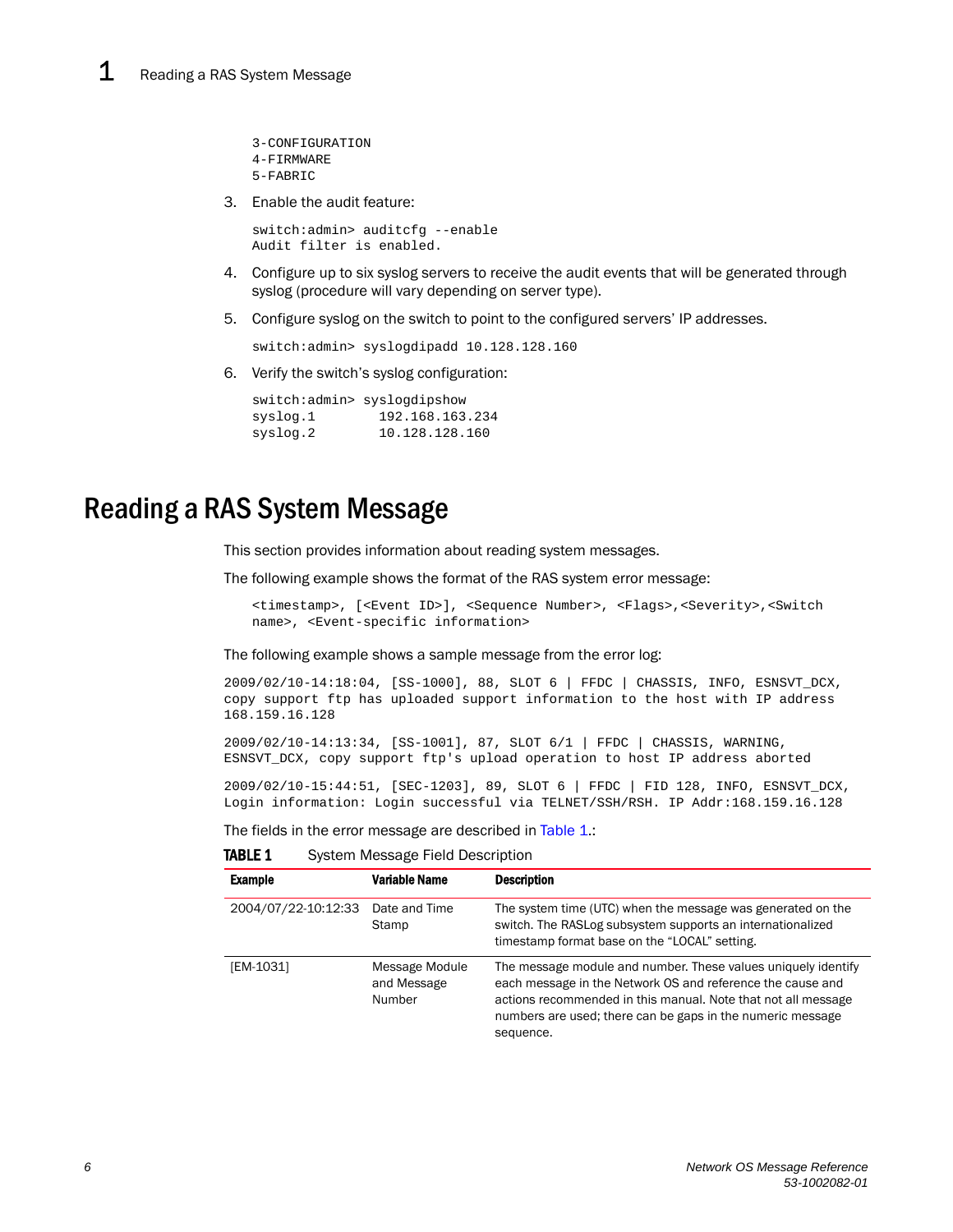| <b>Example</b>               | <b>Variable Name</b>                                                                                                                                                                                               | <b>Description</b>                                                                                                                                                                                                                                                                                                                                                                                                                                                                                                                                                                                                                                                                                                                                                                                                                                                          |
|------------------------------|--------------------------------------------------------------------------------------------------------------------------------------------------------------------------------------------------------------------|-----------------------------------------------------------------------------------------------------------------------------------------------------------------------------------------------------------------------------------------------------------------------------------------------------------------------------------------------------------------------------------------------------------------------------------------------------------------------------------------------------------------------------------------------------------------------------------------------------------------------------------------------------------------------------------------------------------------------------------------------------------------------------------------------------------------------------------------------------------------------------|
| 4                            | Sequence Number                                                                                                                                                                                                    | The error message position in the log. When a new message is<br>added to the log, this number is incremented by 1. When this<br>message reaches the last position in the error log and becomes<br>the oldest message in the log, it is deleted when a new message is<br>added.<br>The message sequence number starts at 1 after a<br>firmwareDownload and will increase up to a value of<br>2,147,483,647 (0x7ffffff).<br>The sequence number will continue to increase beyond the<br>storage limit of 1024 messages. The sequence number can be<br>reset to 1 using the <b>errClear</b> command. The sequence number is<br>persistent across power cycles and switch reboots.                                                                                                                                                                                              |
| <null><br/>(blank)</null>    | Audit and/or<br>FFDC/SLOT/CHASS<br>IS/FID Flags                                                                                                                                                                    | For most messages, this field contains a space character (null<br>value) indicating that the message is neither an AUDIT or FFDC<br>message. Messages may contain the following values:<br>AUDIT indicates that this message is for a security issue.<br>FFDC indicates that additional first failure data capture<br>information has also been generated for this event.<br>FID is the Network ID that can range from 0 to 128. FID 128<br>means the message was generated by the default switch instance.<br>CHASSIS is the message that was generated by the chassis<br>instance.<br>SLOT number indicates the message was generated from slot #<br>blade main CPU.<br>SLOT #/1 indicates the message was generated from slot # blade<br>Co-CPU.<br>AUDIT:FFDC indicates that the message is for a security issue and<br>additional FFDC information has been generated. |
| <b>ERROR</b>                 | Severity Level                                                                                                                                                                                                     | The severity of the error:<br>$1$ = Critical<br>$2$ = Error<br>3 = Warning<br>$4 =$ Info                                                                                                                                                                                                                                                                                                                                                                                                                                                                                                                                                                                                                                                                                                                                                                                    |
| switchname                   | Switch name or<br>chassis name,<br>depending on the<br>action; for example,<br>high-availability<br>(HA) messages<br>typically show the<br>chassis name, and<br>login failures show<br>the logical switch<br>name. | The defined switch name or the chassis name of the switch. This<br>value is truncated if it exceeds 16 characters in length. Run either<br>the <b>chassisName</b> command to name the chassis or the<br>switchName command to rename the logical switch.                                                                                                                                                                                                                                                                                                                                                                                                                                                                                                                                                                                                                    |
| Slot 7 ejector not<br>closed | <b>Error Description</b>                                                                                                                                                                                           | A text string explaining the error encountered and providing<br>parameters supplied by the software at runtime.                                                                                                                                                                                                                                                                                                                                                                                                                                                                                                                                                                                                                                                                                                                                                             |

TABLE 1 System Message Field Description (Continued)

### <span id="page-20-0"></span>Audit Event Messages

Compared to RASLog error messages, messages flagged as AUDIT provide additional user and system-related information of interest for post event auditing and problem determination.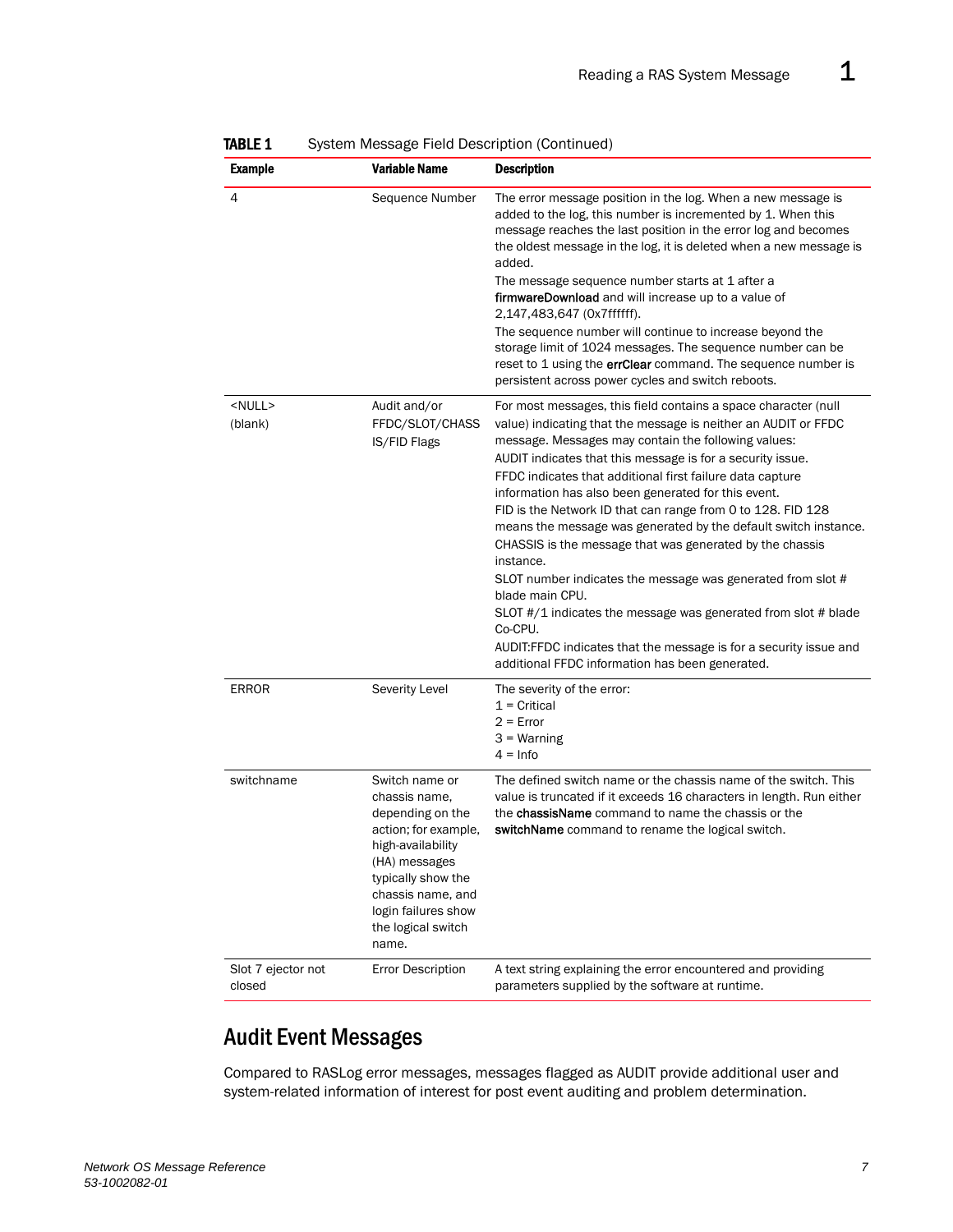Audit event message format:

```
AUDIT, <timestamp>, [<Event ID>], <Severity>, <Event Class>, <User 
ID>/<Role>/<IP address>/<Interface>/<app name>. <Admin Domain>/<Switch name>, 
<Reserved field for future expansion>, <Event-specific information>
```
The following is a sample audit event message:

```
AUDIT, 2005/12/10-09:54:03, [SEC-1000], WARNING, SECURITY, 
JohnSmith/root/192.168.132.10/Telnet/CLI, Domain A/JohnsSwitch, , Incorrect 
password during login attempt.
```
#### The fields in the error message are described in [Table 2.](#page-21-0)

<span id="page-21-0"></span>**TABLE 2** Audit Message Field Description

| <b>Example</b>      | <b>Variable Name</b>                                                                                                                                                                 | <b>Description</b>                                                                                                                                                                                                                                                      |
|---------------------|--------------------------------------------------------------------------------------------------------------------------------------------------------------------------------------|-------------------------------------------------------------------------------------------------------------------------------------------------------------------------------------------------------------------------------------------------------------------------|
| <b>AUDIT</b>        | Audit flag                                                                                                                                                                           | Identifies the message as an Audit message.                                                                                                                                                                                                                             |
| 2005/12/10-09:54:03 | Date and Time Stamp                                                                                                                                                                  | The system time (UTC) when the message was<br>generated on the switch. The RASLog subsystem will<br>support an internationalized timestamp format base<br>on the "LOCAL" setting.                                                                                       |
| $[SEC-1000]$        | Message Module and<br>Message Number                                                                                                                                                 | The message module and number. These values<br>uniquely identify each message in the Network OS and<br>reference the cause and actions recommended in this<br>manual. Note that not all message numbers are used;<br>there can be gaps in the numeric message sequence. |
| WARNING             | <b>Severity Level</b>                                                                                                                                                                | The severity of the error:<br>$1$ = Critical<br>$2$ = Error<br>$3 =$ Warning<br>$4 =$ Info                                                                                                                                                                              |
| SECURITY            | <b>Event Class</b>                                                                                                                                                                   | The event class:<br>Zone<br>Security<br>Configuration<br>Firmware<br>Fabric                                                                                                                                                                                             |
| JohnSmith           | User ID                                                                                                                                                                              | The user ID.                                                                                                                                                                                                                                                            |
| root                | Role                                                                                                                                                                                 | The role of the user ID.                                                                                                                                                                                                                                                |
| 192.168.132.10      | <b>IP Address</b>                                                                                                                                                                    | The IP address.                                                                                                                                                                                                                                                         |
| Telnet              | Interface                                                                                                                                                                            | The interface being used.                                                                                                                                                                                                                                               |
| <b>CLI</b>          | <b>Application Name</b>                                                                                                                                                              | The application name being used on the interface.                                                                                                                                                                                                                       |
| Domain A            | Admin Domain                                                                                                                                                                         | The Admin Domain, if there is one.                                                                                                                                                                                                                                      |
| switchname          | Switch name or chassis<br>name, depending on<br>the action; for example,<br>HA messages typically<br>show the chassis name<br>and login failures show<br>the logical switch<br>name. | The defined switch name or the chassis name of the<br>switch. This value is truncated if it is over 16<br>characters in length. Run either the <b>chassisName</b><br>command to name the chassis or the switchName<br>command to rename the logical switch.             |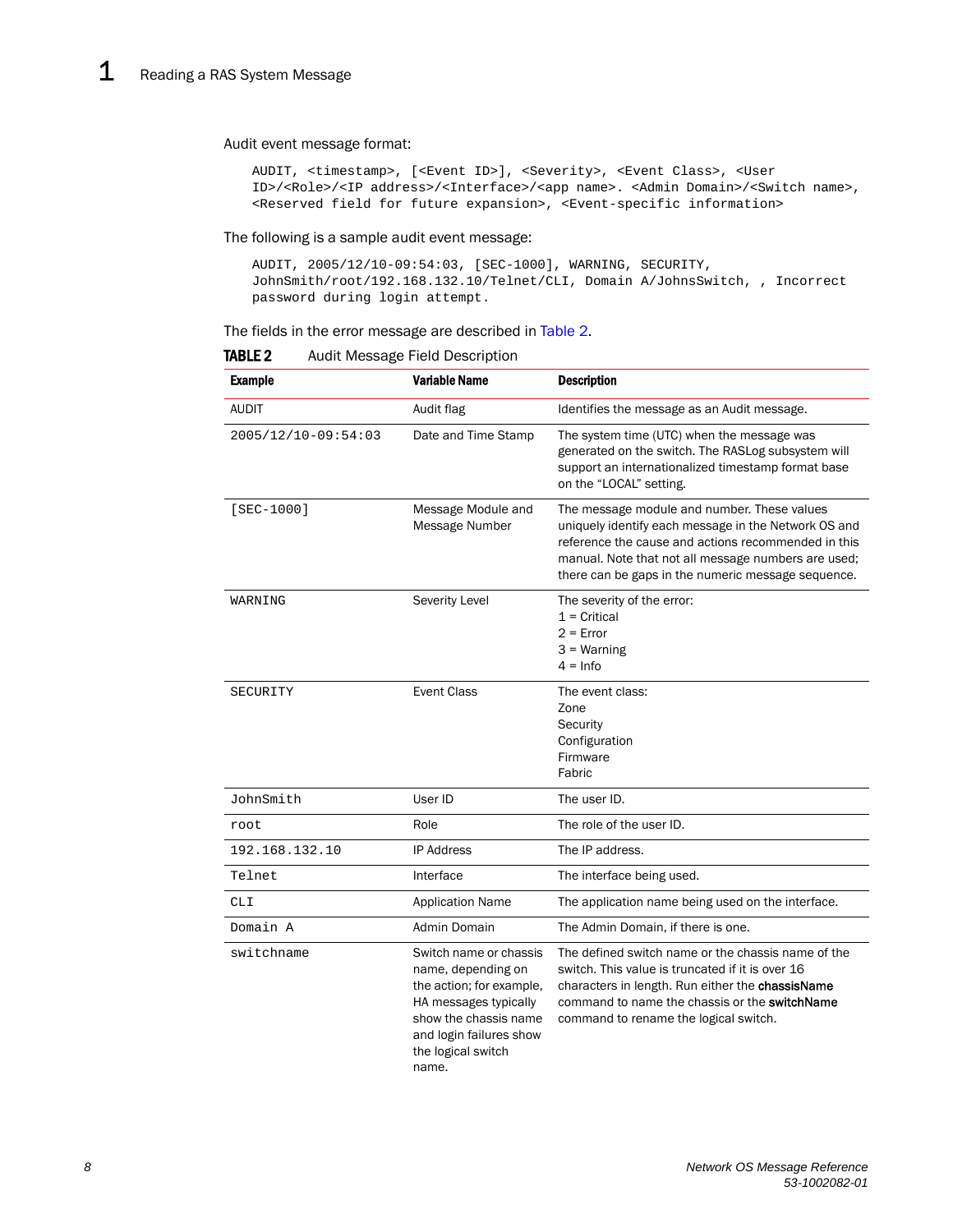| <b>Example</b>               | Variable Name            | <b>Description</b>                                                                                                 |
|------------------------------|--------------------------|--------------------------------------------------------------------------------------------------------------------|
|                              | Null                     | Reserved for future use.                                                                                           |
| Slot 7 ejector not<br>closed | <b>Error Description</b> | A text string explaining the error encountered and<br>providing parameters supplied by the software at<br>runtime. |

| TABLE 2 | Audit Message Field Description (Continued) |  |
|---------|---------------------------------------------|--|
|         |                                             |  |

### <span id="page-22-0"></span>Message Severity Levels

There are four levels of severity for messages, ranging from Critical (1) to Info (4). In general, the definitions are wide ranging and are to be used as general guidelines for troubleshooting. For all cases, you should look at each specific error message description thoroughly before taking action. System messages have the following severity levels.

| $1 = CRITICAL$ | Critical-level messages indicate that the software has detected serious problems that will<br>cause a partial or complete failure of a subsystem if not corrected immediately; for example, a<br>power supply failure or rise in temperature must receive immediate attention.                                                       |
|----------------|--------------------------------------------------------------------------------------------------------------------------------------------------------------------------------------------------------------------------------------------------------------------------------------------------------------------------------------|
| $2 = ERROR$    | Error-level messages represent an error condition that does not impact overall system<br>functionality significantly. For example, error-level messages might indicate time-outs on<br>certain operations, failures of certain operations after retries, invalid parameters, or failure to<br>perform a requested operation.         |
| $3 = WARNING$  | Warning-level messages highlight a current operating condition that should be checked or it<br>might lead to a failure in the future. For example, a power supply failure in a redundant system<br>relays a warning that the system is no longer operating in redundant mode unless the failed<br>power supply is replaced or fixed. |
| $4 = INFO$     | Info-level messages report the current non-error status of the system components: for<br>example, detecting online and offline status of a fabric port.                                                                                                                                                                              |

# <span id="page-22-1"></span>Responding to a System Message

This section provides procedures on gathering information on system messages, including:

- Looking Up a System Message
- Gathering Information About the Problem
- Support
- Panic Dump and Core Dump Files
- Trace Dumps
- copy support ftp Command

### <span id="page-22-2"></span>Looking Up a System Message

Error messages in this manual are arranged alphabetically. To look up an error message, copy down the module (see [Table 3 on page 12](#page-25-0)) and the error code and compare this with the Table of Contents to determine the location of the information for that error message.

The following information is provided for each message:

• Module and code name for the error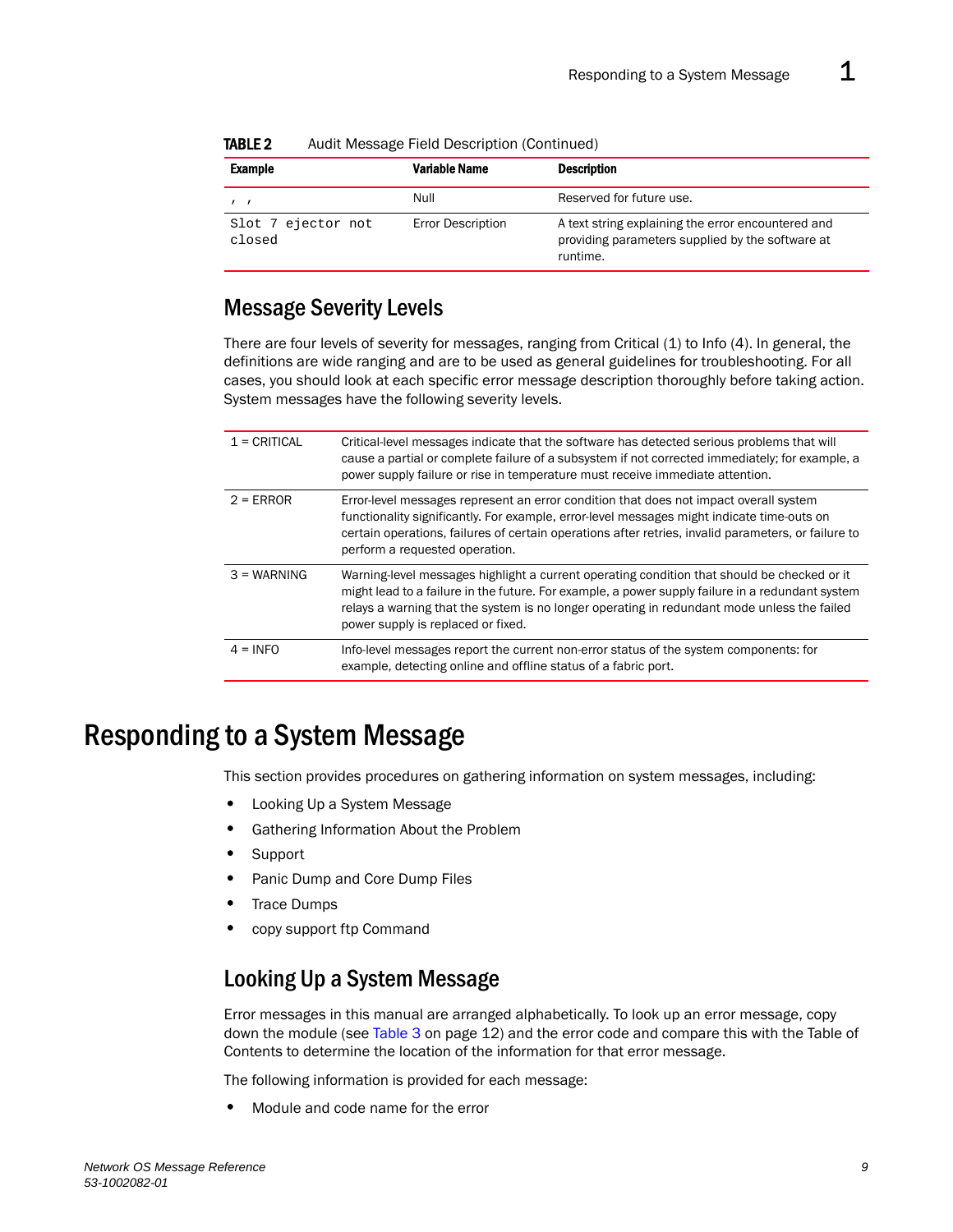- Message text
- Probable cause
- Recommended action
- Message severity

### <span id="page-23-0"></span>Gathering Information About the Problem

Common steps and questions to ask yourself when troubleshooting a system message are as follows:

- 1. What is the current Network OS level?
- 2. What is the switch hardware version?
- 3. Is the switch operational?
- 4. Assess impact and urgency:
	- Is the switch down?
	- Is it a standalone switch?
	- How large is the fabric?
	- Is the fabric redundant?
- 5. Run the show logging raslog command on each logical switch.
- 6. Run the supportFtp command (as needed) to set up automatic FTP transfers, and then run the copy support ftp command.
- 7. Document the sequence of events by answering the following questions:
	- What happened just prior to the problem?
	- Is the problem repeatable?
	- If so, what are the steps to produce the problem?
	- What configuration was in place when the problem occurred?
- 8. Did a failover occur?
- 9. Was security enabled?
- 10. Was POST enabled?
- 11. Are serial port (console) logs available?
- 12. Which CP was master? (only applicable to the Brocade DCX, 12000, 24000, or 48000)
- 13. What and when were the last actions or changes made to the system?

### <span id="page-23-1"></span>Support

Network OS creates a number of files that can help support personnel troubleshoot and diagnose a problem. This section describes those files and how to access and/or save the information for support personnel.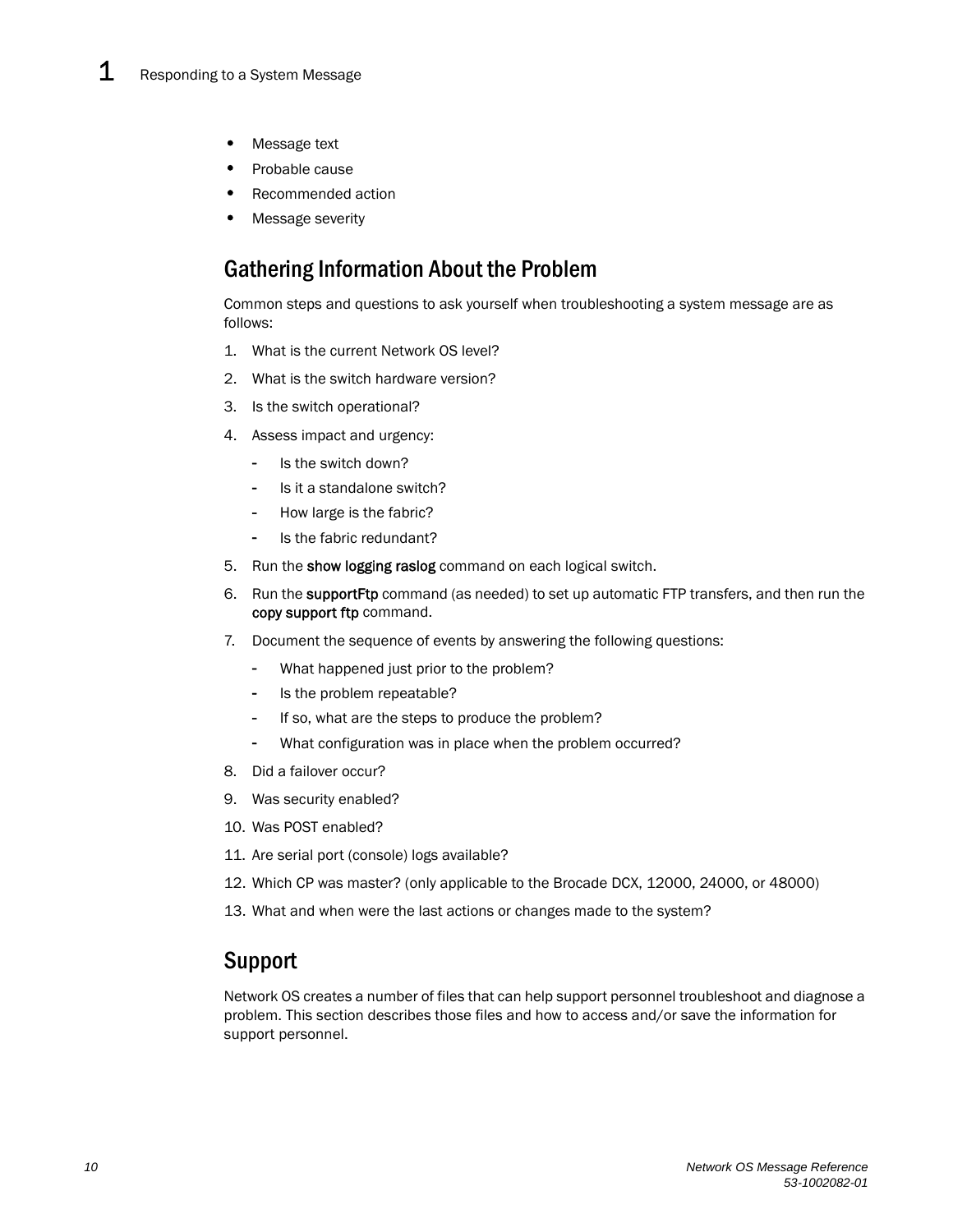### <span id="page-24-0"></span>Panic Dump and Core Dump Files

The Network OS creates panic dump files and core files when there are problems in the Network OS kernel. You can view panic dump files using the **pdShow** command. These files can build up in the kernel partition (typically because of failovers) and might need to be periodically deleted or downloaded using the copy support ftp command.

The software watchdog process (SWD) is responsible for monitoring daemons critical to the function of a healthy switch. The SWD holds a list of critical daemons that ping the SWD periodically at a predetermined interval defined for each daemon. The ping interval is set at 133 seconds, with the exception of the Fabric Watch daemon and the IP storage demon, which ping the SWD every 333 seconds.

If a daemon fails to ping the SWD within the defined interval, or if the daemon terminates unexpectedly, then the SWD dumps information to the panic dump files, which helps to diagnose the root cause of the unexpected failure.

Run the **pdShow** command to view these files or the **copy support ftp** command to send them to a host workstation using FTP. The panic dump files and core files are intended for support personnel use only.

### <span id="page-24-1"></span>Trace Dumps

The Network OS produces trace dumps when problems are encountered within Network OS modules. The Network OS trace dump files are intended for support personnel use only. You can use the copy support ftp or supportFTP commands to collect trace dump files to a specified remote location to provide to support when requested.

### <span id="page-24-2"></span>copy support ftp Command

The copy support ftp command can be used to send the output of the system messages (RASLog), the trace files, and the output of the supportShow command to an off-switch storage location through FTP. Prior to running the copy support ftp command, you can optionally set up the FTP parameters using the supportFtp command. The supportShow command runs a large number of dump and show commands to provide a global output of the status of the switch. Refer to the *Fabric OS Command Reference* for more information on these commands.

# <span id="page-24-3"></span>System Module Descriptions

#### **NOTE**

Any reference seen in a system message to slot 0 is a reference to the blade within the switch platform, for example: Brocade DCC contains FC8-48, FC9-32, and FC8-16 blades.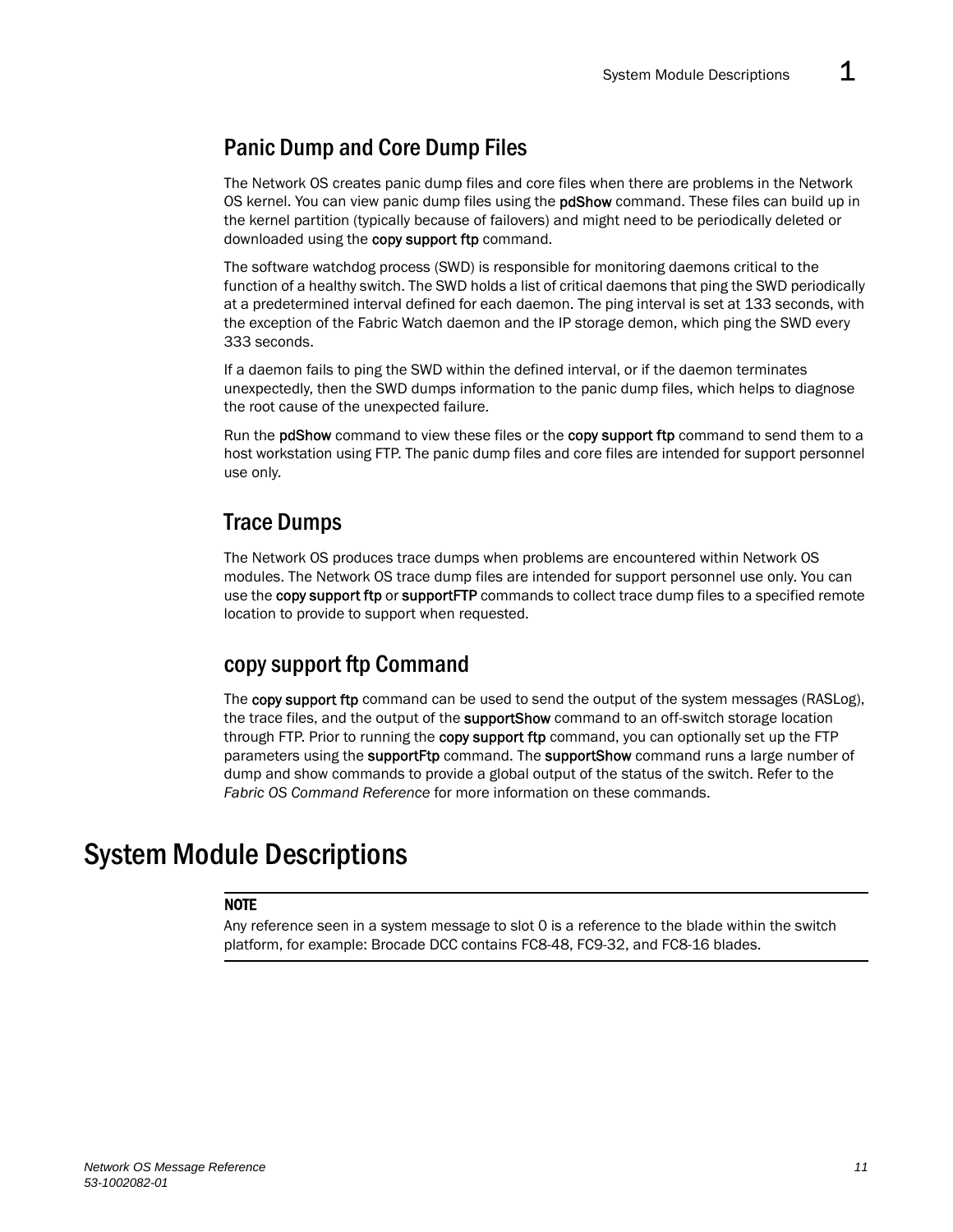[Table 3](#page-25-0) provides a summary of the system modules for which messages are documented in this reference guide; the system modules are listed alphabetically by name.

|                             | 3,300 oudio Boson.pao.io                                                                                                                                                                                                                                                                                                                                                                                                                                                                                                                                                                                                                                                                |
|-----------------------------|-----------------------------------------------------------------------------------------------------------------------------------------------------------------------------------------------------------------------------------------------------------------------------------------------------------------------------------------------------------------------------------------------------------------------------------------------------------------------------------------------------------------------------------------------------------------------------------------------------------------------------------------------------------------------------------------|
| System<br><b>Module</b>     | Description                                                                                                                                                                                                                                                                                                                                                                                                                                                                                                                                                                                                                                                                             |
| <b>CEE</b><br><b>CONFIG</b> | CEEConfig error messages indicate problems with the Converged Enhanced Ethernet Configuration<br>module of the Network OS.                                                                                                                                                                                                                                                                                                                                                                                                                                                                                                                                                              |
| <b>EANV</b>                 | ?                                                                                                                                                                                                                                                                                                                                                                                                                                                                                                                                                                                                                                                                                       |
| EM                          | The environmental monitor (EM) manages and monitors the various field replaceable units (FRUs),<br>including the port cards, control processor (CP) blades, blower assemblies, power supplies, and world<br>wide name (WWN) cards. EM controls the state of the FRUs during system startup, hot-plug<br>sequences, and fault recovery.<br>EM provides access to and monitors the sensor and status data from the FRUs and maintains the<br>integrity of the system using the environmental and power policies. EM reflects system status by way<br>of CLI commands, system light emitting diodes (LEDs), and status and alarm messages. EM also<br>manages some component-related data. |
| <b>FABR</b>                 | Network refers to a network of Fibre Channel switches. The Network error messages come from the<br>fabric daemon. The fabric daemon follows the FC-SW-3 standard for the fabric initialization process,<br>such as determining the E_Ports, assigning unique domain IDs to switches, creating a spanning tree,<br>throttling the trunking process, and distributing the domain and alias lists to all switches in the fabric.                                                                                                                                                                                                                                                           |
| FAB_VCS                     | Fabric Services VCS (FAB_VCS) daemon provides fabric distribution services for VCS and vLAG.                                                                                                                                                                                                                                                                                                                                                                                                                                                                                                                                                                                            |
| <b>FCOE</b>                 | FCoE error messages indicate problems with the FCoE module of the Network OS.                                                                                                                                                                                                                                                                                                                                                                                                                                                                                                                                                                                                           |
| HAM                         | HAM is a user space daemon responsible for high availability management.                                                                                                                                                                                                                                                                                                                                                                                                                                                                                                                                                                                                                |
| HIL                         | Hardware independent layer.                                                                                                                                                                                                                                                                                                                                                                                                                                                                                                                                                                                                                                                             |
| <b>HSL</b>                  | HSL error messages indicate problems with the Hardware Subsystem Layer of the Network OS.                                                                                                                                                                                                                                                                                                                                                                                                                                                                                                                                                                                               |
| <b>IPAD</b>                 | System messages generated by the IP admin demon.                                                                                                                                                                                                                                                                                                                                                                                                                                                                                                                                                                                                                                        |
| LACP                        | LACP error messages indicate problems with the Link Aggregation Control Protocol module of the<br>Network OS.                                                                                                                                                                                                                                                                                                                                                                                                                                                                                                                                                                           |
| LOG                         | RASLog subsystem.                                                                                                                                                                                                                                                                                                                                                                                                                                                                                                                                                                                                                                                                       |
| <b>MFIC</b>                 | MS-FICON messages relate to Fibre Connection (FICON) installations. Fibre Connection control unit<br>port (FICON-CUP) messages are displayed under the FICU module.                                                                                                                                                                                                                                                                                                                                                                                                                                                                                                                     |
| <b>MSTP</b>                 | MSTP error messages indicate problems with Multiple Spanning Tree Protocol modules of the<br>Network OS.                                                                                                                                                                                                                                                                                                                                                                                                                                                                                                                                                                                |
| <b>NSM</b>                  | NSM error messages indicate problems with the Interface Management and VLAN Management<br>module of the Network OS.                                                                                                                                                                                                                                                                                                                                                                                                                                                                                                                                                                     |
| <b>ONM</b>                  | ONM error messages indicate problems with the Operation, Administration and Maintenance module<br>of the Network OS.                                                                                                                                                                                                                                                                                                                                                                                                                                                                                                                                                                    |
| <b>PDTR</b>                 | These messages indicate panic dump trace files have been created.                                                                                                                                                                                                                                                                                                                                                                                                                                                                                                                                                                                                                       |
| <b>RAS</b>                  | First failure data capture (FFDC), informational message when FFDC events are logged to the FFDC<br>log and size/roll over warning.                                                                                                                                                                                                                                                                                                                                                                                                                                                                                                                                                     |
| <b>RTWR</b>                 | The reliable transport write and read daemon helps deliver data messages either to specific switches<br>in the fabric or to all of the switches in the fabric. For example, if some of the switches are not<br>reachable or are offline, RTWR returns an "unreachable" message to the caller, allowing the caller to<br>take the appropriate action. If a switch is not responding, RTWR retries 100 times.                                                                                                                                                                                                                                                                             |

<span id="page-25-0"></span>**TABLE 3** System Module Descriptions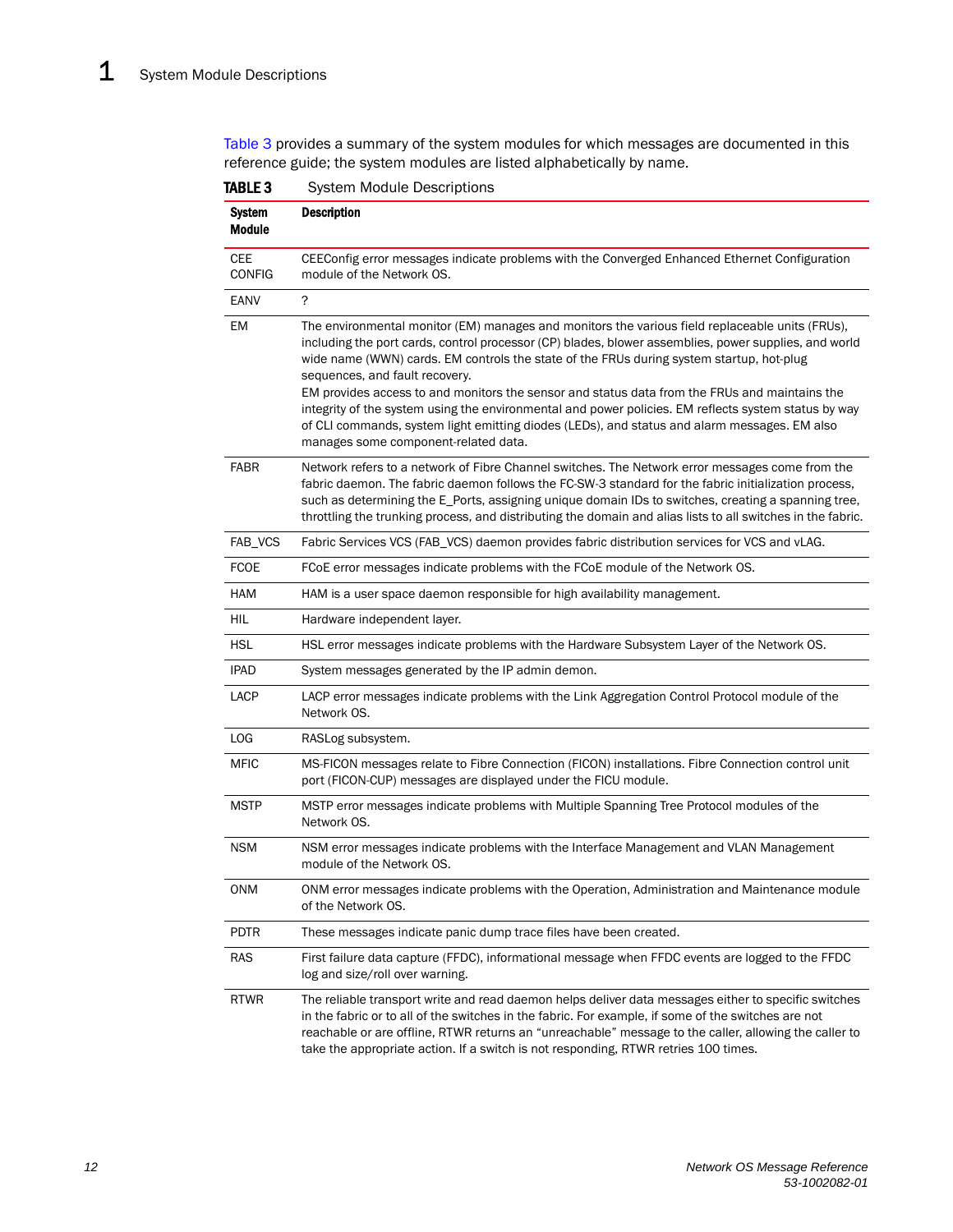| <b>System</b><br><b>Module</b> | <b>Description</b>                                                                                                                                                                                                                                                                                                                                                                                                                                                                                          |
|--------------------------------|-------------------------------------------------------------------------------------------------------------------------------------------------------------------------------------------------------------------------------------------------------------------------------------------------------------------------------------------------------------------------------------------------------------------------------------------------------------------------------------------------------------|
| <b>SEC</b>                     | The security daemon generates security errors, warnings, or information during security-related data<br>management or fabric merge operations. Administrators should watch for these messages, to<br>distinguish between internal switch and fabric operation errors, and external attack.                                                                                                                                                                                                                  |
| <b>SFLOW</b>                   | ?                                                                                                                                                                                                                                                                                                                                                                                                                                                                                                           |
| <b>SNMP</b>                    | Simple Network Management Protocol is a universally supported low-level protocol that allows simple<br>get, get next, and set requests to go to the switch (acting as an SNMP agent). It also allows the switch<br>to send traps to the defined and configured management station. Brocade switches support six<br>management entities that can be configured to receive these traps.                                                                                                                       |
| <b>SSM</b>                     | SSM error messages indicate problems with the System Services Module of the Network OS.                                                                                                                                                                                                                                                                                                                                                                                                                     |
| <b>SULB</b>                    | The software upgrade library provides the firmwareDownload command capability, which enables<br>firmware upgrades to both CP blades with a single command, as well as nondisruptive code load to all<br>4.x switches. These messages might display if there are any problems during the <b>firmwareDownload</b><br>procedure. Most messages are informational only and are generated even during successful firmware<br>download. For additional information, refer to the Fabric OS Administrator's Guide. |
| <b>TRCE</b>                    | RAS TRACE error messages.                                                                                                                                                                                                                                                                                                                                                                                                                                                                                   |
| <b>TOAM</b>                    | ?                                                                                                                                                                                                                                                                                                                                                                                                                                                                                                           |
| ZONE                           | The zone module messages indicate any problems associated with the zoning features, including<br>commands associated with aliases, zones, and configurations.                                                                                                                                                                                                                                                                                                                                               |

#### **TABLE 3** System Module Descriptions (Continued)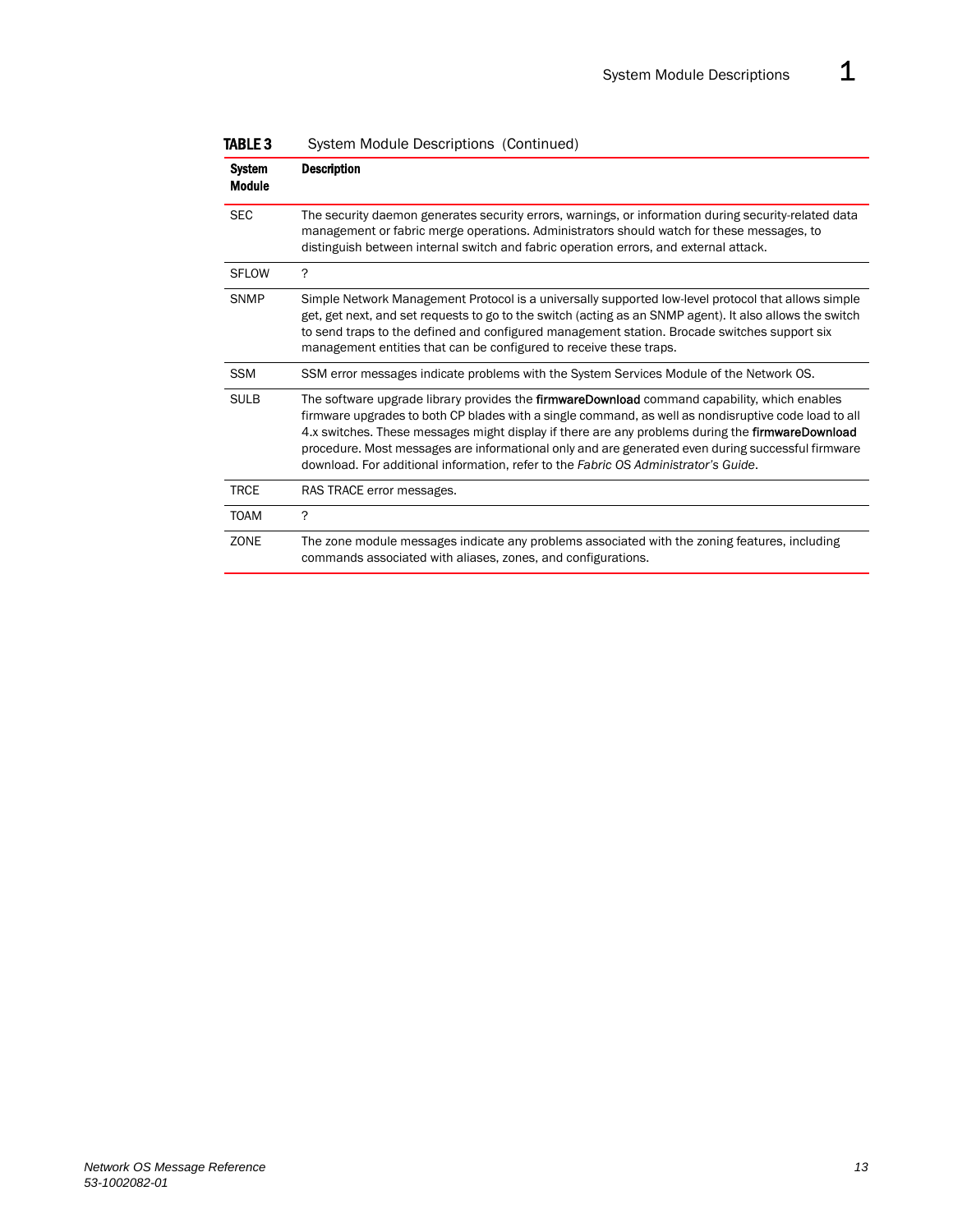### 1 System Module Descriptions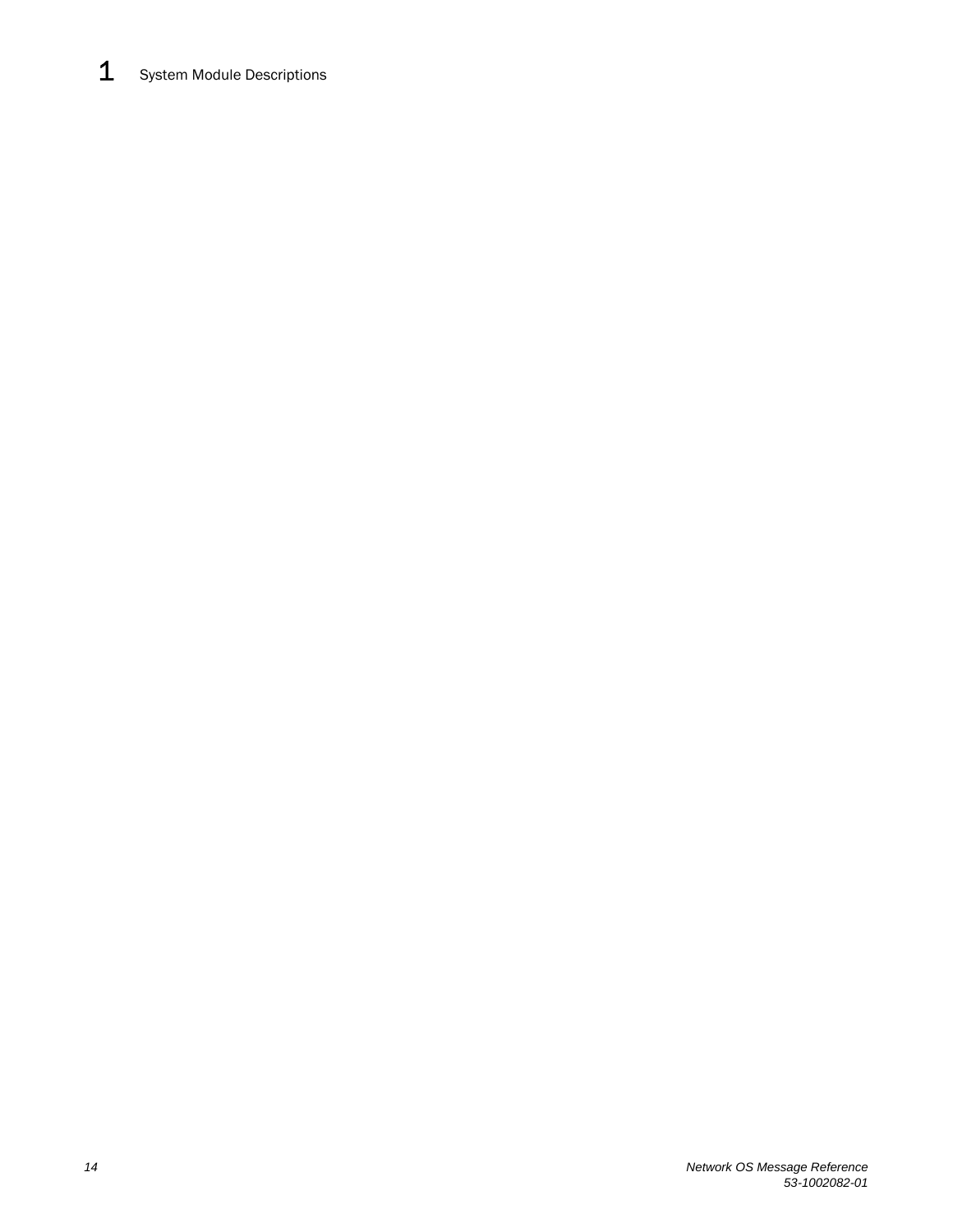# <span id="page-28-0"></span>**RASLog Messages**

This section provides the RASLog messages, including:

| 17 |
|----|
| 19 |
|    |
|    |
|    |
|    |
|    |
|    |
|    |
|    |
|    |
| 41 |
|    |
|    |
|    |
|    |
|    |
|    |
|    |
|    |
|    |
|    |
|    |
|    |
| 75 |
|    |
| 79 |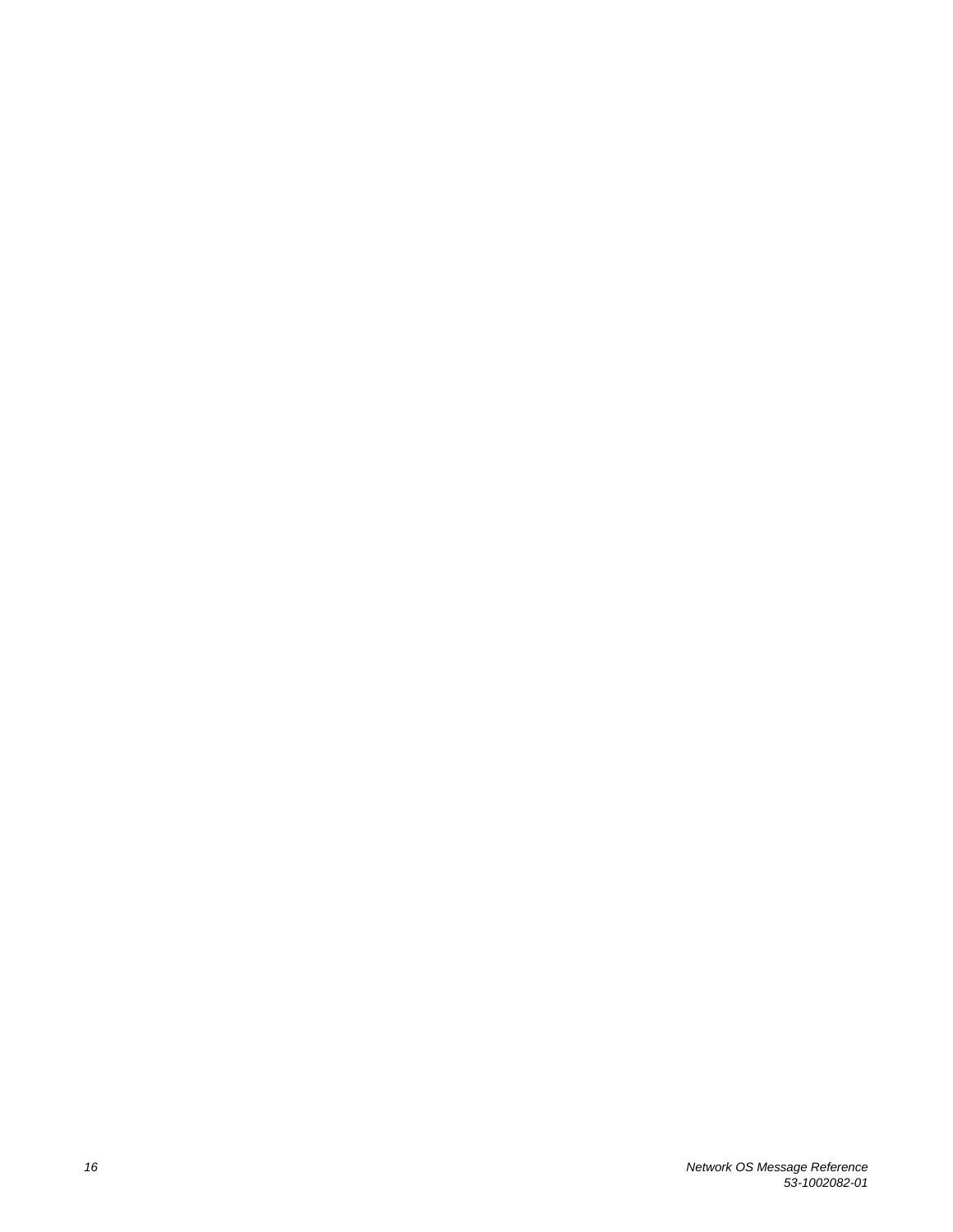# <span id="page-30-3"></span><span id="page-30-0"></span>CEE CONFIG System Messages 2

### <span id="page-30-1"></span>CCFG-1002

<span id="page-30-2"></span>

| Message               | <timestamp>, [CCFG-1002], <sequence-number>,, INFO, <system-name>, Started<br/>loading CEE system configuration.</system-name></sequence-number></timestamp>    |  |  |  |  |  |
|-----------------------|-----------------------------------------------------------------------------------------------------------------------------------------------------------------|--|--|--|--|--|
| <b>Probable Cause</b> | Indicates that the Converged Enhanced Ethernet (CEE) system configuration has started loading.                                                                  |  |  |  |  |  |
| Recommended<br>Action | No action is required.                                                                                                                                          |  |  |  |  |  |
| <b>Severity</b>       | <b>INFO</b>                                                                                                                                                     |  |  |  |  |  |
| <b>CCFG-1003</b>      |                                                                                                                                                                 |  |  |  |  |  |
| Message               | <timestamp>, [CCFG-1003], <sequence-number>,, INFO, <system-name>, System is<br/>ready to accept CEE user commands.</system-name></sequence-number></timestamp> |  |  |  |  |  |
| <b>Probable Cause</b> | Indicates that the Converged Enhanced Ethernet (CEE) shell is ready to accept configuration<br>commands from the user.                                          |  |  |  |  |  |
| Recommended<br>Action | No action is required.                                                                                                                                          |  |  |  |  |  |
| <b>Severity</b>       | <b>INFO</b>                                                                                                                                                     |  |  |  |  |  |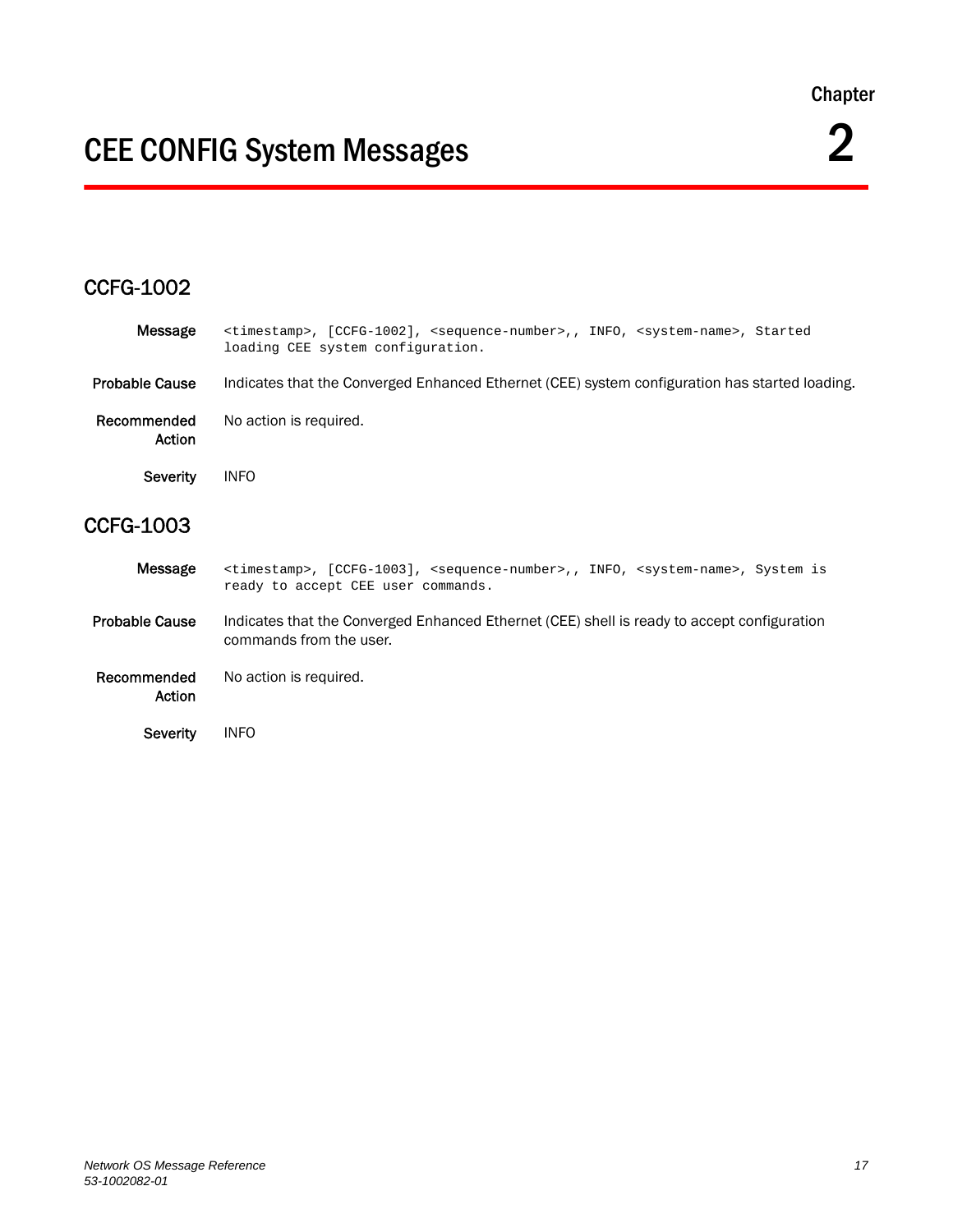CCFG-1003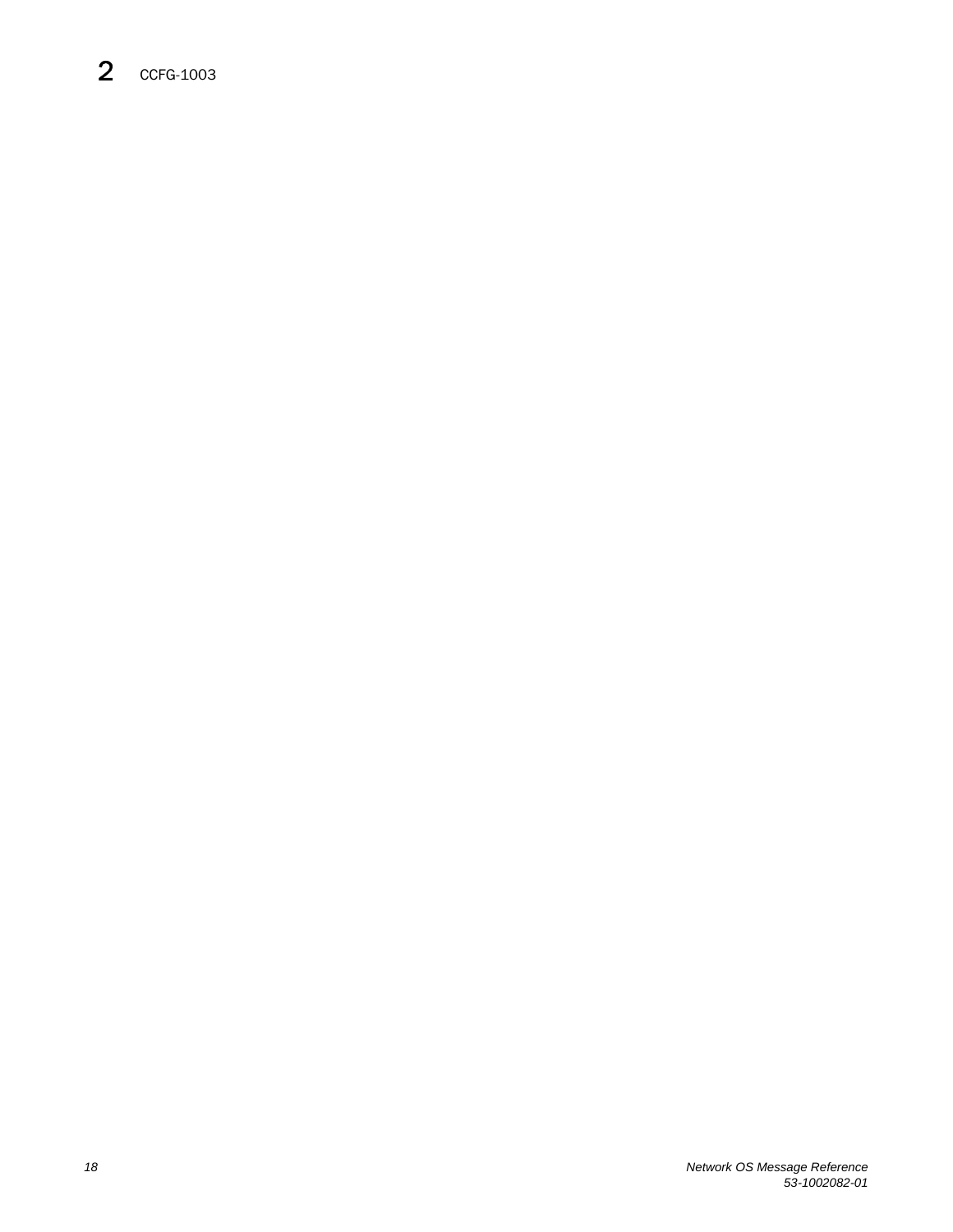### <span id="page-32-4"></span><span id="page-32-1"></span><span id="page-32-0"></span>EANV-1001

<span id="page-32-3"></span><span id="page-32-2"></span>

| Message               | <timestamp>, [EANV-1001], <sequence-number>,, ERROR, <system-name>, Port <port<br>number&gt; port fault. Please change the SFP or check cable.</port<br></system-name></sequence-number></timestamp>                                                                                   |  |  |  |  |  |  |
|-----------------------|----------------------------------------------------------------------------------------------------------------------------------------------------------------------------------------------------------------------------------------------------------------------------------------|--|--|--|--|--|--|
| <b>Probable Cause</b> | Indicates that a deteriorated small form-factor pluggable (SFP), an incompatible SFP pair, or a<br>faulty cable between peer ports.                                                                                                                                                    |  |  |  |  |  |  |
| Recommended           | Verify that you are using compatible SFPs on the peer ports.                                                                                                                                                                                                                           |  |  |  |  |  |  |
| Action                | Verify that the SFPs have not deteriorated and that the Fibre Channel cable is not faulty. Replace<br>the SFPs or cable if necessary.                                                                                                                                                  |  |  |  |  |  |  |
| <b>Severity</b>       | <b>ERROR</b>                                                                                                                                                                                                                                                                           |  |  |  |  |  |  |
| <b>EANV-1002</b>      |                                                                                                                                                                                                                                                                                        |  |  |  |  |  |  |
| Message               | <timestamp>, [EANV-1002], <sequence-number>,, ERROR, <system-name>, Port <port<br>number&gt; chip faulted due to internal error.</port<br></system-name></sequence-number></timestamp>                                                                                                 |  |  |  |  |  |  |
| <b>Probable Cause</b> | Indicates an internal error. All the ports on the blade or switch will be disrupted.                                                                                                                                                                                                   |  |  |  |  |  |  |
| Recommended<br>Action | For a bladed system, execute the slotPowerOff and slotPowerOn commands on the blade to recover<br>the system. For a non-bladed system, perform reload on the switch to recover the system.                                                                                             |  |  |  |  |  |  |
| <b>Severity</b>       | <b>ERROR</b>                                                                                                                                                                                                                                                                           |  |  |  |  |  |  |
| <b>EANV-1003</b>      |                                                                                                                                                                                                                                                                                        |  |  |  |  |  |  |
| Message               | <timestamp>, [EANV-1003], <sequence-number>,, CRITICAL, <system-name>, S<slot<br>number&gt;, C<chip index="">: HW ASIC Chip error. Type = 0x<chip error="" type="">, Error =<br/><chip error="" string="">.</chip></chip></chip></slot<br></system-name></sequence-number></timestamp> |  |  |  |  |  |  |
| <b>Probable Cause</b> | Indicates an internal error in the application specific integrated circuit (ASIC) hardware that may<br>degrade data traffic.                                                                                                                                                           |  |  |  |  |  |  |
| Recommended<br>Action | Whenever this error occurs, reboot the system at the next maintenance window. If the problem<br>persists, replace the blade.                                                                                                                                                           |  |  |  |  |  |  |
| <b>Severity</b>       | <b>CRITICAL</b>                                                                                                                                                                                                                                                                        |  |  |  |  |  |  |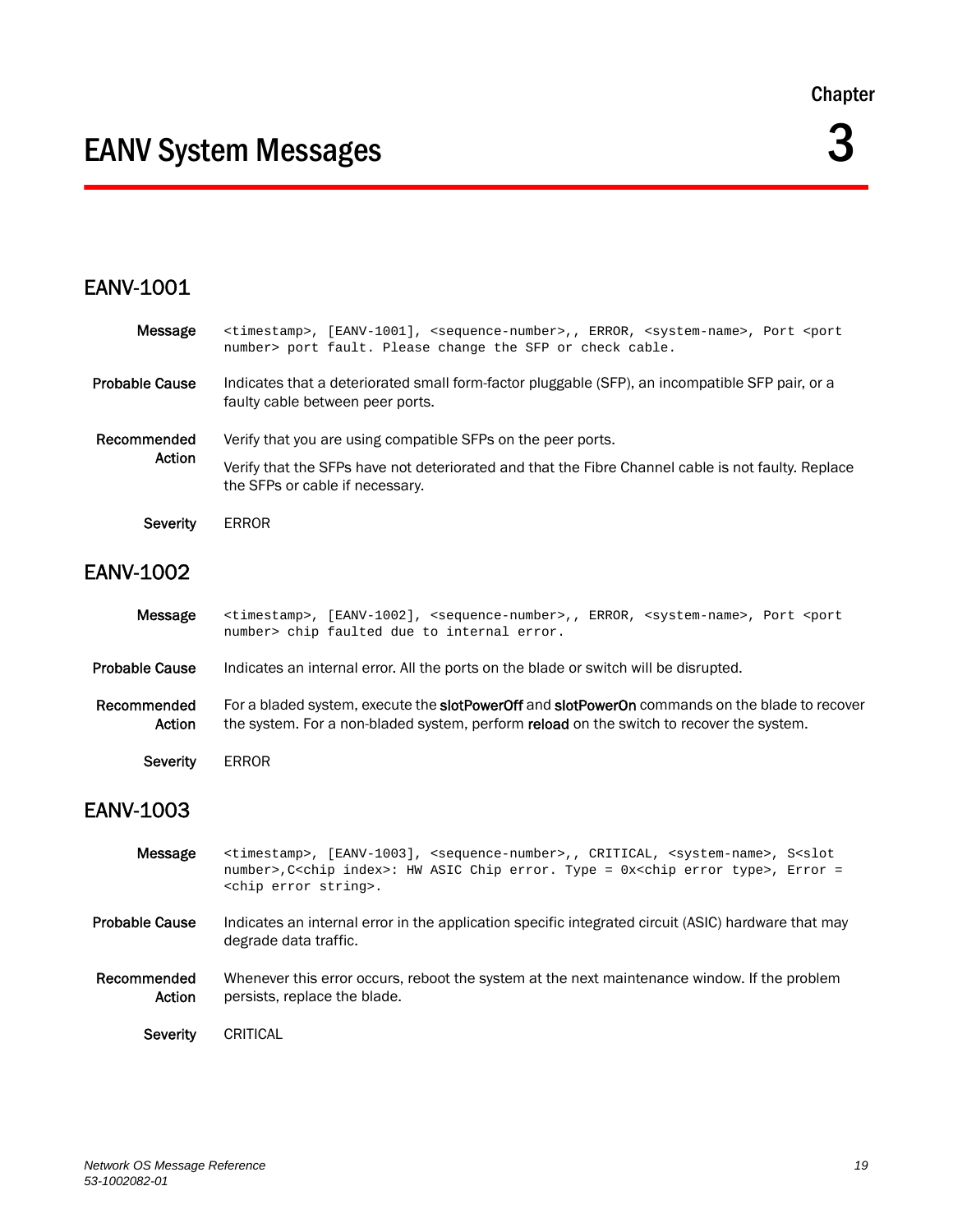### <span id="page-33-0"></span>EANV-1004

<span id="page-33-1"></span>

| Message               | <timestamp>, [EANV-1004], <sequence-number>,, ERROR, <system-name>, S<slot<br>number&gt;, C<chip index="">: Invalid DMA ch pointer, chan: <channel number="">,<br/>good_addr:0x<good address=""> bad_addr:0x<bad address="">.</bad></good></channel></chip></slot<br></system-name></sequence-number></timestamp> |  |  |  |  |  |
|-----------------------|-------------------------------------------------------------------------------------------------------------------------------------------------------------------------------------------------------------------------------------------------------------------------------------------------------------------|--|--|--|--|--|
| <b>Probable Cause</b> | Indicates an internal error in the application specific integrated circuit (ASIC) hardware that may<br>degrade data traffic.                                                                                                                                                                                      |  |  |  |  |  |
| Recommended<br>Action | Whenever this error occurs, reboot the system at the next maintenance window. If the problem<br>persists, replace the blade.                                                                                                                                                                                      |  |  |  |  |  |
| <b>Severity</b>       | ERROR                                                                                                                                                                                                                                                                                                             |  |  |  |  |  |
| <b>EANV-1005</b>      |                                                                                                                                                                                                                                                                                                                   |  |  |  |  |  |
| Message               | <timestamp>, [EANV-1005], <sequence-number>,, ERROR, <system-name>, S<slot<br>number&gt;, C<chip index="">, A<eanvil id="">: Memory allocation failed.</eanvil></chip></slot<br></system-name></sequence-number></timestamp>                                                                                      |  |  |  |  |  |
| <b>Probable Cause</b> | Indicates the memory allocation failure in the software.                                                                                                                                                                                                                                                          |  |  |  |  |  |
| Recommended<br>Action | Whenever this error occurs, reboot the system at the next maintenance window. If the problem<br>persists, replace the CP blade.                                                                                                                                                                                   |  |  |  |  |  |
| <b>Severity</b>       | <b>ERROR</b>                                                                                                                                                                                                                                                                                                      |  |  |  |  |  |

#### <span id="page-33-2"></span>EANV-1006

| Message | timestamp>, [EANV-1006], <sequence-number>,, CRITICAL, <system-name>, S<slot <="" a=""></slot></system-name></sequence-number> |  |  |  |  |  |
|---------|--------------------------------------------------------------------------------------------------------------------------------|--|--|--|--|--|
|         | number>,C <chip index="">: HW ASIC Chip fault. Type = 0x<chip error="" type="">, Error =</chip></chip>                         |  |  |  |  |  |
|         | <chip error="" string="">.</chip>                                                                                              |  |  |  |  |  |

Probable Cause Indicates an internal error in the application specific integrated circuit (ASIC) hardware that renders the chip not operational.

#### Recommended Action Whenever this error occurs, reboot the system at the next maintenance window. If the problem persists, replace the blade.

Severity CRITICAL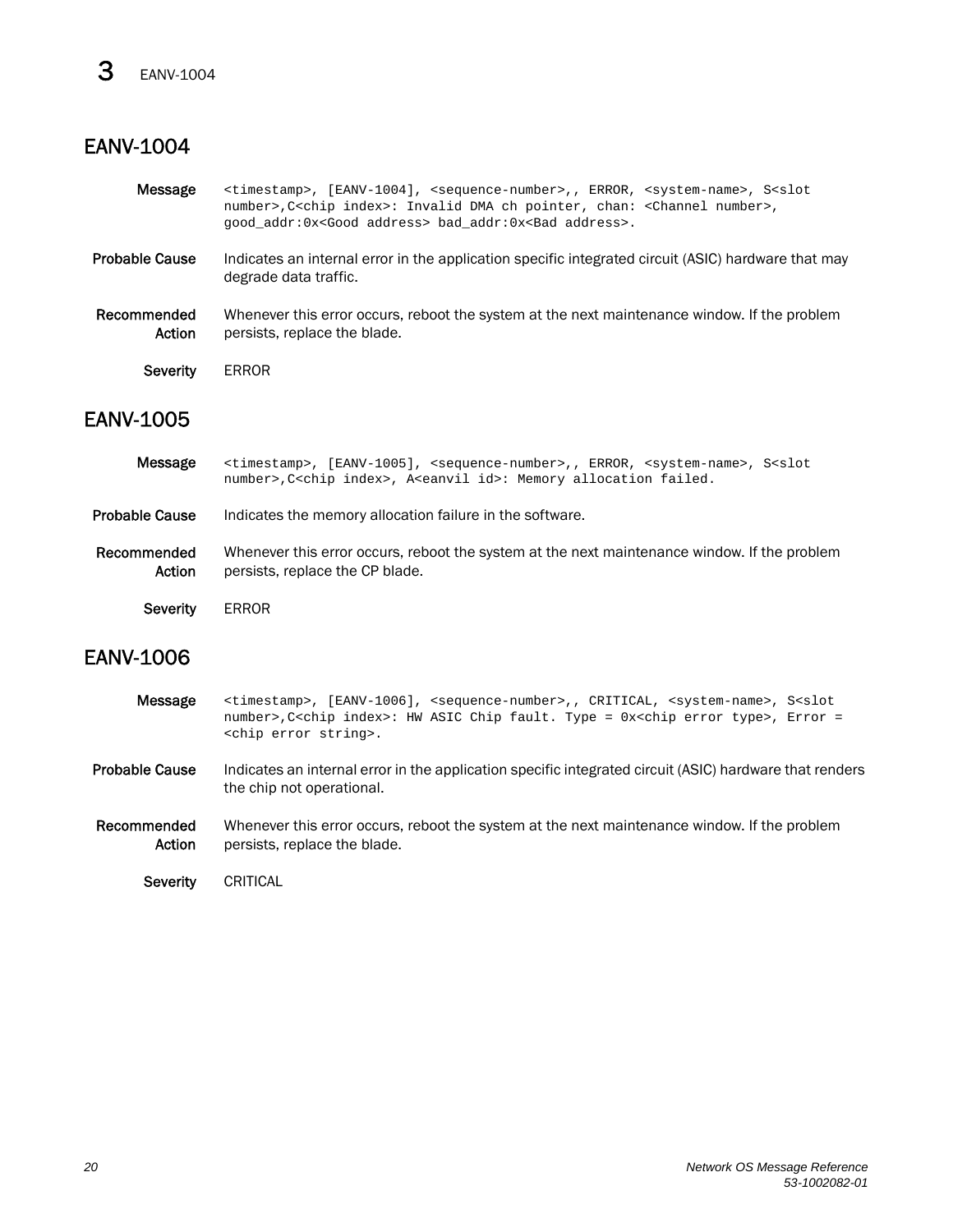Chapter

### <span id="page-34-2"></span><span id="page-34-1"></span><span id="page-34-0"></span>EM-1034

| Message               | <timestamp>, [EM-1034], <sequence-number>,, ERROR, <system-name>, <fru id=""> set to<br/>faulty, rc=<return code="">.</return></fru></system-name></sequence-number></timestamp>                                                 |  |  |  |  |  |  |
|-----------------------|----------------------------------------------------------------------------------------------------------------------------------------------------------------------------------------------------------------------------------|--|--|--|--|--|--|
| <b>Probable Cause</b> | Indicates that the specified field-replaceable unit (FRU) has been marked as faulty for the specified<br>reason.                                                                                                                 |  |  |  |  |  |  |
| Recommended           | Try reseating the FRU.                                                                                                                                                                                                           |  |  |  |  |  |  |
| Action                | Run the system Verification command to verify that the switch does not have hardware problems. To<br>run this command root access is required. Refer to the Fabric OS Command Reference for more<br>information on this command. |  |  |  |  |  |  |
|                       | If the message persists, replace the FRU.                                                                                                                                                                                        |  |  |  |  |  |  |
| <b>Severity</b>       | ERROR                                                                                                                                                                                                                            |  |  |  |  |  |  |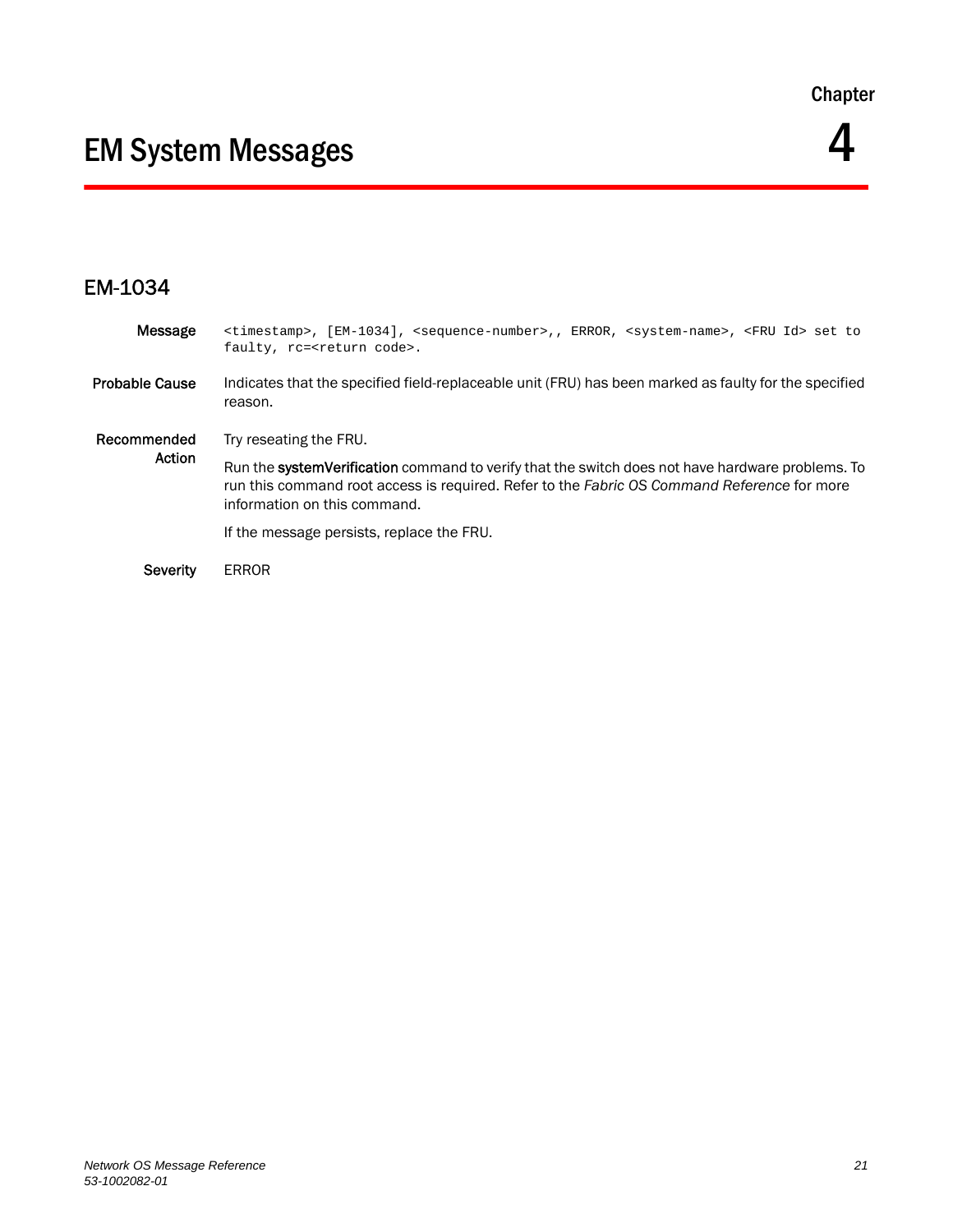EM-1034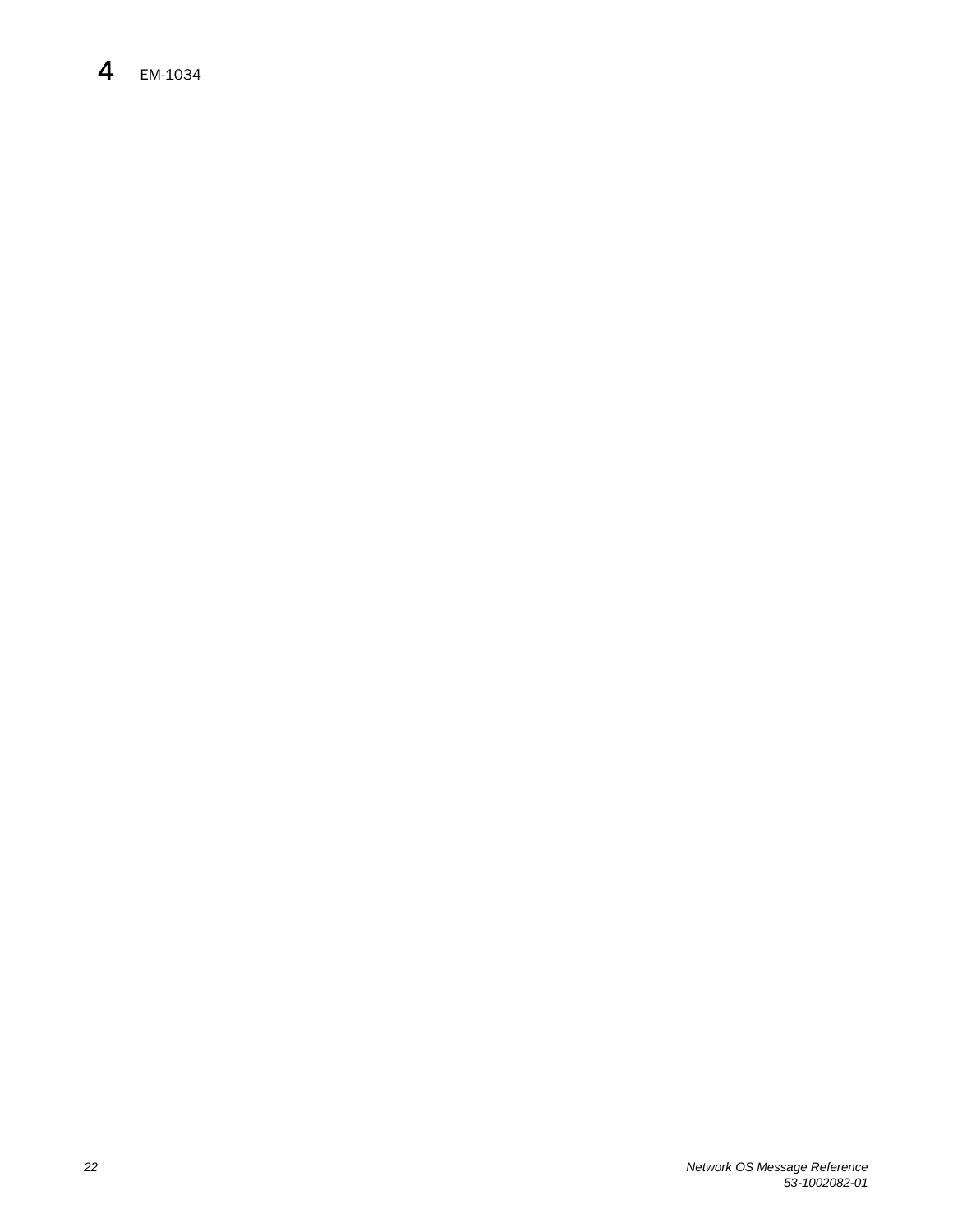# FABR-1001

| Message               | <timestamp>, [FABR-1001], <sequence-number>,, WARNING, <system-name>, port <port<br>number&gt;, <seqmentation reason="">.</seqmentation></port<br></system-name></sequence-number></timestamp>                      |
|-----------------------|---------------------------------------------------------------------------------------------------------------------------------------------------------------------------------------------------------------------|
| <b>Probable Cause</b> | Indicates that the specified switch port is isolated because of a segmentation resulting from<br>mismatched configuration parameters.                                                                               |
| Recommended<br>Action | Based on the segmentation reason displayed within the message, look for a possible mismatch of<br>relevant configuration parameters in the switches at both ends of the link.                                       |
|                       | Run the configure command to modify the appropriate switch parameters on both the local and<br>remote switch.                                                                                                       |
| <b>Severity</b>       | WARNING                                                                                                                                                                                                             |
| <b>FABR-1047</b>      |                                                                                                                                                                                                                     |
| Message               | <timestamp>, [FABR-1047], <sequence-number>, WARNING, <system-name>, Switch will<br/>be taken offline and back online for RBridge Id auto configuration to take effect.</system-name></sequence-number></timestamp> |
| <b>Probable Cause</b> | Indicates that the specified switch has been bounced in order to effect rBridgedId auto<br>configuration on unconfigured vcs switch.                                                                                |
| Recommended<br>Action | No action is required.                                                                                                                                                                                              |
| <b>Severity</b>       | WARNING                                                                                                                                                                                                             |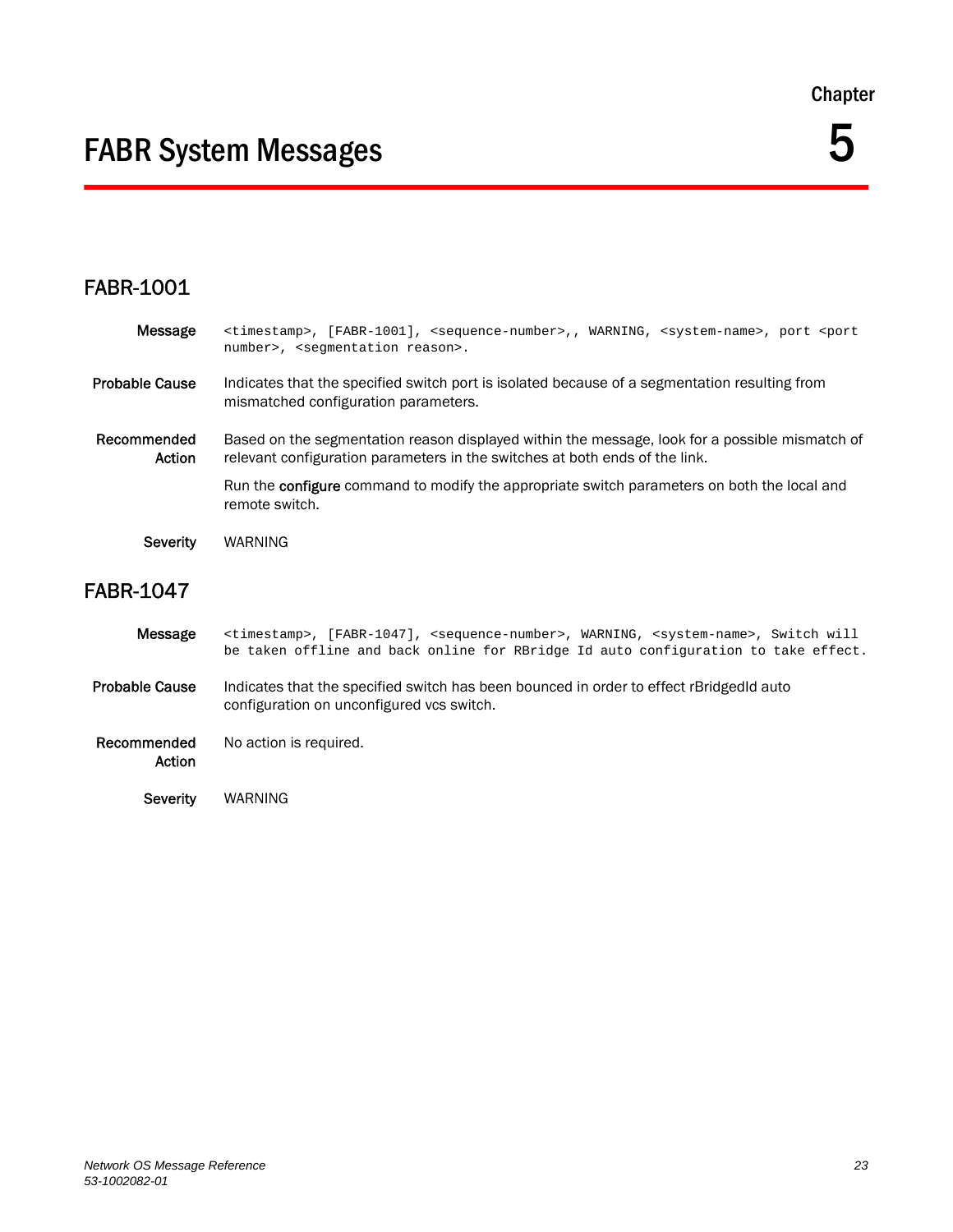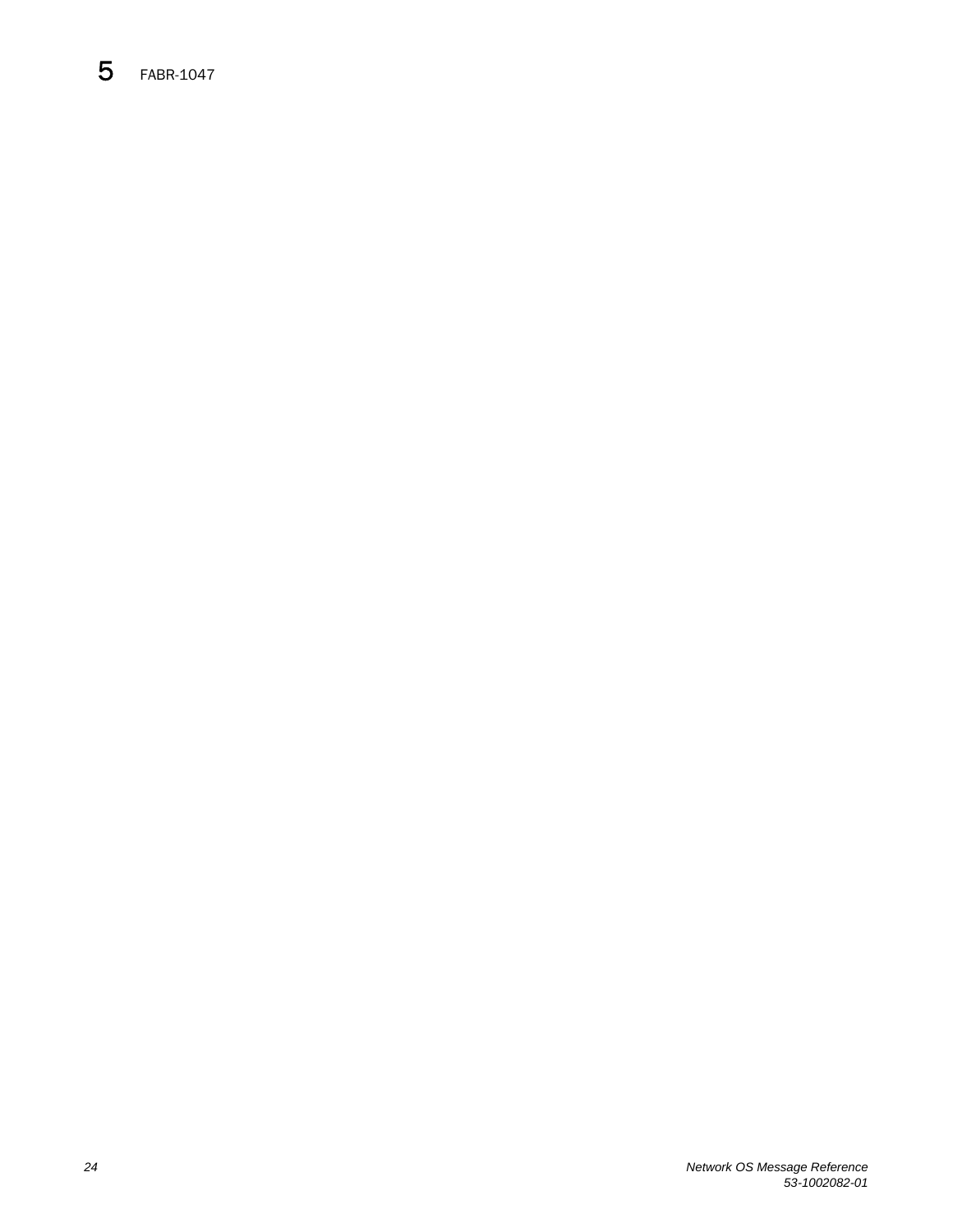#### FVCS-1002

| Message               | <timestamp>, [FVCS-1002], <sequence-number>,, WARNING, <system-name>, Test<br/>FAB VCS RAS RBridge ID (<port number="">)</port></system-name></sequence-number></timestamp>                                                          |
|-----------------------|--------------------------------------------------------------------------------------------------------------------------------------------------------------------------------------------------------------------------------------|
| <b>Probable Cause</b> | Indicates that the rBridge is valid.                                                                                                                                                                                                 |
| Recommended<br>Action | If the message persists, run <b>supportFtp</b> (as needed) to set up automatic FTP transfers; then run the<br>copy support ftp command and contact your switch service provider.                                                     |
| <b>Severity</b>       | WARNING                                                                                                                                                                                                                              |
| <b>FVCS-1003</b>      |                                                                                                                                                                                                                                      |
| Message               | <timestamp>, [FVCS-1003], <sequence-number>,, WARNING, <system-name>, Possible<br/>vLAG Split Detected vLAG ifindex (<vlag ifindex="">) split rBridge(<split rbridge="">)</split></vlag></system-name></sequence-number></timestamp> |
| <b>Probable Cause</b> | Indicates that the rBridge has left the cluster.                                                                                                                                                                                     |
| Recommended<br>Action | If the RBridge was not disabled on purpose check its status.                                                                                                                                                                         |
| <b>Severity</b>       | WARNING                                                                                                                                                                                                                              |

### FVCS-1004

| Message               | <timestamp>, [FVCS-1004], <sequence-number>,, WARNING, <system-name>, Configure<br/>vLAG exceed 2 RBridge Limit vLAG ifindex (<vlag ifindex="">) cfg RBridge<br/>ID1(<configured id-1="" rbridge="">) cfg RBridge ID2 (<configured id-2="" rbridge="">)</configured></configured></vlag></system-name></sequence-number></timestamp> |
|-----------------------|--------------------------------------------------------------------------------------------------------------------------------------------------------------------------------------------------------------------------------------------------------------------------------------------------------------------------------------|
| <b>Probable Cause</b> | Indicates attempting to configure more than the allowed number of 2 RBridges for vLAG.                                                                                                                                                                                                                                               |
| Recommended<br>Action | Check the vLAG configuration and delete one of the vLAG configurations.                                                                                                                                                                                                                                                              |
| <b>Severity</b>       | WARNING                                                                                                                                                                                                                                                                                                                              |

#### FVCS-1005

Message <timestamp>, [FVCS-1005], <sequence-number>,, WARNING, <system-name>, Joining RBridge with overlapping vLAG exceedes 2 RBridge Limit vLAG ifindex (<vLAG ifindex>) joining RBridge ID(<Joining rBridge id>) cfg RBridge ID1(<Configured RBridge ID-1>) cfg RBridge ID2 (<Configured RBridge ID-2>)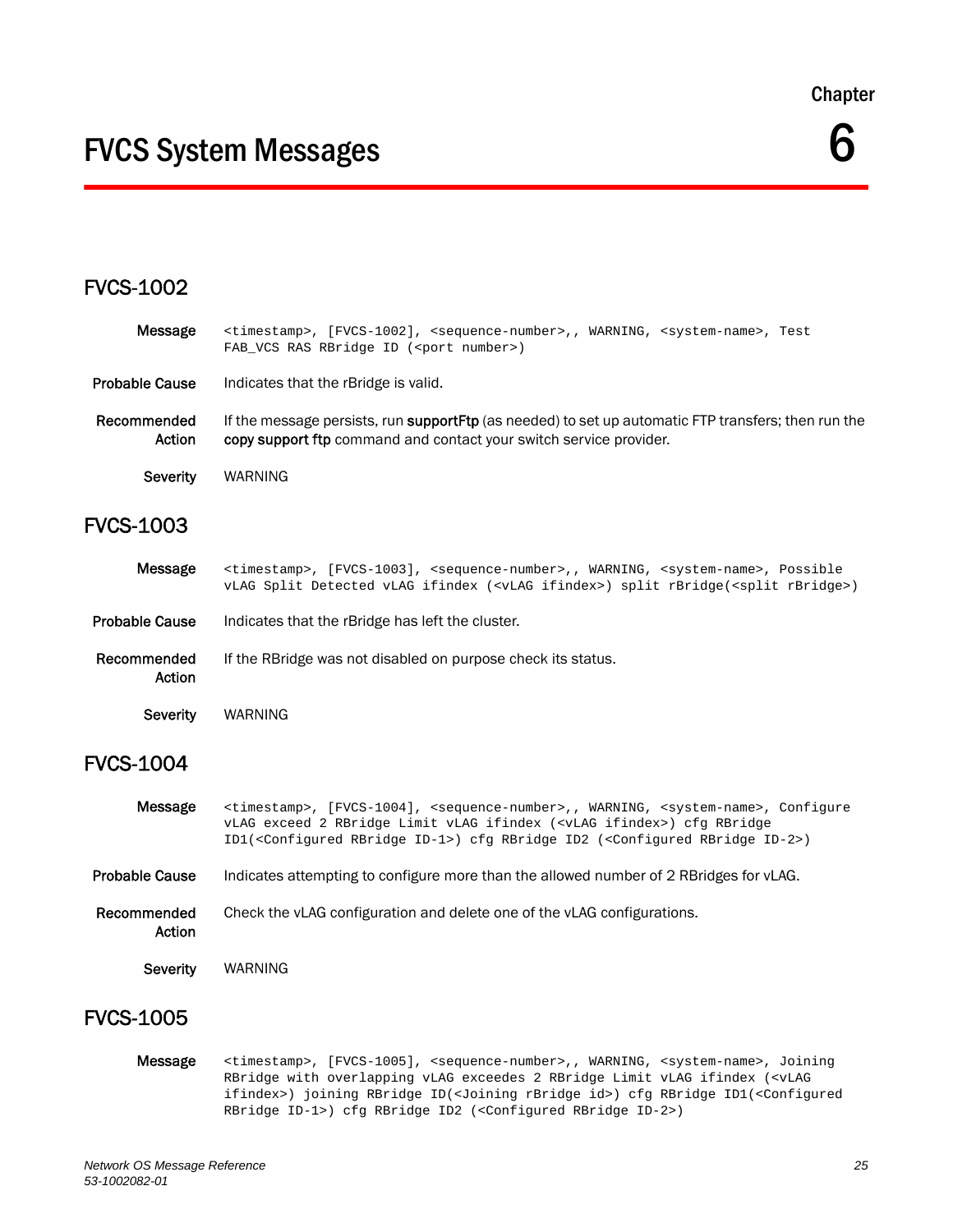6 FVCS-2001

| <b>Probable Cause</b> | Indicates the joining RBridge with overlapping vLAG.                                                                                                                                                                         |
|-----------------------|------------------------------------------------------------------------------------------------------------------------------------------------------------------------------------------------------------------------------|
| Recommended<br>Action | Check the vLAG configuration and delete one of the vLAG configurations.                                                                                                                                                      |
| <b>Severity</b>       | <b>WARNING</b>                                                                                                                                                                                                               |
| <b>FVCS-2001</b>      |                                                                                                                                                                                                                              |
| Message               | <timestamp>, [FVCS-2001], <sequence-number>,, WARNING, <system-name>, RCS Primary<br/>Update Send attempt Failed reason (<failure reason="">)</failure></system-name></sequence-number></timestamp>                          |
| <b>Probable Cause</b> | Indicates that the RCS primary attempt has failed.                                                                                                                                                                           |
| Recommended           | <b>Check Cluster Connection Status.</b>                                                                                                                                                                                      |
| Action                | If the message persists, run supportFtp (as needed) to set up automatic FTP transfers; then run the<br>copy support ftp command and contact your switch service provider.                                                    |
| Severity              | <b>WARNING</b>                                                                                                                                                                                                               |
| <b>FVCS-2002</b>      |                                                                                                                                                                                                                              |
| Message               | <timestamp>, [FVCS-2002], <sequence-number>,, WARNING, <system-name>, Link State<br/>Update send to Remote RBridge Failed- reason (<failure code="" reason="">)</failure></system-name></sequence-number></timestamp>        |
| <b>Probable Cause</b> | Indicates that the link state update has failed.                                                                                                                                                                             |
| Recommended           | <b>Check Cluster Connection Status.</b>                                                                                                                                                                                      |
| Action                | If the message persists, run supportFtp (as needed) to set up automatic FTP transfers; then run the<br>copy support ftp command and contact your switch service provider.                                                    |
| <b>Severity</b>       | <b>WARNING</b>                                                                                                                                                                                                               |
| <b>FVCS-2003</b>      |                                                                                                                                                                                                                              |
| Message               | <timestamp>, [FVCS-2003], <sequence-number>,, WARNING, <system-name>, Lag<br/>Configuration Update send to Remote RBridge Failed- reason (<failure code="" reason="">)</failure></system-name></sequence-number></timestamp> |
| <b>Probable Cause</b> | Indicates that the lag configuration update has failed.                                                                                                                                                                      |
| Recommended           | <b>Check Cluster Connection Status.</b>                                                                                                                                                                                      |
| Action                | If the message persists, run supportFtp (as needed) to set up automatic FTP transfers; then run the<br>copy support ftp command and contact your switch service provider.                                                    |
| <b>Severity</b>       | <b>WARNING</b>                                                                                                                                                                                                               |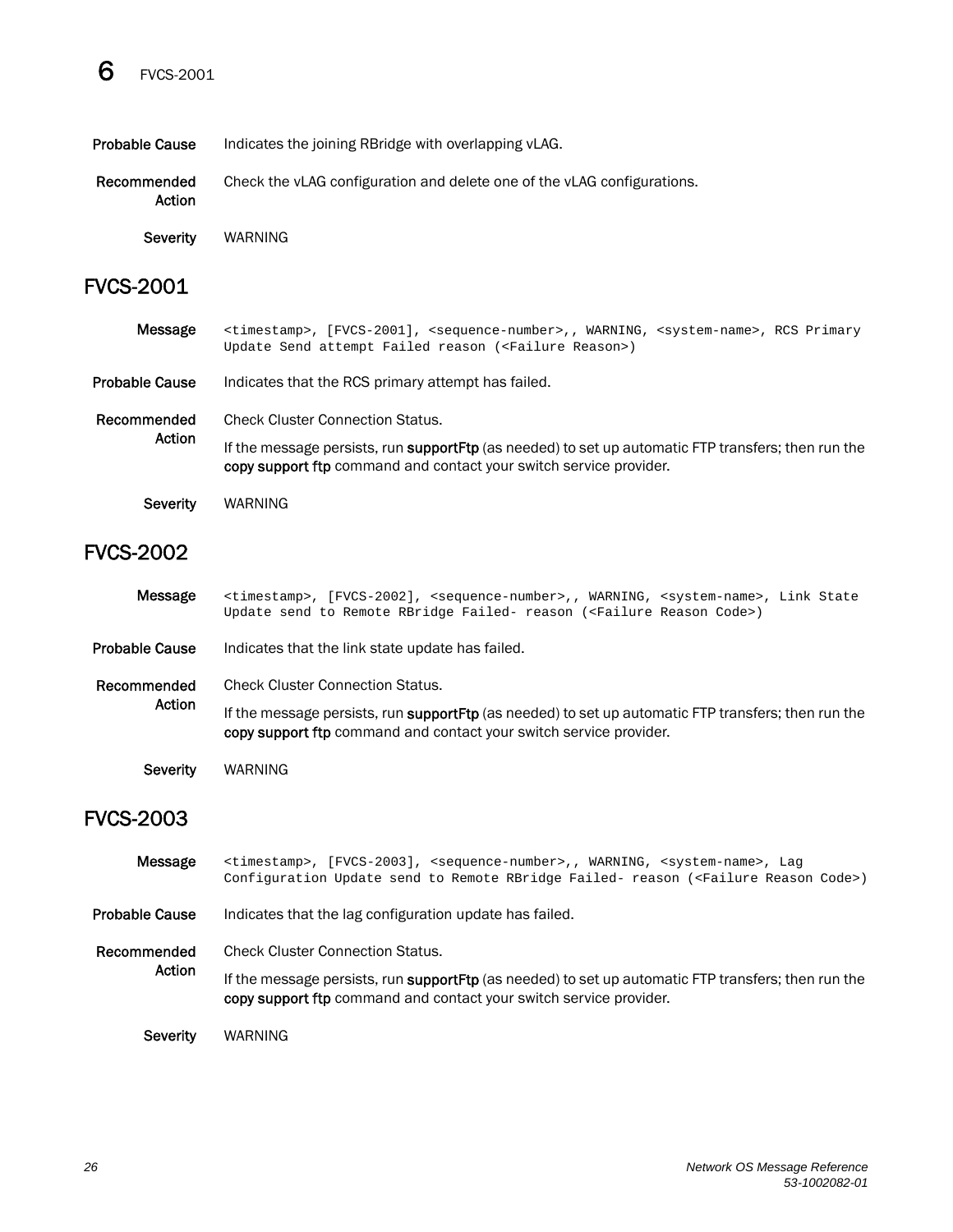

### FVCS-3001

| Message               | <timestamp>, [FVCS-3001], <sequence-number>,, WARNING, <system-name>, Eth_ns<br/>Message Queue Overflow. Failed to send update. MAC or MCSAT Database may be out of<br/>sync. Droup count=<drop count=""></drop></system-name></sequence-number></timestamp>         |
|-----------------------|----------------------------------------------------------------------------------------------------------------------------------------------------------------------------------------------------------------------------------------------------------------------|
| <b>Probable Cause</b> | Indicates a failure to send update.                                                                                                                                                                                                                                  |
| Recommended<br>Action | Resynchronize MAC and MCSAT Database.                                                                                                                                                                                                                                |
| <b>Severity</b>       | WARNING                                                                                                                                                                                                                                                              |
| <b>FVCS-3002</b>      |                                                                                                                                                                                                                                                                      |
| Message               | <timestamp>, [FVCS-3002], <sequence-number>,, WARNING, <system-name>, Eth_ns<br/>Message Queue Overflow. Failed to add Received update. MAC or MCSAT Database may<br/>be out of sync. Droup count=<drop count=""></drop></system-name></sequence-number></timestamp> |
| <b>Probable Cause</b> | Indicates a failure to add the received update.                                                                                                                                                                                                                      |
| Recommended<br>Action | Resynchronize MAC and MCSAT Database.                                                                                                                                                                                                                                |
| <b>Severity</b>       | WARNING                                                                                                                                                                                                                                                              |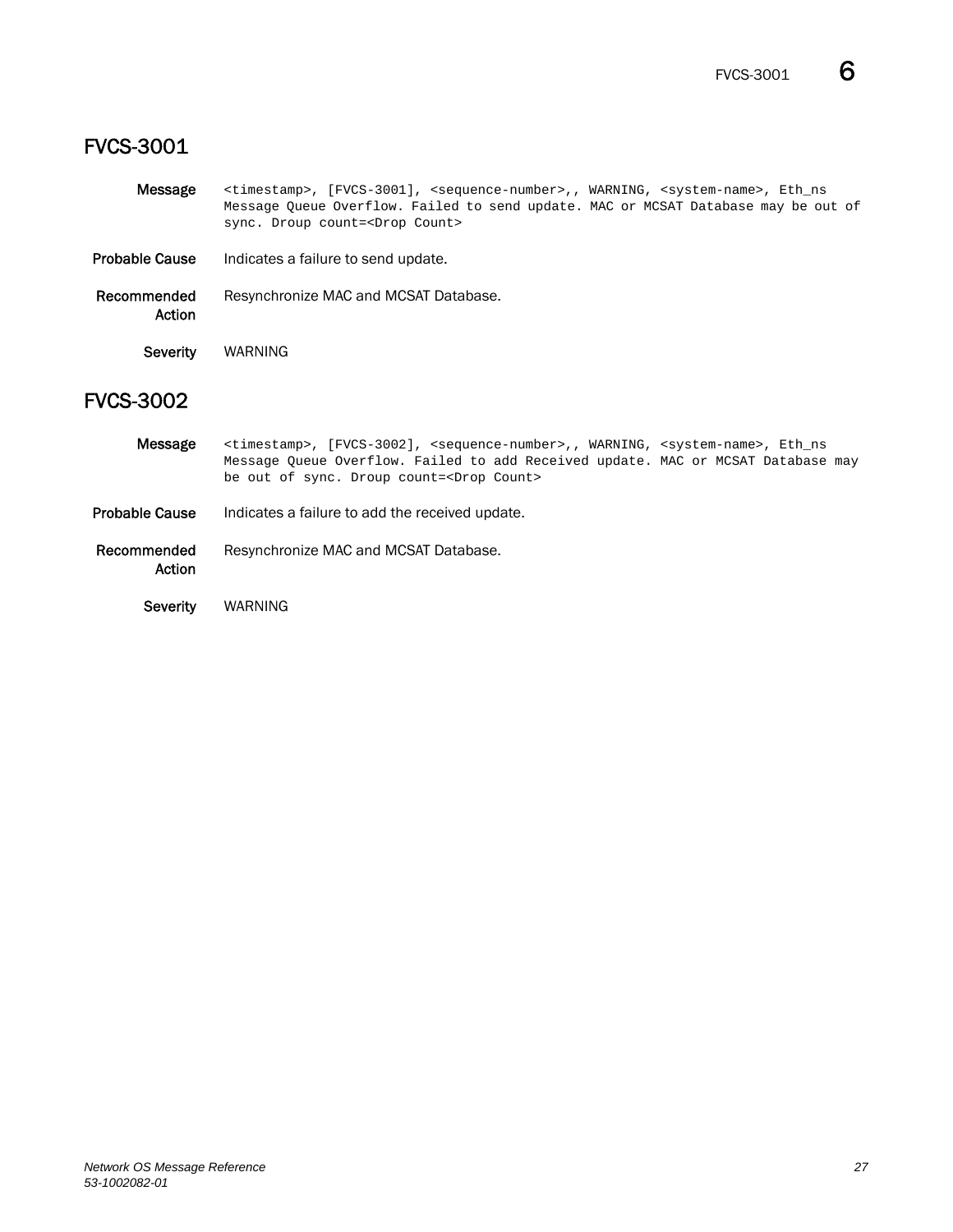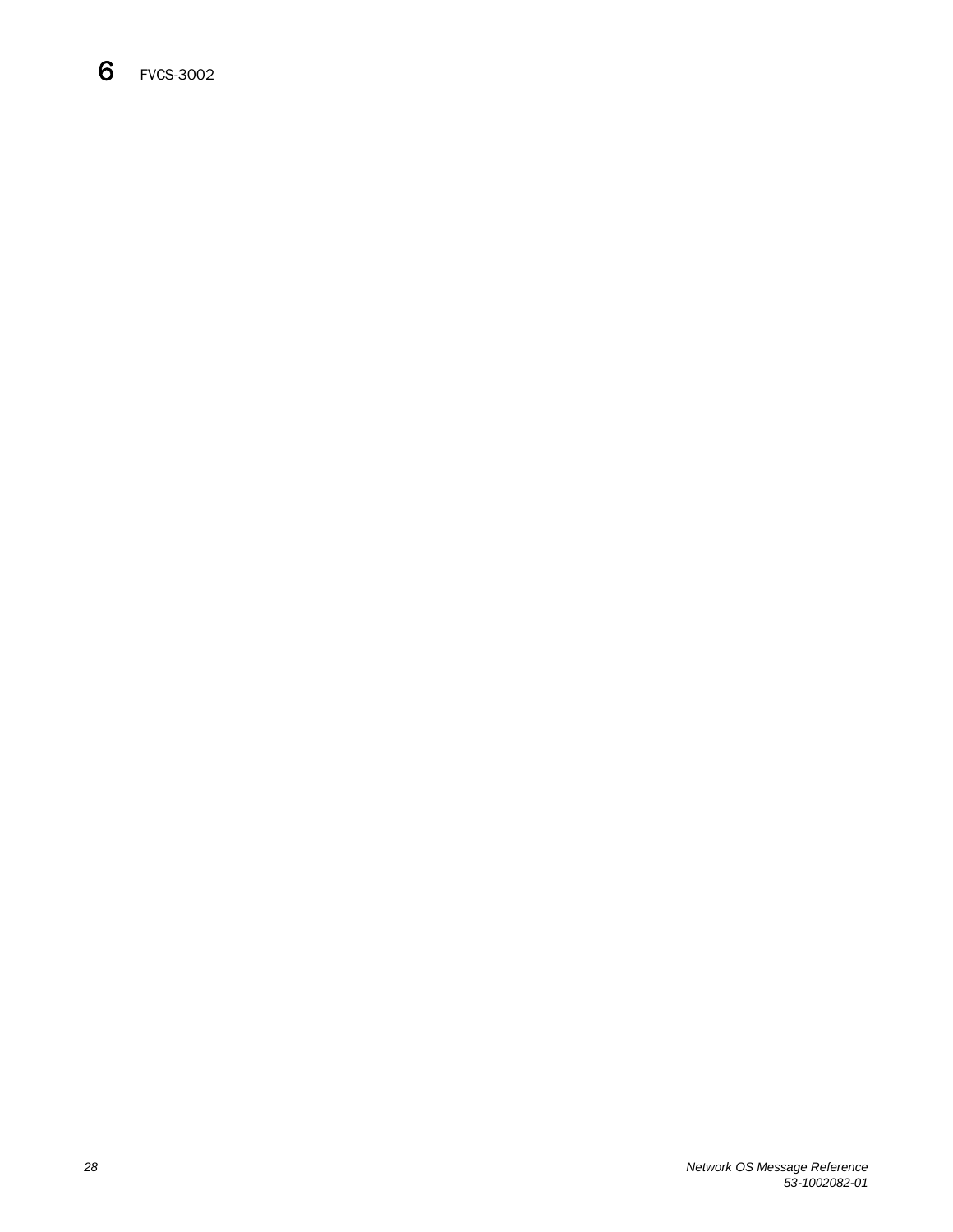## FCOE-1035

| Message               | <timestamp>, [FCOE-1035], <sequence-number>,, INFO, <system-name>, Virtual FCoE<br/>port <port number=""> (<port wwn="">) enabled.</port></port></system-name></sequence-number></timestamp>  |
|-----------------------|-----------------------------------------------------------------------------------------------------------------------------------------------------------------------------------------------|
| <b>Probable Cause</b> | Indicates an administrative action on FCoE port.                                                                                                                                              |
| Recommended<br>Action | No action is required.                                                                                                                                                                        |
| <b>Severity</b>       | <b>INFO</b>                                                                                                                                                                                   |
| <b>FCOE-1036</b>      |                                                                                                                                                                                               |
| Message               | <timestamp>, [FCOE-1036], <sequence-number>,, INFO, <system-name>, Virtual FCoE<br/>port <port number=""> (<port wwn="">) disabled.</port></port></system-name></sequence-number></timestamp> |
| <b>Probable Cause</b> | Indicates an administrative action on FCoE port.                                                                                                                                              |
| Recommended<br>Action | No action is required.                                                                                                                                                                        |
| <b>Severity</b>       | <b>INFO</b>                                                                                                                                                                                   |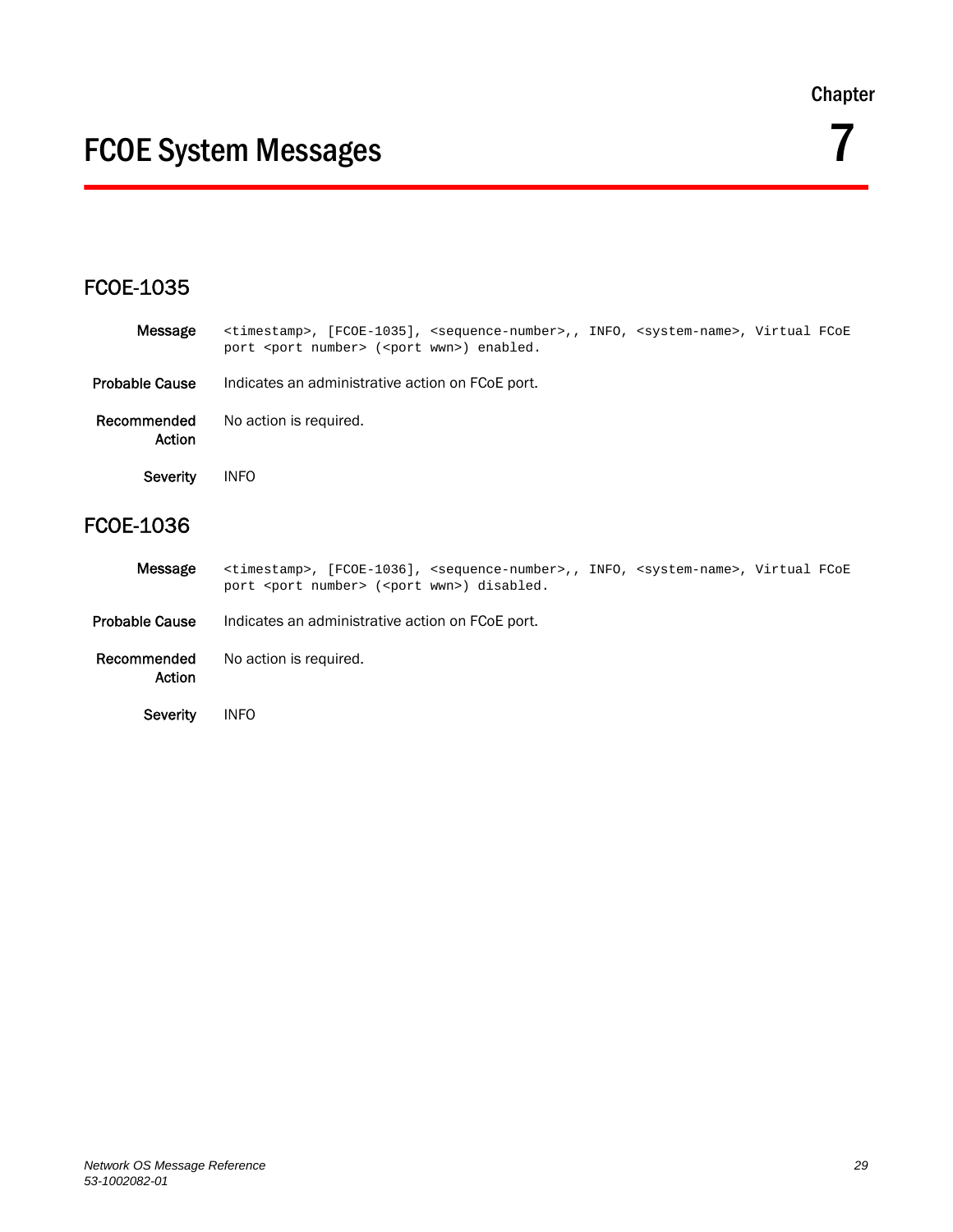FCOE-1036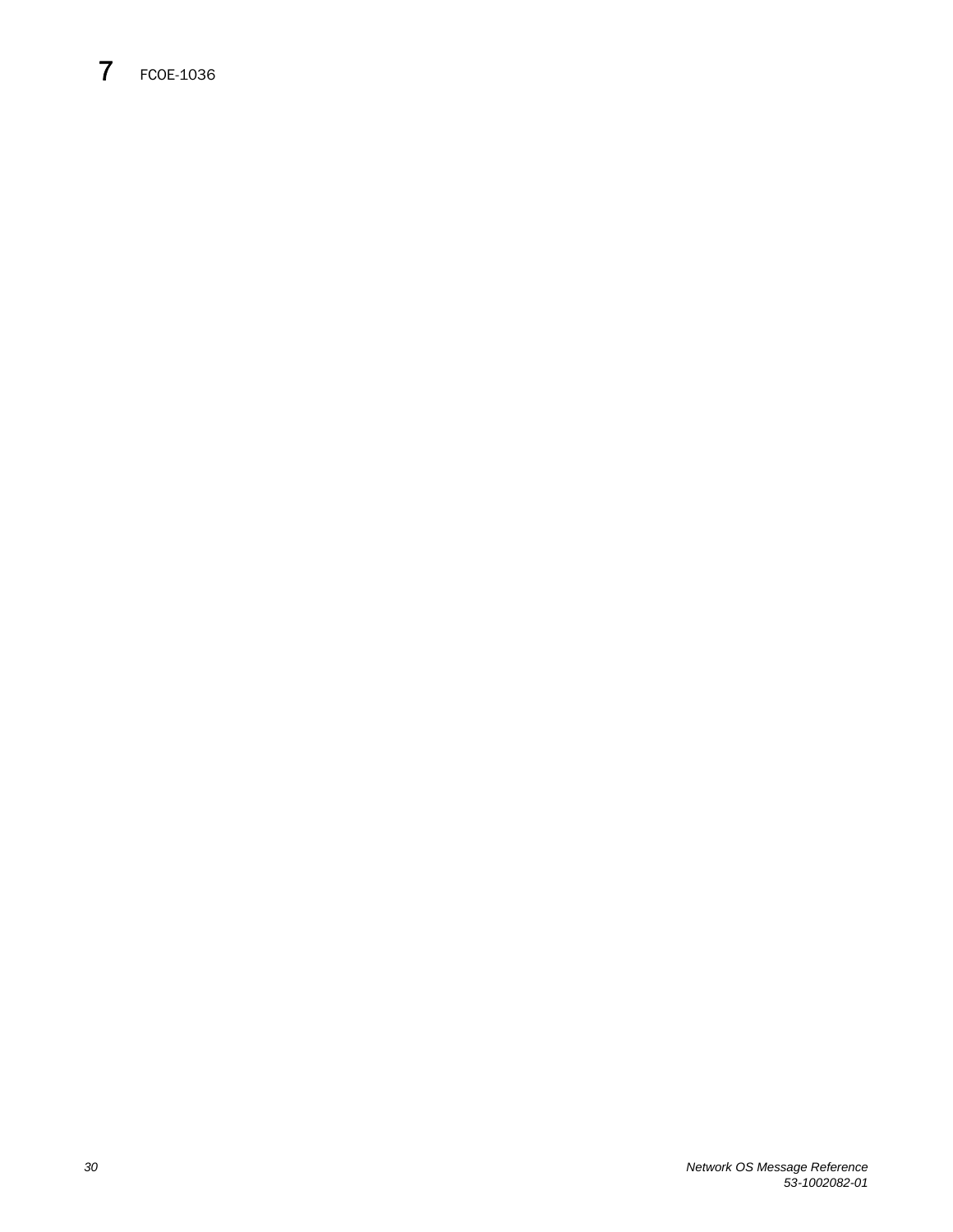### HAM-1004

| Message               | <timestamp>, [HAM-1004], <sequence-number>, SLOT cp-slot-number   CHASSIS, INFO,<br/><system-name>, Processor rebooted - <reboot reason="">.</reboot></system-name></sequence-number></timestamp>                                                                                                                                                                                        |
|-----------------------|------------------------------------------------------------------------------------------------------------------------------------------------------------------------------------------------------------------------------------------------------------------------------------------------------------------------------------------------------------------------------------------|
| <b>Probable Cause</b> | Indicates the system has been rebooted either because of a user action or an error. The switch<br>reboot can be initiated by the firmwareDownload, reload, haFailover, and reboot commands. Some<br>examples of errors that might initiate this message are hardware errors, software errors, compact<br>flash errors, or memory errors. The reboot reasons can be any of the following: |
|                       | Hafailover<br>٠                                                                                                                                                                                                                                                                                                                                                                          |
|                       | Reset<br>٠                                                                                                                                                                                                                                                                                                                                                                               |
|                       | Reload<br>٠                                                                                                                                                                                                                                                                                                                                                                              |
|                       | Giveup Master:SYSM<br>٠                                                                                                                                                                                                                                                                                                                                                                  |
|                       | CP Faulty:SYSM<br>٠                                                                                                                                                                                                                                                                                                                                                                      |
|                       | FirmwareDownload<br>٠                                                                                                                                                                                                                                                                                                                                                                    |
|                       | ConfigDownload:MS<br>٠                                                                                                                                                                                                                                                                                                                                                                   |
|                       | ChangeWWN:EM                                                                                                                                                                                                                                                                                                                                                                             |
|                       | Reboot: WebTool<br>٠                                                                                                                                                                                                                                                                                                                                                                     |
|                       | Reload: WebTool<br>٠                                                                                                                                                                                                                                                                                                                                                                     |
|                       | Software Fault:Software Watchdog<br>٠                                                                                                                                                                                                                                                                                                                                                    |
|                       | Software Fault: Kernel Panic                                                                                                                                                                                                                                                                                                                                                             |
|                       | Software Fault: ASSERT<br>٠                                                                                                                                                                                                                                                                                                                                                              |
|                       | Reboot:SNMP<br>٠                                                                                                                                                                                                                                                                                                                                                                         |
|                       | Reload:SNMP<br>٠                                                                                                                                                                                                                                                                                                                                                                         |
|                       | Reboot<br>٠                                                                                                                                                                                                                                                                                                                                                                              |
|                       | <b>Chassis Config</b><br>٠                                                                                                                                                                                                                                                                                                                                                               |
|                       | Reboot:API<br>٠                                                                                                                                                                                                                                                                                                                                                                          |
|                       | Reboot:HAM<br>٠                                                                                                                                                                                                                                                                                                                                                                          |
|                       | <b>EMFault:EM</b><br>٠                                                                                                                                                                                                                                                                                                                                                                   |

Severity INFO

Recommended Action Check the error log on both CPs for additional messages that might indicate the reason for the reboot.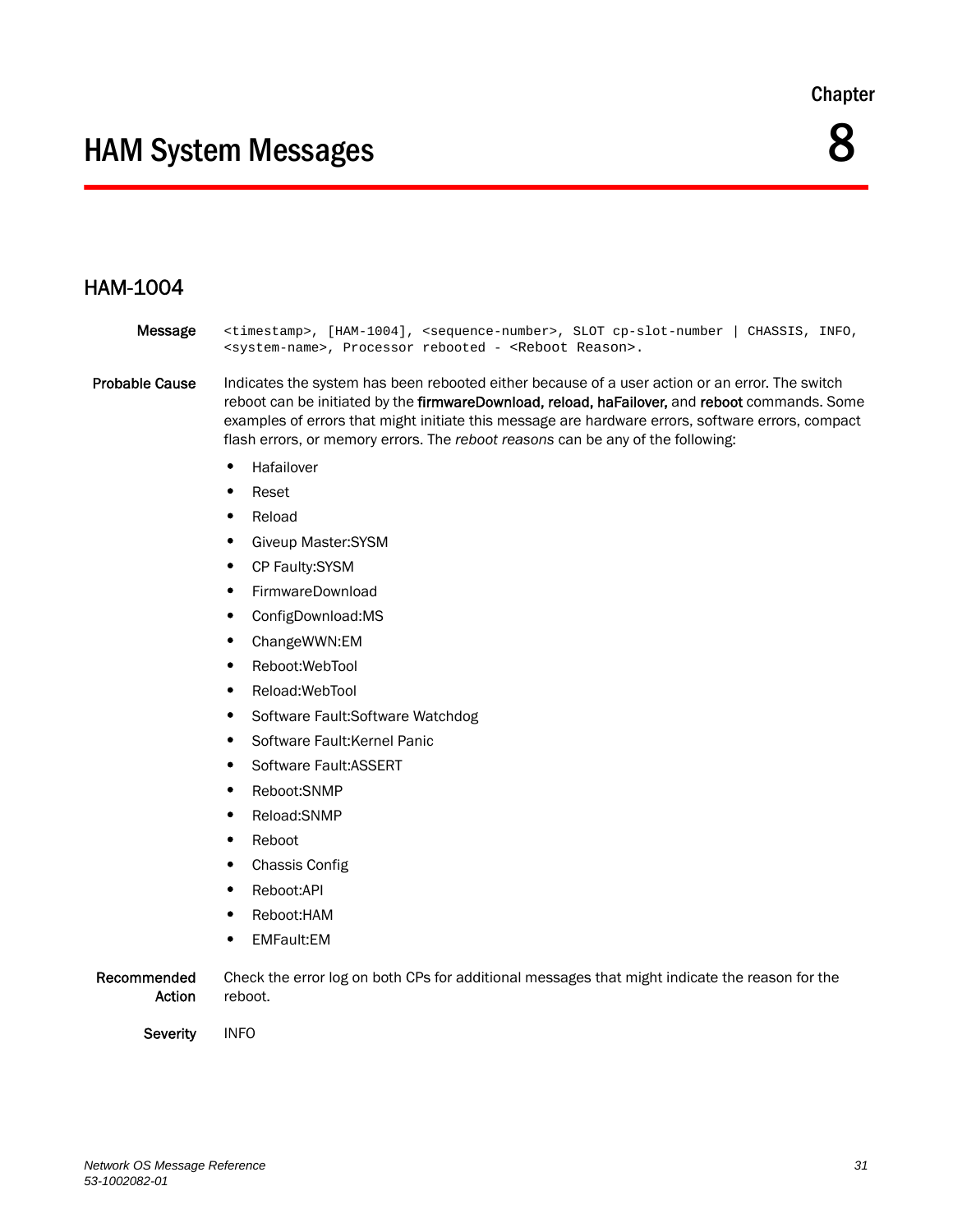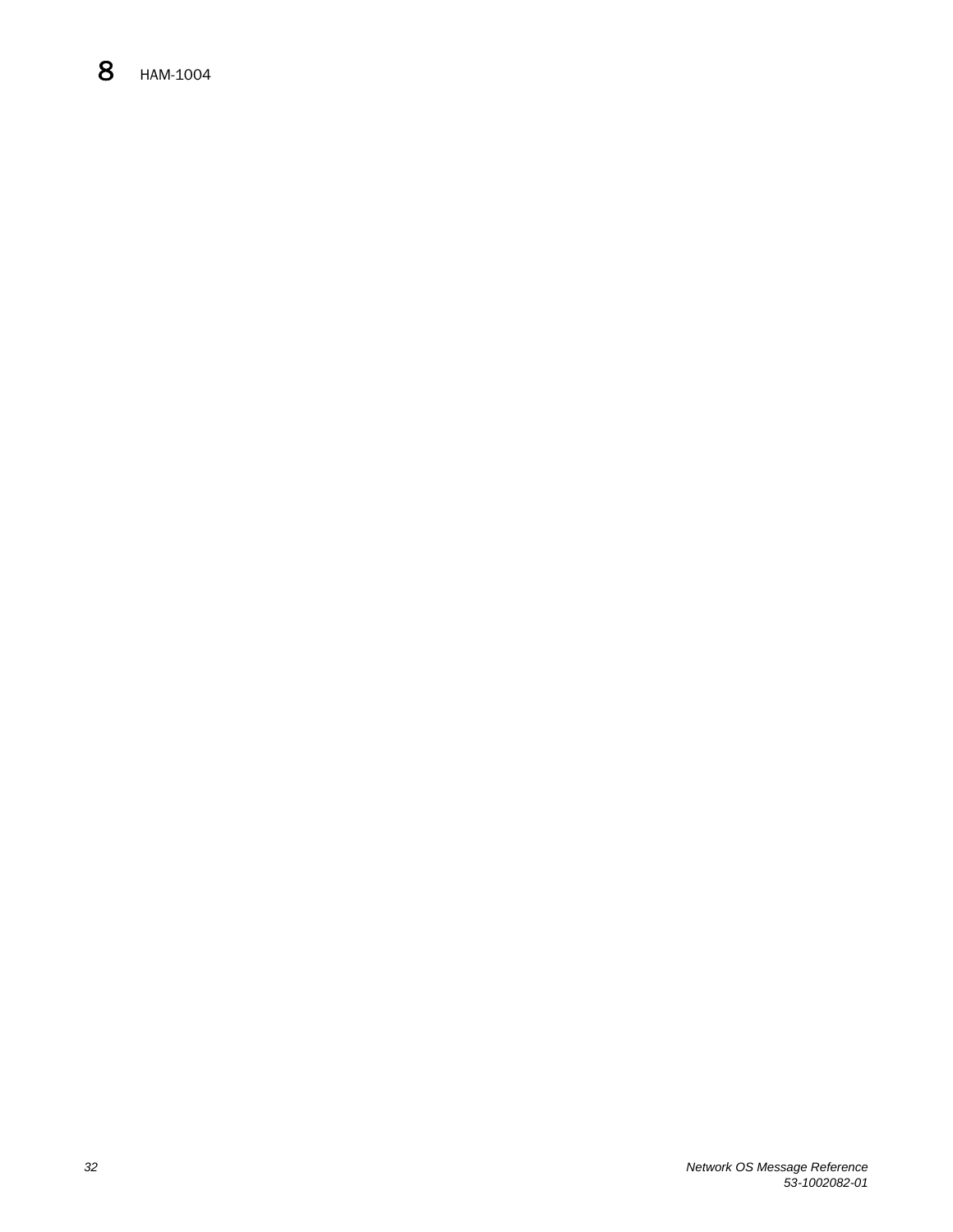**Chapter** 

### HIL-1404

| Message               | <timestamp>, [HIL-1404], <sequence-number>,, WARNING, <system-name>, <count> fan<br/>FRUs missing. Install fan FRUs immediately.</count></system-name></sequence-number></timestamp> |
|-----------------------|--------------------------------------------------------------------------------------------------------------------------------------------------------------------------------------|
| <b>Probable Cause</b> | Indicates that one or more fan field-replaceable units have been removed.                                                                                                            |
| Recommended<br>Action | Install the missing fan FRUs immediately.                                                                                                                                            |
| <b>Severity</b>       | WARNING                                                                                                                                                                              |
|                       |                                                                                                                                                                                      |

## HIL-1511

| Message               | <timestamp>, [HIL-1511], <sequence-number>,, WARNING, <system-name>, MISMATCH in<br/>FAN Air Flow direction. Replace FRU with fan air flows in same direction.</system-name></sequence-number></timestamp> |
|-----------------------|------------------------------------------------------------------------------------------------------------------------------------------------------------------------------------------------------------|
| <b>Probable Cause</b> | Indicates that FAN Air Flows are in reverse direction. Could heat up the system.                                                                                                                           |
| Recommended<br>Action | Replace FRU with fan air flows in same direction.                                                                                                                                                          |
| Severity              | WARNING                                                                                                                                                                                                    |

# HIL-1512

| Message               | <timestamp>, [HIL-1512], <sequence-number>,, WARNING, <system-name>, MISMATCH in<br/>PSU-FAN FRUS Air Flow direction. Replace PSU with fan air flows in same<br/>direction.</system-name></sequence-number></timestamp> |
|-----------------------|-------------------------------------------------------------------------------------------------------------------------------------------------------------------------------------------------------------------------|
| <b>Probable Cause</b> | Indicates that PSU FAN Air Flows are in reverse direction. Could heat up the system.                                                                                                                                    |
| Recommended<br>Action | Replace PSU with fan air flows in same direction.                                                                                                                                                                       |
| <b>Severity</b>       | WARNING                                                                                                                                                                                                                 |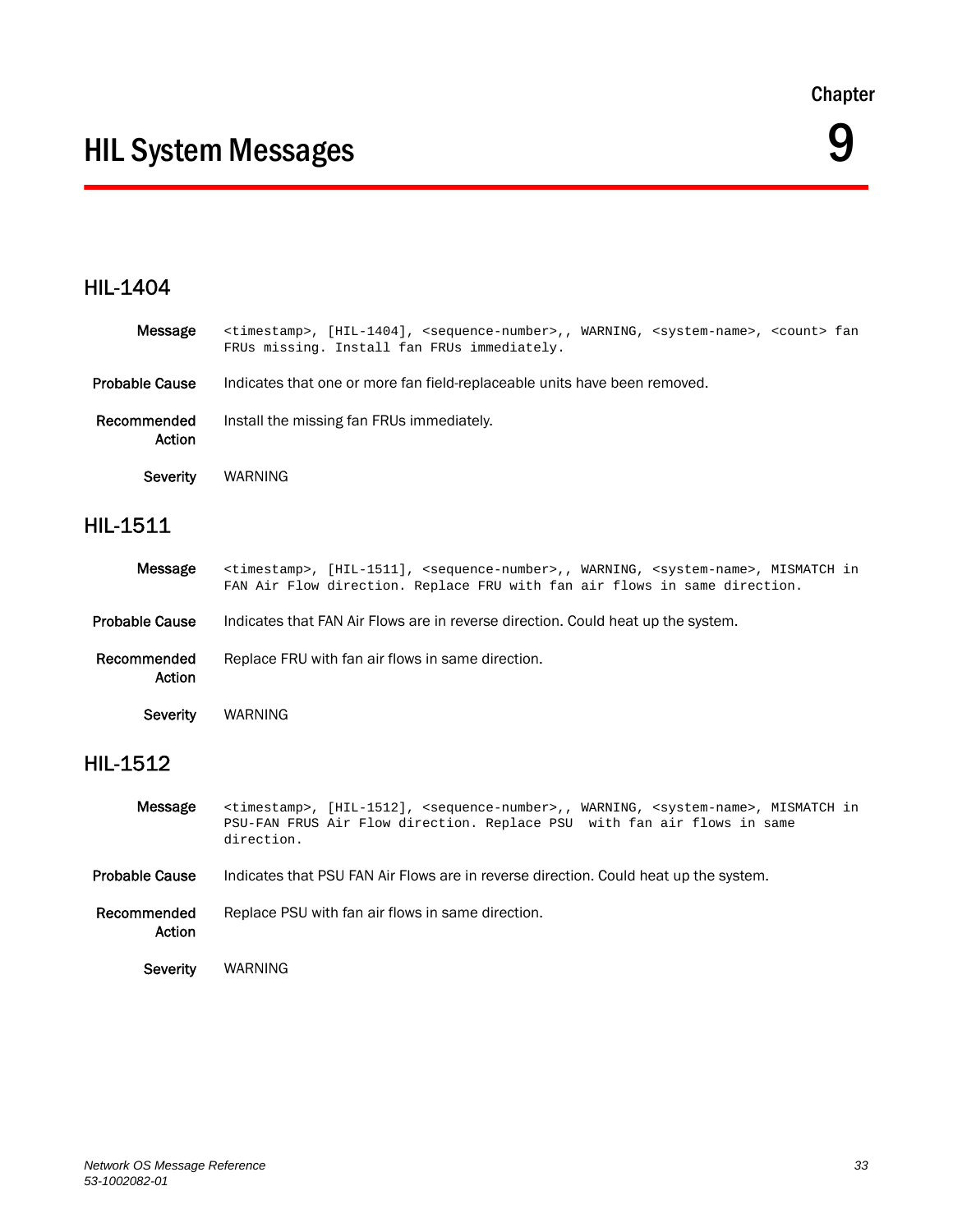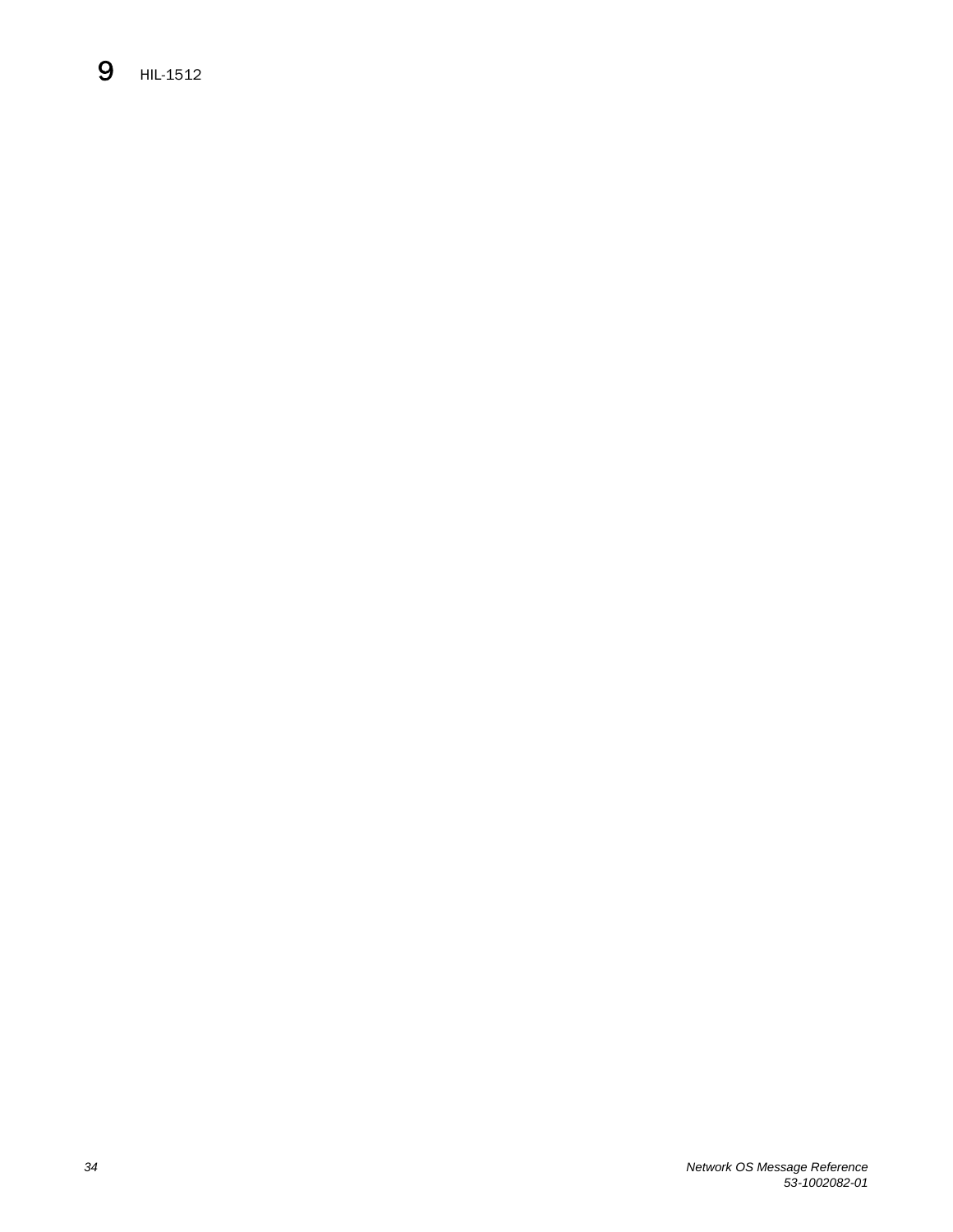### HSL-1002

| Message               | <timestamp>, [HSL-1002], <sequence-number>,, INFO, <system-name>, SFP for<br/>interface <interface name=""> is inserted.</interface></system-name></sequence-number></timestamp> |
|-----------------------|----------------------------------------------------------------------------------------------------------------------------------------------------------------------------------|
| <b>Probable Cause</b> | Indicates an SFP is inserted.                                                                                                                                                    |
| Recommended<br>Action | No action is required.                                                                                                                                                           |
| <b>Severity</b>       | <b>INFO</b>                                                                                                                                                                      |
| <b>HSL-1003</b>       |                                                                                                                                                                                  |
| Message               | <timestamp>, [HSL-1003], <sequence-number>,, INFO, <system-name>, SFP for<br/>interface <interface name=""> is removed.</interface></system-name></sequence-number></timestamp>  |
| <b>Probable Cause</b> | Indicates an SFP is removed.                                                                                                                                                     |
| Recommended<br>Action | No action is required.                                                                                                                                                           |
|                       |                                                                                                                                                                                  |
| <b>Severity</b>       | <b>INFO</b>                                                                                                                                                                      |
| <b>HSL-1008</b>       |                                                                                                                                                                                  |
| Message               | <timestamp>, [HSL-1008], <sequence-number>,, INFO, <system-name>, ARP CACHE TABLE<br/>IS REACHED MAX LIMIT.</system-name></sequence-number></timestamp>                          |
| <b>Probable Cause</b> | Indicates that the ARP cache table has reached its maximum limit.                                                                                                                |
| Recommended<br>Action | No action is required.                                                                                                                                                           |
| <b>Severity</b>       | <b>INFO</b>                                                                                                                                                                      |
| <b>HSL-1009</b>       |                                                                                                                                                                                  |

Probable Cause Indicates failure to create Brocade trunk because hw resources are exhausted.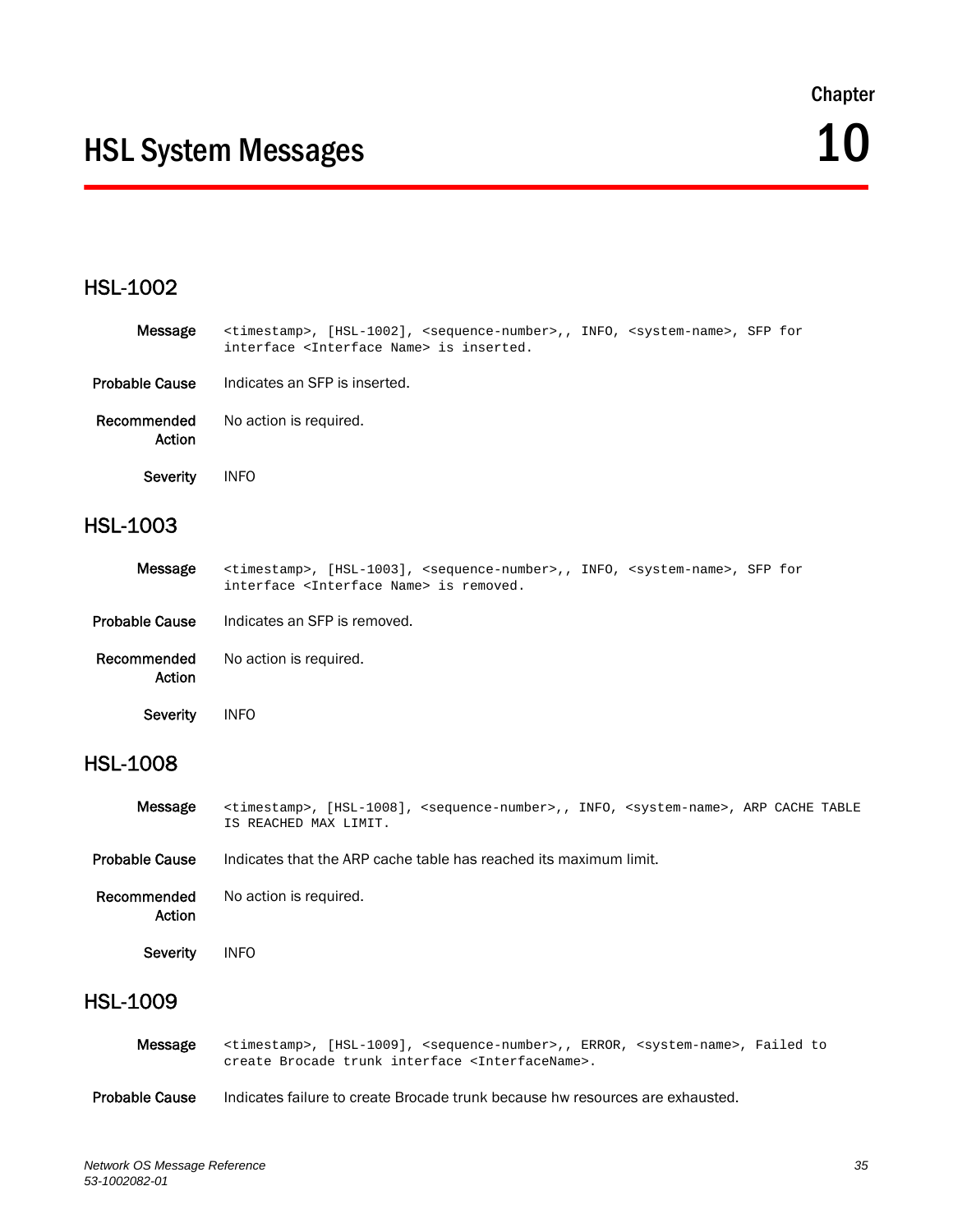# 10 **HSL-1009**

Recommended Action No action is required. Severity **ERROR**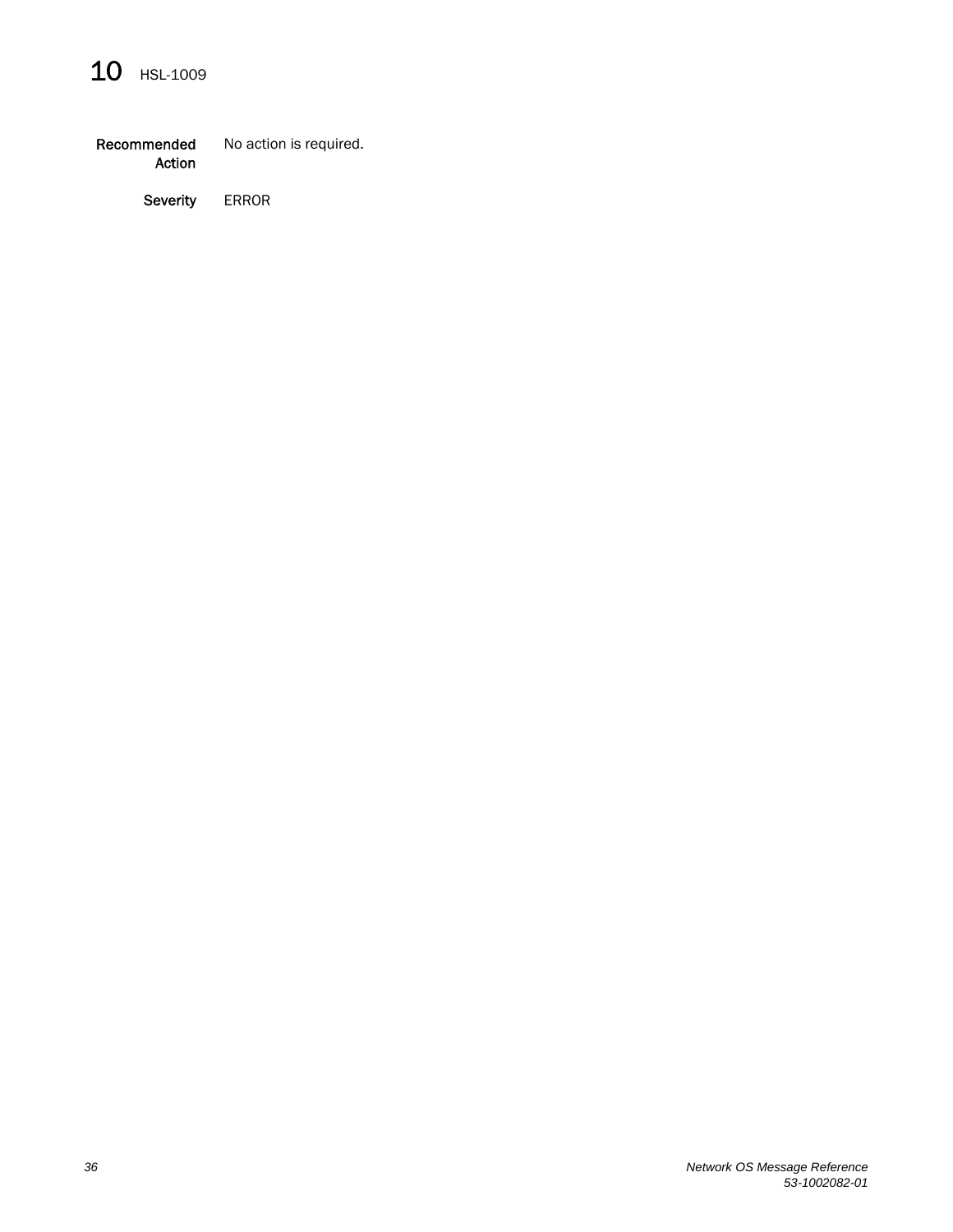### IPAD-1000

| Message               | <timestamp>, [IPAD-1000], <sequence-number>,, INFO, <system-name> <type of<br="">managed entity&gt; <instance entity="" managed="" number="" of=""> <type interface="" network="" of=""><br/><instance interface="" network="" number="" of=""> <protocol address="" family=""> <source of<br=""/>address change&gt; <value address="" and="" of="" prefix=""> <dhcp enabled="" not="" or="">.</dhcp></value></protocol></instance></type></instance></type></system-name></sequence-number></timestamp> |
|-----------------------|----------------------------------------------------------------------------------------------------------------------------------------------------------------------------------------------------------------------------------------------------------------------------------------------------------------------------------------------------------------------------------------------------------------------------------------------------------------------------------------------------------|
| <b>Probable Cause</b> | Indicates that a change in the local IP address has occurred. If the source of the address change is<br>manual, this means that the address change was initiated by a user. If the source of the address<br>change is the dynamic host configuration protocol (DHCP), this means that the address change<br>resulted from interaction with a DHCP server.                                                                                                                                                |
| Recommended<br>Action | No action is required.                                                                                                                                                                                                                                                                                                                                                                                                                                                                                   |
| <b>Severity</b>       | <b>INFO</b>                                                                                                                                                                                                                                                                                                                                                                                                                                                                                              |
| <b>IPAD-1001</b>      |                                                                                                                                                                                                                                                                                                                                                                                                                                                                                                          |
| Message               | <timestamp>, [IPAD-1001], <sequence-number>,, INFO, <system-name> <type of<br="">managed entity&gt; <instance entity="" managed="" number="" of=""> <protocol address="" family=""><br/><source address="" change="" of=""/> <value addres="" of=""> <dhcp enabled="" not="" or="">.</dhcp></value></protocol></instance></type></system-name></sequence-number></timestamp>                                                                                                                             |
| <b>Probable Cause</b> | Indicates that a change in the gateway IP address has occurred. If the source of the address<br>change is manual, this means that the address change was initiated by a user. If the source of the<br>address change is the dynamic host configuration protocol (DHCP), this means that the address<br>change resulted from interaction with a DHCP server.                                                                                                                                              |
| Recommended<br>Action | No action is required.                                                                                                                                                                                                                                                                                                                                                                                                                                                                                   |
| <b>Severity</b>       | <b>INFO</b>                                                                                                                                                                                                                                                                                                                                                                                                                                                                                              |
| <b>IPAD-1002</b>      |                                                                                                                                                                                                                                                                                                                                                                                                                                                                                                          |
| Message               | <timestamp>, [IPAD-1002], <sequence-number>,, INFO, <system-name>, Switch name<br/>has been successfully changed to <switch name="">.</switch></system-name></sequence-number></timestamp>                                                                                                                                                                                                                                                                                                               |
| <b>Probable Cause</b> | Indicates that a change with the switch name has occurred.                                                                                                                                                                                                                                                                                                                                                                                                                                               |
| Recommended<br>Action | No action is required.                                                                                                                                                                                                                                                                                                                                                                                                                                                                                   |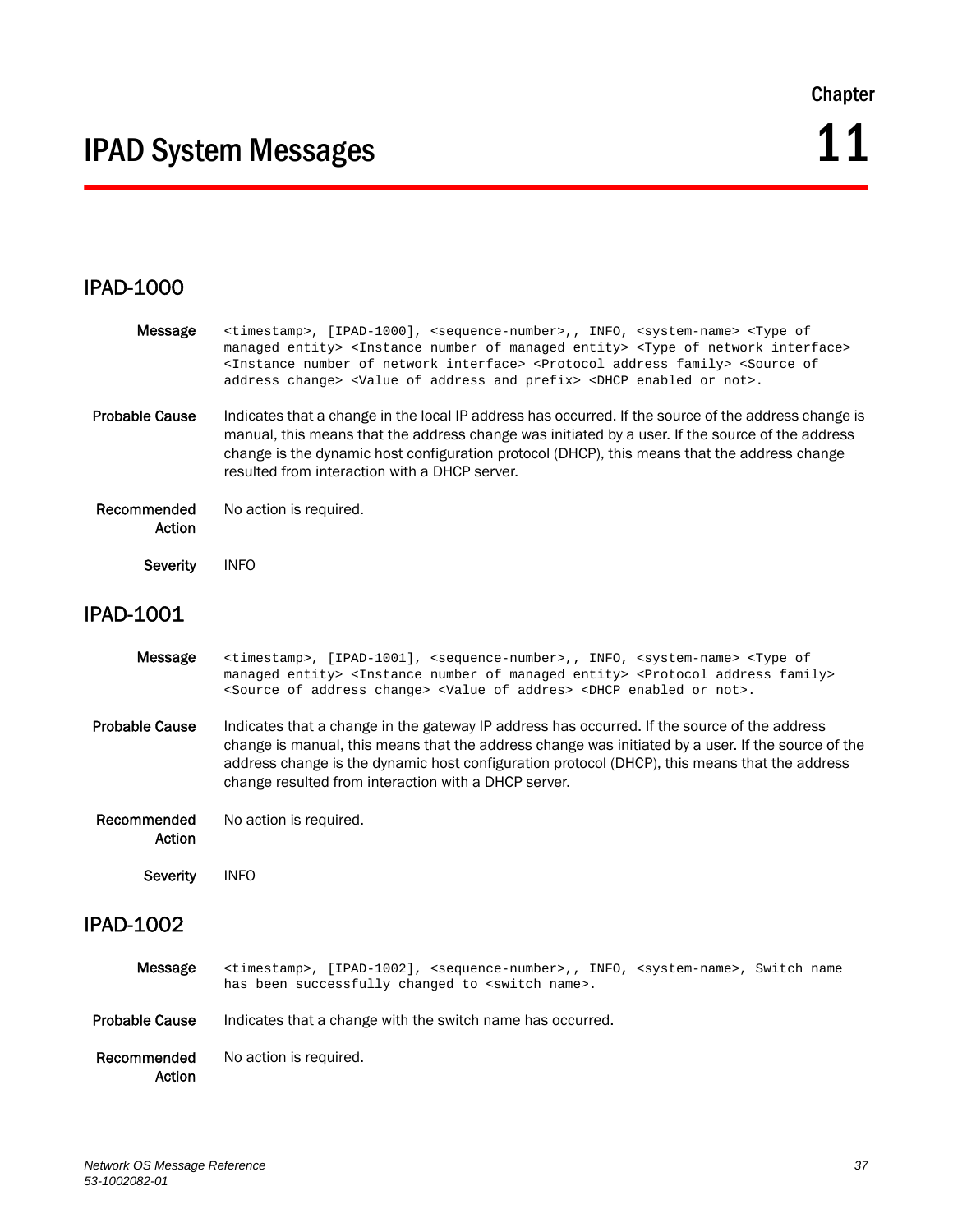11 IPAD-1002

Severity INFO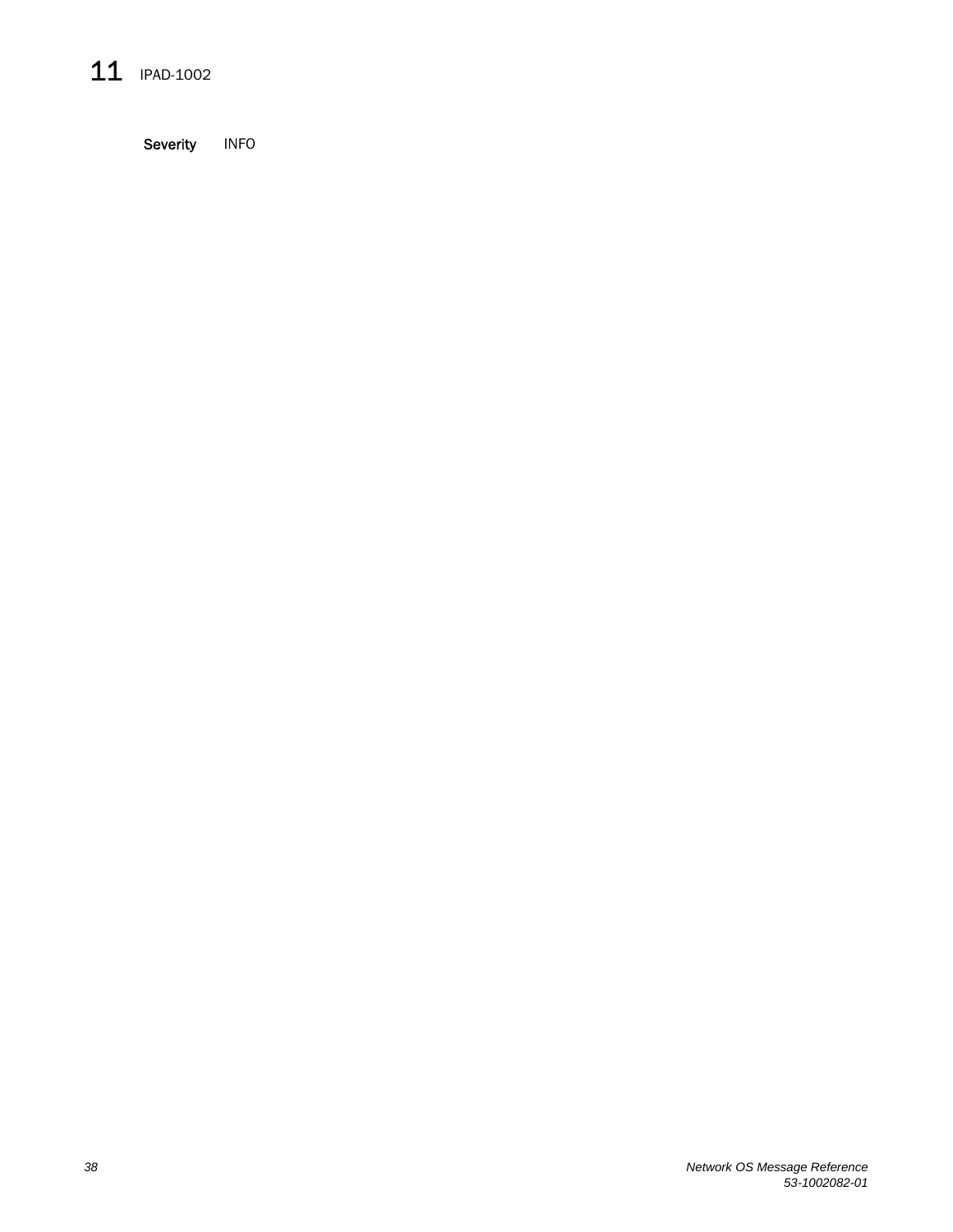### LACP-1002

Message <timestamp>, [LACP-1002], <sequence-number>,, ERROR, <system-name>, <msg> <msg>. Probable Cause Indicates the error occured in LACP daemon. Recommended Action Take action specific to the error message. Severity **ERROR**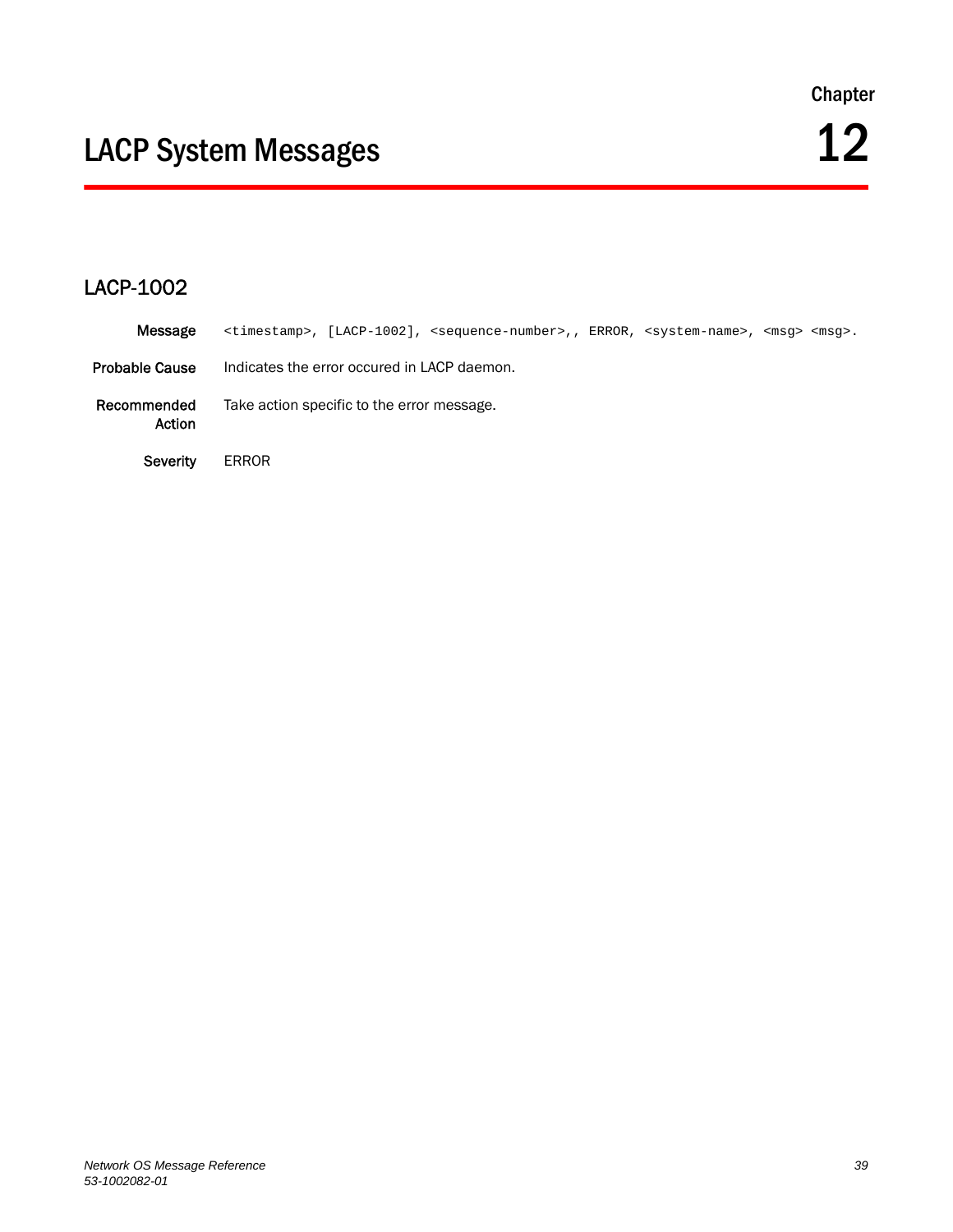# 12 LACP-1002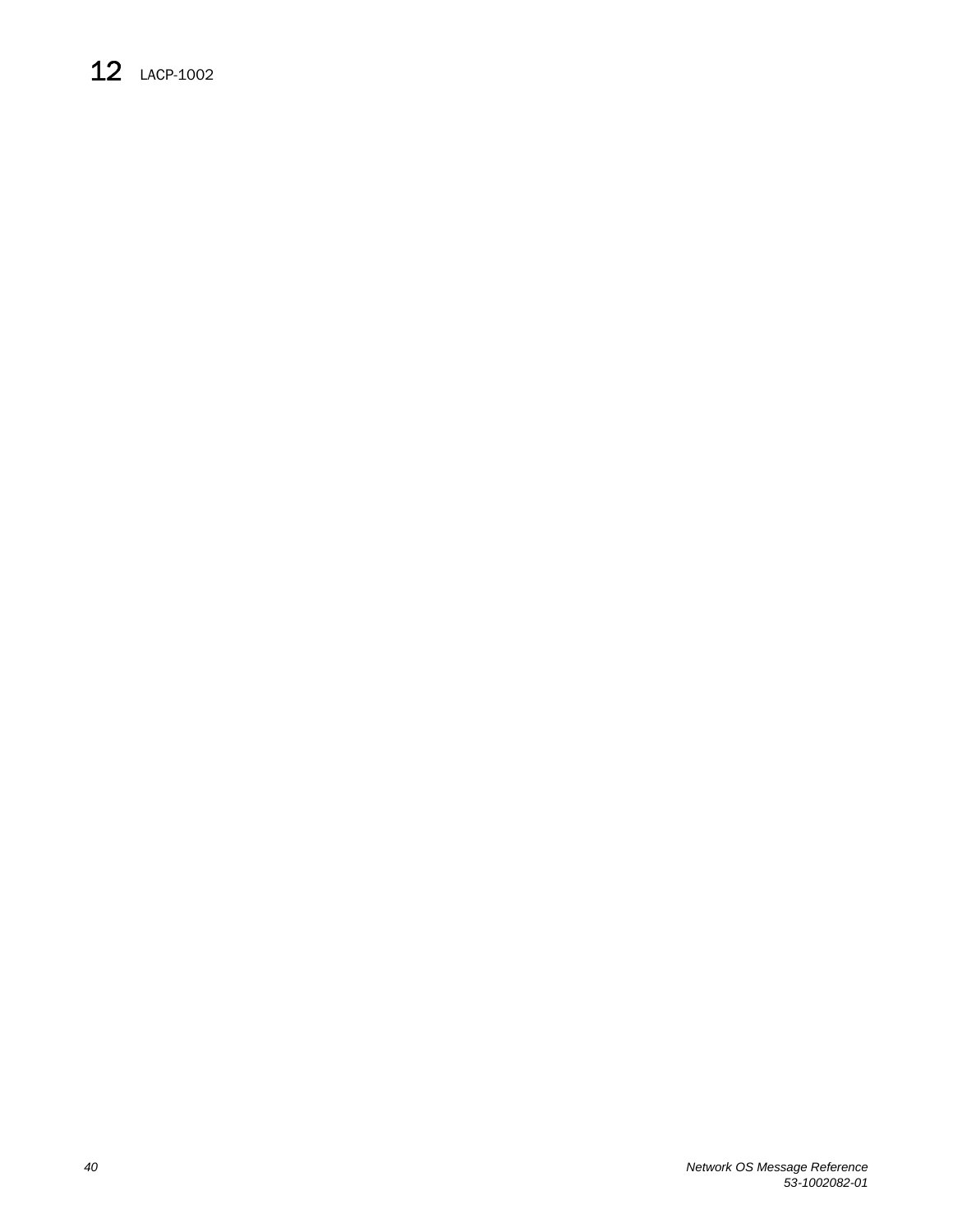# LOG-1000

| Message               | <timestamp>, [LOG-1000], <sequence-number>,, INFO, <system-name>, Previous<br/>message repeated <repeat count=""> times</repeat></system-name></sequence-number></timestamp> |  |  |  |  |  |  |  |
|-----------------------|------------------------------------------------------------------------------------------------------------------------------------------------------------------------------|--|--|--|--|--|--|--|
| <b>Probable Cause</b> | Indicates the previous message repeated the specified number of times.                                                                                                       |  |  |  |  |  |  |  |
| Recommended<br>Action | No action is required.                                                                                                                                                       |  |  |  |  |  |  |  |
| <b>Severity</b>       | <b>INFO</b>                                                                                                                                                                  |  |  |  |  |  |  |  |
| LOG-1003              |                                                                                                                                                                              |  |  |  |  |  |  |  |
| Message               | <timestamp>, [LOG-1003], <sequence-number>,, INFO, <system-name>, The log has<br/>been cleared.</system-name></sequence-number></timestamp>                                  |  |  |  |  |  |  |  |
| <b>Probable Cause</b> | Indicates the persistent error log has been cleared.                                                                                                                         |  |  |  |  |  |  |  |
| Recommended<br>Action | No action is required.                                                                                                                                                       |  |  |  |  |  |  |  |
| <b>Severity</b>       | <b>INFO</b>                                                                                                                                                                  |  |  |  |  |  |  |  |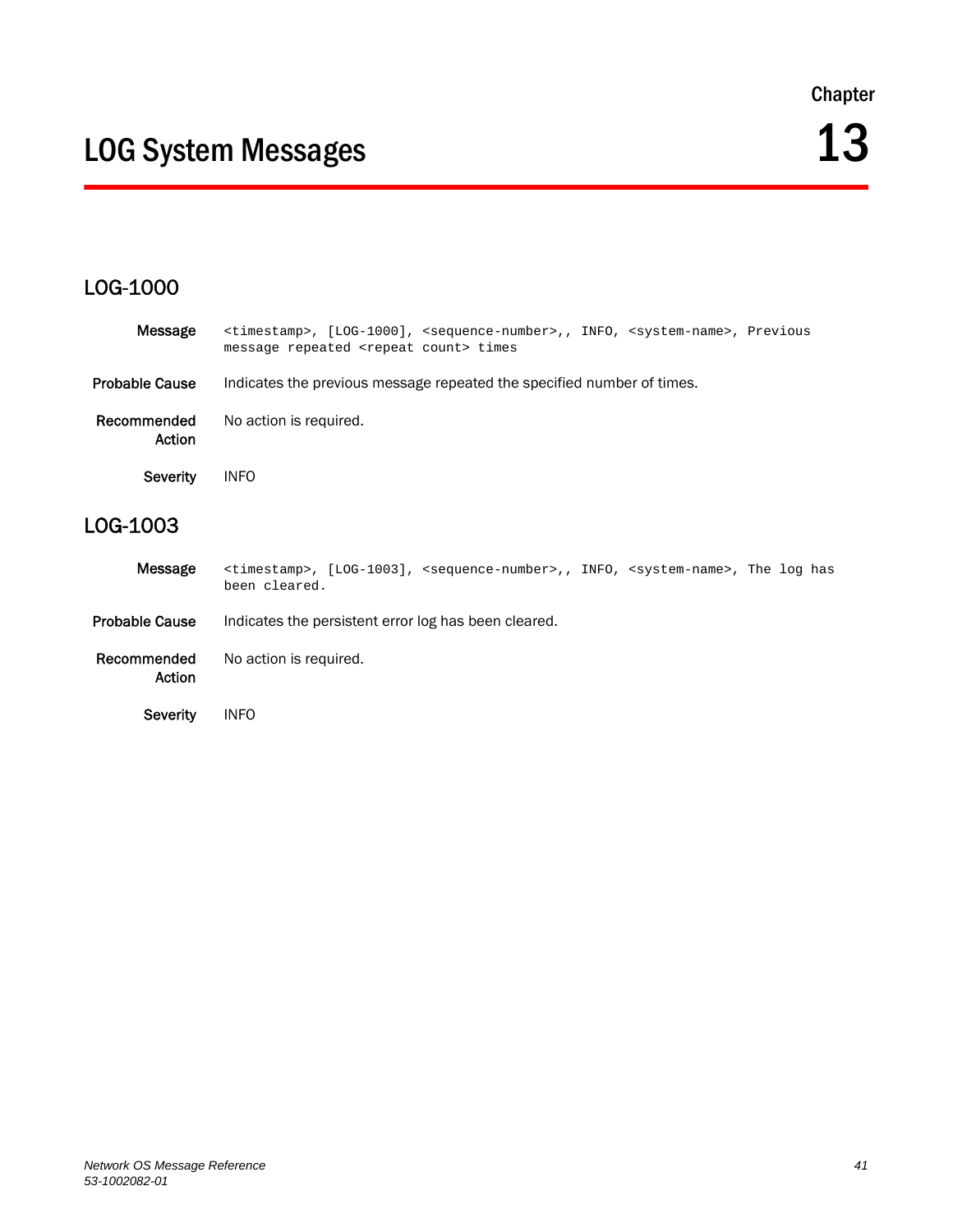# 13 LOG-1003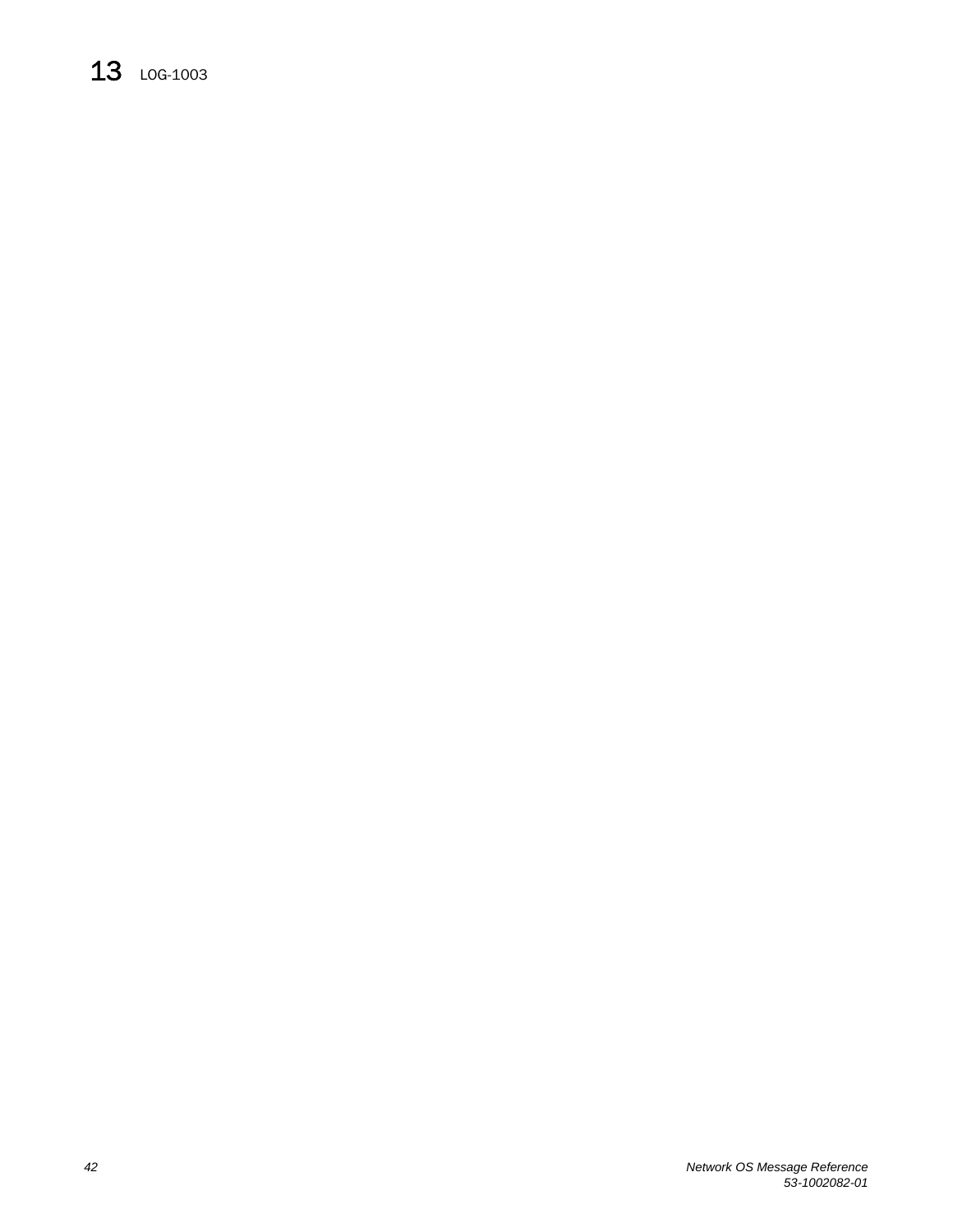### MFIC-1002

| Message               | <timestamp>, [MFIC-1002], <sequence-number>,, INFO, <system-name>, Chassis FRU<br/>header not programmed for switch NID, using defaults (applies only to FICON<br/>environments).</system-name></sequence-number></timestamp>                                                                                                |  |  |  |  |  |  |  |  |  |
|-----------------------|------------------------------------------------------------------------------------------------------------------------------------------------------------------------------------------------------------------------------------------------------------------------------------------------------------------------------|--|--|--|--|--|--|--|--|--|
| <b>Probable Cause</b> | Indicates that custom switch node descriptor (NID) fields have not been programmed in nonvolatile<br>storage. The default values are used. The Switch NID is used only in the following SB ELS frames:<br>Request Node Identification Data (RNID) and Registered Link Incident Record (RLIR).                                |  |  |  |  |  |  |  |  |  |
|                       | The use of SB-3 link incident registration and reporting is typically limited to FICON environments.                                                                                                                                                                                                                         |  |  |  |  |  |  |  |  |  |
| Recommended<br>Action | No action is required if SB-3 link incident registration and reporting is not used by the host or if<br>default values are desired for the switch node descriptor fields.                                                                                                                                                    |  |  |  |  |  |  |  |  |  |
| <b>Severity</b>       | <b>INFO</b>                                                                                                                                                                                                                                                                                                                  |  |  |  |  |  |  |  |  |  |
| <b>MFIC-1003</b>      |                                                                                                                                                                                                                                                                                                                              |  |  |  |  |  |  |  |  |  |
| Message               | <timestamp>, [MFIC-1003], <sequence-number>,, WARNING, <system-name>, Effective<br/>Insistent domain ID for the fabric changed from <state> to <state></state></state></system-name></sequence-number></timestamp>                                                                                                           |  |  |  |  |  |  |  |  |  |
| <b>Probable Cause</b> | Indicates that one or more switches joined the fabric with an insistent domain ID (IDID) mode<br>setting that is different from the current effective IDID mode for the fabric. This message also<br>occurs when the IDID for the fabric has been turned on or off. The possible values for the state are<br>"On" and "Off". |  |  |  |  |  |  |  |  |  |
| Recommended<br>Action | IDID mode is a fabric-wide mode; make sure that any switches added to the fabric are configured<br>with the same IDID mode as the fabric. If you are enabling or disabling IDID mode, this message is<br>for information purposes only, and no action is required.                                                           |  |  |  |  |  |  |  |  |  |
|                       | IDID mode can be set using the configure command in the CLI or checking the Advanced Web Tools<br>Switch Admin > Configure Tab > Fabric Subtab > Insistent Domain ID Mode check box. The switch<br>must be disabled to change the IDID mode.                                                                                 |  |  |  |  |  |  |  |  |  |
| <b>Severity</b>       | WARNING                                                                                                                                                                                                                                                                                                                      |  |  |  |  |  |  |  |  |  |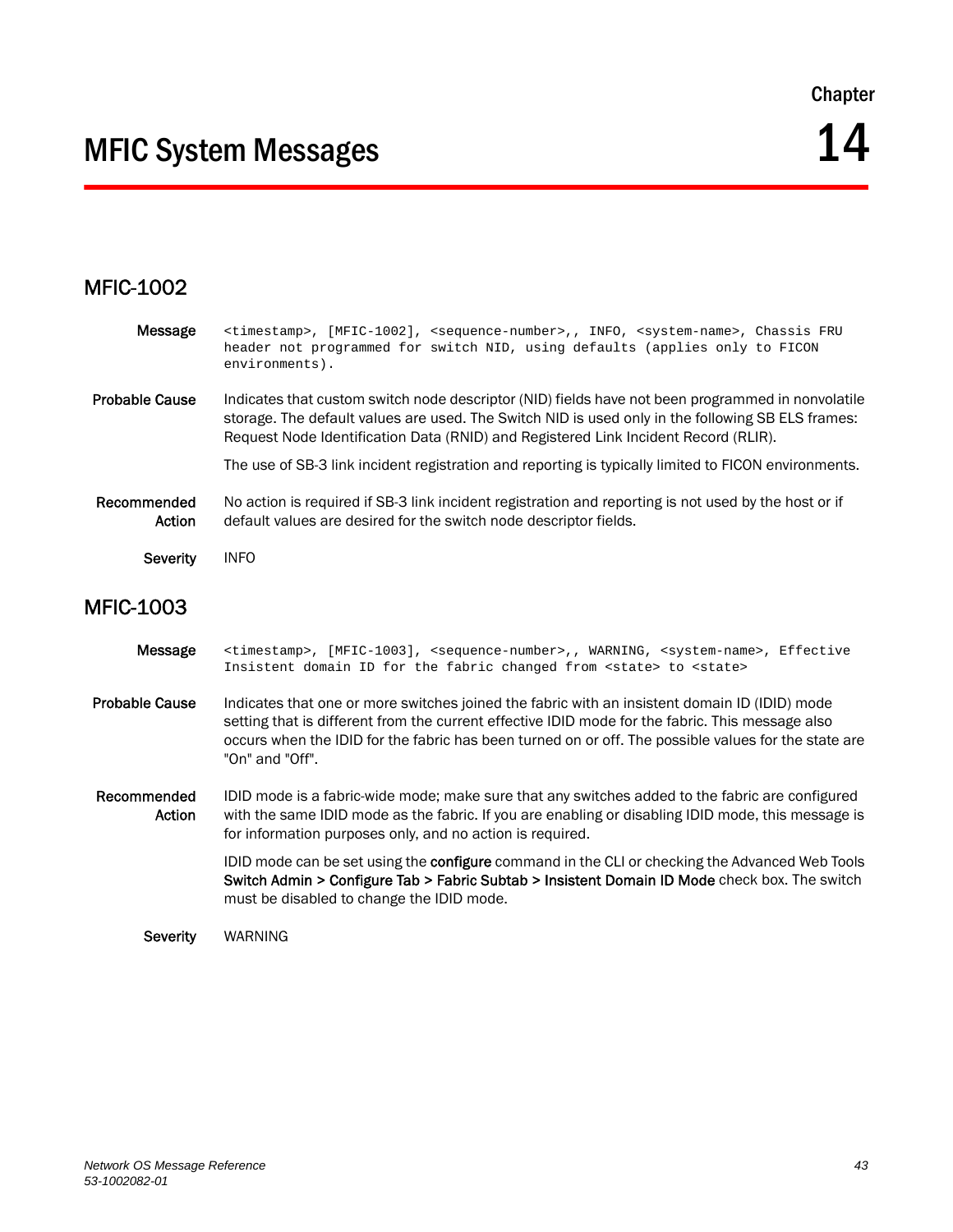# 14 MFIC-1003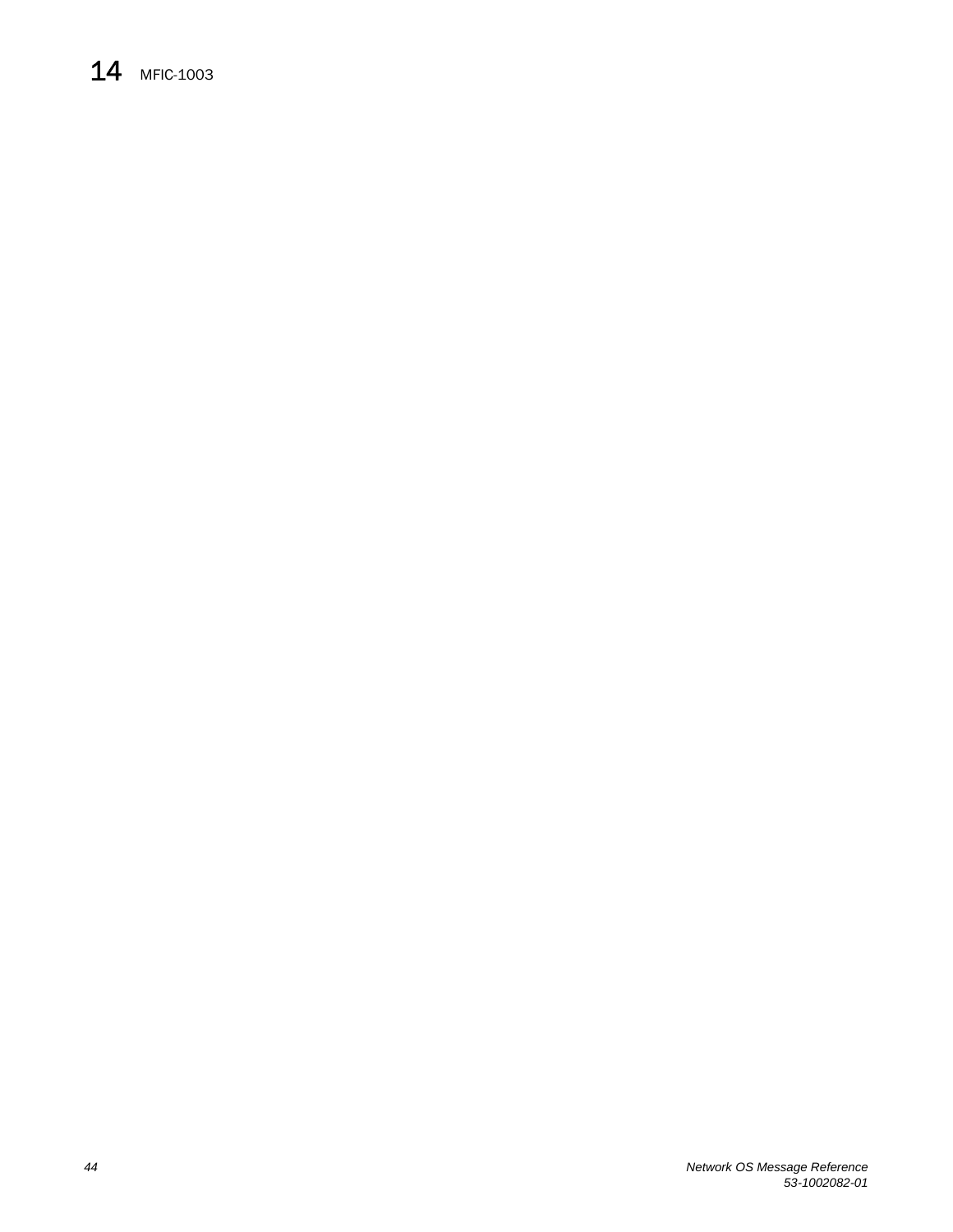## MSTP-2001

| Message               | <timestamp>, [MSTP-2001], <sequence-number>,, INFO, <system-name>, <msg></msg></system-name></sequence-number></timestamp>                                                                                                                                                   |  |  |  |  |  |  |
|-----------------------|------------------------------------------------------------------------------------------------------------------------------------------------------------------------------------------------------------------------------------------------------------------------------|--|--|--|--|--|--|
| <b>Probable Cause</b> | Indicates that the MSTP bridge mode has changed.                                                                                                                                                                                                                             |  |  |  |  |  |  |
| Recommended<br>Action | No action is required                                                                                                                                                                                                                                                        |  |  |  |  |  |  |
| <b>Severity</b>       | <b>INFO</b>                                                                                                                                                                                                                                                                  |  |  |  |  |  |  |
| <b>MSTP-2002</b>      |                                                                                                                                                                                                                                                                              |  |  |  |  |  |  |
| Message               | <timestamp>, [MSTP-2002], <sequence-number>,, INFO, <system-name>, <bridge mode<br="">information&gt;. My Bridge ID: <bridge id=""> Old Root: <old id="" root=""> New Root: <new<br>Root ID&gt;</new<br></old></bridge></bridge></system-name></sequence-number></timestamp> |  |  |  |  |  |  |
| <b>Probable Cause</b> | Indicates that the MSTP bridge or bridge instance root has changed.                                                                                                                                                                                                          |  |  |  |  |  |  |
| Recommended<br>Action | No action is required.                                                                                                                                                                                                                                                       |  |  |  |  |  |  |
| <b>Severity</b>       | <b>INFO</b>                                                                                                                                                                                                                                                                  |  |  |  |  |  |  |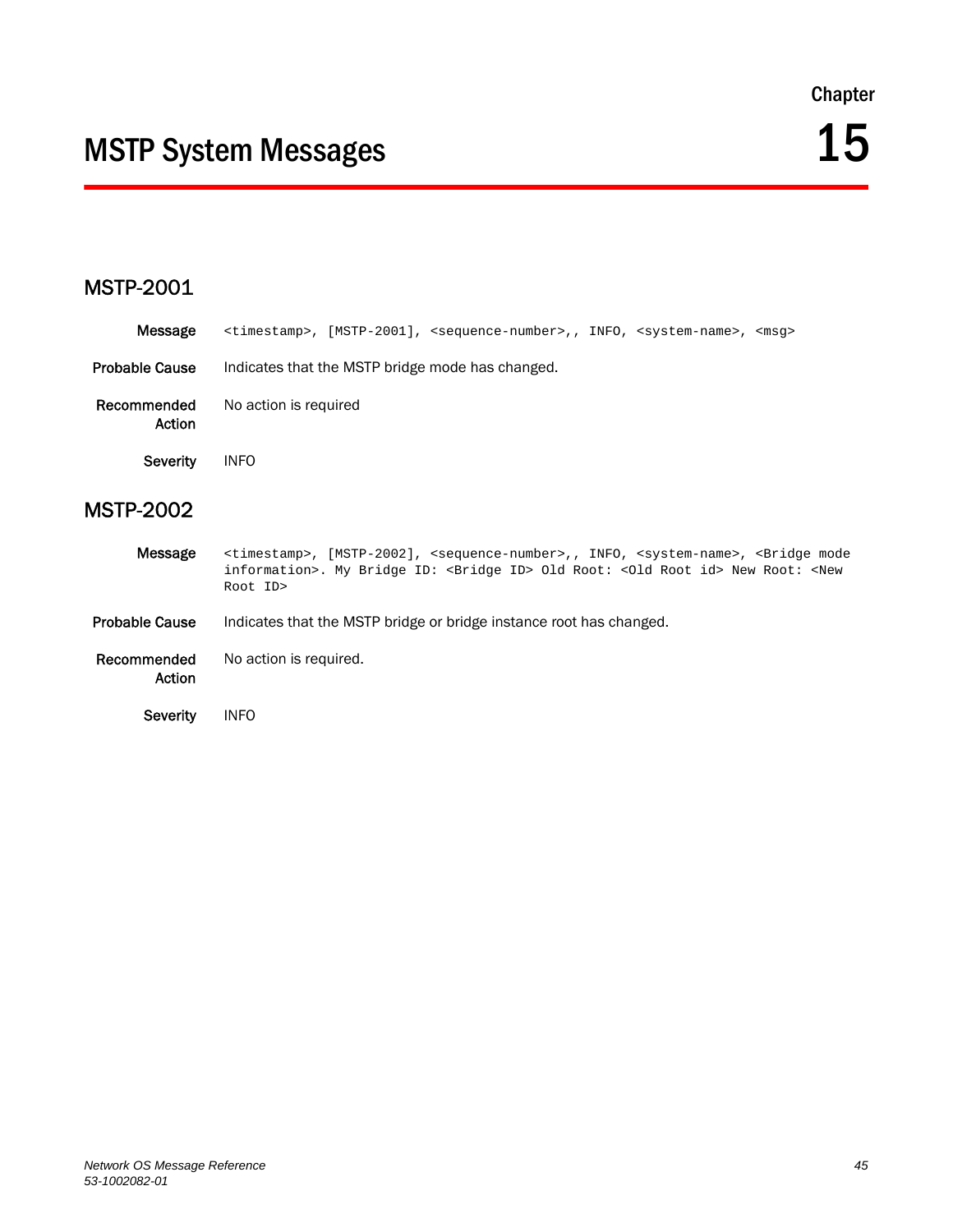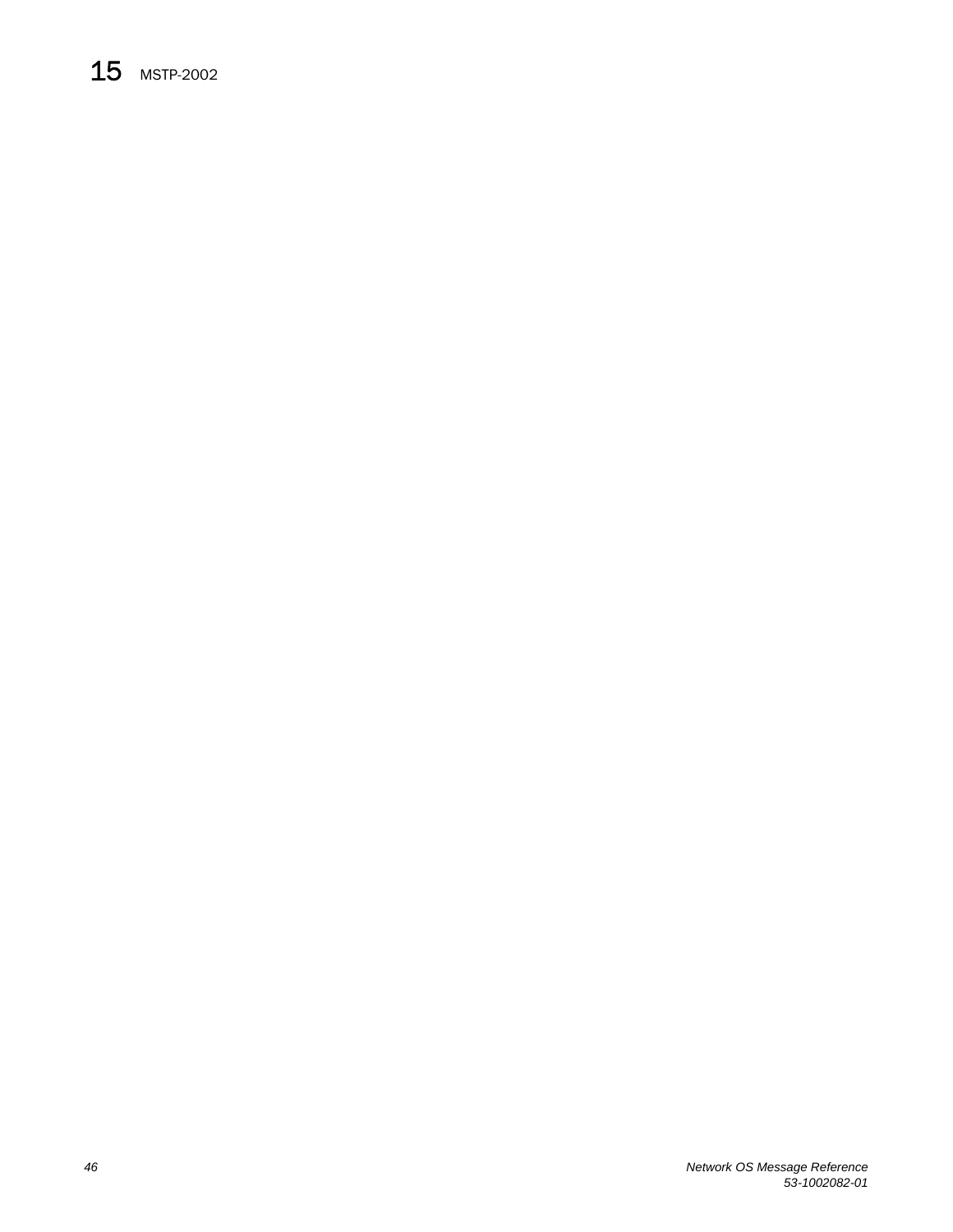### NSM-1001

| Message               | <timestamp>, [NSM-1001], <sequence-number>,, INFO, <system-name>, Interface<br/><interface name=""> is online.</interface></system-name></sequence-number></timestamp>        |  |  |  |  |  |  |  |
|-----------------------|-------------------------------------------------------------------------------------------------------------------------------------------------------------------------------|--|--|--|--|--|--|--|
| <b>Probable Cause</b> | Indicates that the interface is online after the protocol dependencies are resolved.                                                                                          |  |  |  |  |  |  |  |
| Recommended<br>Action | No action is required.                                                                                                                                                        |  |  |  |  |  |  |  |
| <b>Severity</b>       | <b>INFO</b>                                                                                                                                                                   |  |  |  |  |  |  |  |
| <b>NSM-1002</b>       |                                                                                                                                                                               |  |  |  |  |  |  |  |
| Message               | <timestamp>, [NSM-1002], <sequence-number>,, INFO, <system-name>, Interface<br/><interface name=""> is protocol down.</interface></system-name></sequence-number></timestamp> |  |  |  |  |  |  |  |
| <b>Probable Cause</b> | Indicates that the interface is offline as one of the protocol dependencies is unresolved.                                                                                    |  |  |  |  |  |  |  |
| Recommended<br>Action | Check for the reason codes using the show interface command and resolve the protocol<br>dependencies.                                                                         |  |  |  |  |  |  |  |
| <b>Severity</b>       | <b>INFO</b>                                                                                                                                                                   |  |  |  |  |  |  |  |
| <b>NSM-1003</b>       |                                                                                                                                                                               |  |  |  |  |  |  |  |
| Message               | <timestamp>, [NSM-1003], <sequence-number>,, INFO, <system-name>, Interface<br/><interface name=""> is link down.</interface></system-name></sequence-number></timestamp>     |  |  |  |  |  |  |  |
| <b>Probable Cause</b> | Indicates that the interface is offline as the link is down.                                                                                                                  |  |  |  |  |  |  |  |
| Recommended<br>Action | Check whether the connectivity is proper and the remote link is up.                                                                                                           |  |  |  |  |  |  |  |
| <b>Severity</b>       | <b>INFO</b>                                                                                                                                                                   |  |  |  |  |  |  |  |

### NSM-1004

| <b>Message</b> <timestamp>, [NSM-1004], <sequence-number>,, INFO, <system-name>, Interface</system-name></sequence-number></timestamp> |
|----------------------------------------------------------------------------------------------------------------------------------------|
| <interface name=""> is created.</interface>                                                                                            |

Probable Cause Indicates that the new logical interface has been created.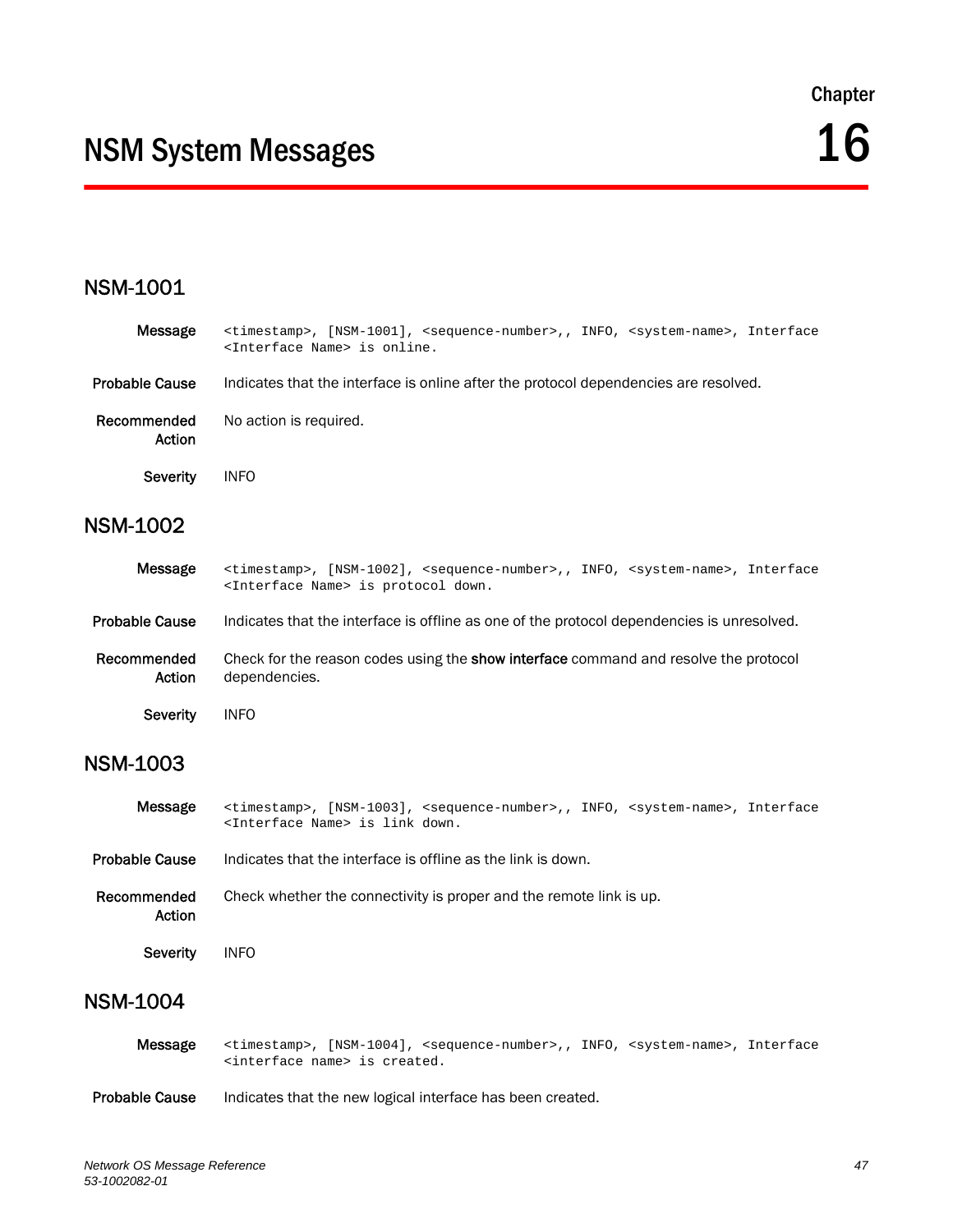16 NSM-1010

| Recommended | No action is required. |
|-------------|------------------------|
| Action      |                        |

Severity INFO

#### NSM-1010

| Message               | <timestamp>, [NSM-1010], <sequence-number>,, INFO, <system-name>, InterfaceMode<br/>changed from <mode old=""> to <mode new=""> for interface <interfacename>.</interfacename></mode></mode></system-name></sequence-number></timestamp> |
|-----------------------|------------------------------------------------------------------------------------------------------------------------------------------------------------------------------------------------------------------------------------------|
| Probable Cause        | Indicates that the interface mode has been changed.                                                                                                                                                                                      |
| Recommended<br>Action | No action is required.                                                                                                                                                                                                                   |
| Severity              | <b>INFO</b>                                                                                                                                                                                                                              |

#### NSM-1011

| Message               | <timestamp>, [NSM-1011], <sequence-number>,, INFO, <system-name>,<br/>OperationalEndpointMode changed from <mode old=""> to <mode new=""> for interface<br/><interfacename>.</interfacename></mode></mode></system-name></sequence-number></timestamp> |
|-----------------------|--------------------------------------------------------------------------------------------------------------------------------------------------------------------------------------------------------------------------------------------------------|
| Probable Cause        | Indicates that the interface Operational Endpoint mode has been changed.                                                                                                                                                                               |
| Recommended<br>Action | No action is required.                                                                                                                                                                                                                                 |
| Severity              | <b>INFO</b>                                                                                                                                                                                                                                            |

## NSM-1017

| <b>Message</b> <timestamp>, [NSM-1017], <sequence-number>,, INFO, <system-name>, Interface</system-name></sequence-number></timestamp> |  |
|----------------------------------------------------------------------------------------------------------------------------------------|--|
| <interfacename> is <action> on interface <logical interfacename="">.</logical></action></interfacename>                                |  |

Probable Cause Indicates that logical interface member list has been changed.

Recommended Action No action is required.

Severity INFO

#### NSM-1018

Message <timestamp>, [NSM-1018], <sequence-number>,, INFO, <system-name>, <count> vlans <except> will be allowed on interface <Logical\_InterfaceName>.

Probable Cause Indicates that vlan membership has been changed.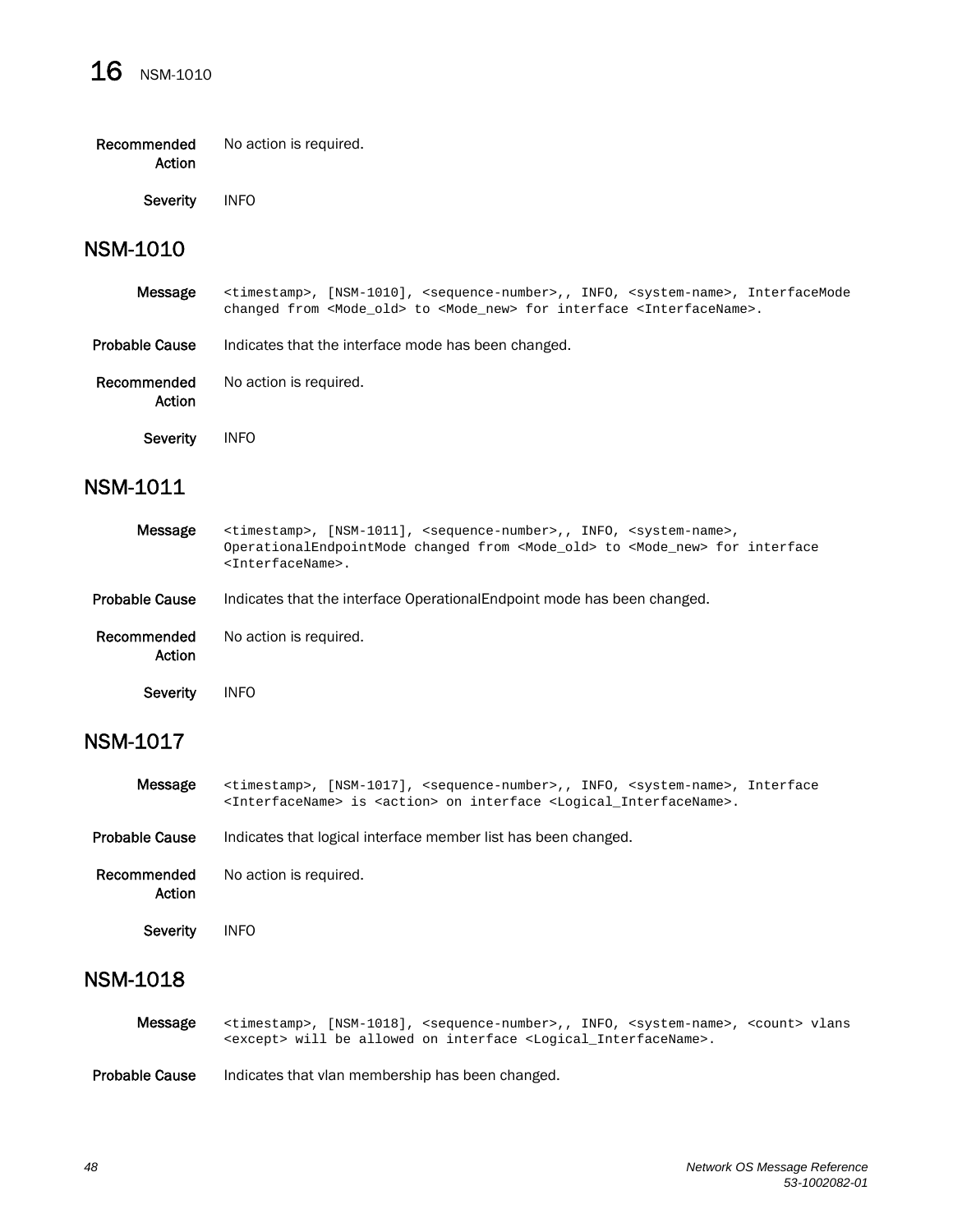| Recommended | No action is required. |
|-------------|------------------------|
| Action      |                        |

Severity INFO

#### NSM-1019

| Message               | <timestamp>, [NSM-1019], <sequence-number>,, INFO, <system-name>, Interface<br/><interfacename> is administratively up <adminstatus>.</adminstatus></interfacename></system-name></sequence-number></timestamp> |
|-----------------------|-----------------------------------------------------------------------------------------------------------------------------------------------------------------------------------------------------------------|
| <b>Probable Cause</b> | Indicates that interface admin status has changed to up.                                                                                                                                                        |
| Recommended<br>Action | No action is required.                                                                                                                                                                                          |
| Severity              | <b>INFO</b>                                                                                                                                                                                                     |

#### NSM-1020

| <b>Message</b> <timestamp>, [NSM-1020], <sequence-number>,, INFO, <system-name>, Interface</system-name></sequence-number></timestamp> |  |  |  |
|----------------------------------------------------------------------------------------------------------------------------------------|--|--|--|
| <interfacename> is administratively down <adminstatus>.</adminstatus></interfacename>                                                  |  |  |  |

Probable Cause Indicates that interface admin status has changed to down.

Recommended Action No action is required.

Severity INFO

### NSM-1023

- Message <timestamp>, [NSM-1023], <sequence-number>,, INFO, <system-name>, RBridge-ID <DomainId> has joined Port-channel <PortChannelKey>. Port-channel is a vLAG with RBridge-IDs<RbridgeList>.
- Probable Cause Indicates that a RBridge has joined the vLAG.

Recommended Action No action is required.

Severity INFO

#### NSM-1024

Message <timestamp>, [NSM-1024], <sequence-number>,, INFO, <system-name>, RBridge-ID <DomainId> has left Port-channel <PortChannelKey>. Port-channel is a vLAG with RBridge-IDs<RbridgeList>.

Probable Cause Indicates that a RBridge has left the vLAG.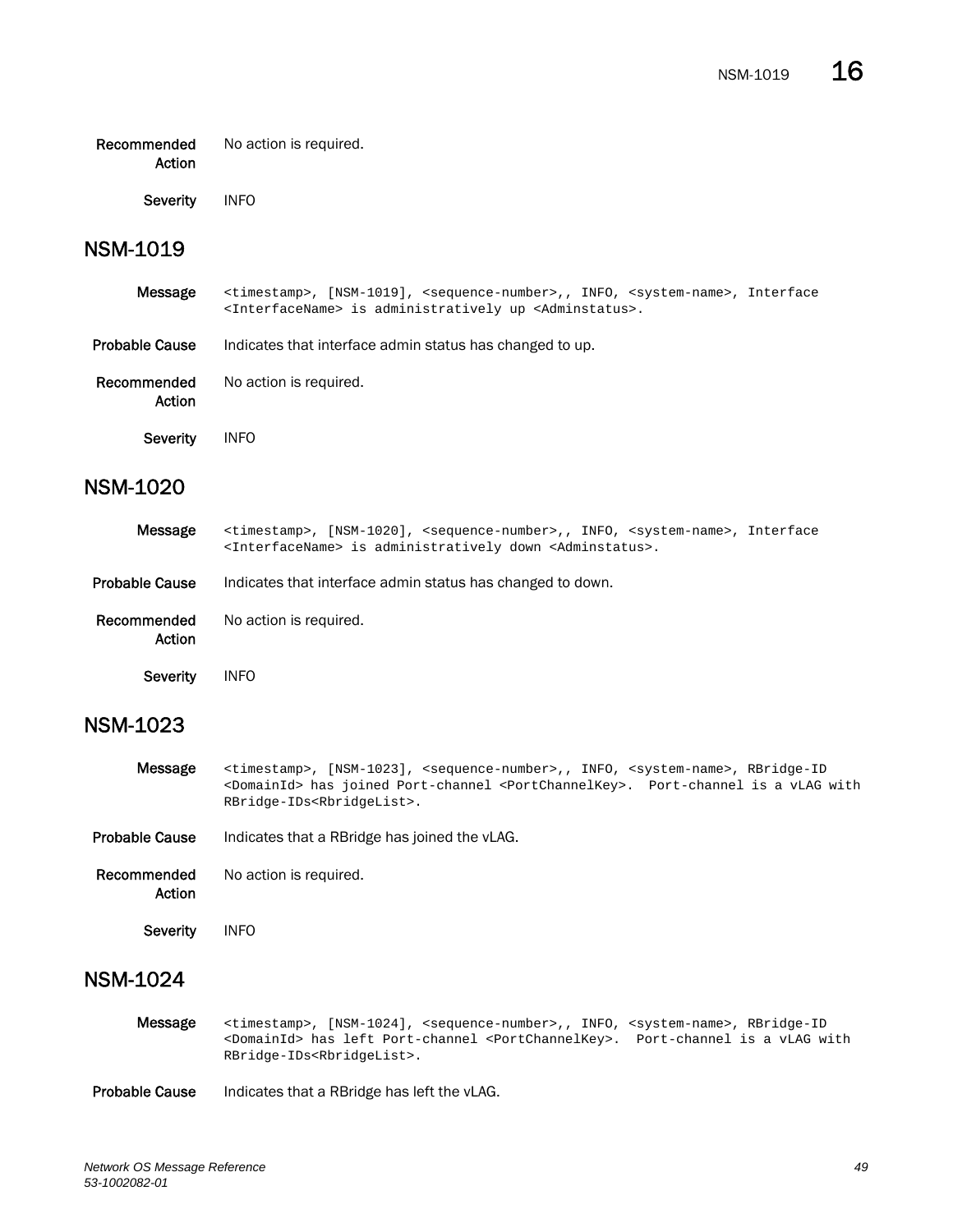16 NSM-1025

| Recommended | No action is required. |
|-------------|------------------------|
| Action      |                        |

Severity INFO

#### NSM-1025

| Message               | <timestamp>, [NSM-1025], <sequence-number>,, INFO, <system-name>, RBridge-ID<br/><domainid> has left Port-channel <portchannelkey>. Port-channel has only<br/>RBridge-ID<rbridgelist> and is no longer a vLAG.</rbridgelist></portchannelkey></domainid></system-name></sequence-number></timestamp> |
|-----------------------|------------------------------------------------------------------------------------------------------------------------------------------------------------------------------------------------------------------------------------------------------------------------------------------------------|
| <b>Probable Cause</b> | Indicates that a RBridge has left the vLAG.                                                                                                                                                                                                                                                          |
| Recommended<br>Action | No action is required.                                                                                                                                                                                                                                                                               |
| <b>Severity</b>       | <b>INFO</b>                                                                                                                                                                                                                                                                                          |
|                       |                                                                                                                                                                                                                                                                                                      |

#### NSM-1026

| <b>Message</b> <timestamp>, [NSM-1026], <sequence-number>,, INFO, <system-name>, SFP for</system-name></sequence-number></timestamp> |  |  |  |
|--------------------------------------------------------------------------------------------------------------------------------------|--|--|--|
| interface <interfacename> is inserted.</interfacename>                                                                               |  |  |  |

| <b>Probable Cause</b> | Indicates an SFP is inserted. |
|-----------------------|-------------------------------|
| Recommended<br>Action | No action is required.        |
| <b>Severity</b>       | <b>INFO</b>                   |

#### NSM-1027

Message <timestamp>, [NSM-1027], <sequence-number>,, INFO, <system-name>, SFP for interface <InterfaceName> is removed.

Probable Cause Indicates an SFP is removed.

Recommended Action No action is required.

Severity INFO

#### NSM-1028

Message <timestamp>, [NSM-1028], <sequence-number>,, ERROR, <system-name>, Incompatible SFP for interface <InterfaceName> is detected.

Probable Cause Indicates an incompatible SFP for the interface inserted.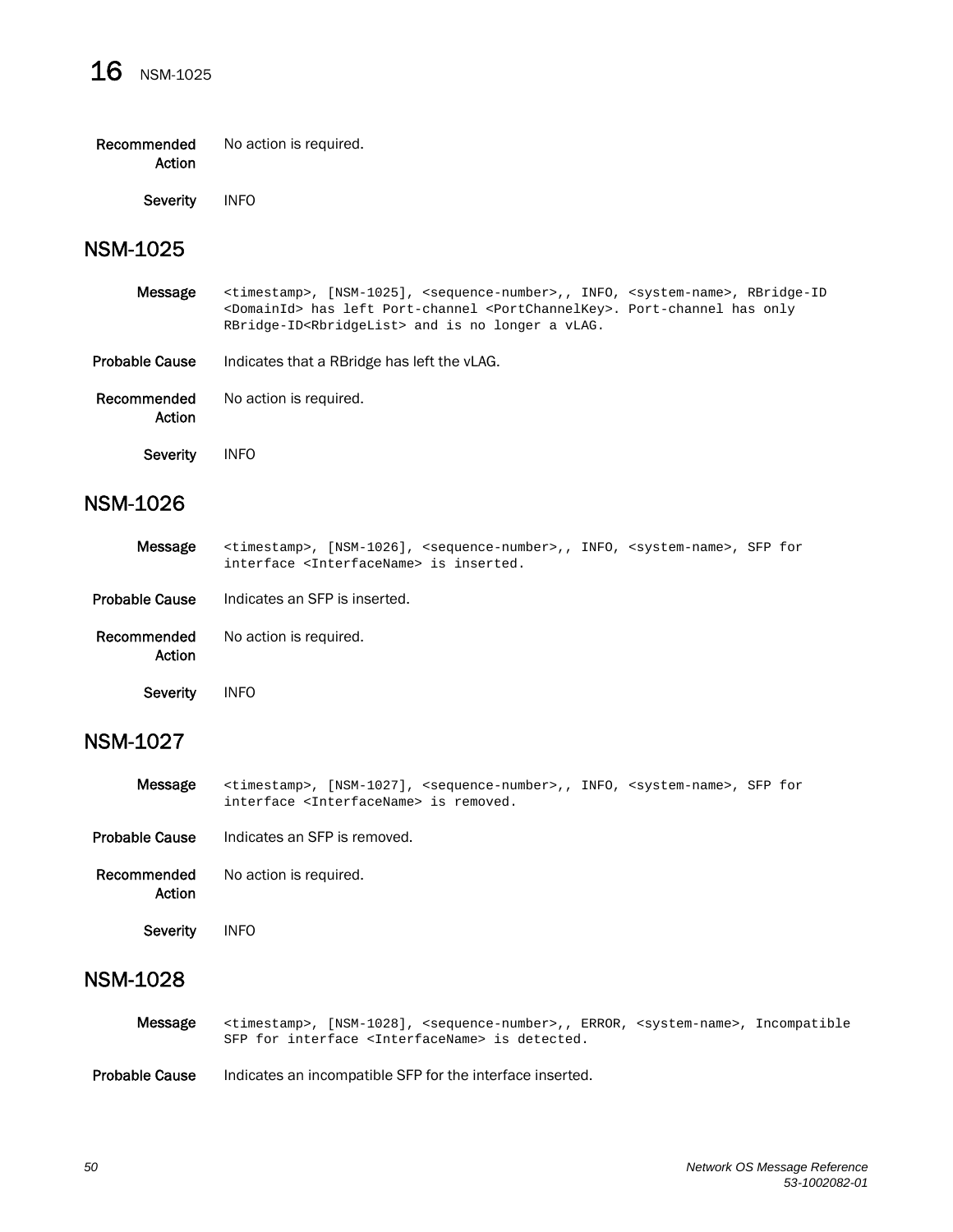Recommended Action Use the correct SFP for this interface.

Severity **ERROR** 

#### NSM-1029

Message <timestamp>, [NSM-1029], <sequence-number>,, ERROR, <system-name>, Failed to read SFP for interface <InterfaceName>. **Probable Cause** Indicates failure to read SFP. Recommended Action No action is required. Severity **ERROR** NSM-2000

#### Message <timestamp>, [NSM-2000], <sequence-number>,, INFO, <system-name>, Port-profile <ProfileName> activation succeeded.

- Probable Cause Indicates that Profile Activation was successful.
- Recommended Action No action is required.
	- Severity INFO

#### NSM-2001

- Message <timestamp>, [NSM-2001], <sequence-number>,, ERROR, <system-name>, Port-profile <ProfileName> activation failed, reason <Reason>.
- Probable Cause Indicates that Profile Activation was unsuccessful.
- Recommended Action Check the configuration and port-profile status. For further guidance contact your switch service provider.

Severity **ERROR** 

#### NSM-2002

- Message <timestamp>, [NSM-2002], <sequence-number>,, INFO, <system-name>, Port-profile <ProfileName> deactivation succeeded.
- Probable Cause Indicates that Profile Deactivation was unsuccessful.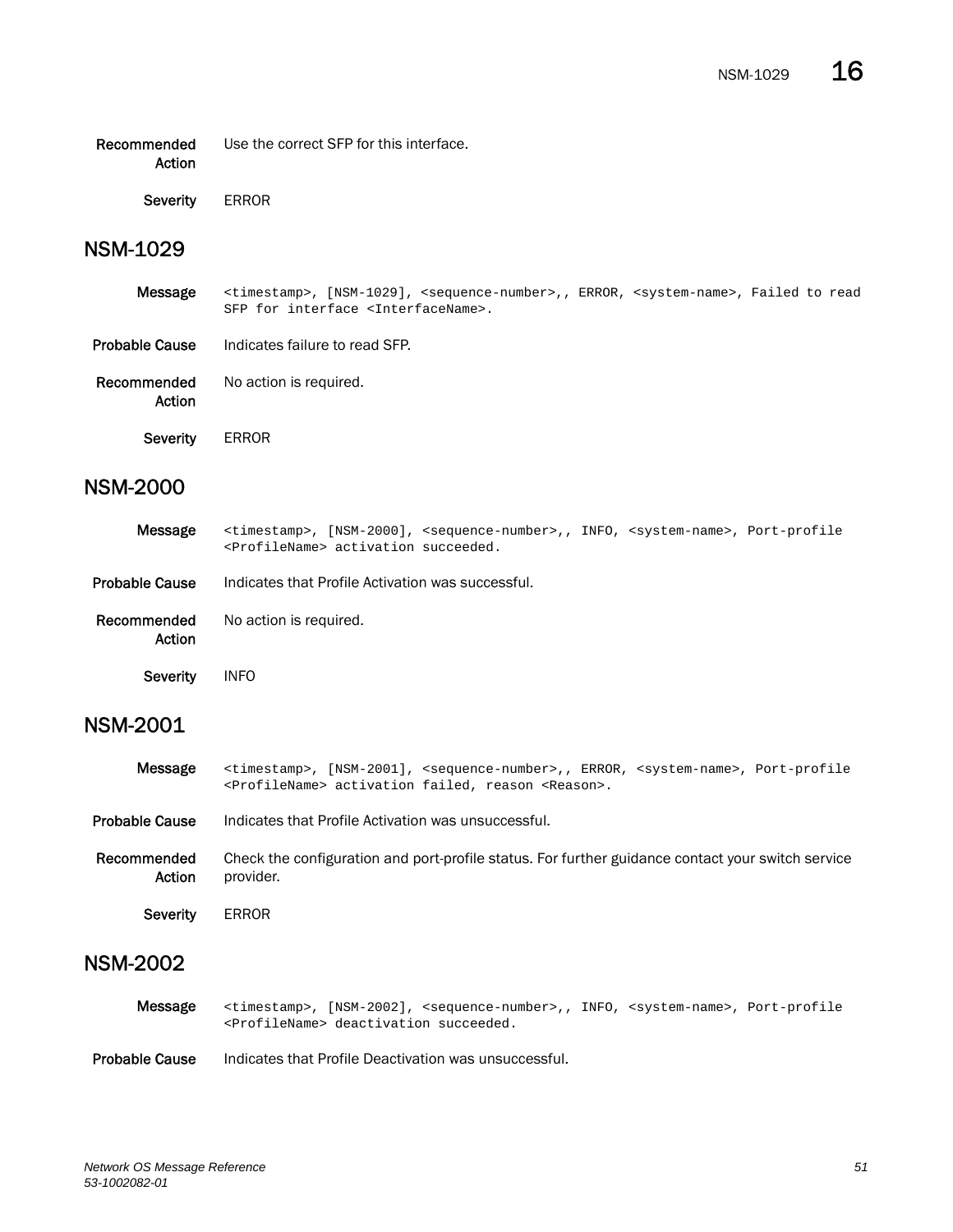Recommended Action Check the configuration and port-profile status. For further guidance contact your switch service provider.

Severity INFO

#### NSM-2003

| Message               | <timestamp>, [NSM-2003], <sequence-number>,, ERROR, <system-name>, Port-profile<br/><profilename> deactivation failed, reason <reason>.</reason></profilename></system-name></sequence-number></timestamp> |
|-----------------------|------------------------------------------------------------------------------------------------------------------------------------------------------------------------------------------------------------|
| Probable Cause        | Indicates that Profile Deactivation was unsuccessful.                                                                                                                                                      |
| Recommended<br>Action | Check the configuration and port-profile status. For further guidance contact your switch service<br>provider.                                                                                             |
| Severity              | ERROR                                                                                                                                                                                                      |

#### NSM-2004

- Message <timestamp>, [NSM-2004], <sequence-number>,, INFO, <system-name>, Port-profile <ProfileName> application succeeded on <InterfaceName>.
- Probable Cause Indicates that Profile Application was successful.
- Recommended Action No action is required.
	- Severity **ERROR**

#### NSM-2005

- Message <timestamp>, [NSM-2005], <sequence-number>,, ERROR, <system-name>, Port-profile <ProfileName> application failed on <InterfaceName>, reason <Reason>, removing any applied configuration.
- Probable Cause Indicates that Profile Application was unsuccessful.
- Recommended Action Check the configuration and port-profile status. For further guidance contact your switch service provider.
	- Severity **ERROR**

#### NSM-2006

Message <timestamp>, [NSM-2006], <sequence-number>,, INFO, <system-name>, Port-profile <ProfileName> removed successfully on <InterfaceName>.

Probable Cause Indicates that Profile De-Application was unsuccessful.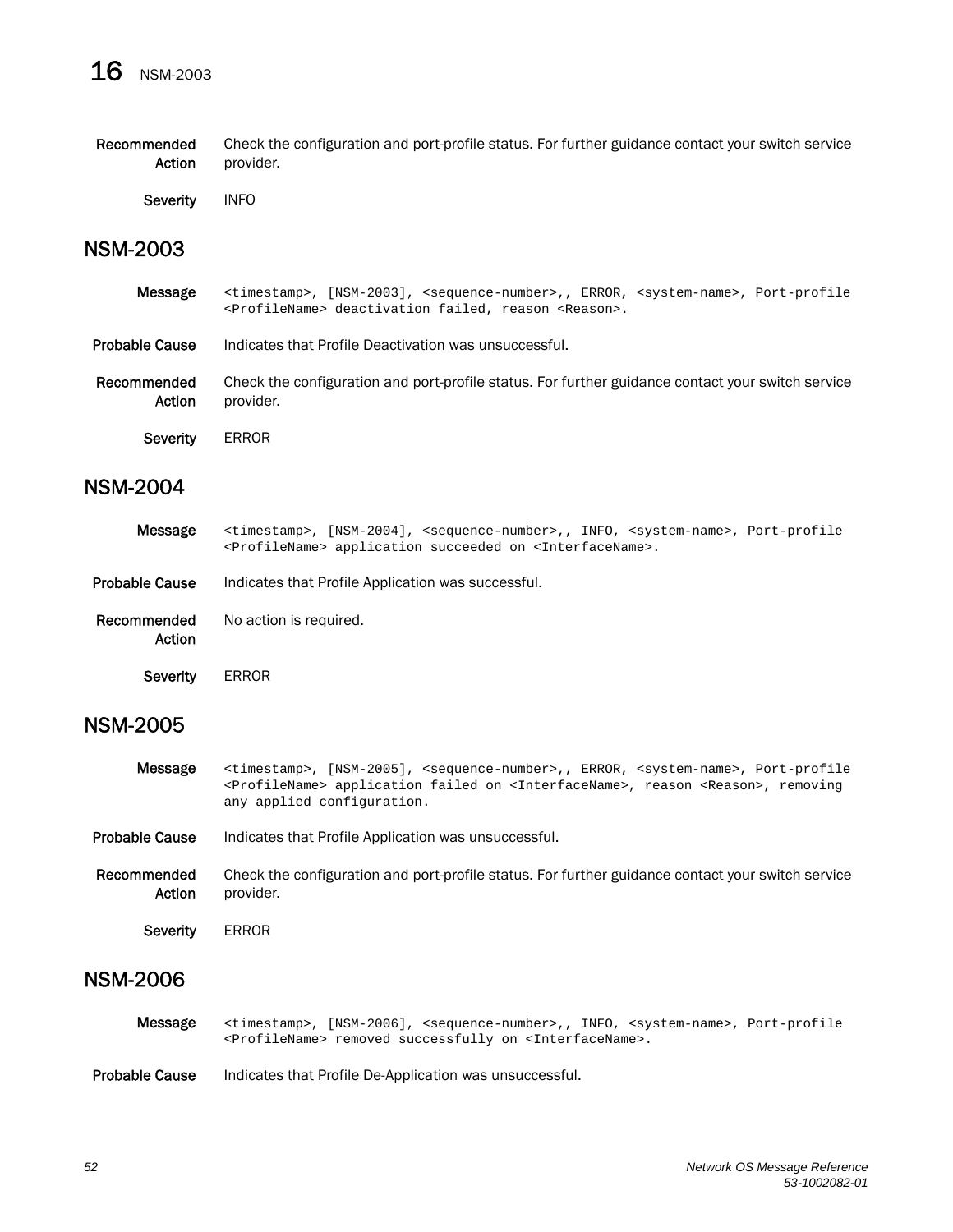Recommended Action Check the configuration and port-profile status. For further guidance contact your switch service provider.

Severity INFO

#### NSM-2007

| Message               | <timestamp>, [NSM-2007], <sequence-number>,, INFO, <system-name>, Interface<br/><interfacename> became port-profile-port.</interfacename></system-name></sequence-number></timestamp> |
|-----------------------|---------------------------------------------------------------------------------------------------------------------------------------------------------------------------------------|
| Probable Cause        | Indicates that port-profile-port operation was successful.                                                                                                                            |
| Recommended<br>Action | No action is required.                                                                                                                                                                |
| <b>Severity</b>       | <b>INFO</b>                                                                                                                                                                           |

#### NSM-2008

| Message | <timestamp>, [NSM-2008], <sequence-number>,, INFO, <system-name>, Interface</system-name></sequence-number></timestamp> |
|---------|-------------------------------------------------------------------------------------------------------------------------|
|         | <interfacename> became non-port-profile-port.</interfacename>                                                           |
| .       | the alternative and realize the commental file the commencement one commence of a common field                          |

| Indicates that no port-profile-port operation was successful.<br>Probable Cause |
|---------------------------------------------------------------------------------|
|                                                                                 |

Recommended Action No action is required.

Severity INFO

### NSM-2009

| <b>Message</b> <timestamp>, [NSM-2009], <sequence-number>,, ERROR, <system-name>, Interface</system-name></sequence-number></timestamp> |  |  |  |  |
|-----------------------------------------------------------------------------------------------------------------------------------------|--|--|--|--|
| <interfacename> could not become Port-profile-port, reason <reason>.</reason></interfacename>                                           |  |  |  |  |

- Probable Cause Indicates that port-profile-port operation was unsuccessful.
- Recommended Action Check the configuration and port-profile status. For further guidance contact your switch service provider.

Severity **ERROR** 

### NSM-2010

|  | <b>Message</b> <timestamp>, [NSM-2010], <sequence-number>,, ERROR, <system-name>, Interface</system-name></sequence-number></timestamp> |  |
|--|-----------------------------------------------------------------------------------------------------------------------------------------|--|
|  | <interfacename> could not become Port-profile-port.</interfacename>                                                                     |  |

Probable Cause Indicates that no port-profile-port operation was unsuccessful.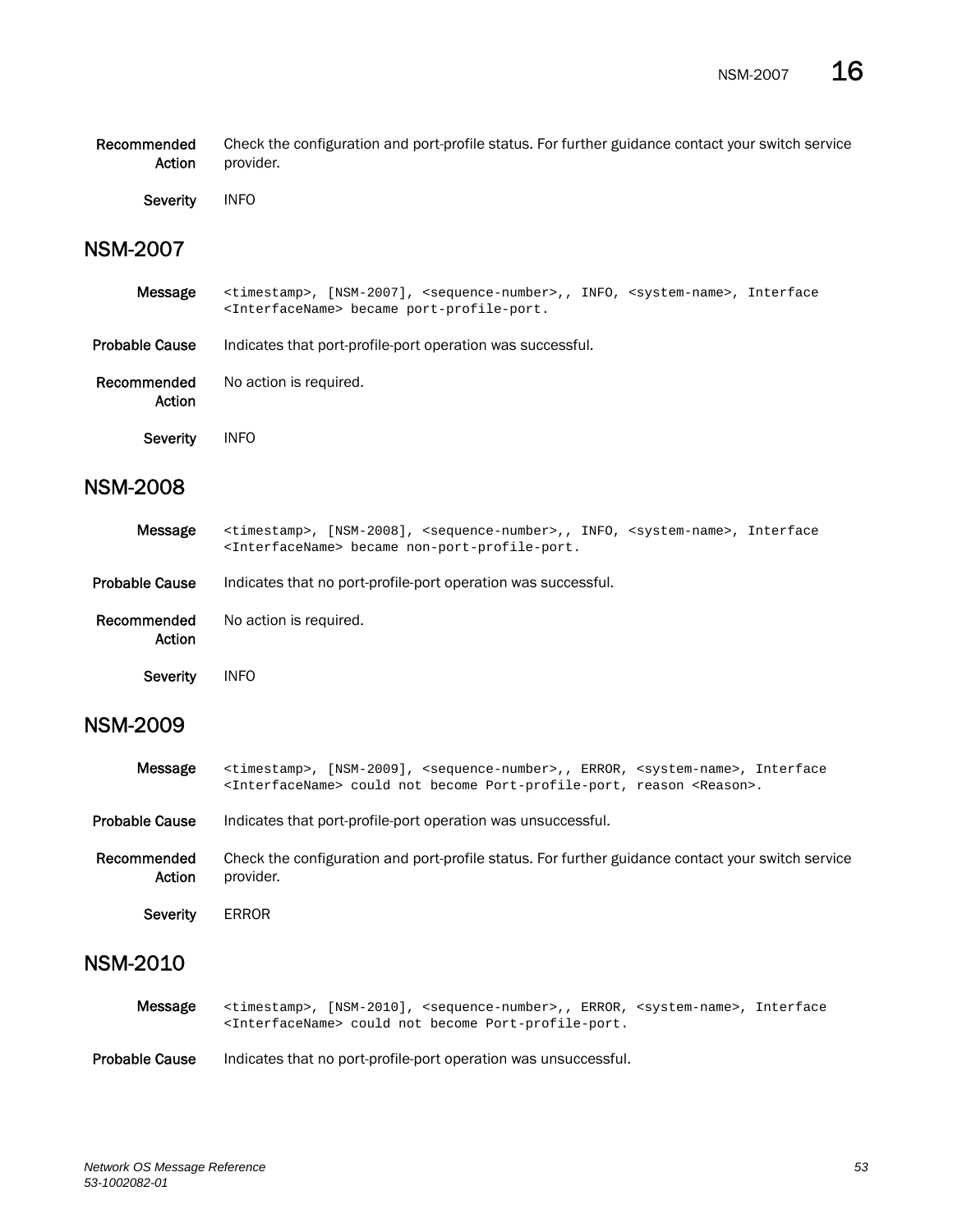Recommended Action Check the configuration and port-profile status. For further guidance contact your switch service provider.

Severity **ERROR** 

### NSM-2011

| Message               | <timestamp>, [NSM-2011], <sequence-number>,, INFO, <system-name>, Port-profile<br/><profilename> removed failed on <interfacename>.</interfacename></profilename></system-name></sequence-number></timestamp> |
|-----------------------|---------------------------------------------------------------------------------------------------------------------------------------------------------------------------------------------------------------|
| <b>Probable Cause</b> | Indicates that Profile removal was unsuccessful.                                                                                                                                                              |
| Recommended<br>Action | Check the configuration and port-profile status. For further guidance contact your switch service<br>provider.                                                                                                |
| Severity              | <b>INFO</b>                                                                                                                                                                                                   |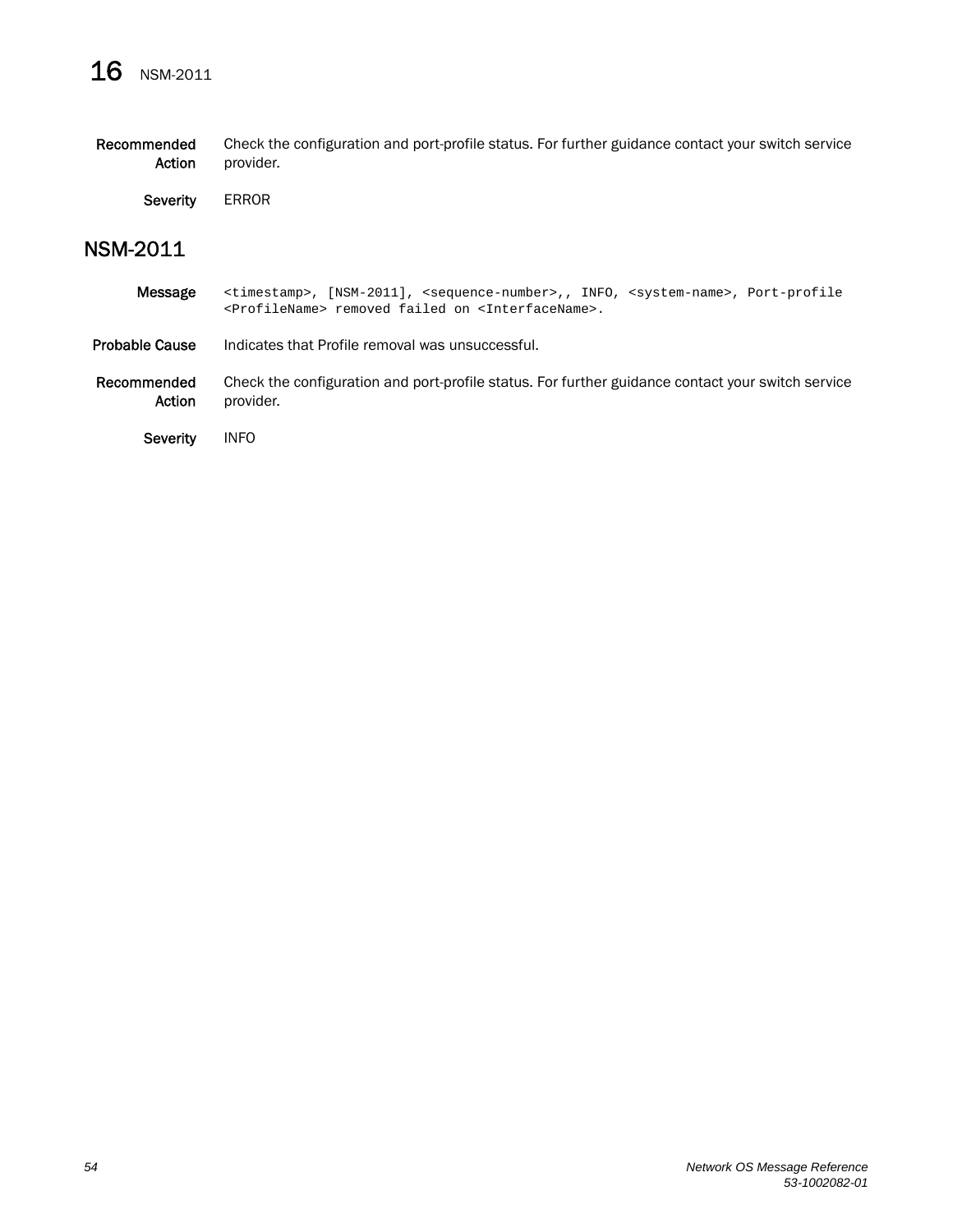# ONMD-1002

| Message               | <timestamp>, [ONMD-1002], <sequence-number>,, INFO, <system-name>, LLDP qlobal<br/>configuration is changed.</system-name></sequence-number></timestamp> |
|-----------------------|----------------------------------------------------------------------------------------------------------------------------------------------------------|
| <b>Probable Cause</b> | Indicates that LLDP Global configuration has been changed.                                                                                               |
| Recommended<br>Action | No action is required.                                                                                                                                   |
| Severity              | <b>INFO</b>                                                                                                                                              |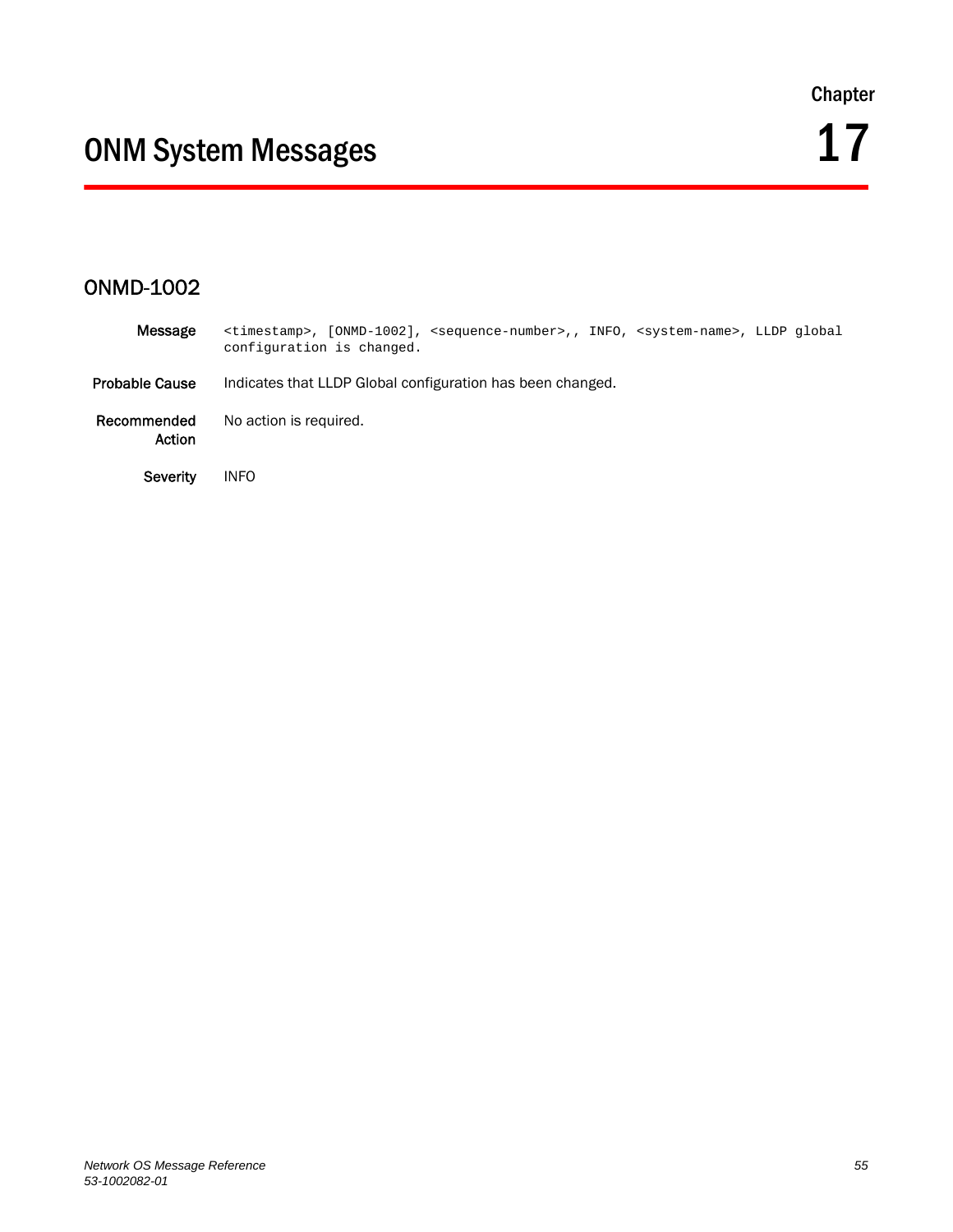# **ONMD-1002**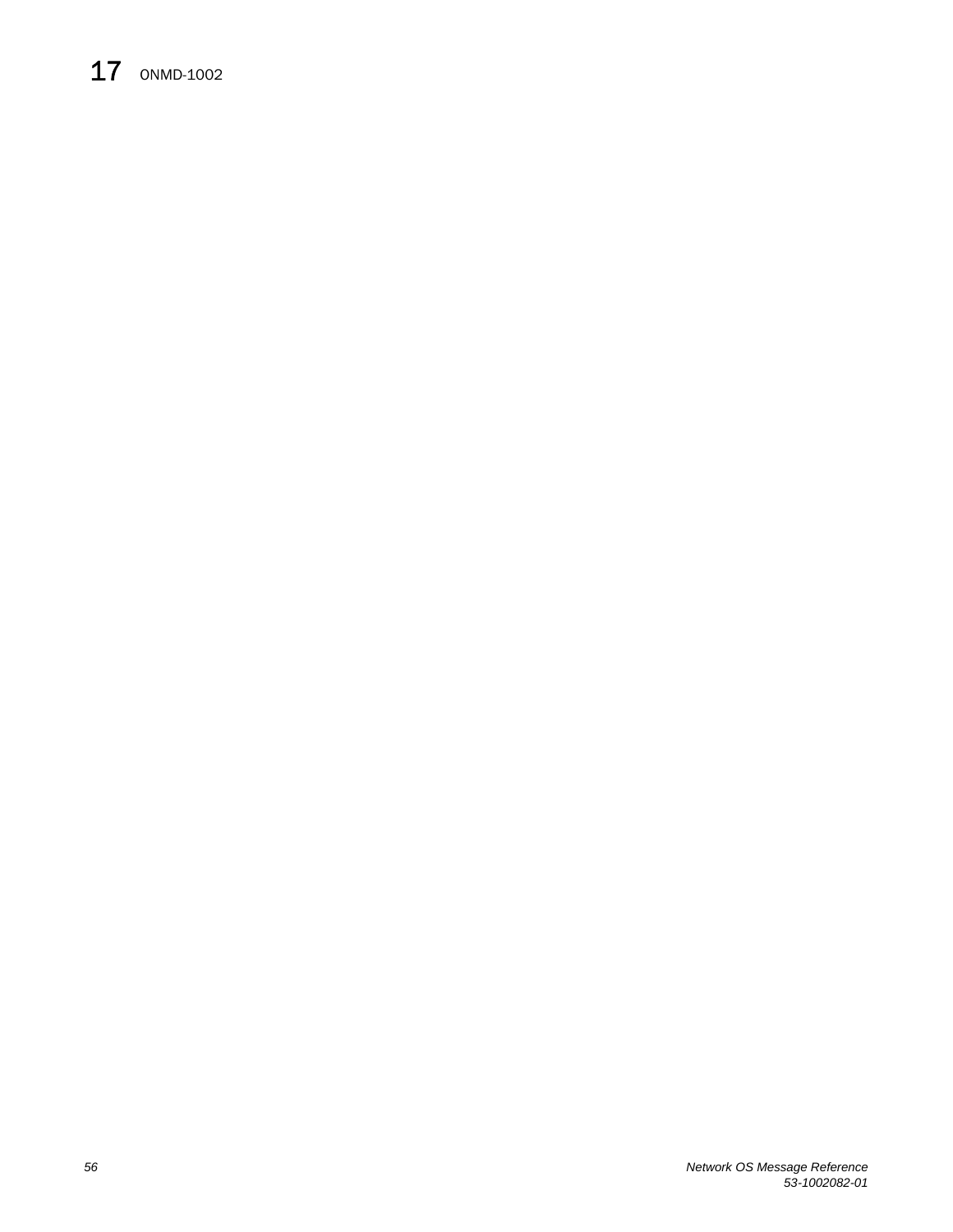## PORT-1006

| Message               | <timestamp>, [PORT-1006], <sequence-number>,, INFO, <system-name>, Configuration<br/>changed for port (ID: &lt; port number&gt;) in No_Module or No_Light state.</system-name></sequence-number></timestamp> |
|-----------------------|--------------------------------------------------------------------------------------------------------------------------------------------------------------------------------------------------------------|
| Probable Cause        | Indicates the configuration changes were made to an offline port in No Module or No Light state.                                                                                                             |
| Recommended<br>Action | No action is required.                                                                                                                                                                                       |
| <b>Severity</b>       | <b>INFO</b>                                                                                                                                                                                                  |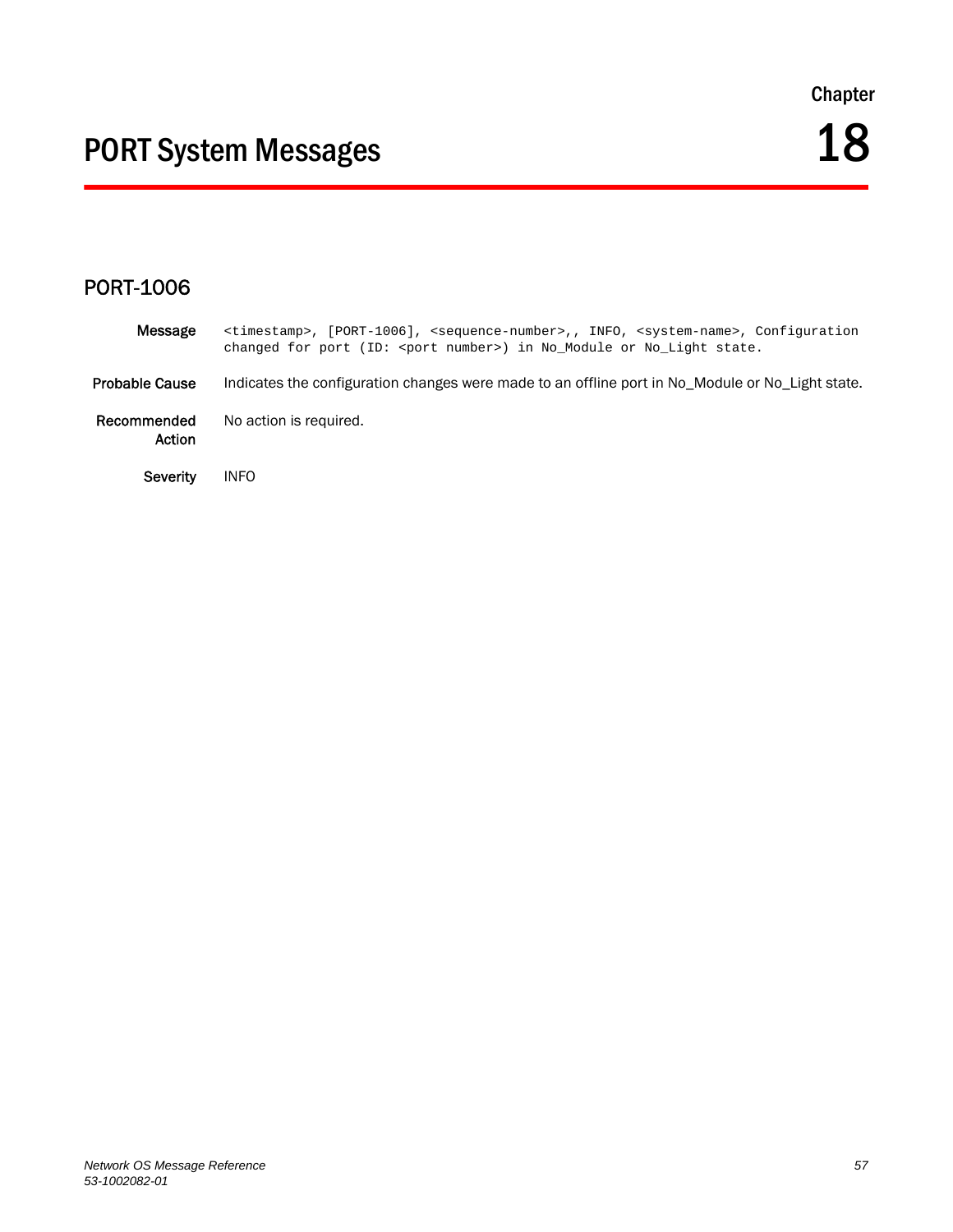18 PORT-1006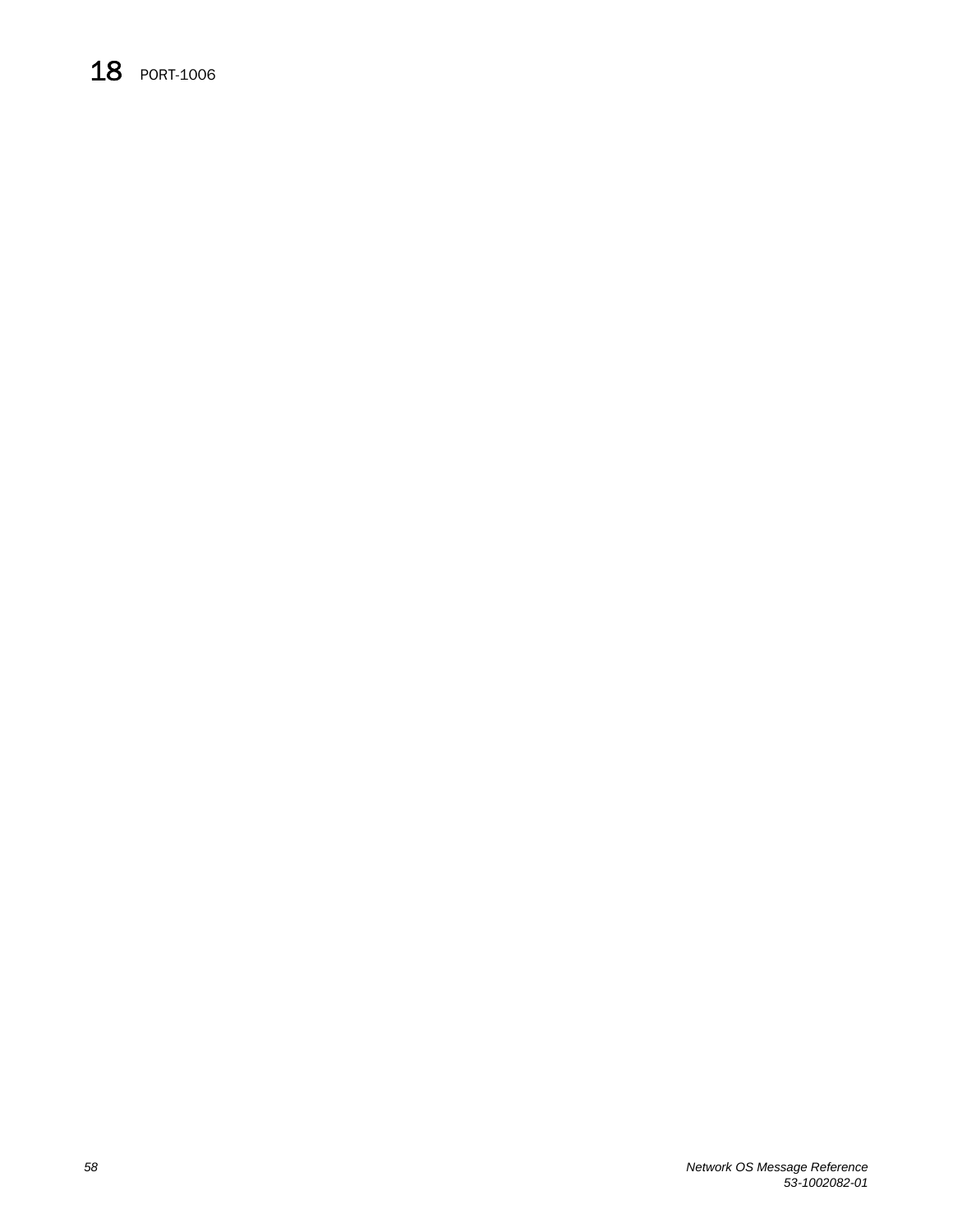#### RAS-1005

| Message               | <timestamp>, [RAS-1005], <sequence-number>, FFDC, WARNING, <system-name>,<br/>Software 'assert' error detected.</system-name></sequence-number></timestamp> |
|-----------------------|-------------------------------------------------------------------------------------------------------------------------------------------------------------|
| Probable Cause        | Indicates an internal software error.                                                                                                                       |
| Recommended<br>Action | Run the copy support ftp command and contact your switch service provider.                                                                                  |
| <b>Severity</b>       | WARNING                                                                                                                                                     |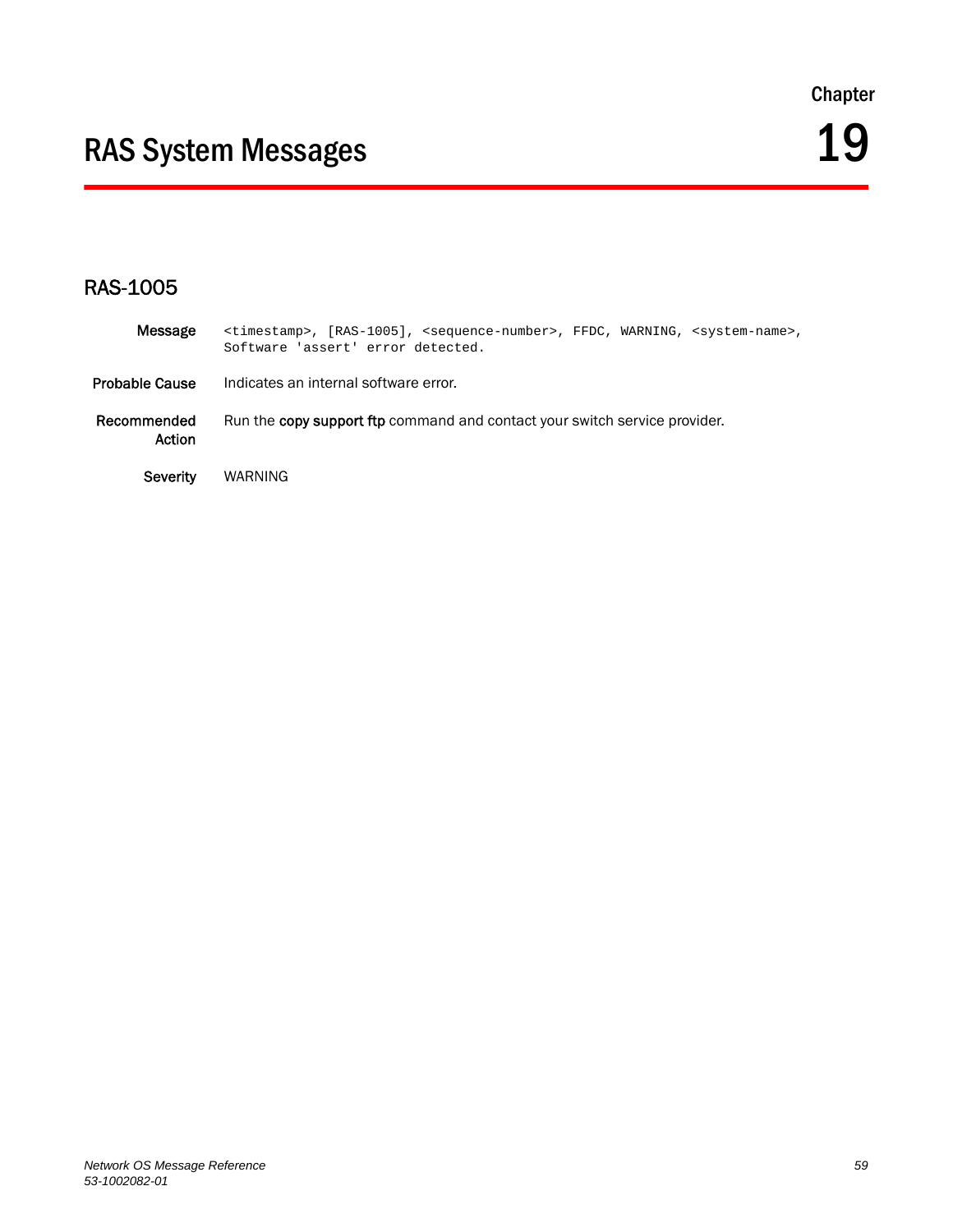19 RAS-1005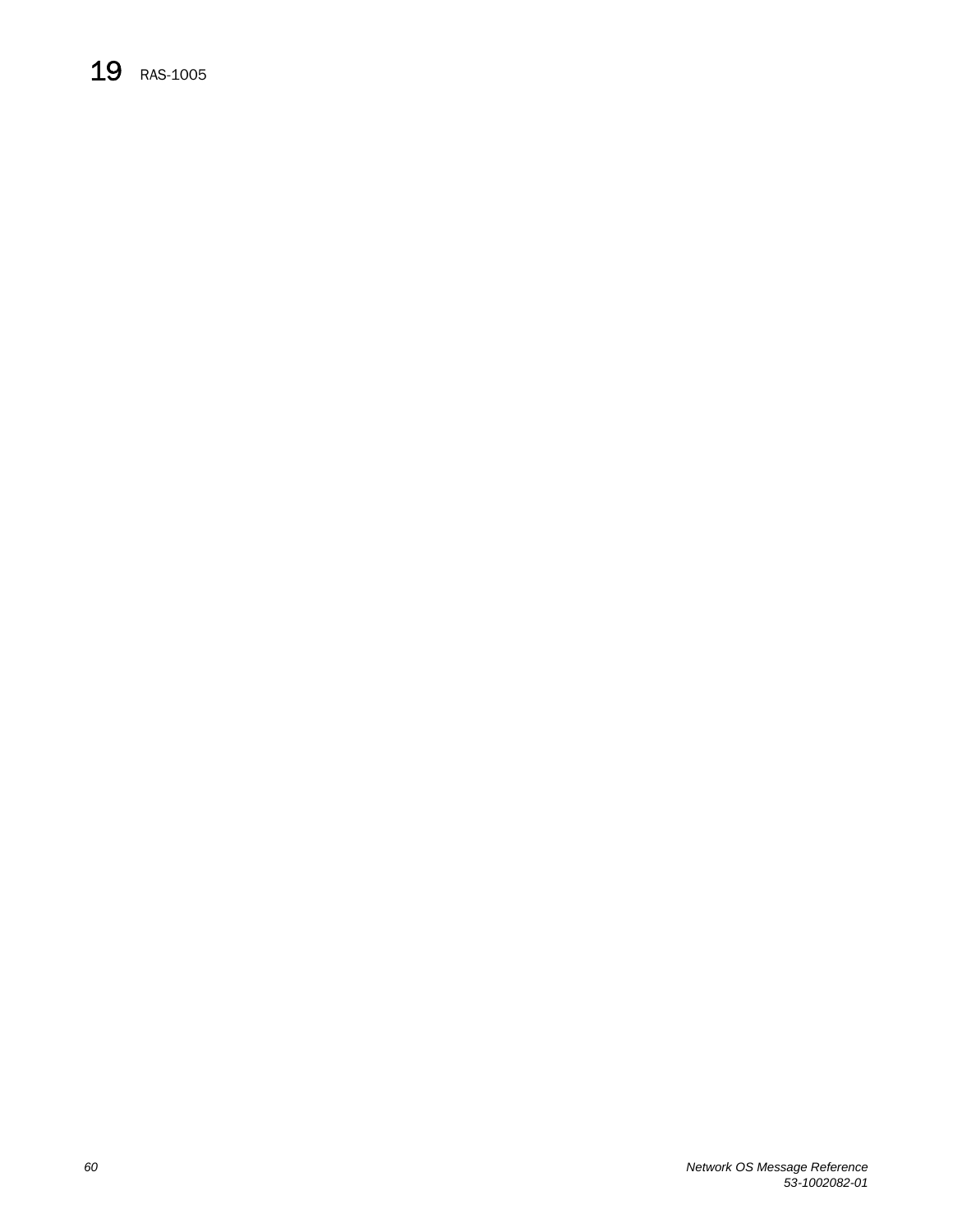#### RTWR-1003

| Message               | <timestamp>, [RTWR-1003], <sequence-number>,, INFO, <system-name>, <module name="">:<br/>RTWR retry <number of="" retried="" times=""> to domain <domain id="">, iu_data <first of<br="" word="">iu data&gt;</first></domain></number></module></system-name></sequence-number></timestamp> |
|-----------------------|---------------------------------------------------------------------------------------------------------------------------------------------------------------------------------------------------------------------------------------------------------------------------------------------|
| <b>Probable Cause</b> | Indicates the number of times the RTWR has failed to get a response.                                                                                                                                                                                                                        |
| Recommended<br>Action | Run the <b>dom</b> command to verify that the specified domain ID is reachable.<br>If the message persists, run supportFtp (as needed) to set up automatic FTP transfers and run the<br>copy support ftp command then contact your switch service provider.                                 |

Severity INFO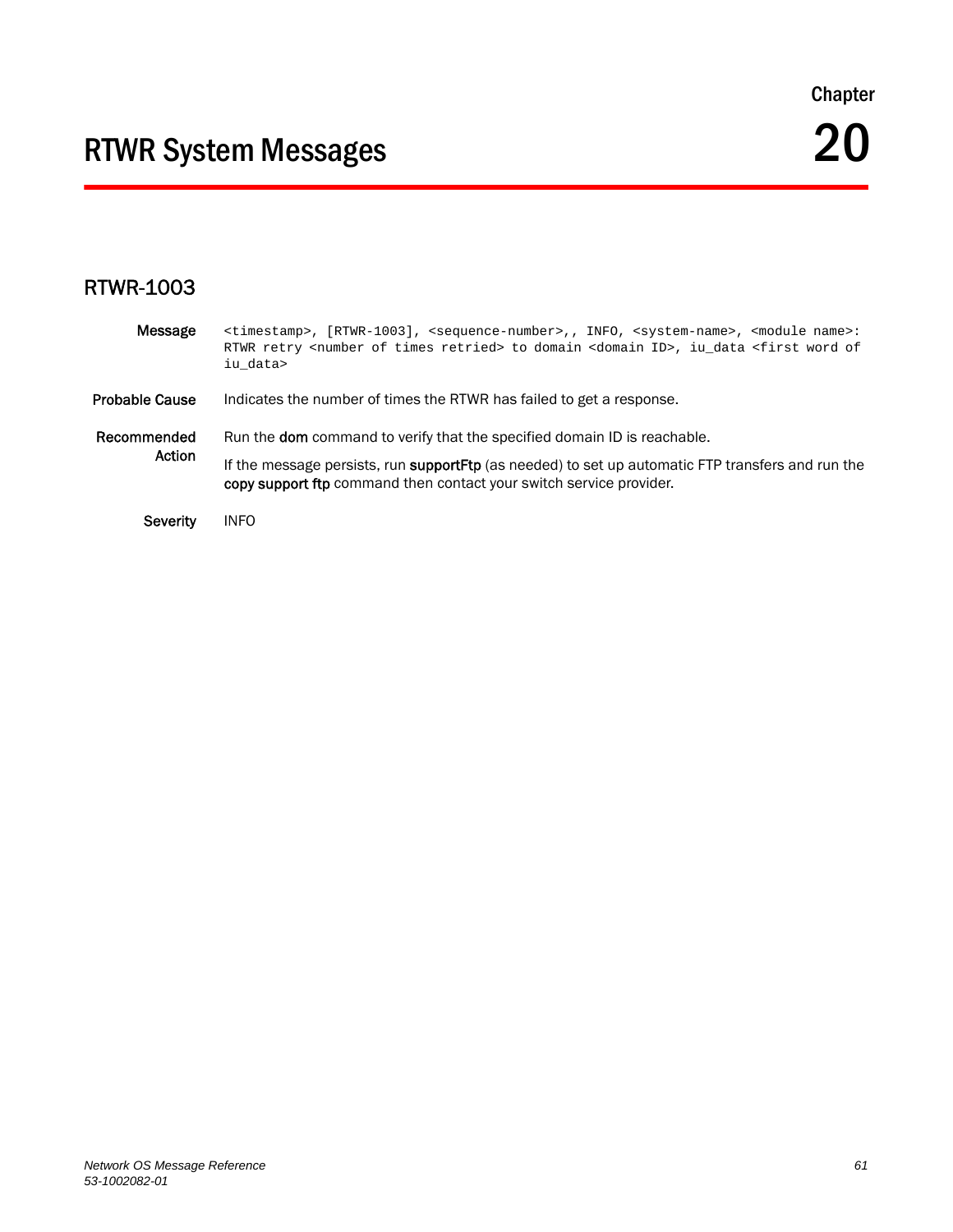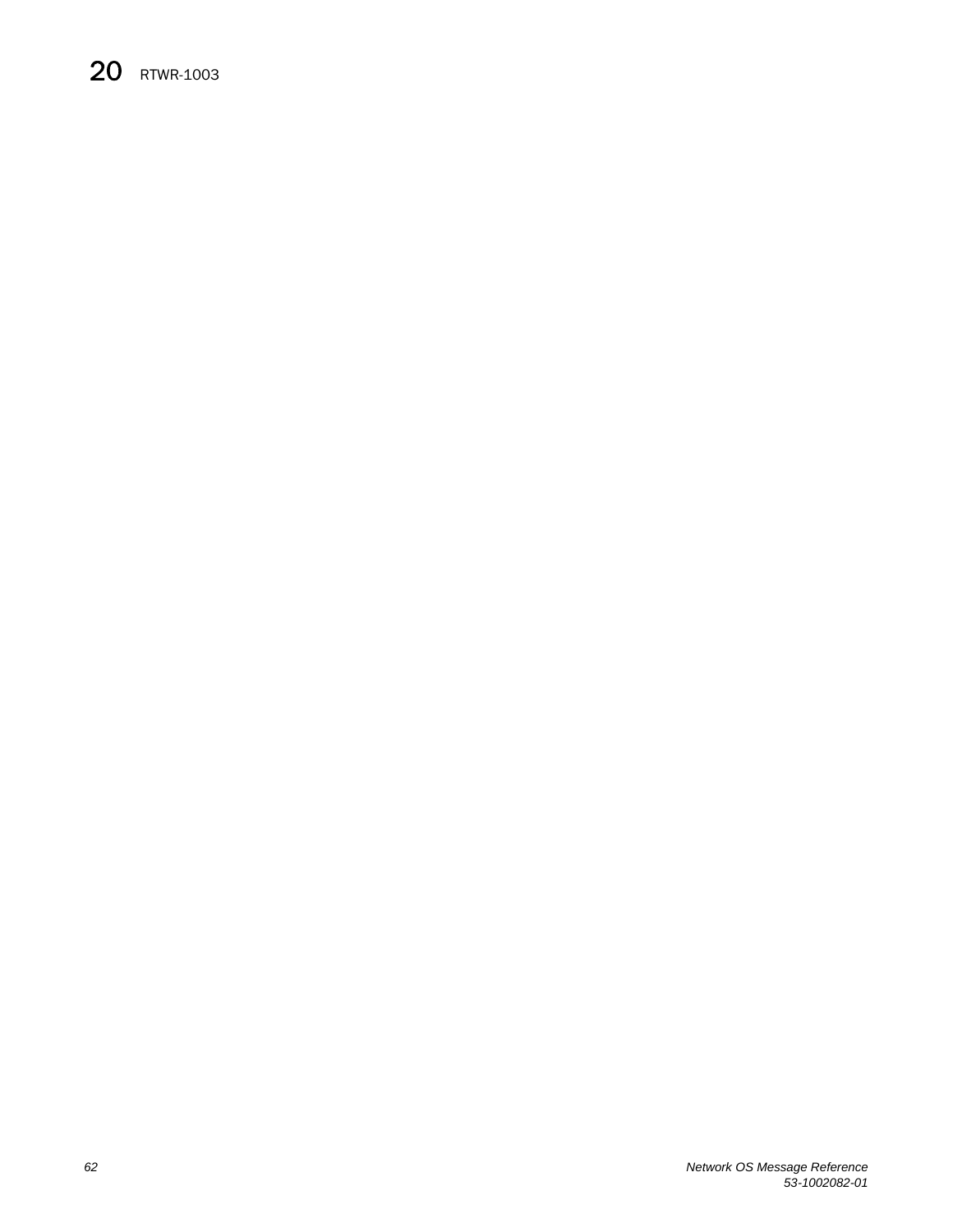#### SEC-1203

| Message               | <timestamp>, [SEC-1203], <sequence-number>,, INFO, <system-name>, Login<br/>information: Login successful via TELNET/SSH/RSH. IP Addr: <ip address=""></ip></system-name></sequence-number></timestamp> |
|-----------------------|---------------------------------------------------------------------------------------------------------------------------------------------------------------------------------------------------------|
| <b>Probable Cause</b> | Indicates the IP address of the remote station logging in.                                                                                                                                              |
| Recommended<br>Action | No action is required.                                                                                                                                                                                  |
| <b>Severity</b>       | <b>INFO</b>                                                                                                                                                                                             |
| <b>SEC-3051</b>       |                                                                                                                                                                                                         |
| Message               | <timestamp>, [SEC-3051], <sequence-number>, AUDIT, INFO, <system-name>, The<br/>license key &lt; key&gt; is &lt; Action&gt;.</system-name></sequence-number></timestamp>                                |
| <b>Probable Cause</b> | Indicates that a license key is added or removed.                                                                                                                                                       |
| Recommended<br>Action | No action is required.                                                                                                                                                                                  |
| <b>Severity</b>       | <b>INFO</b>                                                                                                                                                                                             |
| <b>SEC-3501</b>       |                                                                                                                                                                                                         |

- Message <timestamp>, [SEC-3501], <sequence-number>,, INFO, <system-name>, Role <Role Name> is changed Probable Cause Indicates the attributes of a role are changed.
- Recommended Action No action is required.
	- Severity INFO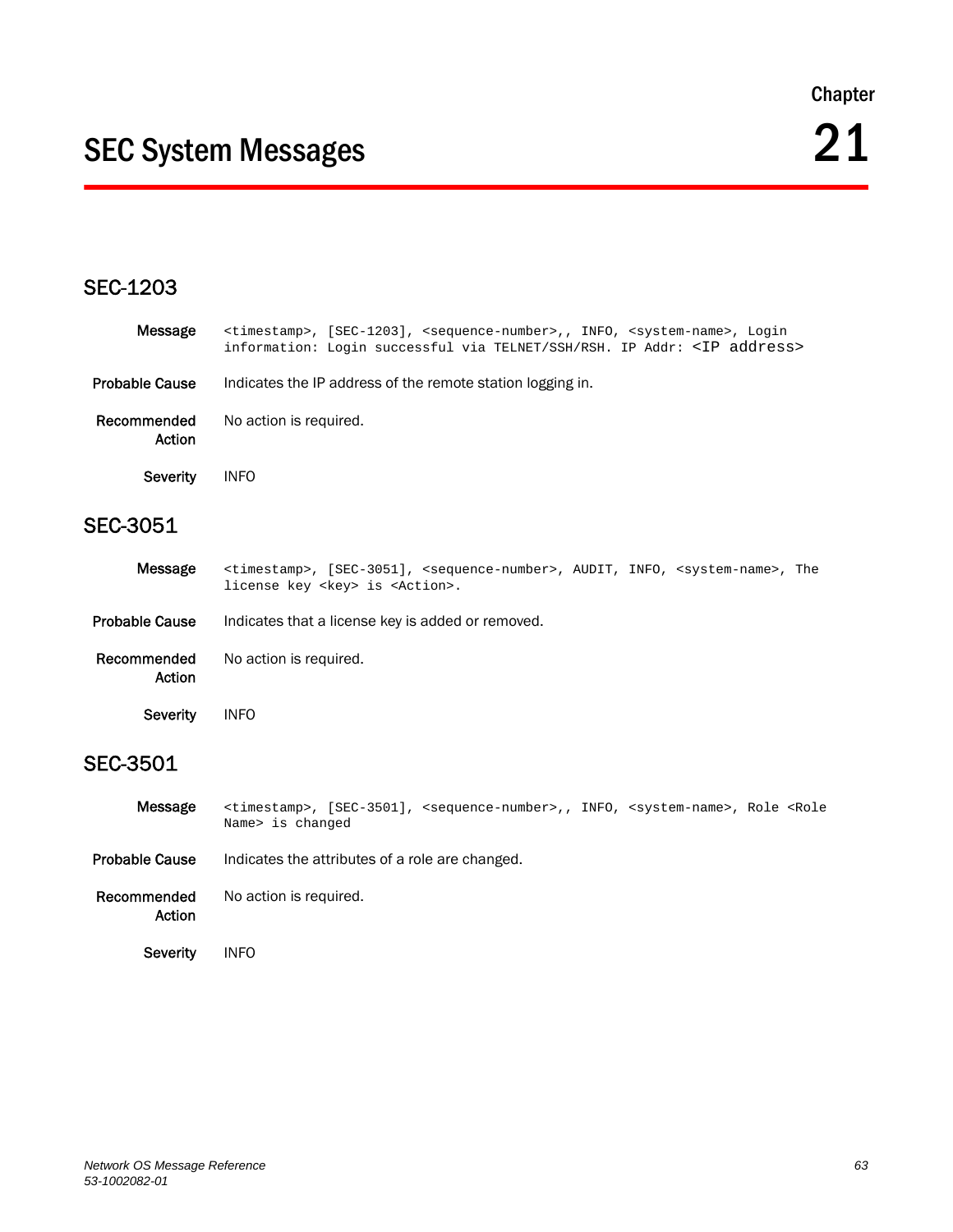21 SEC-3501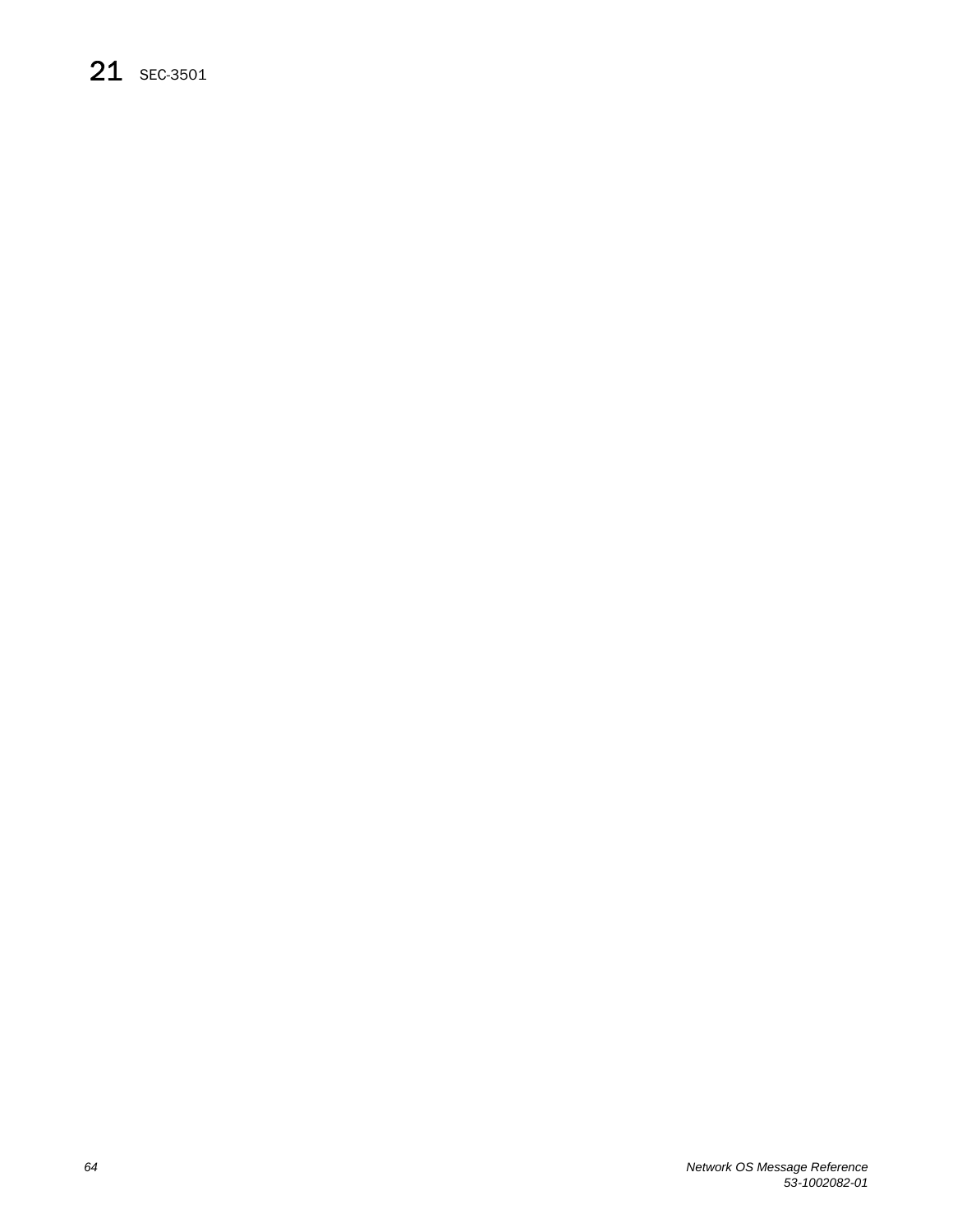#### SFLO-1009

| Message               | <timestamp>, [SFLO-1009], <sequence-number>,, INFO, <system-name>, Socket<br/>Operation Failed while connecting with collector address.</system-name></sequence-number></timestamp> |
|-----------------------|-------------------------------------------------------------------------------------------------------------------------------------------------------------------------------------|
| Probable Cause        | Indicates that connect to collector server failed.                                                                                                                                  |
| Recommended<br>Action | No action is required.                                                                                                                                                              |
| Severity              | <b>INFO</b>                                                                                                                                                                         |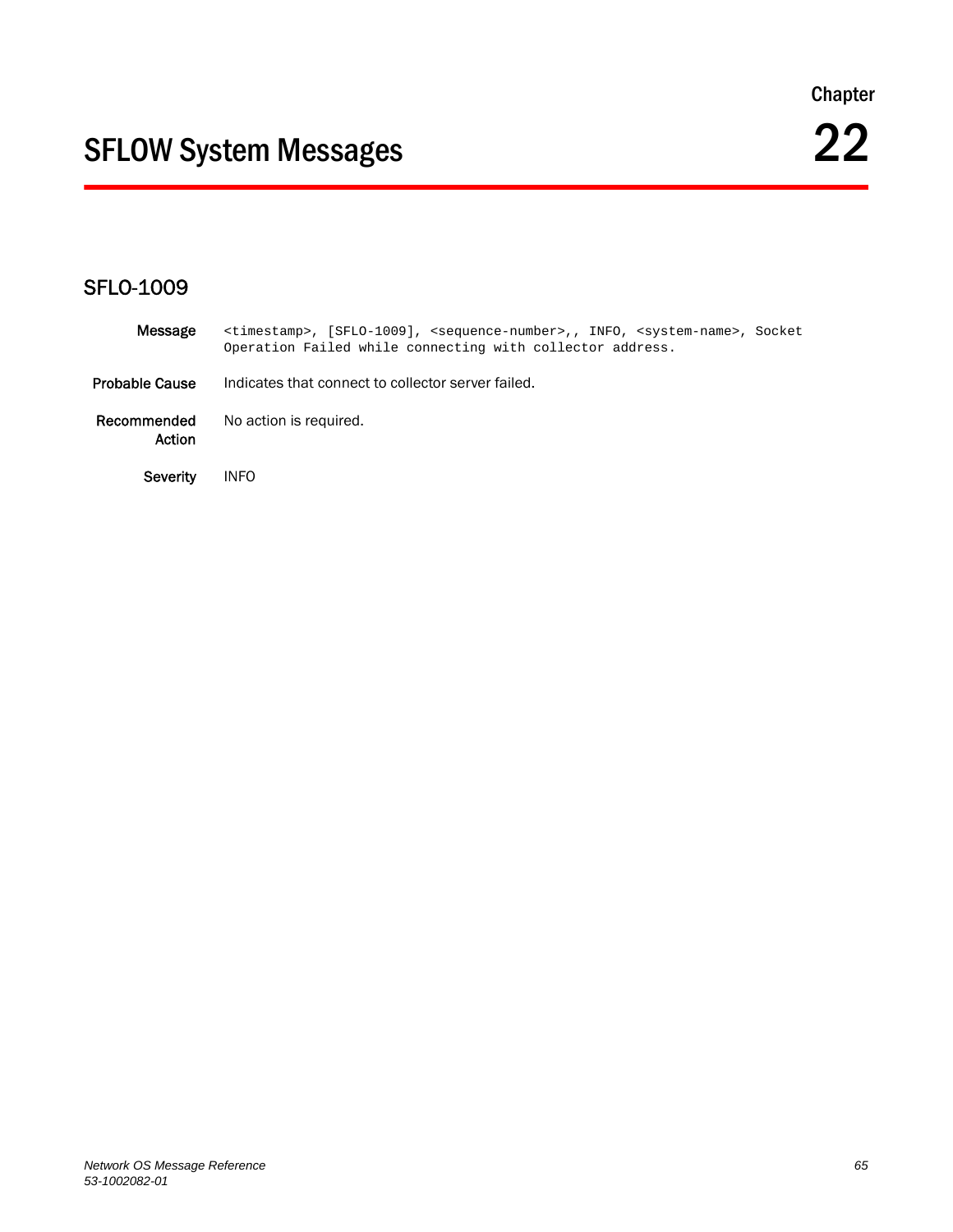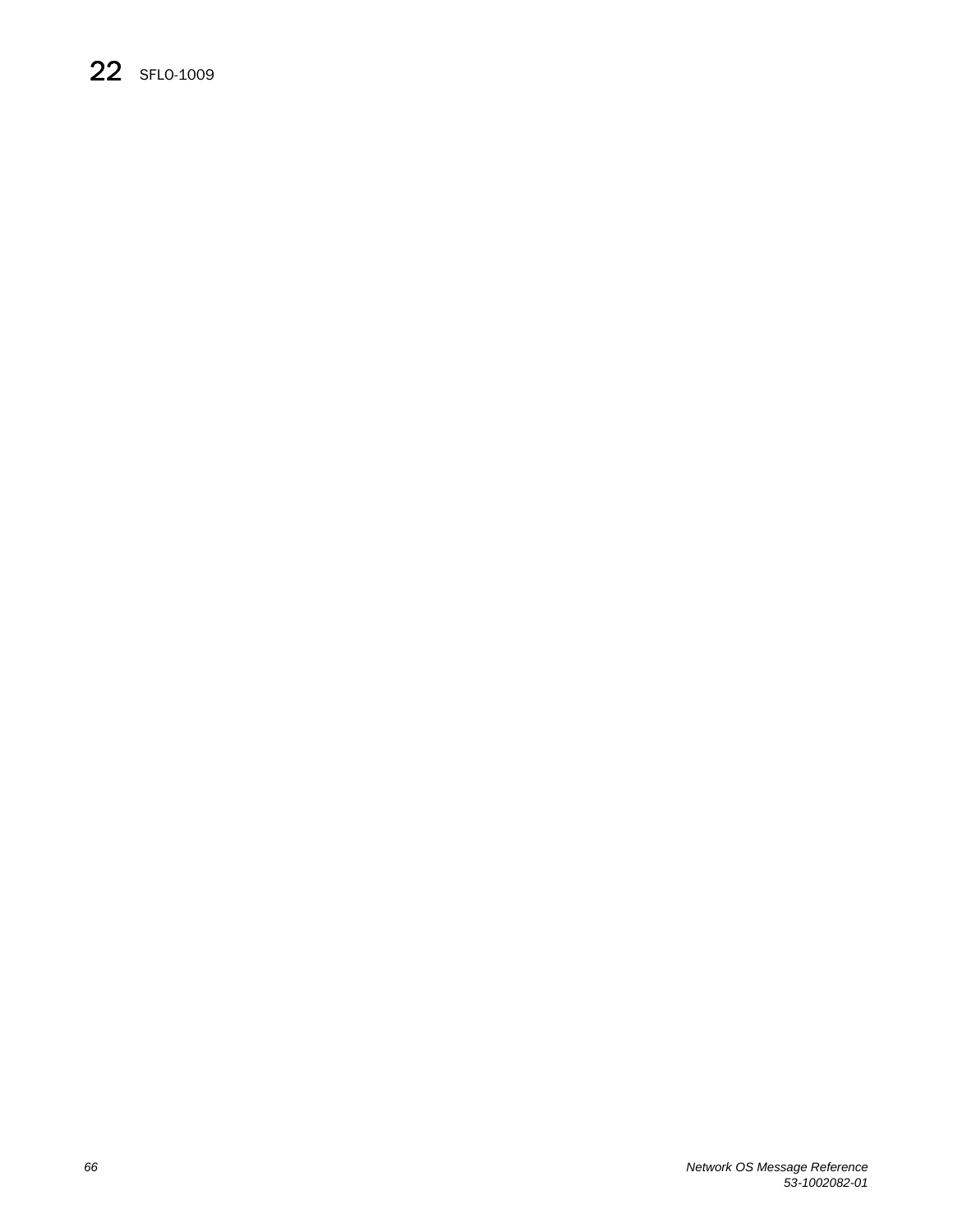#### SNMP-1007

| Message               | <timestamp>, [SNMP-1007], <sequence-number>,, INFO, <system-name>, The last<br/>fabric change happened at: <string>.</string></system-name></sequence-number></timestamp> |
|-----------------------|---------------------------------------------------------------------------------------------------------------------------------------------------------------------------|
| <b>Probable Cause</b> | Indicates the last fabric change time.                                                                                                                                    |
| Recommended<br>Action | Execute the <b>fabricshow</b> command to view the current fabric status.                                                                                                  |
| <b>Severity</b>       | <b>INFO</b>                                                                                                                                                               |
| <b>SNMP-1008</b>      |                                                                                                                                                                           |
| Message               | <timestamp>, [SNMP-1008], <sequence-number>,, INFO, <system-name>, The last<br/>device change happened at: <string>.</string></system-name></sequence-number></timestamp> |
| <b>Probable Cause</b> | Indicates the last device change time.                                                                                                                                    |
| Recommended<br>Action | Execute the <b>nsshow</b> command to view the current device status.                                                                                                      |
| <b>Severity</b>       | <b>INFO</b>                                                                                                                                                               |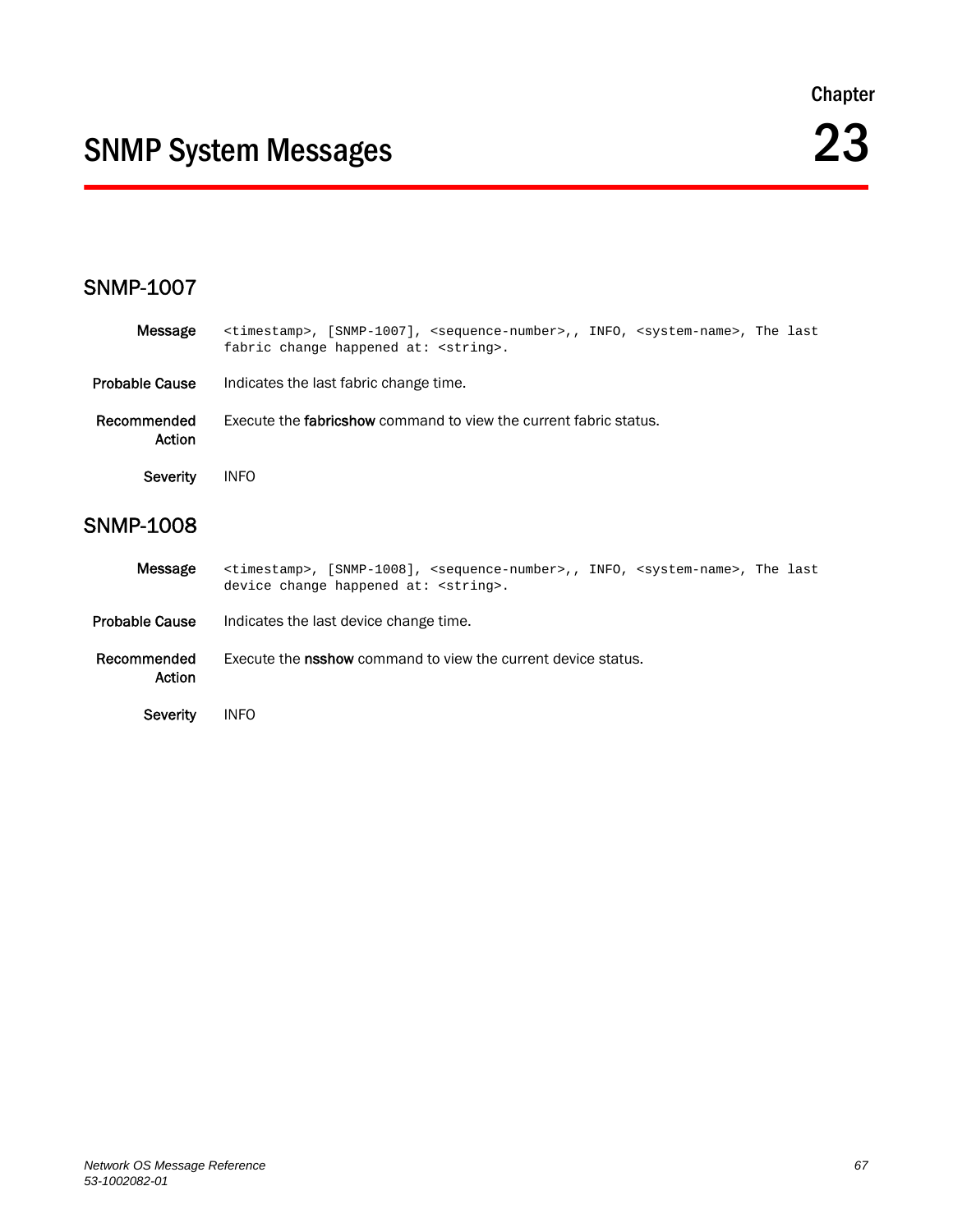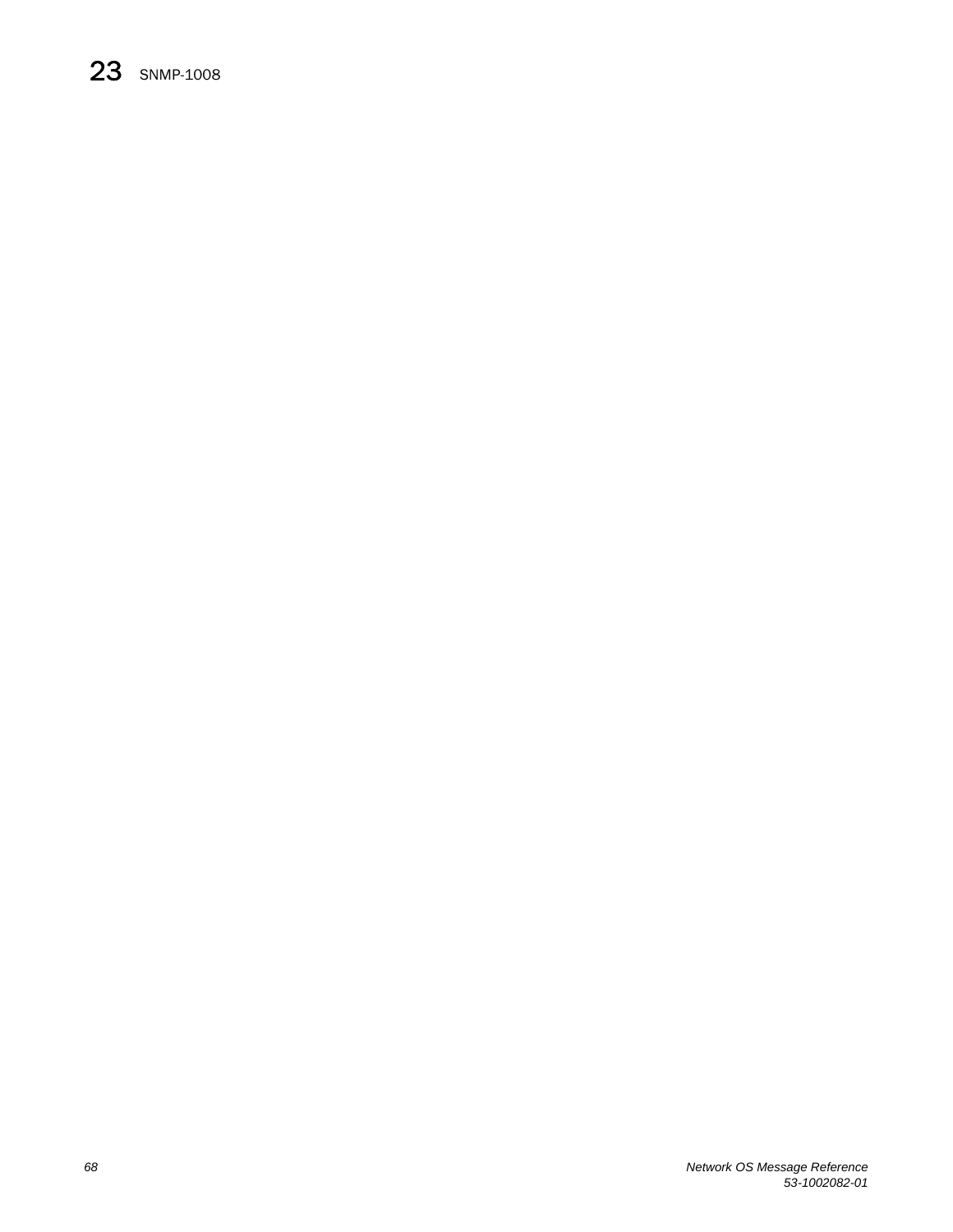#### SSMD-1300

| Message               | <timestamp>, [SSMD-1300], <sequence-number>,, INFO, <system-name>, CEEMap <ceemap><br/>is created with precedence <precedence>.</precedence></ceemap></system-name></sequence-number></timestamp>                                     |
|-----------------------|---------------------------------------------------------------------------------------------------------------------------------------------------------------------------------------------------------------------------------------|
| <b>Probable Cause</b> | Indicates that CEEMap is created.                                                                                                                                                                                                     |
| Recommended<br>Action | No action is required.                                                                                                                                                                                                                |
| <b>Severity</b>       | <b>INFO</b>                                                                                                                                                                                                                           |
| <b>SSMD-1302</b>      |                                                                                                                                                                                                                                       |
| Message               | <timestamp>, [SSMD-1302], <sequence-number>,, INFO, <system-name>, CEEMap <ceemap><br/>priority table <pg_ids> is <action>.</action></pg_ids></ceemap></system-name></sequence-number></timestamp>                                    |
| <b>Probable Cause</b> | Indicates that PGs added to or removed from existing ceemap.                                                                                                                                                                          |
| Recommended<br>Action | No action is required.                                                                                                                                                                                                                |
| <b>Severity</b>       | <b>INFO</b>                                                                                                                                                                                                                           |
| <b>SSMD-1303</b>      |                                                                                                                                                                                                                                       |
| Message               | <timestamp>, [SSMD-1303], <sequence-number>,, INFO, <system-name>, CEEMap <ceemap><br/>priority group <pg_id> with weight <pgid> is created with pfc <pfc>.</pfc></pgid></pg_id></ceemap></system-name></sequence-number></timestamp> |
| <b>Probable Cause</b> | Indicates that priority Group has been created.                                                                                                                                                                                       |
| Recommended<br>Action | No action is required.                                                                                                                                                                                                                |
| <b>Severity</b>       | <b>INFO</b>                                                                                                                                                                                                                           |
| <b>SSMD-1304</b>      |                                                                                                                                                                                                                                       |
| Message               | <timestamp>, [SSMD-1304], <sequence-number>,, INFO, <system-name>, CEEMap <ceemap><br/>priority group <pg_id> is deleted.</pg_id></ceemap></system-name></sequence-number></timestamp>                                                |
| <b>Probable Cause</b> | Indicates that priority Group has been deleted.                                                                                                                                                                                       |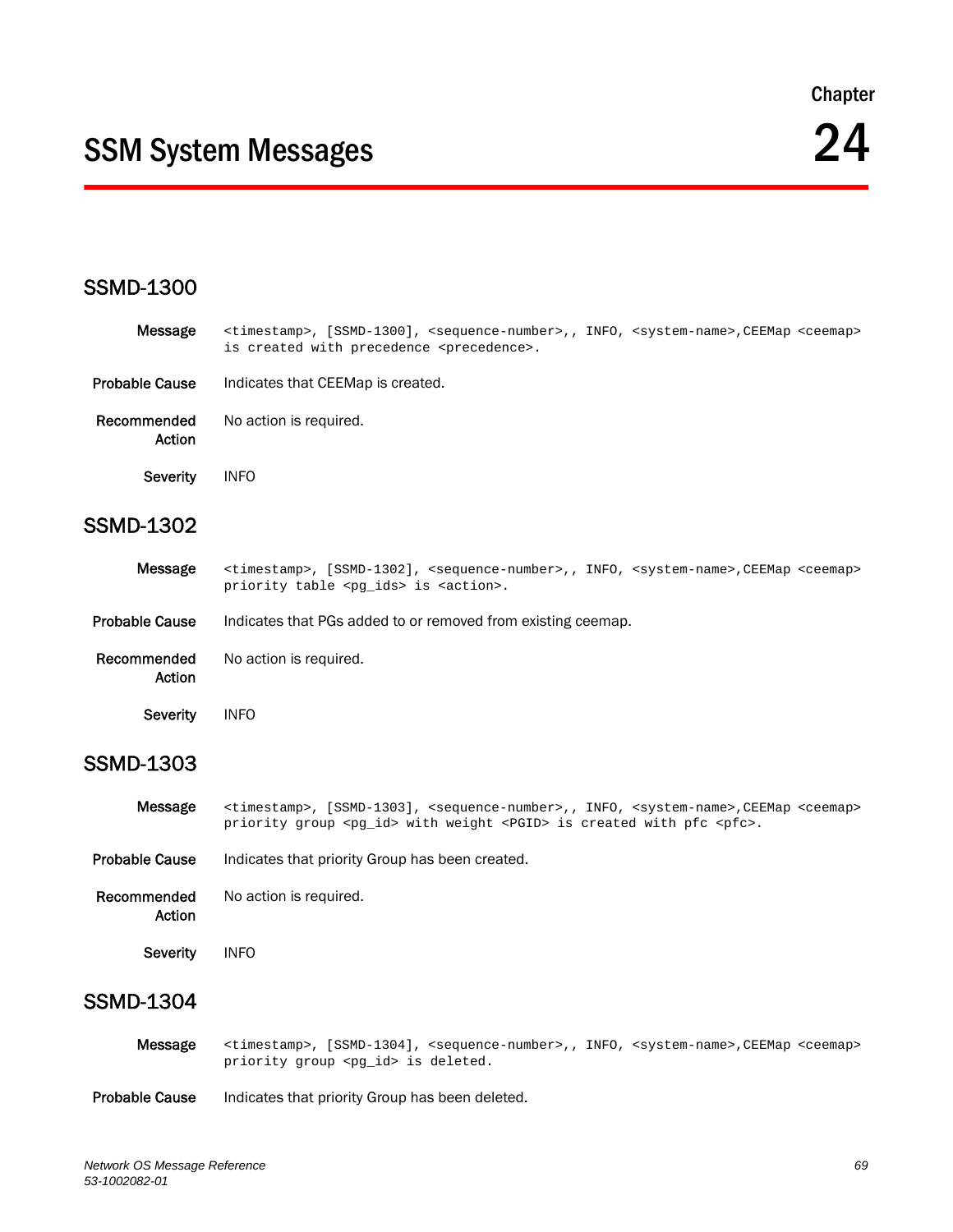| Recommended | No action is required. |  |
|-------------|------------------------|--|
| Action      |                        |  |

Severity INFO

#### SSMD-1305

Message <timestamp>, [SSMD-1305], <sequence-number>,, INFO, <system-name>, CEEMap <ceemap> priority group <pg\_id> weight is changed from <PGID\_weight\_new> to <PGID\_weight\_old>.

Probable Cause Indicates that priority Group weight has been changed.

Recommended Action No action is required.

Severity INFO

#### SSMD-1306

- Message <timestamp>, [SSMD-1306], <sequence-number>,, INFO, <system-name>, CEEMap <ceemap> priority group <pg\_id> is pfc <pfc\_status>.
- Probable Cause Indicates that priority Group pfc status has been changed.

Recommended Action No action is required.

Severity INFO

#### SSMD-1312

Message <timestamp>, [SSMD-1312], <sequence-number>,, INFO, <system-name>, <map\_type> <map\_name> is assigned to interface <InterfaceName>.

Probable Cause Indicates that user profile Map is assigned to an interface.

Recommended Action No action is required.

Severity INFO

#### SSMD-1313

Message <timestamp>, [SSMD-1313], <sequence-number>,, INFO, <system-name>, <map\_type> <map\_name> is removed from interface <InterfaceName>.

Probable Cause Indicates that user profile Map is removed from interface.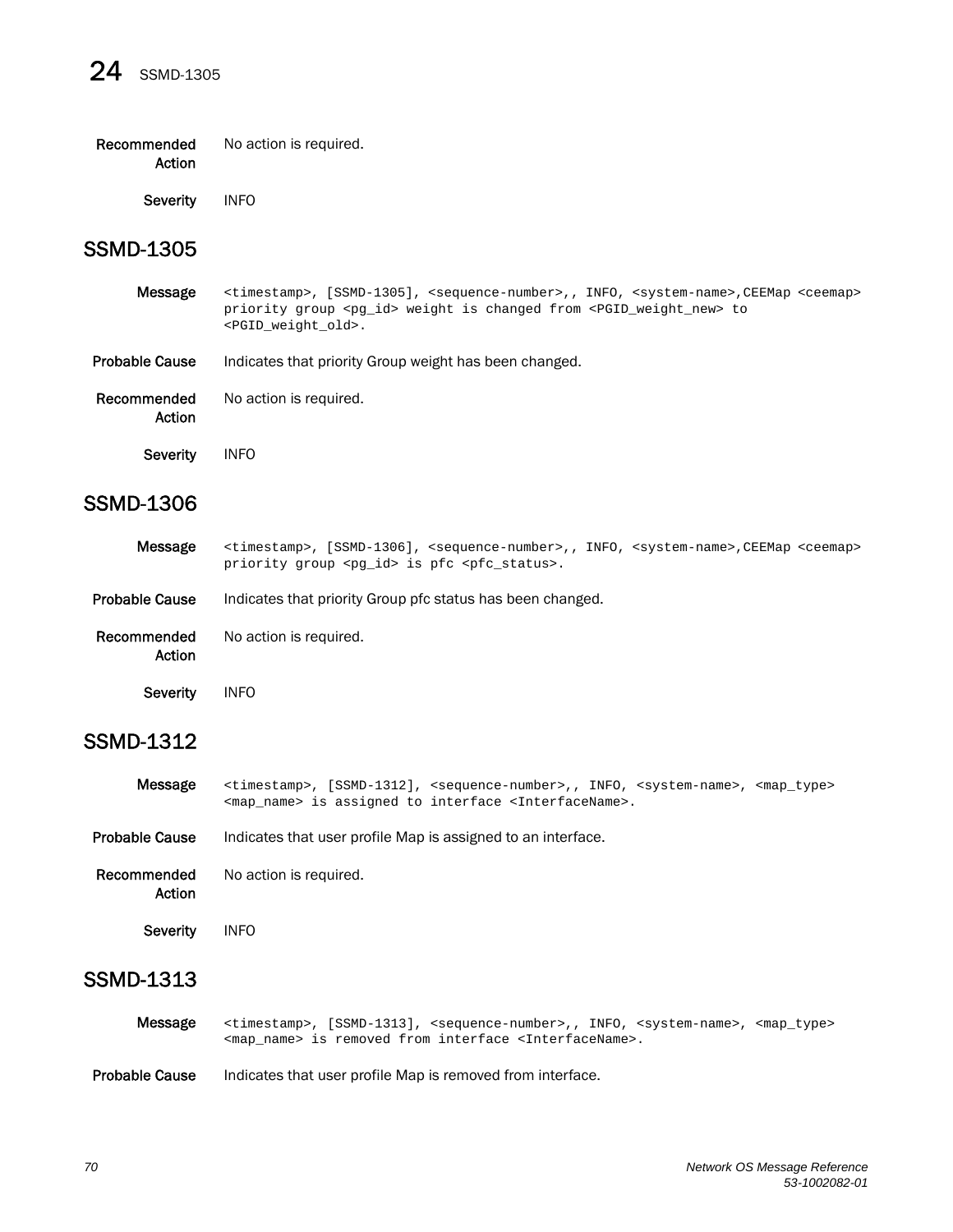| Recommended | No action is required. |
|-------------|------------------------|
| Action      |                        |

Severity INFO

#### SSMD-1218

- Message <timestamp>, [SSMD-1218], <sequence-number>,, WARNING, <system-name>,QoS failed programming interface 0x<Interface ID> Priority Tag.
- Probable Cause Indicates the DCE System Services Manager encountered an unexpected error in programming dataplane ASIC for enforcing interface Priority Tag feature.

Recommended Action Delete and reapply QoS interface Priority Tag policy.

Restart or power cycle the switch.

Severity WARNING

#### SSMD-1315

| Message               | <timestamp>, [SSMD-1315], <sequence-number>,, INFO, <system-name>, CEEMap<br/><ceemap> remap <lossless fabric="" or="" priority=""> to priority <remapped value="">.</remapped></lossless></ceemap></system-name></sequence-number></timestamp> |
|-----------------------|-------------------------------------------------------------------------------------------------------------------------------------------------------------------------------------------------------------------------------------------------|
| <b>Probable Cause</b> | Indicates that CEEMap precedence CoS has changed.                                                                                                                                                                                               |
| Recommended<br>Action | No action is required.                                                                                                                                                                                                                          |
| Severity              | <b>INFO</b>                                                                                                                                                                                                                                     |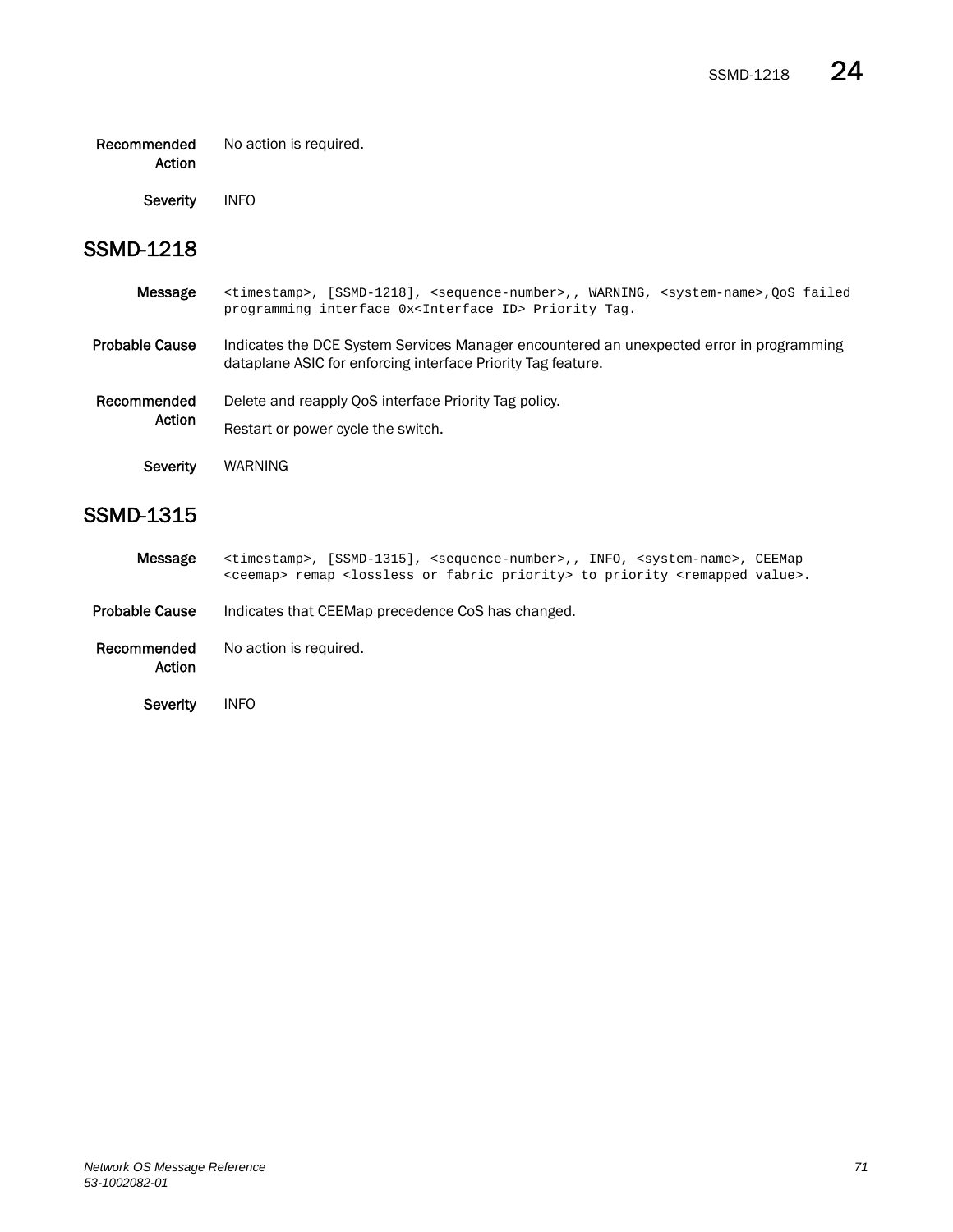#### 24 SSMD-1315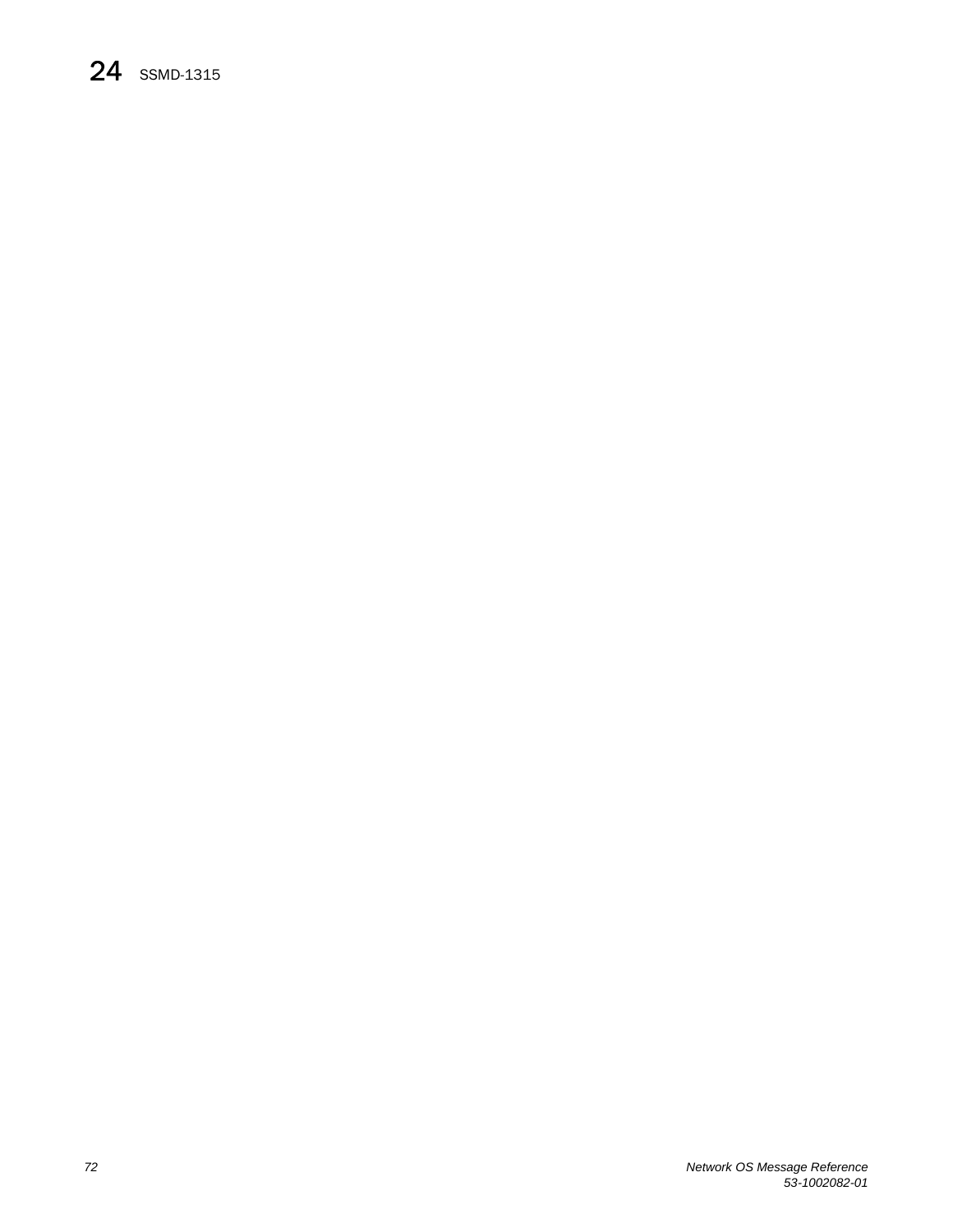#### SULB-1001

| Message               | <timestamp>, [SULB-1001], <sequence-number>, AUDIT, WARNING, <system-name>,<br/>Firmwaredownload command has started.</system-name></sequence-number></timestamp>             |
|-----------------------|-------------------------------------------------------------------------------------------------------------------------------------------------------------------------------|
| <b>Probable Cause</b> | Indicates the firmwareDownload command has been started. This process should take<br>approximately 17 minutes. The process is set to time out after 30 minutes.               |
| Recommended<br>Action | Do not fail over or power down the system during firmware upgrade. Allow the firmwareDownload<br>command to continue without disruption.                                      |
|                       | Run the firmwareDownloadStatus command for more information.                                                                                                                  |
| <b>Severity</b>       | <b>WARNING</b>                                                                                                                                                                |
| <b>SULB-1002</b>      |                                                                                                                                                                               |
| Message               | <timestamp>, [SULB-1002], <sequence-number>, AUDIT, INFO, <system-name>,<br/>Firmwaredownload command has completed successfully.</system-name></sequence-number></timestamp> |
| <b>Probable Cause</b> | Indicates the firmwareDownload command has completed successfully and switch firmware has<br>been updated.                                                                    |
| Recommended           | No action is required. The firmwareDownload command has completed as expected.                                                                                                |
| Action                | Run the firmwareDownloadStatus command for more information. Run the firmwareShow<br>command to verify the firmware versions.                                                 |
| <b>Severity</b>       | <b>INFO</b>                                                                                                                                                                   |
| <b>SULB-1003</b>      |                                                                                                                                                                               |
| Message               | <timestamp>, [SULB-1003], <sequence-number>, AUDIT, INFO, <system-name>,<br/>Firmwarecommit has started.</system-name></sequence-number></timestamp>                          |
| <b>Probable Cause</b> | Indicates that the firmwareCommit command has been started.                                                                                                                   |
| Recommended<br>Action | No action is required. Run the firmwareDownloadStatus command for more information.                                                                                           |
| <b>Severity</b>       | <b>INFO</b>                                                                                                                                                                   |
|                       |                                                                                                                                                                               |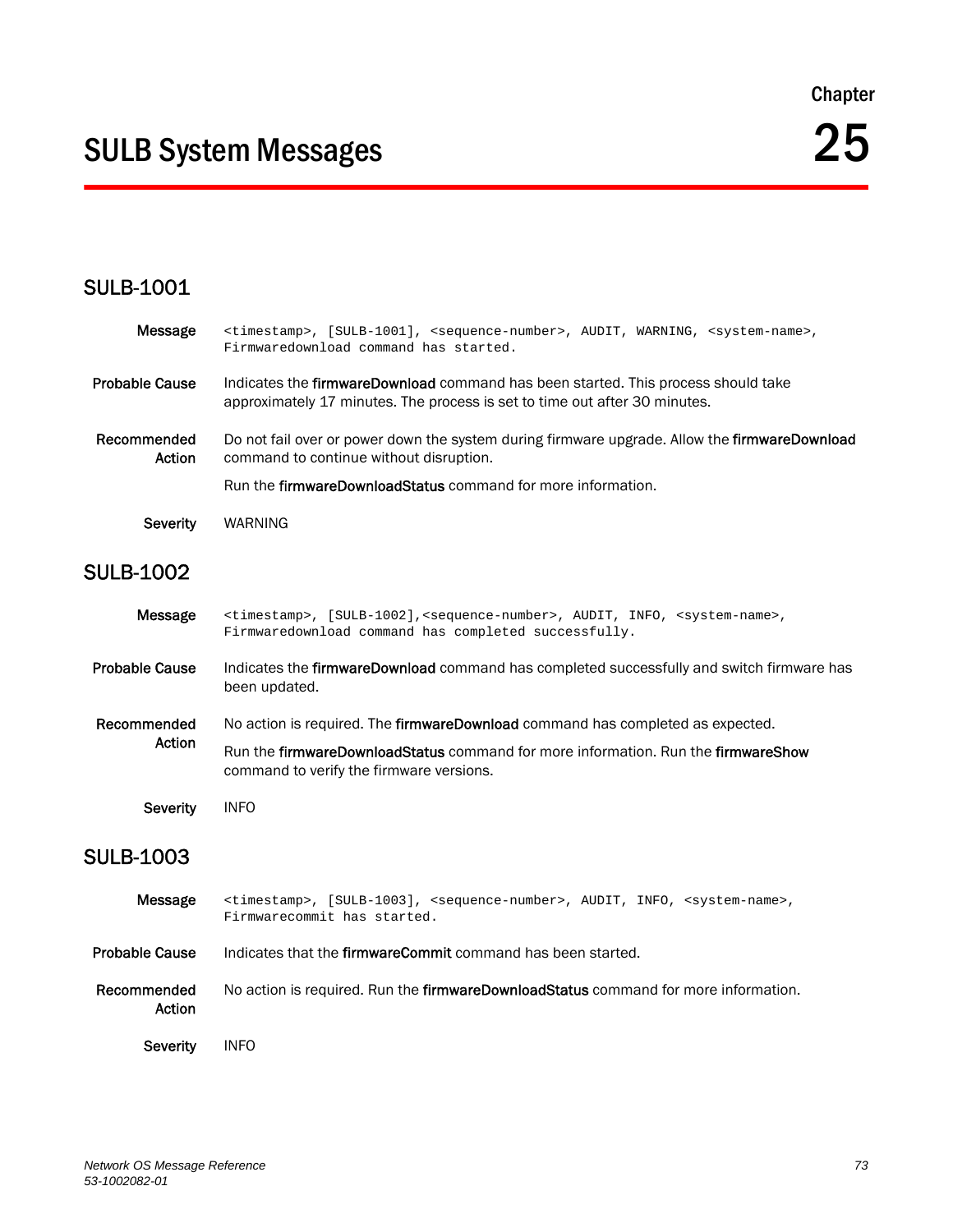#### 25 SULB-1004

#### SULB-1004

| Message               | <timestamp>, [SULB-1004], INFO, FIRMWARE, <event-initiator-details>,<br/><event-location>, , Firmwarecommit has completed.</event-location></event-initiator-details></timestamp>      |
|-----------------------|----------------------------------------------------------------------------------------------------------------------------------------------------------------------------------------|
| <b>Probable Cause</b> | Indicates the <b>FirmwareCommit</b> command is executed.                                                                                                                               |
| Recommended<br>Action | No action is required. Run the firmwareDownloadStatus command for more information.                                                                                                    |
| <b>Severity</b>       | <b>INFO</b>                                                                                                                                                                            |
| <b>SULB-1036</b>      |                                                                                                                                                                                        |
| Message               | <timestamp>, [SULB-1036], <sequence-number>,, INFO, <system-name>, <the version<br="">being logged&gt;<version string="">.</version></the></system-name></sequence-number></timestamp> |
| <b>Probable Cause</b> | Indicates the firmware version is running in the system. This is generally logged before download<br>and after download of the firmware to store version information.                  |
| Recommended<br>Action | No action is required.                                                                                                                                                                 |
| <b>Severity</b>       | <b>INFO</b>                                                                                                                                                                            |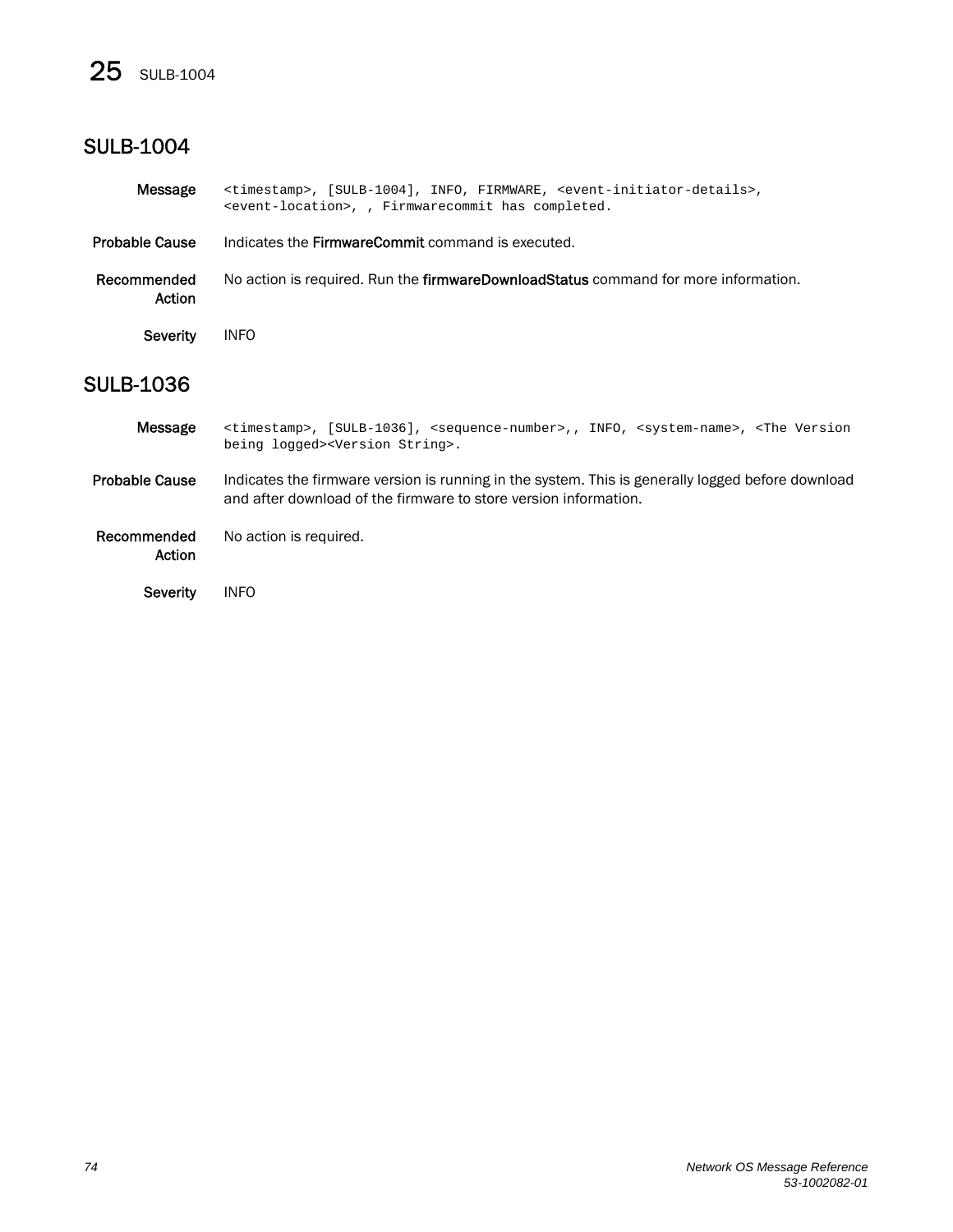## TRCE System Messages 26

#### TRCE-1001

| Message               | <timestamp>, [TRCE-1001], <sequence-number>,, WARNING, <system-name>, Trace dump<br/>available&lt; optional slot indicating on which slot the dump occurs &gt;! (reason:<br/><text (panic="" dump,="" dump.="" expired,<br="" explanation="" of="" the="" triggered="" watchdog="" what="">MANUAL, TRIGGER) &gt; )</text></system-name></sequence-number></timestamp> |
|-----------------------|-----------------------------------------------------------------------------------------------------------------------------------------------------------------------------------------------------------------------------------------------------------------------------------------------------------------------------------------------------------------------|
| <b>Probable Cause</b> | Indicates that trace dump files have been generated on the switch or the indicated slot. The reason<br>field indicates the cause for generating the dump as one of the following:                                                                                                                                                                                     |
|                       | PANICDUMP generated by panic dump                                                                                                                                                                                                                                                                                                                                     |
|                       | WATCHDOG EXPIRED generated by hardware watchdog expiration<br>٠                                                                                                                                                                                                                                                                                                       |
|                       | MANUAL generated by the tracedump -n command                                                                                                                                                                                                                                                                                                                          |
|                       | TRIGGER when triggered by a specific Message ID generated by CRITICAL RASLog message or<br>RASLog message trigger setup using the traceTrig command.                                                                                                                                                                                                                  |
| Recommended<br>Action | Run the supportFtp command to set up automatic FTP transfers; then run the copy support ftp<br>command and contact your switch service provider.                                                                                                                                                                                                                      |
| <b>Severity</b>       | WARNING                                                                                                                                                                                                                                                                                                                                                               |
| <b>TRCE-1004</b>      |                                                                                                                                                                                                                                                                                                                                                                       |
| Message               | <timestamp>, [TRCE-1004], <sequence-number>,, WARNING, <system-name>, Trace dump&lt;</system-name></sequence-number></timestamp>                                                                                                                                                                                                                                      |
|                       | optional slot indicating on which slot the dump occurs > was not<br>transferred because trace auto-FTP disabled.                                                                                                                                                                                                                                                      |
| <b>Probable Cause</b> | Indicates that trace dump files have been created on the switch or the indicated slot but are not<br>automatically transferred from the switch because auto-FTP is disabled.                                                                                                                                                                                          |
| Recommended<br>Action | Run the supportFtp command to set up automatic FTP transfers; then run the copy support ftp<br>command and contact your switch service provider.                                                                                                                                                                                                                      |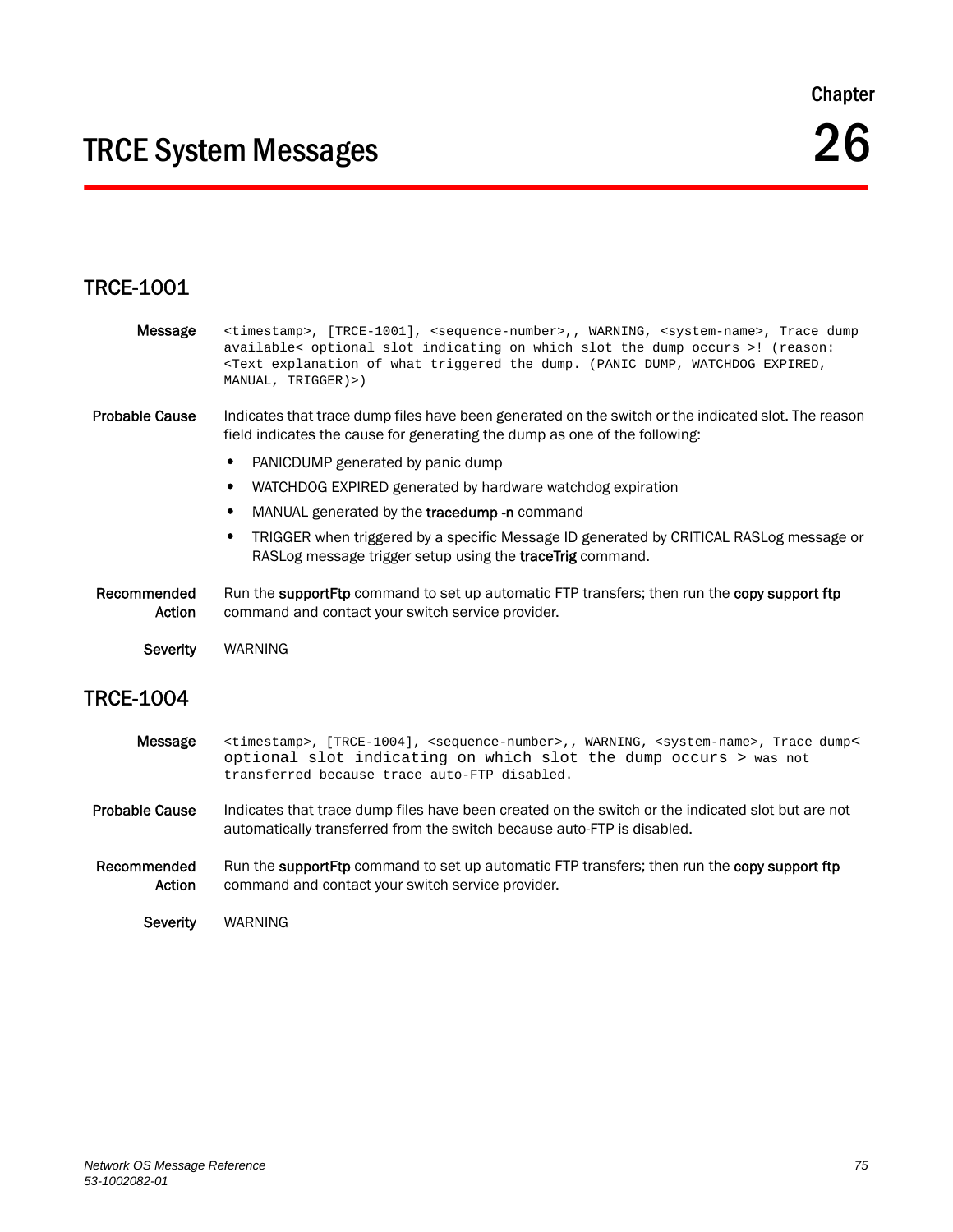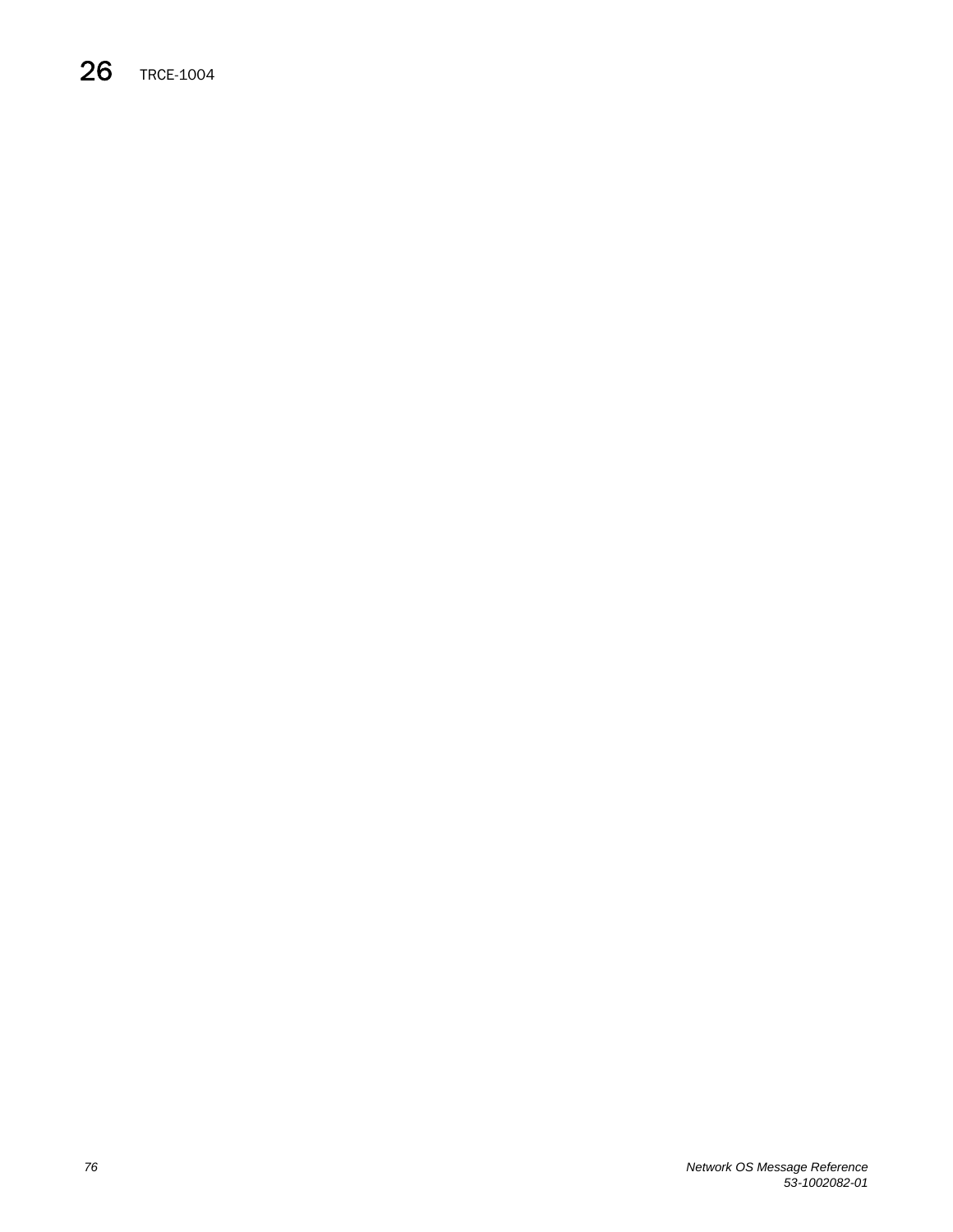#### TOAM-1000

| Message               | <timestamp>, [TOAM-1000], <sequence-number>,, INFO, <system-name>, Cannot run<br/>this command because VCS is disabled</system-name></sequence-number></timestamp>                      |
|-----------------------|-----------------------------------------------------------------------------------------------------------------------------------------------------------------------------------------|
| <b>Probable Cause</b> | Indicates inability to run Trill OAM commands because of no VCS.                                                                                                                        |
| Recommended<br>Action | Enable VCS if this command is to be run.                                                                                                                                                |
| <b>Severity</b>       | <b>INFO</b>                                                                                                                                                                             |
| TOAM-1001             |                                                                                                                                                                                         |
| Message               | <timestamp>, [TOAM-1001], <sequence-number>,, INFO, <system-name>, Cannot run<br/>this command since this switch is not on the network edge</system-name></sequence-number></timestamp> |
| <b>Probable Cause</b> | Indicates inability to run this command because this switch is not on the network edge.                                                                                                 |

Recommended Action Execute this command from edge switches.

Severity INFO

#### TOAM-1002

- Message <timestamp>, [TOAM-1002], <sequence-number>,, INFO, <system-name>, Source MAC address in not known/learned
- **Probable Cause** Indicates that the source MAC address is unknown.
- Recommended Action Use only a correctly learned source MAC address.
	- Severity INFO

#### TOAM-1003

Message <timestamp>, [TOAM-1003], <sequence-number>,, ERROR, <system-name>, Initilisation error: <reason>

Probable Cause Indicates that toam encountered an error during initialization.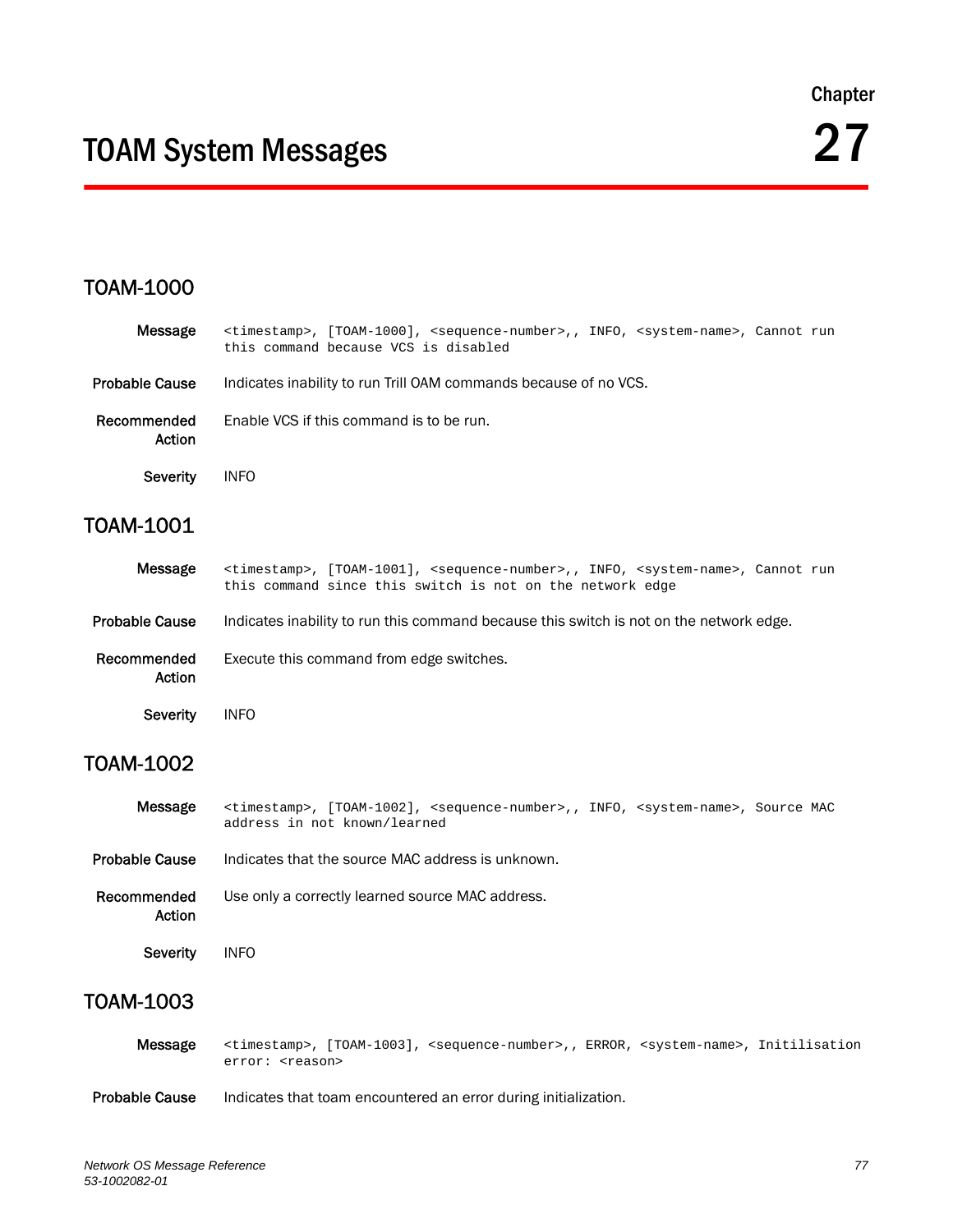#### 27 TOAM-1003

| Recommended<br>Action | Restart the toam daemon. |
|-----------------------|--------------------------|
| Severity ERROR        |                          |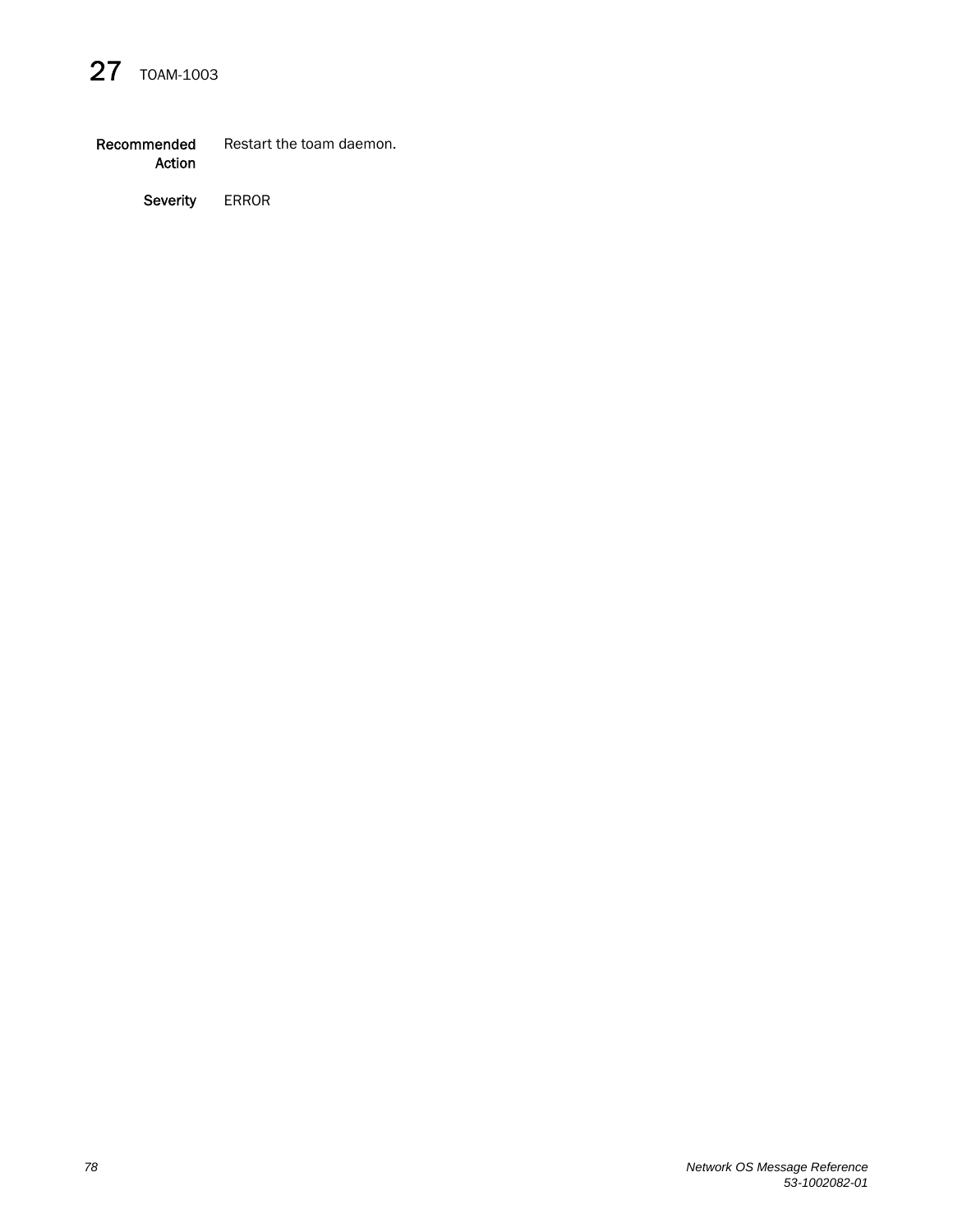#### ZONE-1034

| Message               | <timestamp>, [ZONE-1034], <sequence-number>,, INFO, <system-name>, A new zone<br/>database file is created.</system-name></sequence-number></timestamp> |
|-----------------------|---------------------------------------------------------------------------------------------------------------------------------------------------------|
| <b>Probable Cause</b> | Indicates that a new zone database was created.                                                                                                         |
| Recommended<br>Action | No action is required.                                                                                                                                  |
| <b>Severity</b>       | <b>INFO</b>                                                                                                                                             |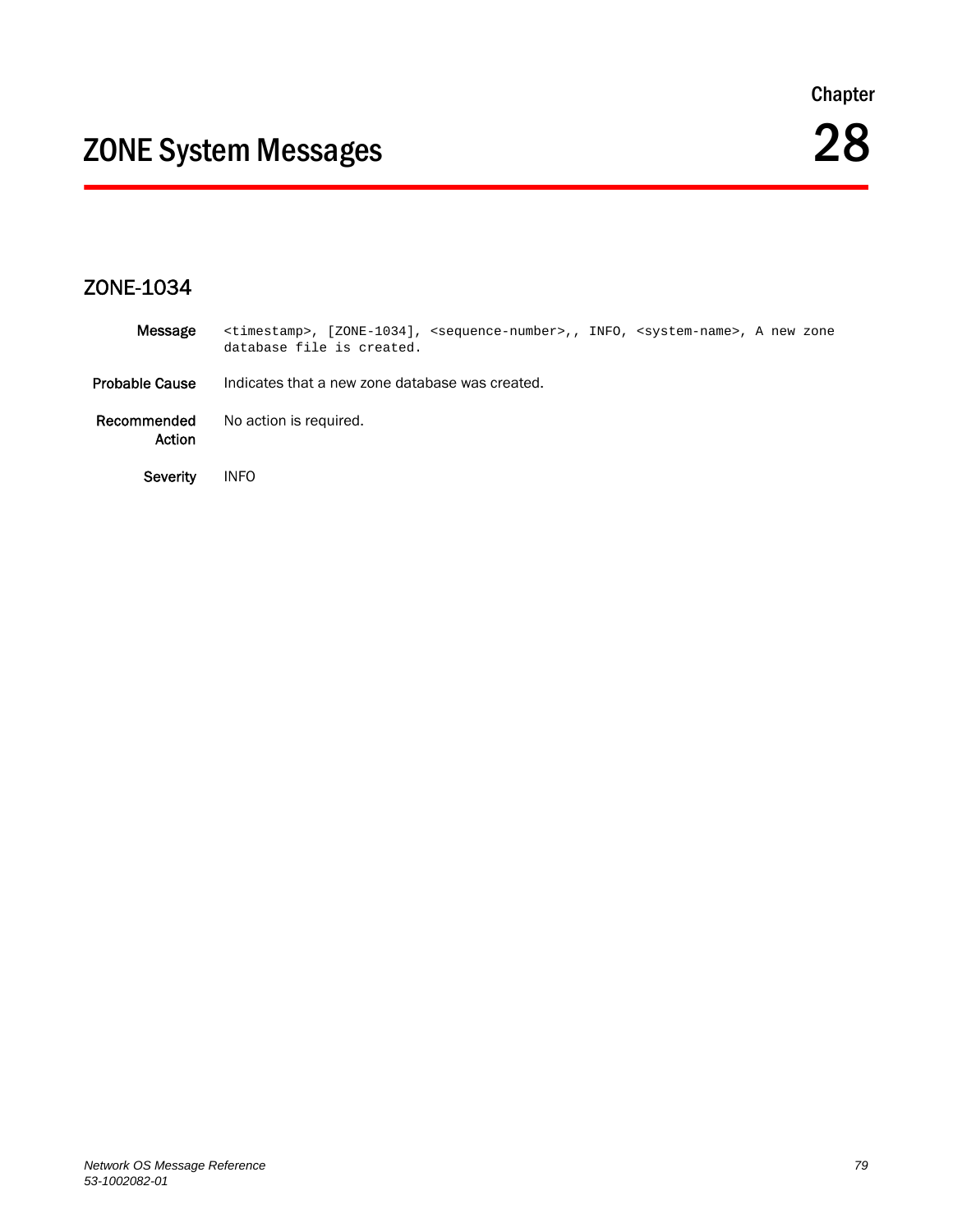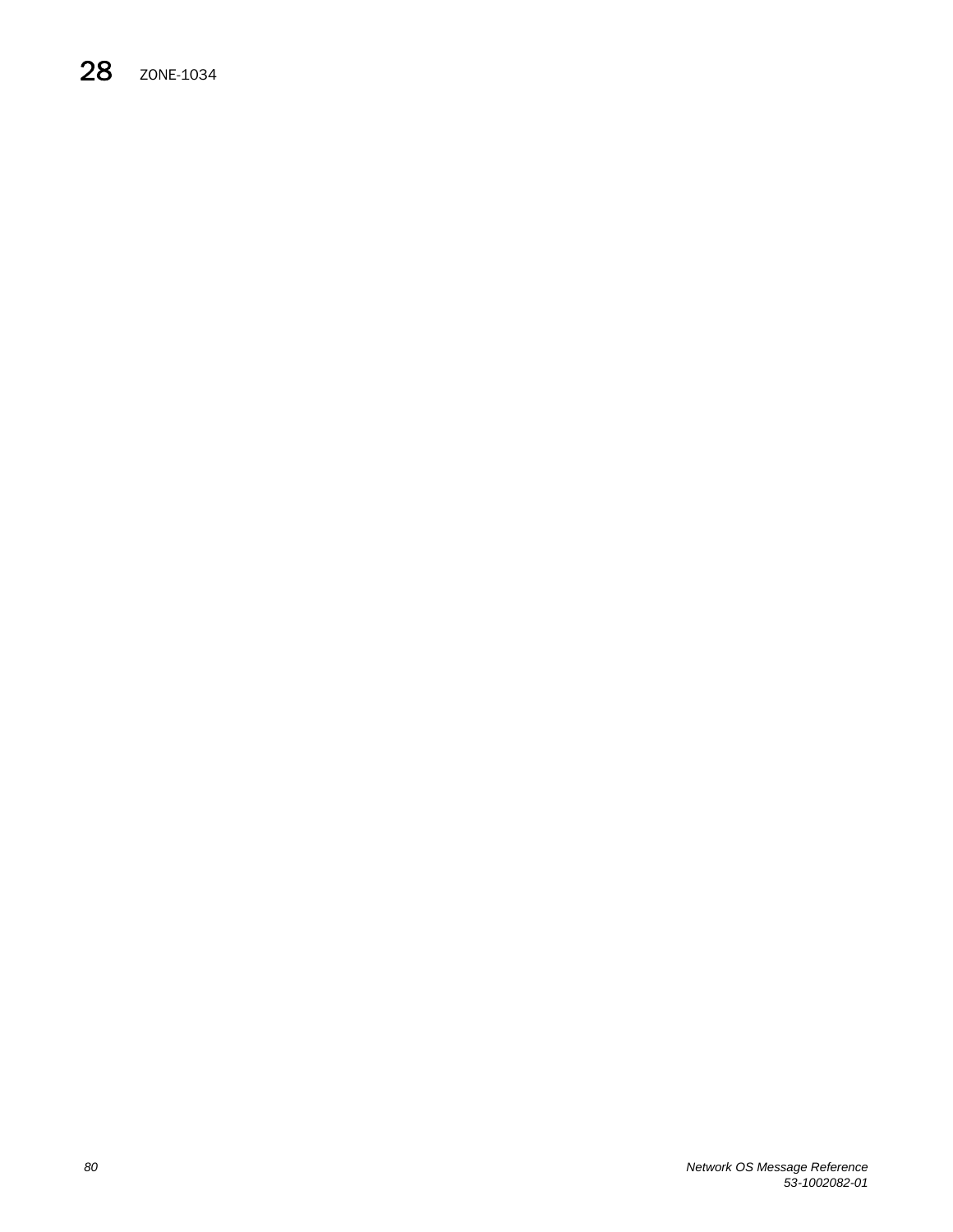# **Section**

### **Audit Log Messages III**

This section provides the Audit messages, including: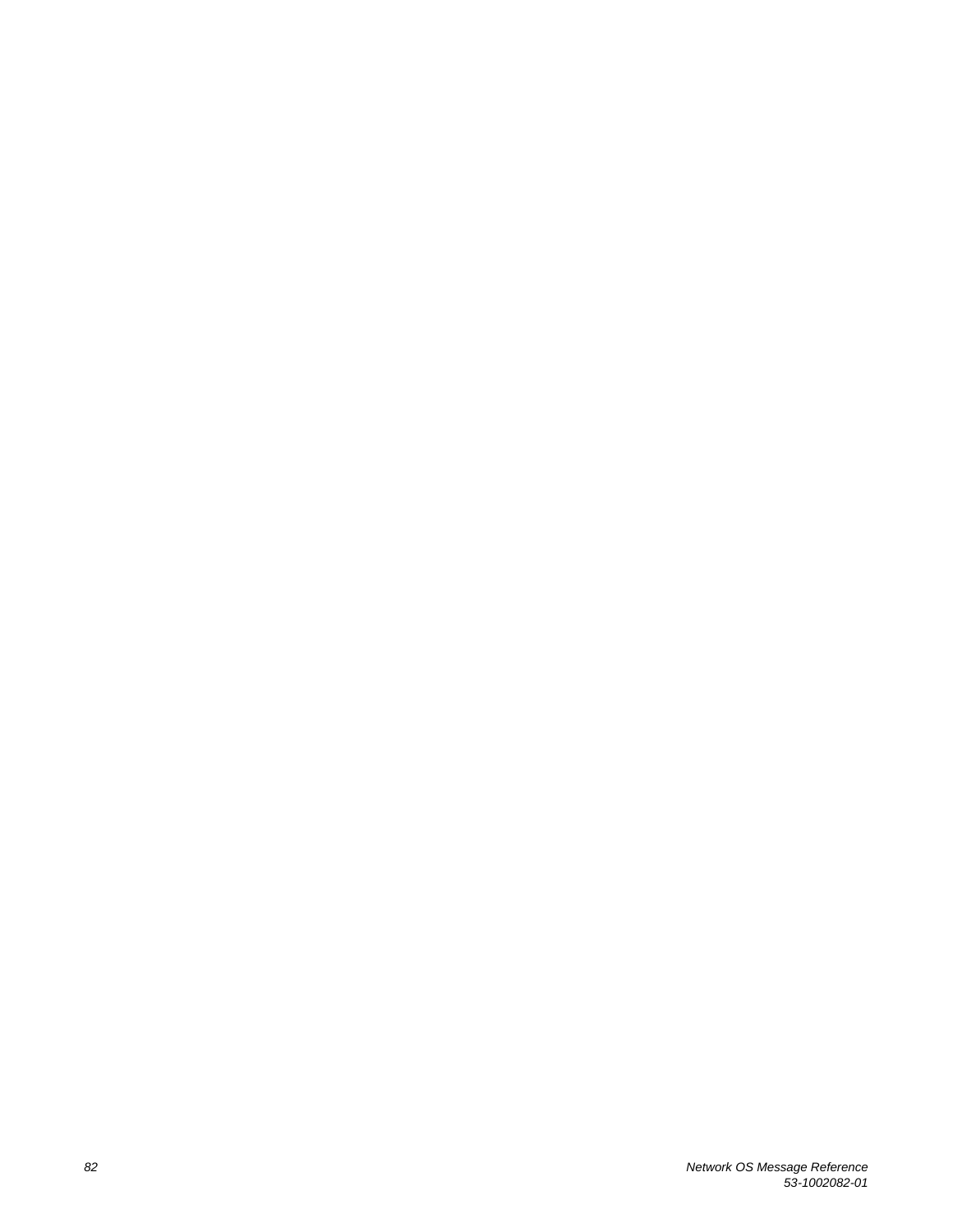#### <span id="page-96-0"></span>CCFG-1002

| Message               | AUDIT, <timestamp>, [CCFG-1002], <sequence-number>,, INFO, <system-name>, Started<br/>loading CEE system configuration.</system-name></sequence-number></timestamp>    |
|-----------------------|------------------------------------------------------------------------------------------------------------------------------------------------------------------------|
| <b>Probable Cause</b> | Indicates that the Converged Enhanced Ethernet (CEE) system configuration has started loading.                                                                         |
| Recommended<br>Action | No action is required.                                                                                                                                                 |
| <b>Severity</b>       | <b>INFO</b>                                                                                                                                                            |
| <b>CCFG-1003</b>      |                                                                                                                                                                        |
| Message               | AUDIT, <timestamp>, [CCFG-1003], <sequence-number>,, INFO, <system-name>, System<br/>is ready to accept CEE user commands.</system-name></sequence-number></timestamp> |
| <b>Probable Cause</b> | Indicates that the Converged Enhanced Ethernet (CEE) shell is ready to accept configuration<br>commands from the user.                                                 |
| Recommended<br>Action | No action is required.                                                                                                                                                 |
| <b>Severity</b>       | <b>INFO</b>                                                                                                                                                            |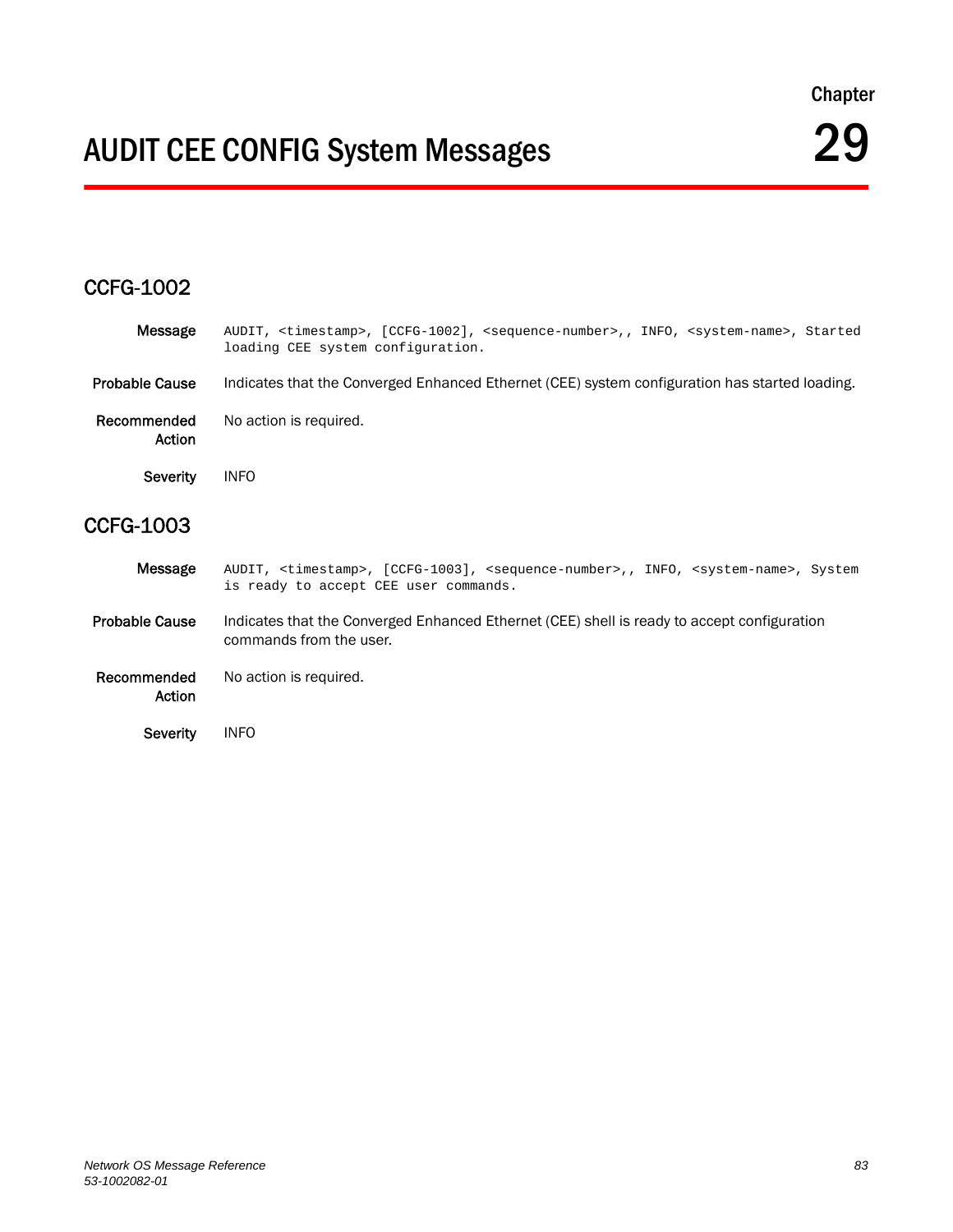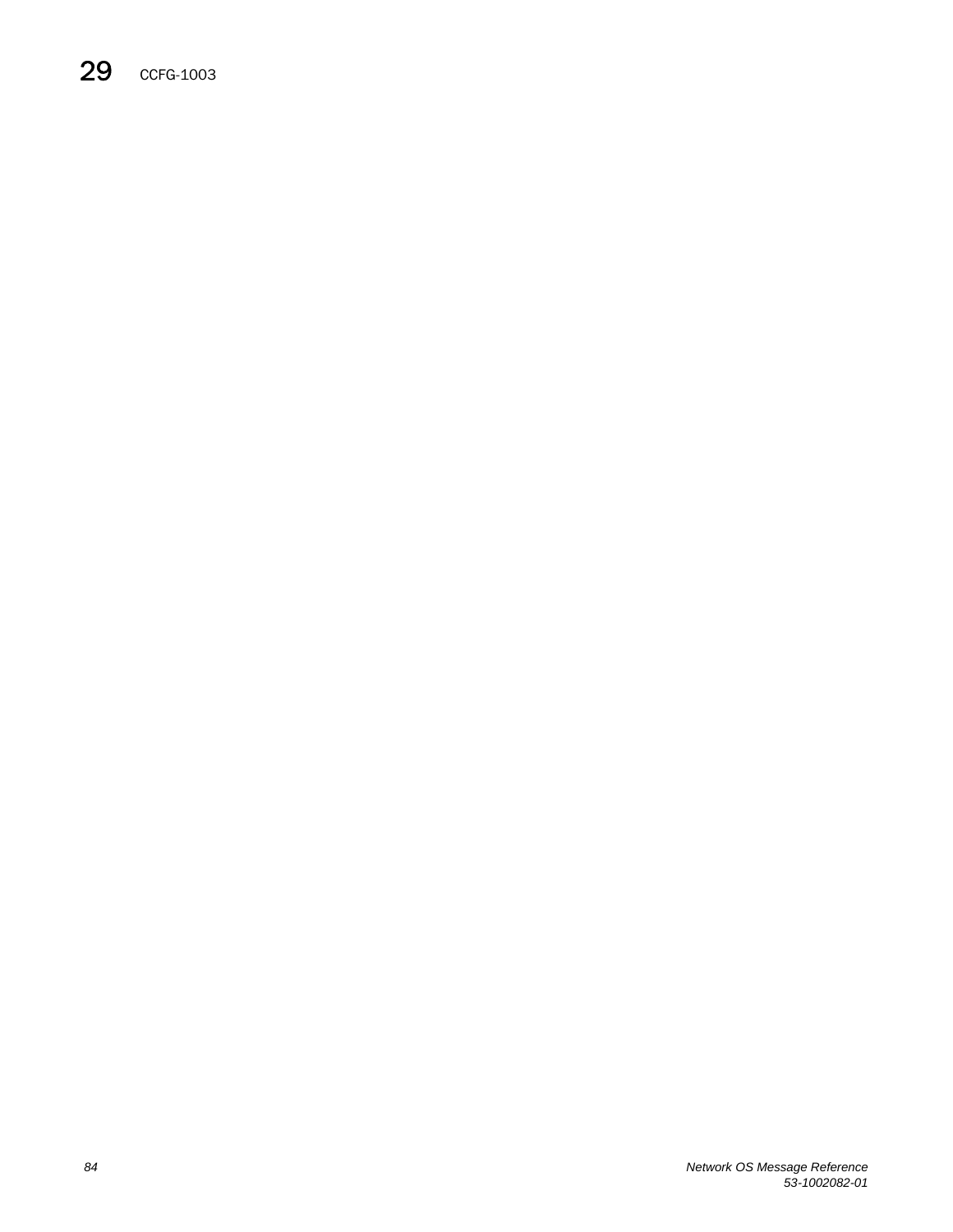**Chapter** 

## <span id="page-98-0"></span>AUDIT IPAD System Messages 30

#### IPAD-1002

| Message               | <audit>, <timestamp>, [IPAD-1002], <sequence-number>,, INFO, <system-name>,<br/>Switch name has been successfully changed to <switch name="">.</switch></system-name></sequence-number></timestamp></audit> |
|-----------------------|-------------------------------------------------------------------------------------------------------------------------------------------------------------------------------------------------------------|
| <b>Probable Cause</b> | Indicates that a change with the switch name has occurred.                                                                                                                                                  |
| Recommended<br>Action | No action is required.                                                                                                                                                                                      |
| Severity              | <b>INFO</b>                                                                                                                                                                                                 |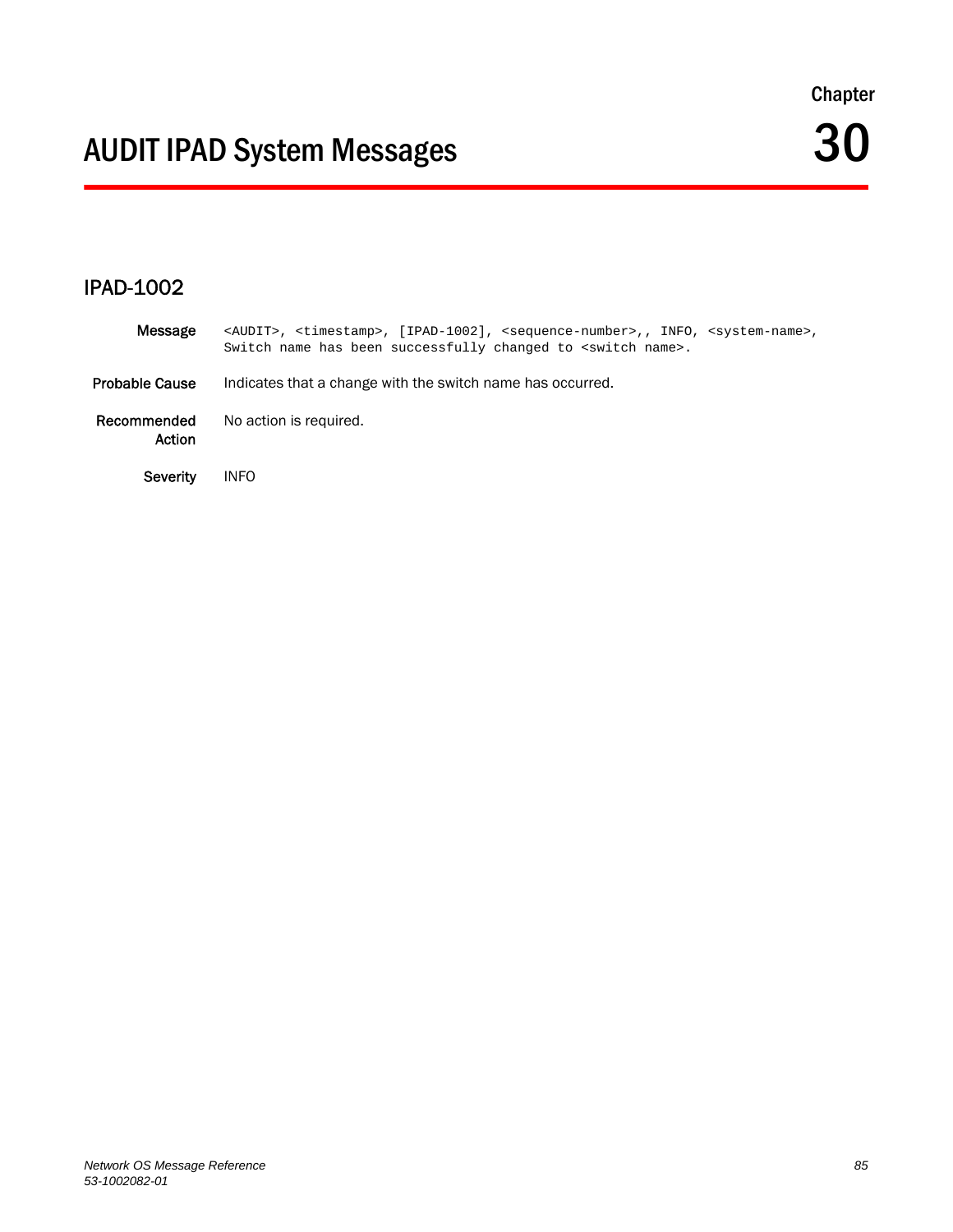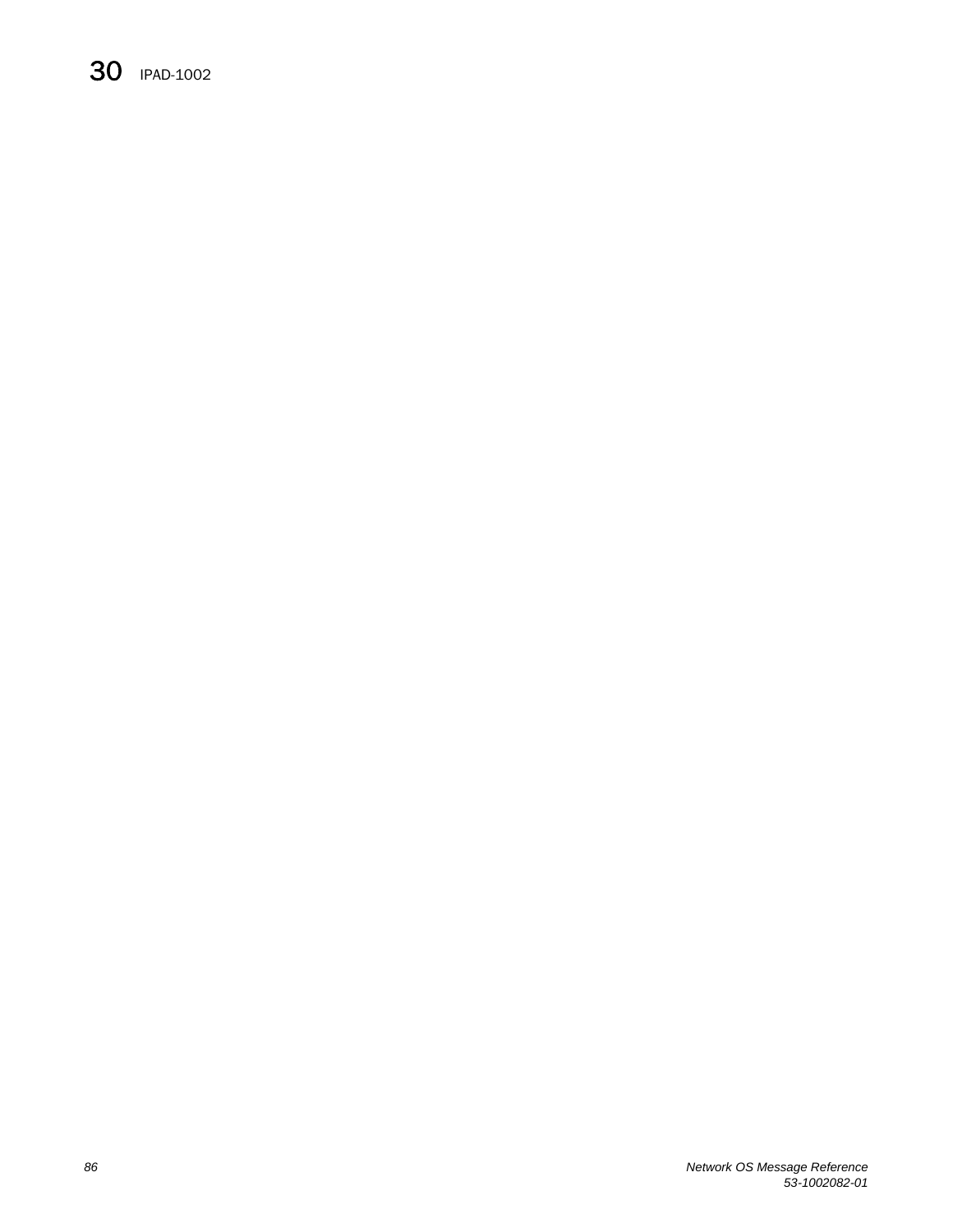**Chapter** 

#### <span id="page-100-0"></span>SEC-3051

| Message               | <timestamp>, [SEC-3051], <sequence-number>, AUDIT, INFO, <system-name>, The<br/>license key &lt; key&gt; is &lt; Action&gt;.</system-name></sequence-number></timestamp> |
|-----------------------|--------------------------------------------------------------------------------------------------------------------------------------------------------------------------|
| <b>Probable Cause</b> | Indicates that a license key is added or removed.                                                                                                                        |
| Recommended<br>Action | No action is required.                                                                                                                                                   |
| <b>Severity</b>       | <b>INFO</b>                                                                                                                                                              |
| SEC-3501              |                                                                                                                                                                          |
| Message               | <timestamp>, [SEC-3501], <sequence-number>,, INFO, <system-name>, Role <role<br>Name&gt; is changed.</role<br></system-name></sequence-number></timestamp>               |
| <b>Probable Cause</b> | Indicates the attributes of a role are changed.                                                                                                                          |
| Recommended<br>Action | No action is required.                                                                                                                                                   |

Severity INFO